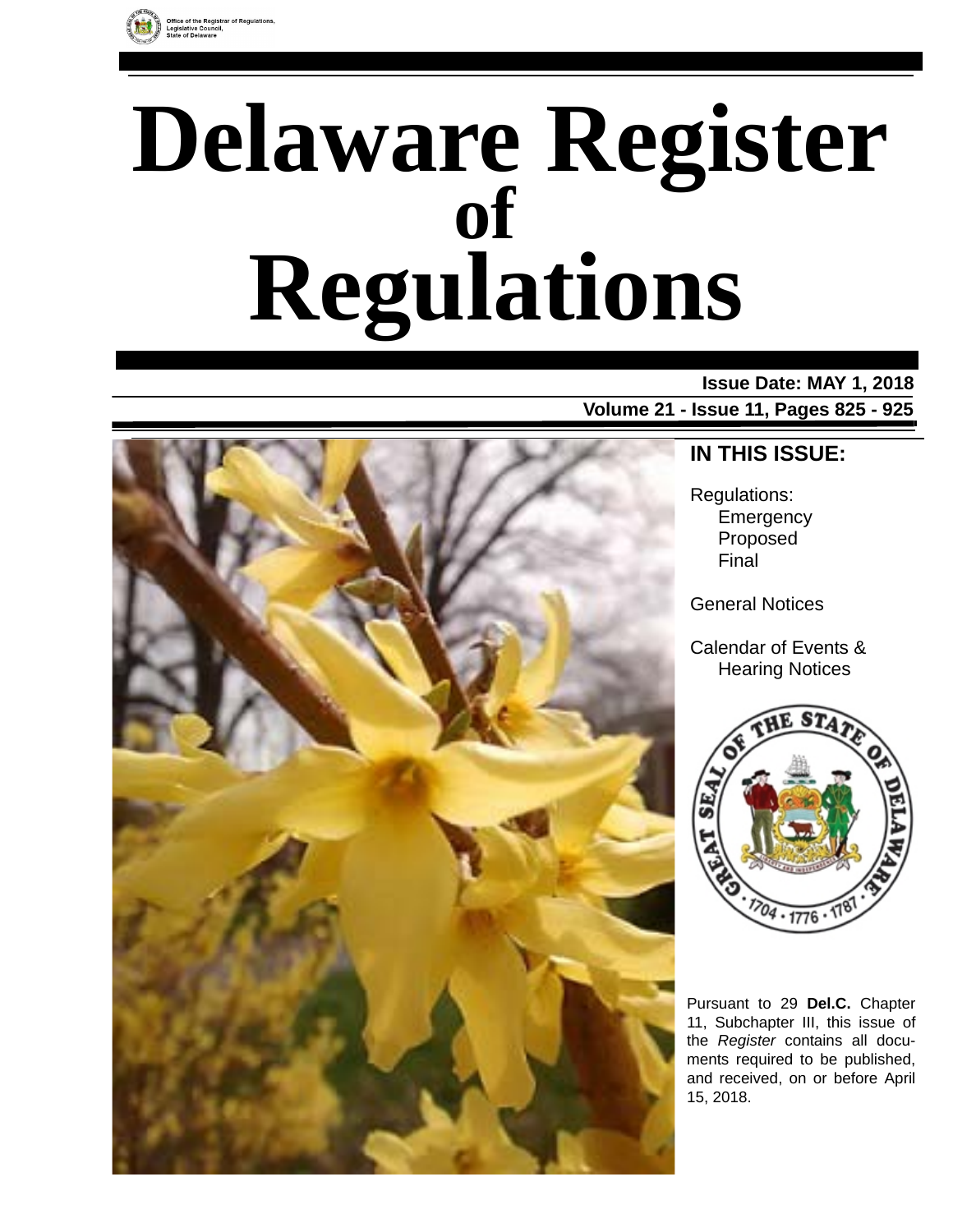**826**

# **INFORMATION ABOUT THE DELAWARE REGISTER OF REGULATIONS**

### **DELAWARE REGISTER OF REGULATIONS**

The *Delaware Register of Regulations* is an official State publication established by authority of 69 *Del. Laws*, c. 107 and is published on the first of each month throughout the year.

The *Delaware Register* will publish any regulations that are proposed to be adopted, amended or repealed and any emergency regulations promulgated.

The *Register* will also publish some or all of the following information:

- Governor's Executive Orders
- Governor's Appointments
- Agency Hearing and Meeting Notices
- Other documents considered to be in the public interest.

### **CITATION TO THE DELAWARE REGISTER**

The *Delaware Register of Regulations* is cited by volume, issue, page number and date. An example would be:

19 **DE Reg.** 1100 (06/01/16)

Refers to Volume 19, page 1100 of the *Delaware Register* issued on June 1, 2016.

### **SUBSCRIPTION INFORMATION**

The cost of a yearly subscription (12 issues) for the *Delaware Register of Regulations* is \$135.00. Single copies are available at a cost of \$12.00 per issue, including postage. For more information contact the Division of Research at 302-744-4114 or 1-800-282-8545 in Delaware.

### **CITIZEN PARTICIPATION IN THE REGULATORY PROCESS**

Delaware citizens and other interested parties may participate in the process by which administrative regulations are adopted, amended or repealed, and may initiate the process by which the validity and applicability of regulations is determined.

Under 29 **Del.C.** §10115 whenever an agency proposes to formulate, adopt, amend or repeal a regulation, it shall file notice and full text of such proposals, together with copies of the existing regulation being adopted, amended or repealed, with the Registrar for publication in the *Register of Regulations* pursuant to §1134 of this title. The notice shall describe the nature of the proceedings including a brief synopsis of the subject, substance, issues, possible terms of the agency action, a reference to the legal authority of the agency to act, and reference to any other regulations that may be impacted or affected by the proposal, and shall state the manner in which persons may present their views; if in writing, of the place to which and the final date by which such views may be submitted; or if at a public hearing, the date, time and place of the hearing. If a public hearing is to be held, such public hearing shall not be scheduled less than 20 days following publication of notice of the proposal in the *Register of Regulations*. If a public hearing will be held on the proposal, notice of the time, date, place and a summary of the nature of the proposal shall also be published in at least 2 Delaware newspapers of general circulation. The notice shall also be mailed to all persons who have made timely written requests of the agency for advance notice of its regulation-making proceedings.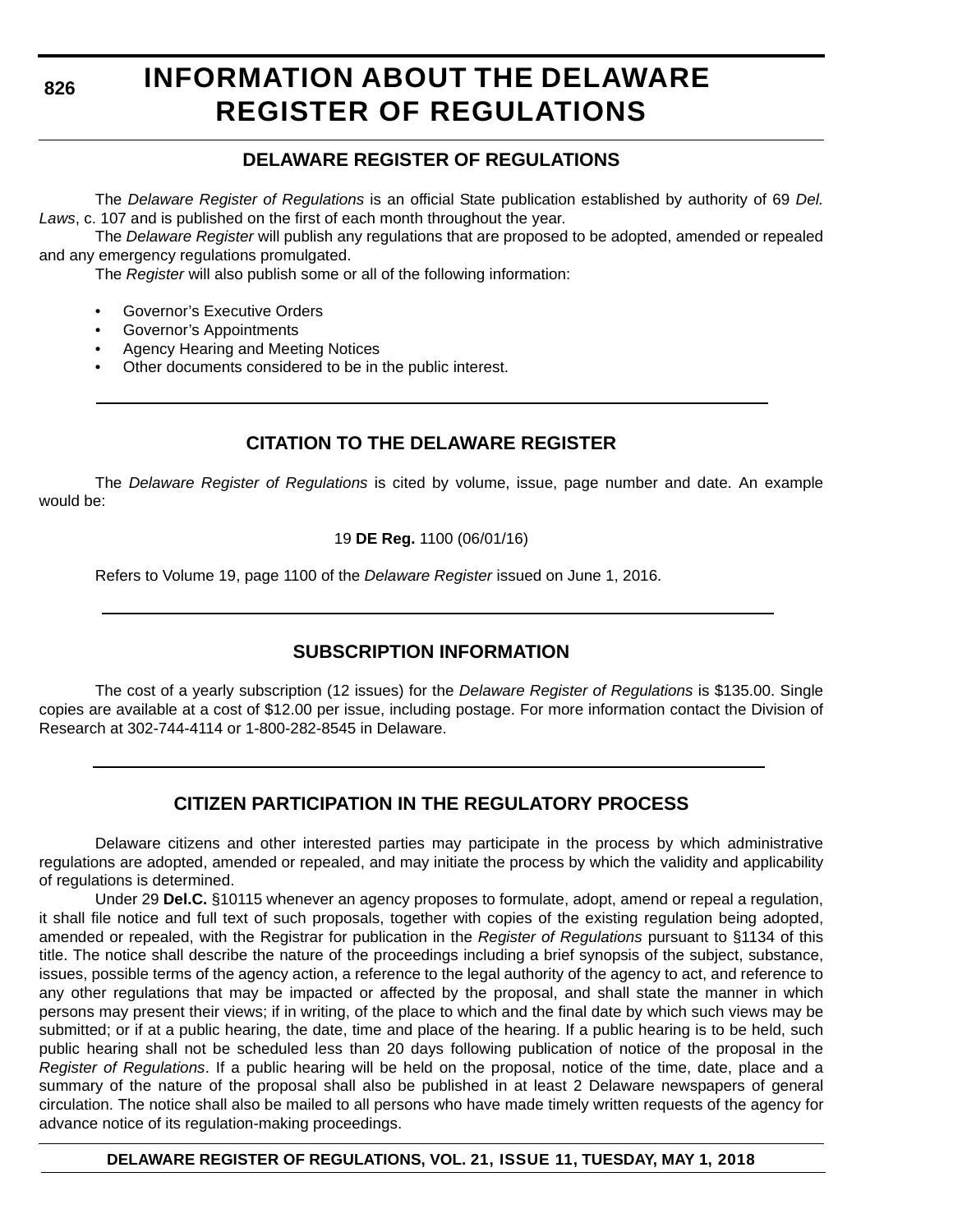# **INFORMATION ABOUT THE DELAWARE REGISTER OF REGULATIONS**

The opportunity for public comment shall be held open for a minimum of 30 days after the proposal is published in the *Register of Regulations*. At the conclusion of all hearings and after receipt, within the time allowed, of all written materials, upon all the testimonial and written evidence and information submitted, together with summaries of the evidence and information by subordinates, the agency shall determine whether a regulation should be adopted, amended or repealed and shall issue its conclusion in an order which shall include: (1) A brief summary of the evidence and information submitted; (2) A brief summary of its findings of fact with respect to the evidence and information, except where a rule of procedure is being adopted or amended; (3) A decision to adopt, amend or repeal a regulation or to take no action and the decision shall be supported by its findings on the evidence and information received; (4) The exact text and citation of such regulation adopted, amended or repealed; (5) The effective date of the order; (6) Any other findings or conclusions required by the law under which the agency has authority to act; and (7) The signature of at least a quorum of the agency members.

The effective date of an order which adopts, amends or repeals a regulation shall be not less than 10 days from the date the order adopting, amending or repealing a regulation has been published in its final form in the *Register of Regulations*, unless such adoption, amendment or repeal qualifies as an emergency under §10119.

Any person aggrieved by and claiming the unlawfulness of any regulation may bring an action in the Court for declaratory relief.

No action of an agency with respect to the making or consideration of a proposed adoption, amendment or repeal of a regulation shall be subject to review until final agency action on the proposal has been taken.

When any regulation is the subject of an enforcement action in the Court, the lawfulness of such regulation may be reviewed by the Court as a defense in the action.

Except as provided in the preceding section, no judicial review of a regulation is available unless a complaint therefor is filed in the Court within 30 days of the day the agency order with respect to the regulation was published in the *Register of Regulations*.

### **CLOSING DATES AND ISSUE DATES FOR THE DELAWARE REGISTER OF REGULATIONS**

| <b>ISSUE DATE</b> | <b>CLOSING DATE</b> | <b>CLOSING TIME</b> |  |  |  |
|-------------------|---------------------|---------------------|--|--|--|
| June 1            | May 15              | 4:30 p.m.           |  |  |  |
| July 1            | June 15             | 4:30 p.m.           |  |  |  |
| August 1          | July 16             | 4:30 p.m.           |  |  |  |
| September 1       | August 15           | 4:30 p.m.           |  |  |  |
| October 1         | September 17        | 4:30 p.m.           |  |  |  |

### **DIVISION OF RESEARCH STAFF**

**Lori Christiansen**, Director; **Mark J. Cutrona**, Deputy Director; **Julia Dumas-Wilks**, Administrative Specialist II; **Julie Fedele**, Joint Sunset Research Analyst; **Bethany Fiske**, Assistant Registrar of Regulations; **Deborah Gottschalk**, Legislative Attorney; **Robert Lupo**, Graphics and Printing Technician IV; **Colinda Marker**, Executive Secretary; **Dawn Morales**, Graphics and Printing Technician I; **Kathleen Morris**, Human Resources/ Financial Manager; **Victoria Schultes**, Administrative Specialist II; **Don Sellers,** Print Shop Supervisor; **Yvette W. Smallwood**, Registrar of Regulations; **Holly Vaughn Wagner**, Legislative Attorney; **Natalie White**, Administrative Specialist II; **Sara Zimmerman**, Legislative Librarian.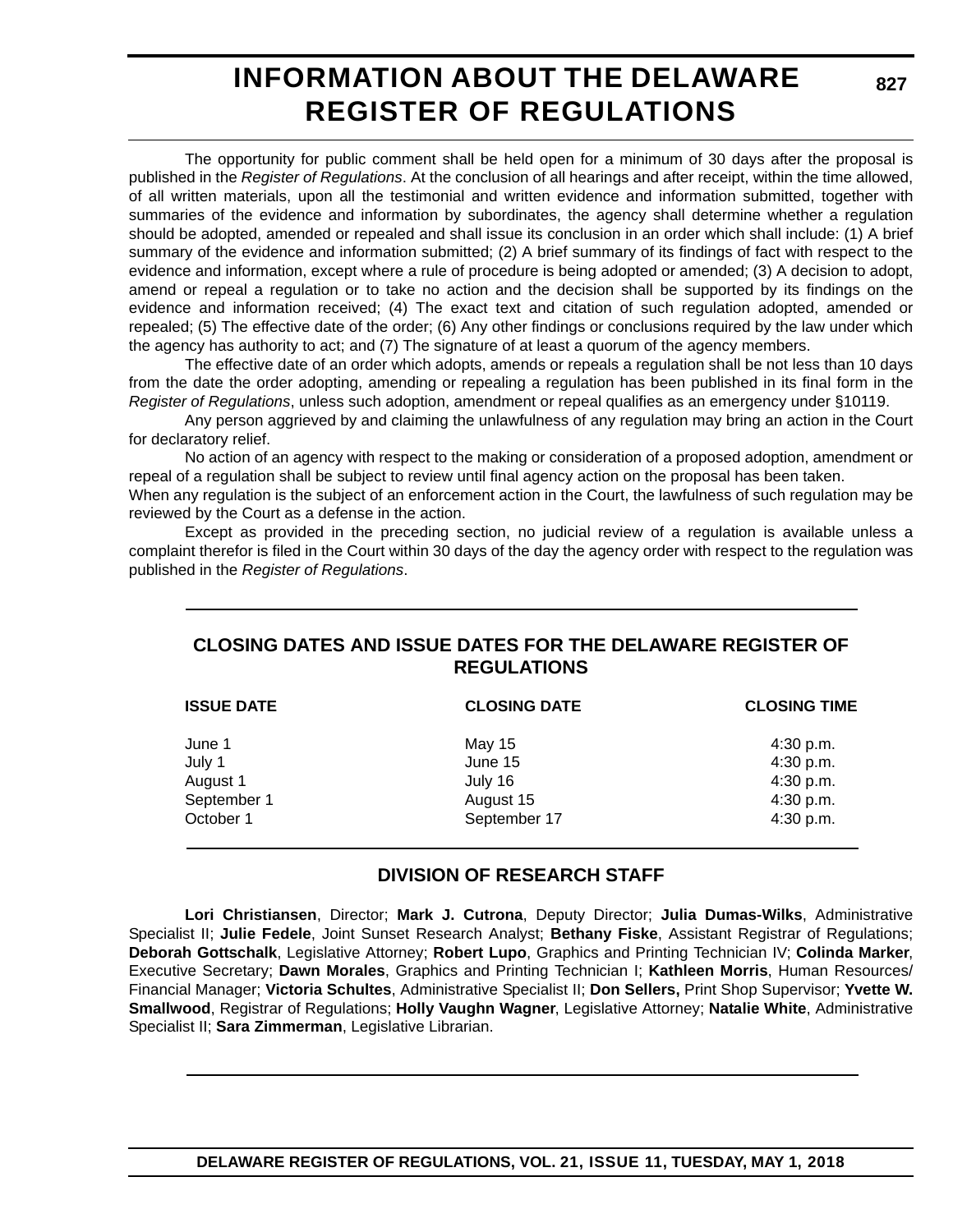<span id="page-3-0"></span>**828**

# **TABLE OF CONTENTS**

|--|--|--|

### **EMERGENCY**

| <b>DEPT. OF AGRICULTURE, Delaware Forest Service</b>                            | 837 |
|---------------------------------------------------------------------------------|-----|
| DEPT. OF NATURAL RESOURCES AND ENVIRONMENTAL CONTROL, Div. of Fish and Wildlife | 839 |
| Div. of Fish and Wildlife/Div. of Parks and Recreation                          | 841 |

### **PROPOSED**

| <b>DEPT. OF AGRICULTURE, Harness Racing Commission</b>                                    |     |
|-------------------------------------------------------------------------------------------|-----|
|                                                                                           | 845 |
| <b>DEPT. OF EDUCATION, Office of the Secretary</b>                                        |     |
| 106A Teacher Appraisal Process Delaware Performance Appraisal System (DPAS II) Revised    | 847 |
| 107A Specialist Appraisal Process Delaware Performance Appraisal System (DPAS II) Revised | 849 |
|                                                                                           | 851 |
|                                                                                           | 854 |
| DEPT. OF HEALTH AND SOCIAL SERVICES, Div. of Medicaid and Medical Assistance              |     |
| <b>Div. of Public Health</b>                                                              | 860 |
|                                                                                           | 863 |
| <b>DEPT. OF LABOR, Div.of Industrial Affairs</b>                                          |     |
|                                                                                           | 865 |
| <b>DEPT. OF STATE, Div. of Historical and Cultural Affairs</b>                            |     |
|                                                                                           | 869 |

### **FINAL**

| <b>DELAWARE STATE FIRE PREVENTION COMMISSION</b>                             | 874 |
|------------------------------------------------------------------------------|-----|
| <b>DEPT. OF AGRICULTURE, Delaware Forest Service</b>                         | 875 |
| <b>DEPT. OF EDUCATION, Professional Standards Board</b>                      | 877 |
| DEPT. OF HEALTH AND SOCIAL SERVICES, Div. of Medicaid and Medical Assistance | 879 |
| <b>DEPT. OF INSURANCE, Office of the Commissioner</b>                        | 881 |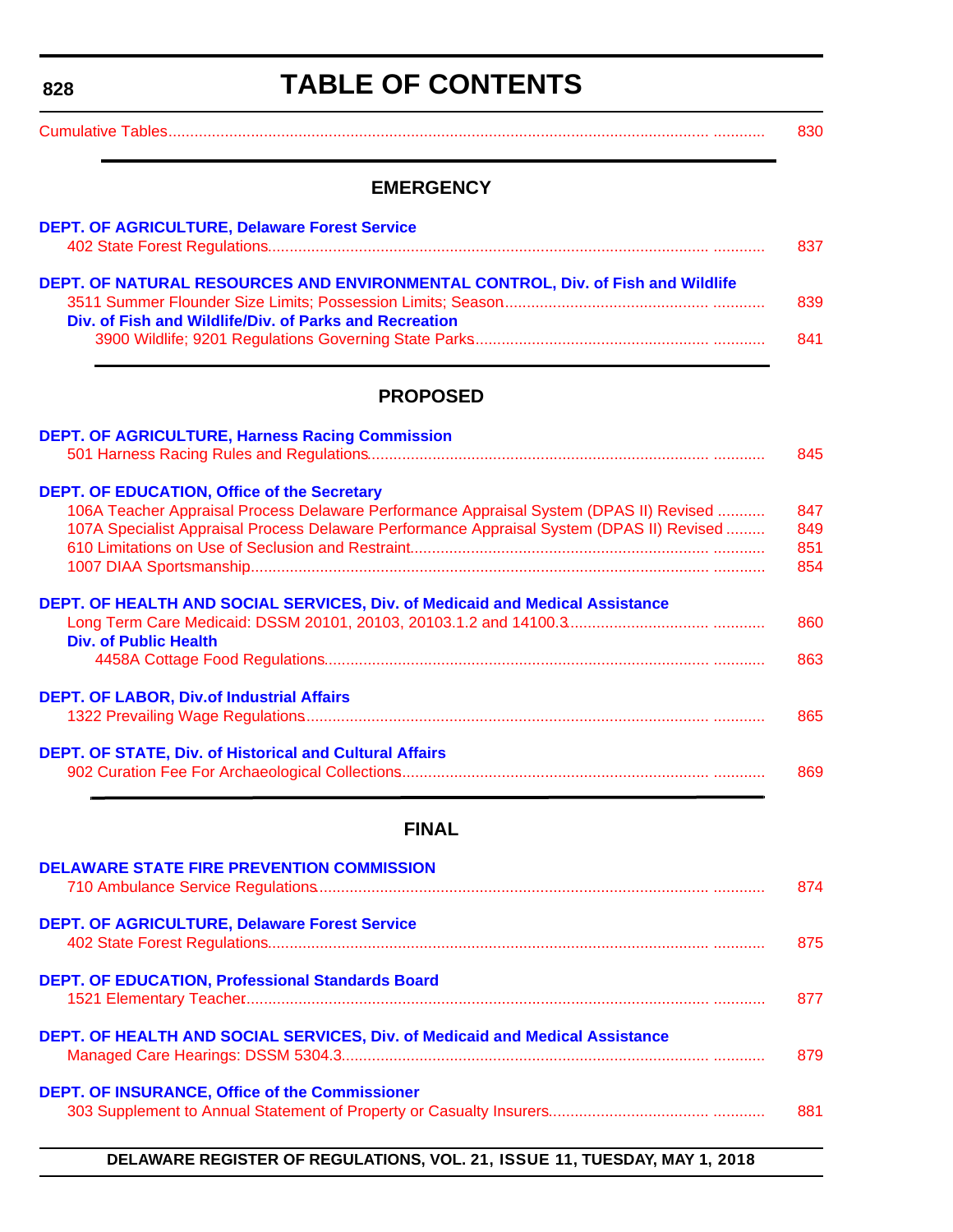# **TABLE OF CONTENTS**

| <b>DEPT. OF JUSTICE, Victims' Compensation Assistance Program</b>            |     |
|------------------------------------------------------------------------------|-----|
|                                                                              | 882 |
| DEPT. OF NATURAL RESOURCES AND ENVIRONMENTAL CONTROL, Div. of Air Quality    |     |
|                                                                              | 883 |
|                                                                              | 885 |
| <b>Div. of Fish and Wildlife</b>                                             |     |
|                                                                              | 886 |
|                                                                              | 888 |
| Div. of Parks and Recreation                                                 |     |
|                                                                              | 890 |
| Div. of Waste and Hazardous Substances                                       |     |
|                                                                              | 893 |
| Div. of Water                                                                |     |
|                                                                              | 900 |
| DEPT. OF SAFETY AND HOMELAND SECURITY, Div. of State Police                  |     |
| 1300 Board of Examiners of Private Investigators & Private Security Agencies | 901 |
| DEPT. OF STATE, Div. of Professional Regulation                              |     |
|                                                                              | 902 |
|                                                                              | 903 |
|                                                                              | 904 |
| <b>DEPT. OF TRANSPORTATION, Div. of Planning and Policy</b>                  |     |
|                                                                              | 905 |
| <b>Div. of Transportation Solutions</b>                                      |     |
|                                                                              | 908 |

### **GENERAL NOTICES**

| DEPT. OF HEALTH AND SOCIAL SERVICES, Div. of Medicaid and Medical Assistance |     |
|------------------------------------------------------------------------------|-----|
|                                                                              | 917 |

### **CALENDAR OF EVENTS/HEARING NOTICES**

| Dept. of Agriculture, Harness Racing Commission, Notice of Public Comment Period                     | 923 |
|------------------------------------------------------------------------------------------------------|-----|
|                                                                                                      | 923 |
| Dept. of Health and Social Services, Div. of Medicaid and Medical Assistance; Div. of Public Health, |     |
|                                                                                                      | 923 |
| Dept. of Labor, Div. of Industrial Affairs, Notice of Public Hearing and Public Comment Period       | 924 |
|                                                                                                      | 924 |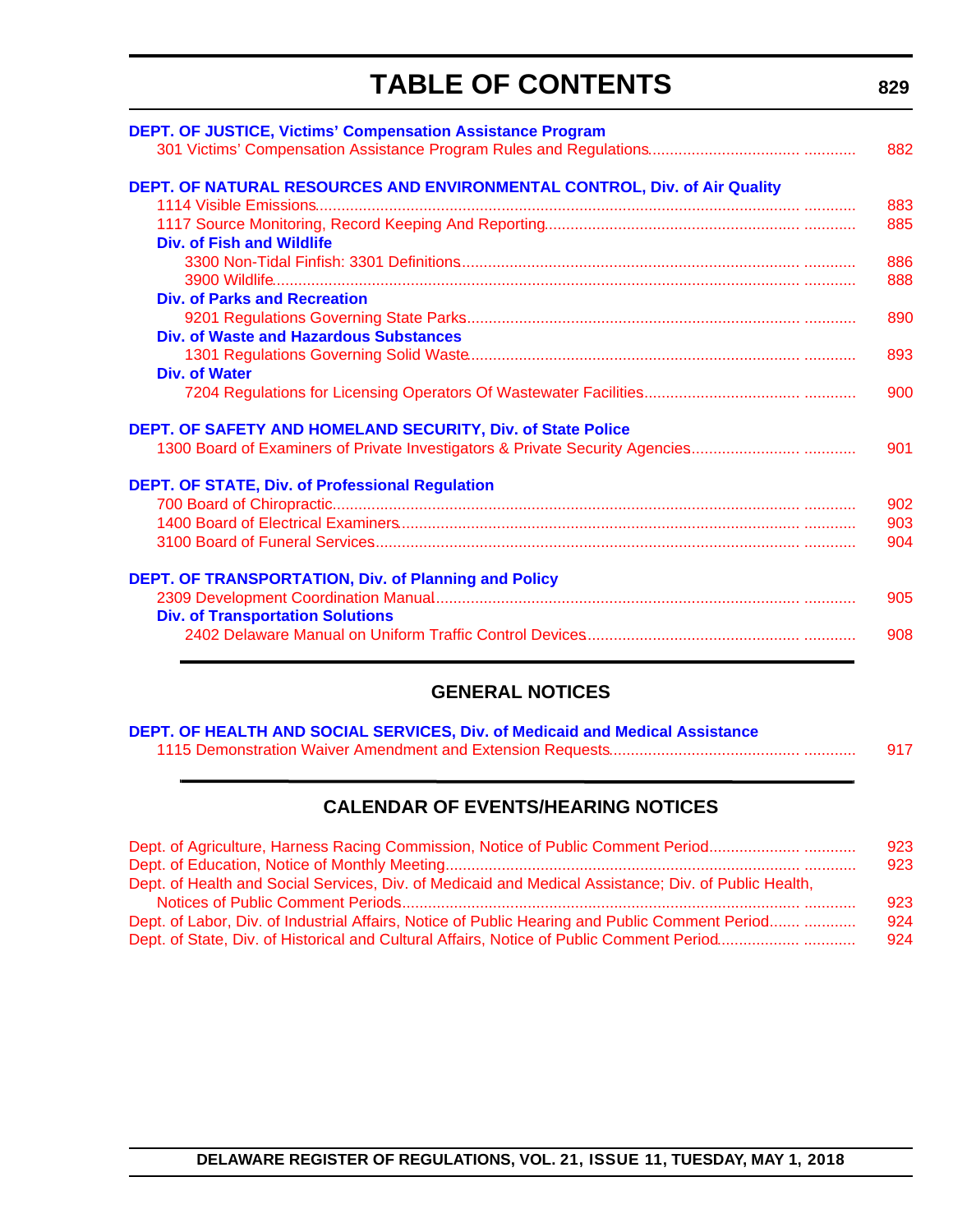<span id="page-5-0"></span>**830**

# **[CUMULATIVE TABLES](#page-3-0)**

The table printed below lists the regulations that have been proposed, adopted, amended or repealed in the preceding issues of the current volume of the *Delaware Register of Regulations*.

The regulations are listed alphabetically by the promulgating agency, followed by a citation to that issue of the *Register* in which the regulation was published. Proposed regulations are designated with (Prop.); Final regulations are designated with (Final); Emergency regulations are designated with (Emer.); and regulations that have been repealed are designated with (Rep.).

| DELAWARE HEALTH INFORMATION NETWORK                                        |  |  |                                                  |
|----------------------------------------------------------------------------|--|--|--------------------------------------------------|
| 103 Delaware Health Care Claims Database Data Collection Regulation        |  |  | 21 <b>DE Reg.</b> 9 (Prop.)                      |
| 104 Delaware Health Care Claims Database Data Access Regulation            |  |  | 21 DE Reg. 293 (Final)<br>21 DE Reg. 463 (Prop.) |
|                                                                            |  |  | 21 DE Reg. 712 (Final)                           |
|                                                                            |  |  |                                                  |
| <b>DELAWARE RIVER BASIN COMMISSION</b>                                     |  |  |                                                  |
| Proposed Amendments to the Administrative Manual and Special Regulations   |  |  |                                                  |
| Regarding Natural Gas Development Activities; Additional Clarifying        |  |  | 21 DE Reg. 526 (Prop.)                           |
|                                                                            |  |  |                                                  |
| <b>DELAWARE STATE FIRE PREVENTION COMMISSION</b>                           |  |  |                                                  |
|                                                                            |  |  | 21 DE Reg. 529 (Prop.)                           |
|                                                                            |  |  |                                                  |
| DEPARTMENT OF AGRICULTURE<br><b>Delaware Forest Service</b>                |  |  |                                                  |
|                                                                            |  |  | 21 DE Reg. 521(Emer.)                            |
|                                                                            |  |  | 21 DE Reg. 604 (Prop.)                           |
| <b>Harness Racing Commission</b>                                           |  |  |                                                  |
|                                                                            |  |  | 21 DE Reg. 261 (Prop.)                           |
|                                                                            |  |  | 21 DE Reg. 563 (Final)<br>21 DE Reg. 768 (Prop.) |
|                                                                            |  |  | 21 DE Reg. 146 (Final)                           |
|                                                                            |  |  | 21 DE Reg. 173 (Prop.)                           |
| <b>Office of the Secretary</b>                                             |  |  | 21 DE Reg. 564 (Final)                           |
|                                                                            |  |  | 21 DE Reg. 10 (Prop.)                            |
|                                                                            |  |  | 21 DE Reg. 175 (Prop.)                           |
|                                                                            |  |  | 21 <b>DE Reg.</b> 623 (Final)                    |
| <b>DEPARTMENT OF EDUCATION</b>                                             |  |  |                                                  |
| <b>Office of the Secretary</b>                                             |  |  |                                                  |
|                                                                            |  |  | 21 DE Reg. 363 (Prop.)                           |
| 106A Teacher Appraisal Process Delaware Performance Appraisal System       |  |  |                                                  |
|                                                                            |  |  | 21 DE Reg. 37 (Final)                            |
| 107A Specialist Appraisal Process Delaware Performance Appraisal System    |  |  |                                                  |
|                                                                            |  |  | 21 DE Reg. 38 (Final)                            |
| 108A Administrator Appraisal Process Delaware Performance Appraisal System |  |  |                                                  |
|                                                                            |  |  | 21 DE Reg. 40 (Final)<br>21 DE Reg. 364 (Prop.)  |
|                                                                            |  |  | 21 DE Reg. 803 (Final)                           |
|                                                                            |  |  | 21 DE Reg. 262 (Prop.)                           |
|                                                                            |  |  | 21 DE Reg. 565 (Final)                           |
| 292 Post Secondary Institutions and Degree Granting Institutions of Higher |  |  |                                                  |
|                                                                            |  |  | 21 <b>DE Reg.</b> 11 (Prop.)                     |
|                                                                            |  |  | 21 DE Reg. 208 (Final)<br>21 DE Reg. 468 (Prop.) |
|                                                                            |  |  |                                                  |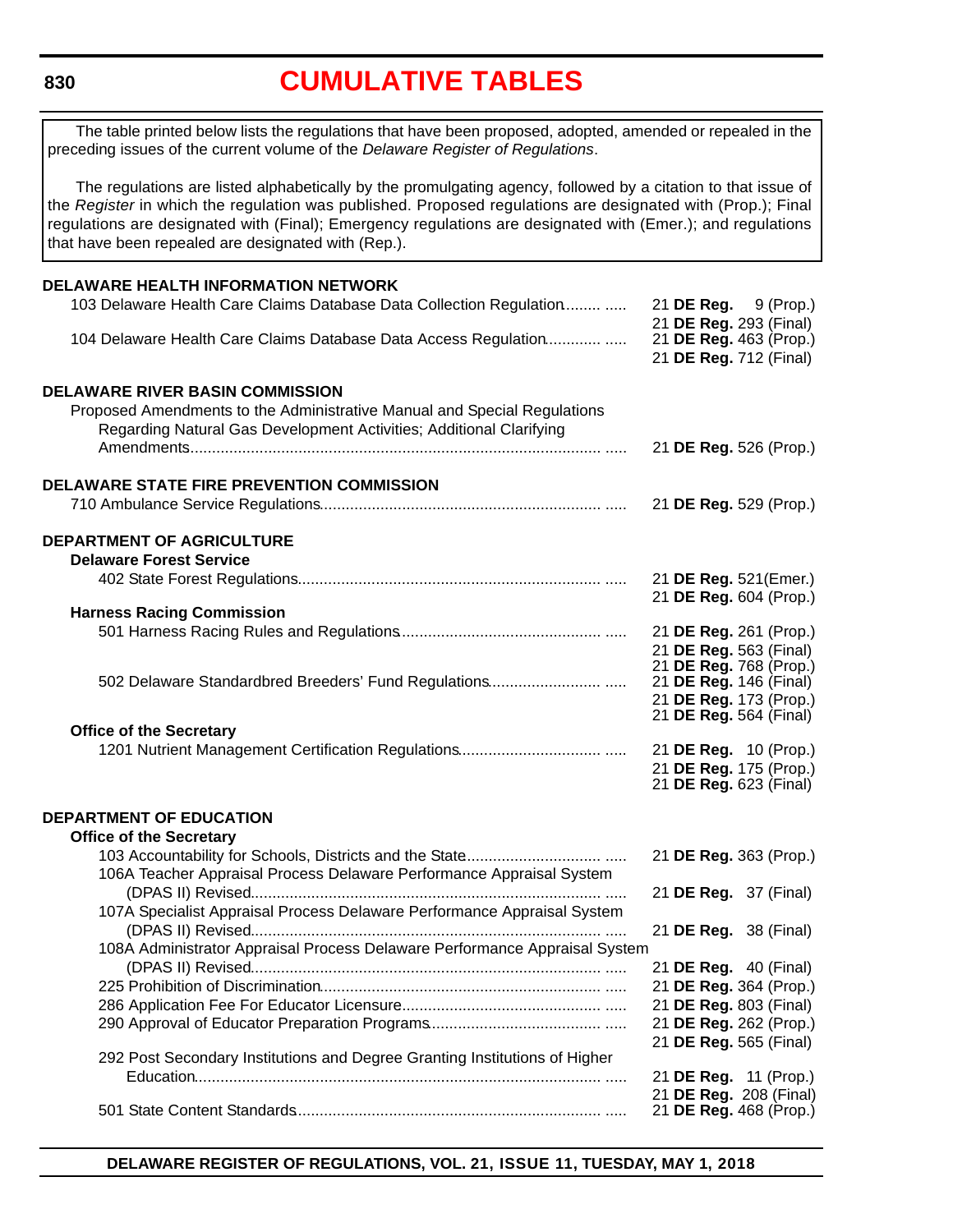| 613 Uniform Procedures for Processing Attorney General's Reports                                                                             |  | 21 DE Reg. 625 (Final)<br>21 DE Reg. 41 (Final)<br>21 DE Reg. 76 (Prop.)<br>21 DE Reg. 300 (Final)          |
|----------------------------------------------------------------------------------------------------------------------------------------------|--|-------------------------------------------------------------------------------------------------------------|
|                                                                                                                                              |  | 21 <b>DE Reg.</b> 2 (Prop.)<br>21 DE Reg. 209 (Final)                                                       |
| 734 District School Board and Charter School Board Member Financial<br>736 Local School District and Charter School Citizen Budget Oversight |  | 21 DE Reg. 210 (Final)                                                                                      |
| 903 Best Interest Determination Process for School Placement - Students in                                                                   |  | 21 DE Reg. 213 (Final)<br>21 DE Reg. 176 (Prop.)                                                            |
| 925 Children with Disabilities Subpart D, Evaluations, Eligibility Determination,                                                            |  | 21 DE Reg. 420 (Final)<br>21 DE Reg. 372 (Prop.)                                                            |
| 1008 DIAA Junior High and Middle School Interscholastic Athletics                                                                            |  | 21 DE Reg. 626 (Final)<br>21 DE Reg. 530 (Prop.)<br>21 DE Reg. 717 (Final)                                  |
|                                                                                                                                              |  | 21 <b>DE Reg.</b> 147 (Final)<br>21 DE Reg. 218 (Final)<br>21 DE Reg. 535 (Prop.)<br>21 DE Reg. 719 (Final) |
| <b>Professional Standards Board</b>                                                                                                          |  | 21 DE Reg. 15 (Prop.)<br>21 DE Reg. 219 (Final)                                                             |
|                                                                                                                                              |  | 21 DE Reg. 81 (Prop.)<br>21 DE Reg. 302 (Final)                                                             |
|                                                                                                                                              |  | 21 DE Reg. 770 (Prop.)<br>21 DE Reg. 86 (Prop.)<br>21 DE Reg. 773 (Prop.)                                   |
|                                                                                                                                              |  | 21 DE Reg. 179 (Prop.)<br>21 DE Reg. 774 (Prop.)                                                            |
|                                                                                                                                              |  | 21 DE Reg. 264 (Prop.)<br>21 DE Reg. 470 (Prop.)<br>21 DE Reg. 720 (Final)                                  |
|                                                                                                                                              |  | 21 DE Reg. 91 (Prop.)<br>21 DE Reg. 303 (Final)<br>21 DE Reg. 669 (Prop.)                                   |
|                                                                                                                                              |  | 21 DE Reg. 93 (Prop.)<br>21 DE Reg. 304 (Final)<br>21 DE Reg. 95 (Prop.)                                    |
|                                                                                                                                              |  | 21 DE Reg. 306 (Final)<br>21 <b>DE Reg.</b> 97 (Prop.)                                                      |
|                                                                                                                                              |  | 21 DE Reg. 308 (Final)<br>21 DE Reg. 99 (Prop.)<br>21 DE Reg. 310 (Final)                                   |
|                                                                                                                                              |  | 21 DE Reg. 101 (Prop.)<br>21 DE Reg. 312 (Final)<br>21 DE Reg. 103 (Prop.)                                  |
|                                                                                                                                              |  | 21 DE Reg. 314 (Final)<br>21 DE Reg. 105 (Prop.)                                                            |
|                                                                                                                                              |  | 21 DE Reg. 316 (Final)<br>21 DE Reg. 107 (Prop.)<br>21 DE Reg. 318 (Final)                                  |
|                                                                                                                                              |  | 21 DE Reg. 109 (Prop.)<br>21 DE Reg. 320 (Final)                                                            |
|                                                                                                                                              |  | 21 DE Reg. 111 (Prop.)<br>21 DE Reg. 322 (Final)                                                            |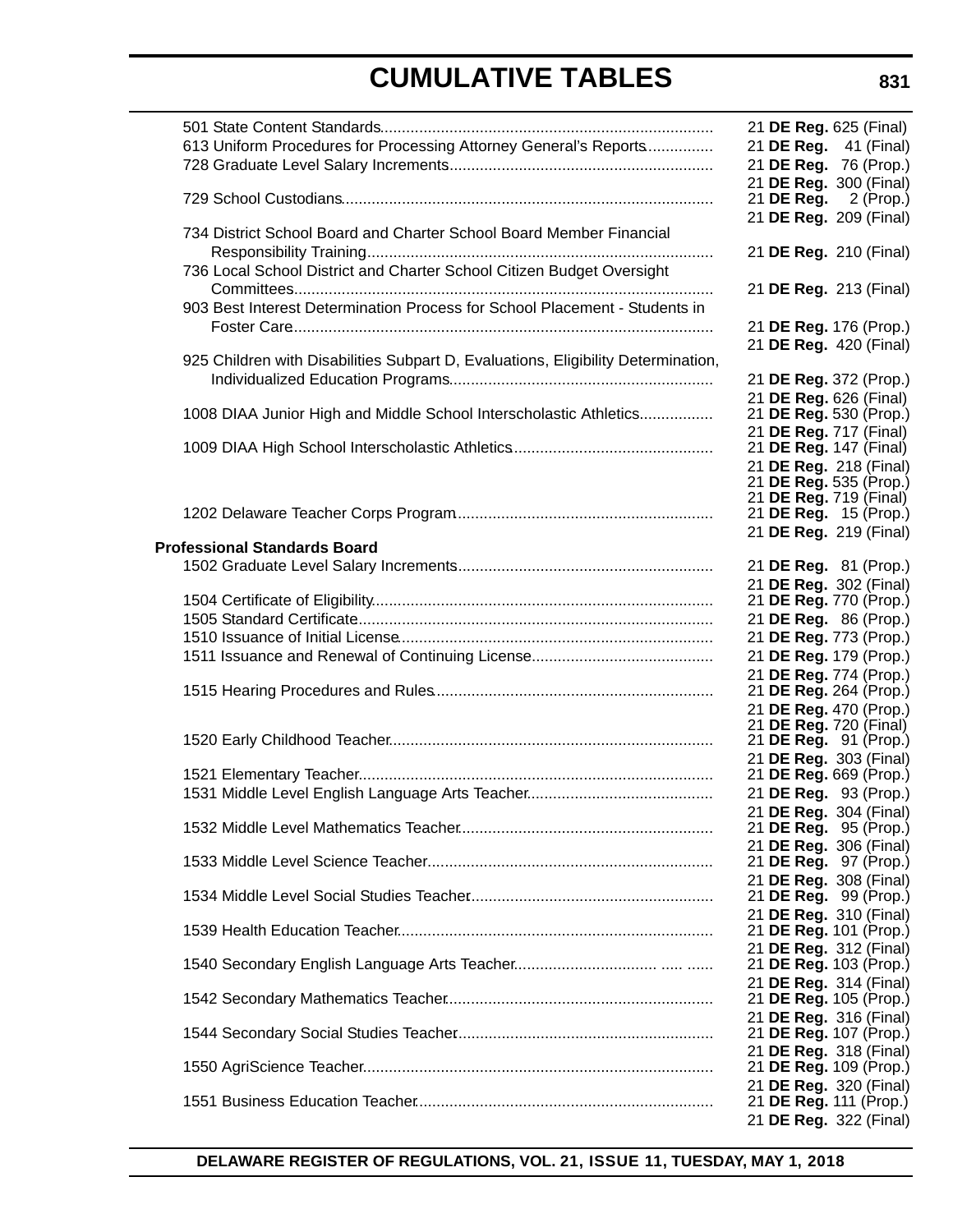### **832**

# **CUMULATIVE TABLES**

| 1553 Driver Education and Traffic Safety Education Teacher                                                                                                                                                                                                                                                                                                                                                                                                                                                                                                       | 21 DE Reg. 113 (Prop.)                                                                                                         |
|------------------------------------------------------------------------------------------------------------------------------------------------------------------------------------------------------------------------------------------------------------------------------------------------------------------------------------------------------------------------------------------------------------------------------------------------------------------------------------------------------------------------------------------------------------------|--------------------------------------------------------------------------------------------------------------------------------|
|                                                                                                                                                                                                                                                                                                                                                                                                                                                                                                                                                                  | 21 DE Reg. 324 (Final)<br>21 DE Reg. 115 (Prop.)                                                                               |
|                                                                                                                                                                                                                                                                                                                                                                                                                                                                                                                                                                  | 21 DE Reg. 326 (Final)<br>21 DE Reg. 117 (Prop.)<br>21 DE Reg. 328 (Final)                                                     |
|                                                                                                                                                                                                                                                                                                                                                                                                                                                                                                                                                                  | 21 DE Reg. 119 (Prop.)                                                                                                         |
|                                                                                                                                                                                                                                                                                                                                                                                                                                                                                                                                                                  | 21 DE Reg. 330 (Final)<br>21 DE Reg. 121 (Prop.)<br>21 DE Reg. 332 (Final)                                                     |
|                                                                                                                                                                                                                                                                                                                                                                                                                                                                                                                                                                  | 21 DE Reg. 776 (Prop.)                                                                                                         |
| <b>DEPARTMENT OF FINANCE</b><br><b>Office of Unclaimed Property, State Escheator</b><br>100 Regulation on Practices and Procedures for Appeals of Determinations of<br>101 Regulation on Practice and Procedure for Establishing Running of the Full<br>Period of Dormancy for Certain Securities and Related Property (Repeal).<br>102 Regulation on Practices and Procedures for Records Examinations by the<br>103 Abandoned or Unclaimed Property Examination Guidelines (Repeal)<br>104 Department of Finance Abandoned or Unclaimed Property Reporting and | 21 DE Reg. 335 (Final)<br>21 DE Reg. 335 (Final)<br>21 DE Reg. 335 (Final)<br>21 DE Reg. 335 (Final)<br>21 DE Reg. 123 (Prop.) |
|                                                                                                                                                                                                                                                                                                                                                                                                                                                                                                                                                                  | 21 DE Reg. 336 (Final)                                                                                                         |
| DEPARTMENT OF HEALTH AND SOCIAL SERVICES<br><b>Commission for Statewide Contracts to Support Employment for Individuals</b><br>with Disabilities<br><b>Delaware Health Care Commission</b><br><b>Division of Long Term Care Residents Protection</b><br>3310 Neighborhood Homes for Persons with Developmental Disabilities<br><b>Division of Medicaid and Medical Assistance</b>                                                                                                                                                                                | 21 DE Reg. 424 (Final)<br>21 DE Reg. 222 (Final)<br>21 DE Reg. 229 (Final)<br>21 DE Reg. 124 (Prop.)                           |
|                                                                                                                                                                                                                                                                                                                                                                                                                                                                                                                                                                  | 21 DE Reg. 430 (Final)                                                                                                         |
| Division of Developmental Disabilities Services (DDDS) Lifespan Waiver                                                                                                                                                                                                                                                                                                                                                                                                                                                                                           | 21 DE Reg. 269 (Prop.)<br>21 DE Reg. 574 (Final)                                                                               |
| DSSM 2027 - Disqualification of Individuals Convicted of Drug Related                                                                                                                                                                                                                                                                                                                                                                                                                                                                                            | 21 DE Reg. 477 (Prop.)<br>21 DE Reg. 722 (Final)                                                                               |
|                                                                                                                                                                                                                                                                                                                                                                                                                                                                                                                                                                  | 21 DE Reg. 389 (Prop.)<br>21 DE Reg. 568 (Final)                                                                               |
|                                                                                                                                                                                                                                                                                                                                                                                                                                                                                                                                                                  | 21 DE Reg. 374 (Prop.)                                                                                                         |
|                                                                                                                                                                                                                                                                                                                                                                                                                                                                                                                                                                  | 21 DE Reg. 376 (Prop.)<br>21 DE Reg. 392 (Prop.)                                                                               |
|                                                                                                                                                                                                                                                                                                                                                                                                                                                                                                                                                                  | 21 DE Reg. 572 (Final)<br>21 DE Reg. 374 (Prop.)                                                                               |
| DSSM 20620.2.3.1 - Limitation on the Submission of Requests for Protection                                                                                                                                                                                                                                                                                                                                                                                                                                                                                       | 21 DE Reg. 566 (Final)                                                                                                         |
|                                                                                                                                                                                                                                                                                                                                                                                                                                                                                                                                                                  | 21 DE Reg. 475 (Prop.)                                                                                                         |
|                                                                                                                                                                                                                                                                                                                                                                                                                                                                                                                                                                  | 21 DE Reg. 637 (Final)<br>21 DE Reg. 127 (Prop.)<br>21 DE Reg. 433 (Final)                                                     |
| DSSM 70000 - Certification and Regulation of Medicaid Managed Care                                                                                                                                                                                                                                                                                                                                                                                                                                                                                               | 21 DE Reg. 389 (Prop.)                                                                                                         |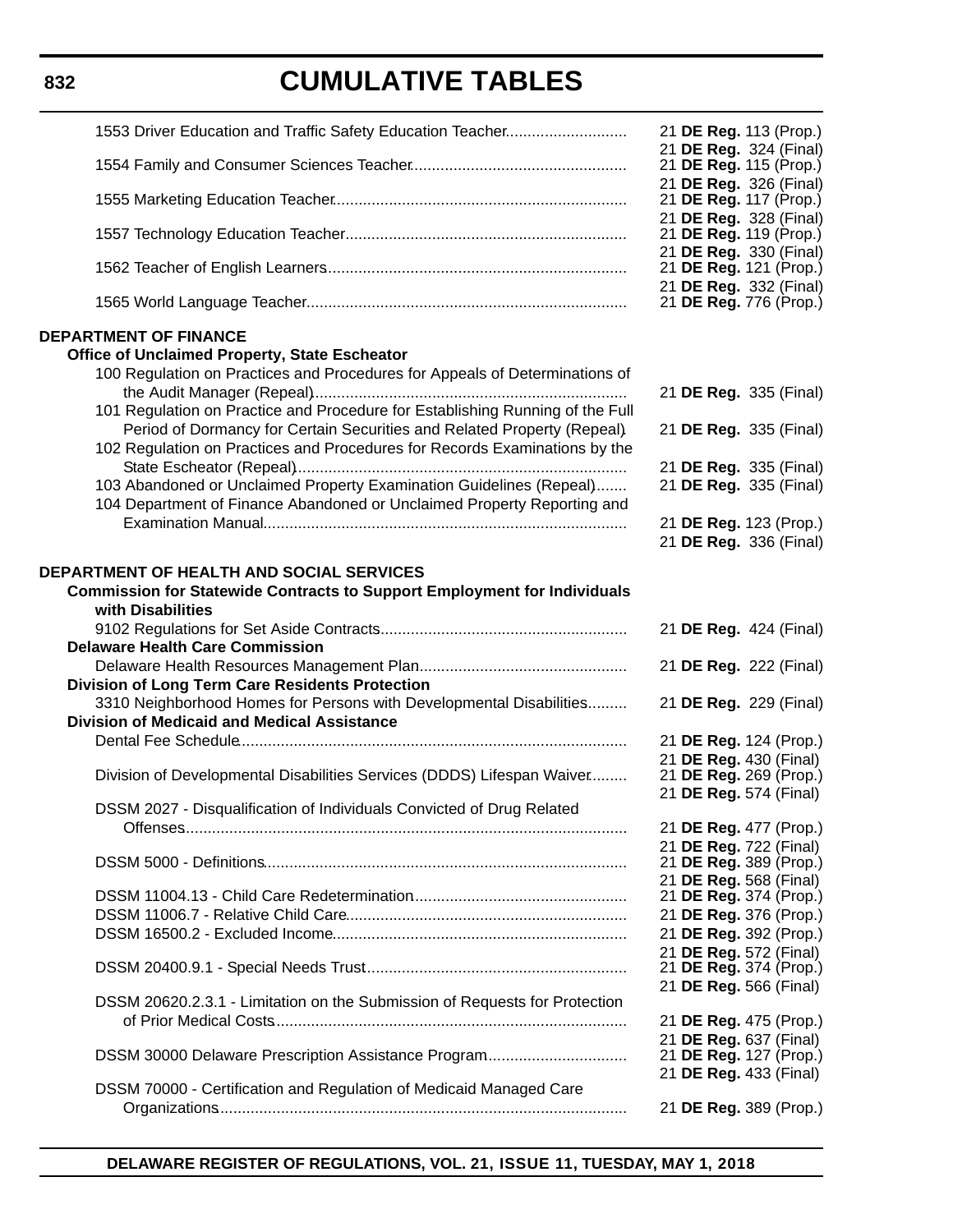| DSSM 70000 - Certification and Regulation of Medicaid Managed Care          |                                                  |
|-----------------------------------------------------------------------------|--------------------------------------------------|
|                                                                             | 21 DE Reg. 568 (Final)                           |
| Inpatient Psychiatric Hospital Services For Individuals Under Age 21        | 21 DE Reg. 187 (Prop.)                           |
|                                                                             | 21 DE Reg. 438 (Final)                           |
|                                                                             | 21 DE Reg. 606 (Prop.)                           |
|                                                                             | 21 DE Reg. 185 (Prop.)                           |
|                                                                             | 21 DE Reg. 435 (Final)                           |
| Reimbursement Methodology for Federally Qualified Health Centers (FQHCs)    | 21 DE Reg. 781 (Prop.)                           |
| Targeted Case Management for Children and Youth with Serious Emotional      |                                                  |
|                                                                             | 21 DE Reg. 379 (Prop.)                           |
|                                                                             | 21 DE Reg. 628 (Final)<br>21 DE Reg. 608 (Prop.) |
|                                                                             | 21 DE Reg. 805 (Final)                           |
| <b>Division of Public Health</b>                                            |                                                  |
| 4304 Delaware Medical Orders for Scope of Treatment (DMOST)                 | 21 DE Reg. 233 (Final)                           |
|                                                                             | 21 DE Reg. 190 (Prop.)                           |
|                                                                             | 21 DE Reg. 807 (Final)                           |
|                                                                             | 21 DE Reg. 18 (Prop.)                            |
|                                                                             | 21 DE Reg. 784 (Prop.)                           |
| <b>Division of Social Services</b>                                          |                                                  |
|                                                                             | 21 DE Reg. 542 (Prop.)                           |
|                                                                             | 21 DE Reg. 808 (Final)                           |
|                                                                             | 21 <b>DE Reg.</b> 576 (Final)                    |
|                                                                             | 21 DE Reg. 639 (Final)                           |
|                                                                             |                                                  |
| <b>DEPARTMENT OF HUMAN RESOURCES</b>                                        |                                                  |
| <b>Division of Statewide Benefits</b>                                       |                                                  |
| 2007 Disability Insurance Program Rules and Regulations                     | 21 DE Reg. 234 (Final)                           |
| <b>DEPARTMENT OF INSURANCE</b>                                              |                                                  |
| <b>Office of Legal and Special Projects</b>                                 |                                                  |
|                                                                             | 21 DE Reg. 191 (Prop.)                           |
|                                                                             | 21 DE Reg. 441 (Final)                           |
| 303 Supplement to Annual Statement of Property or Casualty Insurers         | 21 DE Reg. 674 (Prop.)                           |
| 307 Corporate Governance Annual Disclosure Regulation                       | 21 DE Reg. 394 (Prop.)                           |
|                                                                             | 21 DE Reg. 578 (Final)                           |
|                                                                             | 21 DE Reg. 150 (Final)                           |
|                                                                             | 21 DE Reg. 237 (Final)                           |
| 901 Arbitration of Automobile and Homeowners' Insurance Claims              | 21 DE Reg. 398 (Prop.)                           |
|                                                                             | 21 DE Reg. 579 (Final)<br>21 DE Reg. 546 (Prop.) |
|                                                                             | 21 DE Reg. 443 (Final)                           |
| 1301 Internal Review and Independent Utilization Review of Health Insurance |                                                  |
|                                                                             | 21 DE Reg. 192 (Prop.)                           |
|                                                                             | 21 DE Reg. 400 (Prop.)                           |
|                                                                             | 21 DE Reg. 580 (Final)                           |
| 1315 Arbitration of Health Insurance Disputes Between Individuals and       |                                                  |
|                                                                             | 21 DE Reg. 196 (Prop.)                           |
|                                                                             | 21 DE Reg. 406 (Prop.)                           |
|                                                                             | 21 DE Reg. 581 (Final)                           |
| <b>Office of the Commissioner</b>                                           |                                                  |
|                                                                             | 21 DE Reg. 723 (Final)                           |
|                                                                             | 21 DE Reg. 19 (Prop.)                            |
| 1801 Insurance Holding Company System Regulation With Reporting Forms       | 21 DE Reg. 610 (Prop.)                           |
|                                                                             | 21 DE Reg. 271 (Prop.)                           |
|                                                                             |                                                  |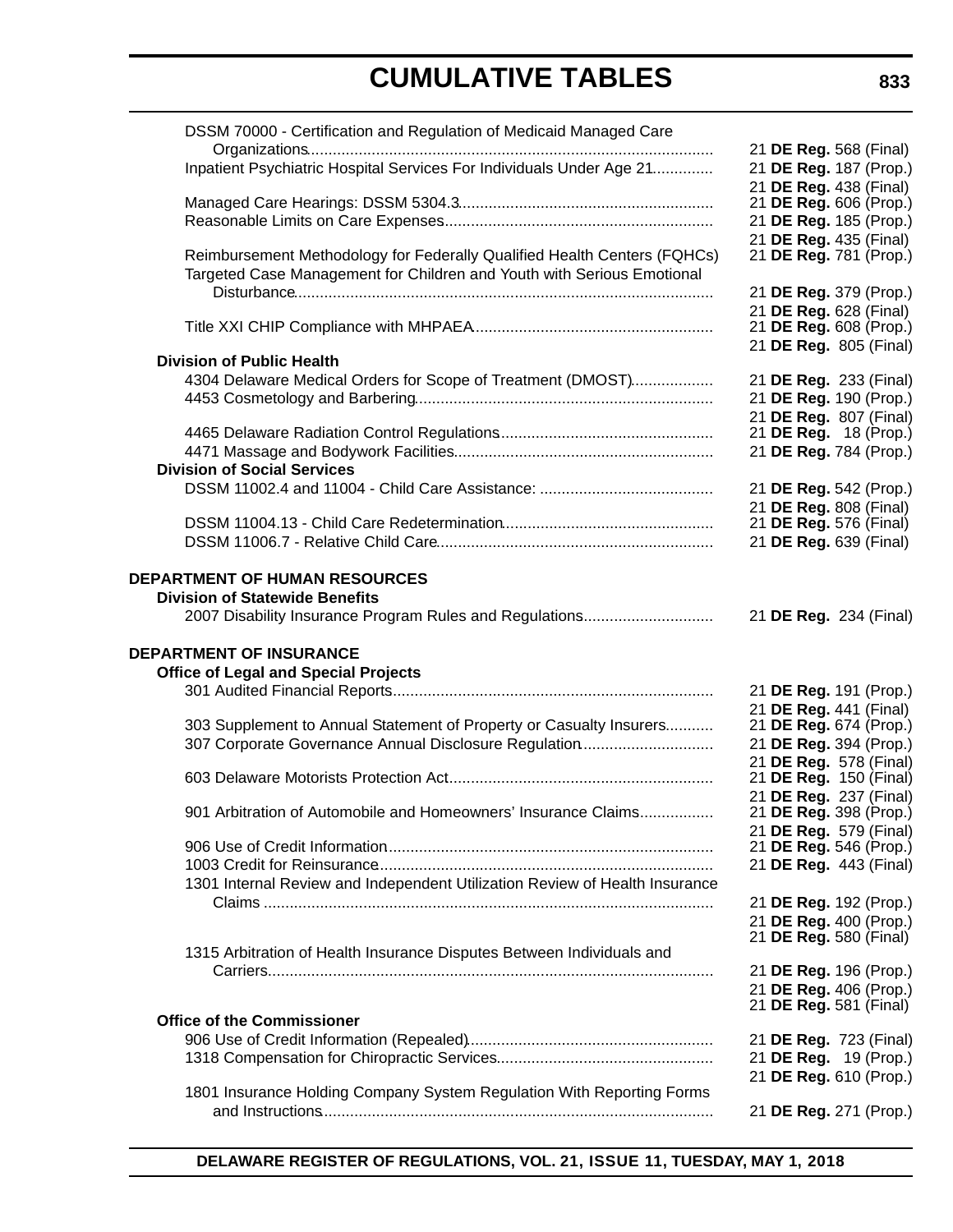| 1801 Insurance Holding Company System Regulation With Reporting Forms                       |                                                 |
|---------------------------------------------------------------------------------------------|-------------------------------------------------|
|                                                                                             | 21 DE Reg. 478 (Prop.)                          |
|                                                                                             | 21 DE Reg. 724 (Final)                          |
| <b>DEPARTMENT OF JUSTICE</b>                                                                |                                                 |
| <b>Victims' Compensation Assistance Program Advisory Council</b>                            |                                                 |
| 301 Victims' Compensation Assistance Program Rules and Regulations                          | 21 DE Reg. 678 (Prop.)                          |
| <b>DEPARTMENT OF LABOR</b>                                                                  |                                                 |
| <b>Division of Industrial Affairs</b>                                                       |                                                 |
|                                                                                             | 21 DE Reg. 22 (Prop.)                           |
|                                                                                             | 21 DE Reg. 23 (Prop.)                           |
|                                                                                             | 21 DE Reg. 237 (Final)                          |
| <b>Division of Unemployment Insurance</b>                                                   |                                                 |
| 1201 Unemployment Insurance Appeal Board Regulations                                        | 21 DE Reg. 496 (Final)                          |
| DEPARTMENT OF NATURAL RESOURCES AND ENVIRONMENTAL CONTROL<br><b>Division of Air Quality</b> |                                                 |
|                                                                                             | 21 <b>DE Reg.</b> 46 (Final)                    |
| 1123 Standards of Performance for Steel Plants: Electric Arc Furnaces                       | 21 DE Reg. 273 (Prop.)                          |
|                                                                                             | 21 DE Reg. 726 (Final)                          |
|                                                                                             | 21 DE Reg. 277 (Prop.)                          |
|                                                                                             | 21 DE Reg. 728 (Final)                          |
|                                                                                             | 21 DE Reg. 278 (Prop.)                          |
|                                                                                             | 21 DE Reg. 730 (Final)                          |
| <b>Division of Energy and Climate</b>                                                       |                                                 |
| 2102 Implementation of Renewable Energy Portfolio Standards Cost Cap                        | 21 DE Reg. 152 (Final)                          |
| <b>Division of Fish and Wildlife</b>                                                        |                                                 |
|                                                                                             |                                                 |
|                                                                                             | 21 DE Reg. 613 (Prop.)                          |
| 3511 Summer Flounder Size Limits; Possession Limits; Season                                 | 21 DE Reg. 6 (Emer.)                            |
|                                                                                             | 21 DE Reg. 239 (Final)<br>21 DE Reg. 523(Emer.) |
|                                                                                             | 21 DE Reg. 614 (Prop.)                          |
| <b>Division of Parks and Recreation</b>                                                     |                                                 |
|                                                                                             | 21 DE Reg. 523(Emer.)                           |
|                                                                                             | 21 DE Reg. 616 (Prop.)                          |
| <b>Division of Waste and Hazardous Substances</b>                                           |                                                 |
|                                                                                             | 21 DE Reg. 129 (Prop.)                          |
| 1353 Boiler Safety Regulations for Boilers, Pressure Vessels, and Nuclear                   | 21 DE Reg. 554 (Prop.)                          |
|                                                                                             | 21 DE Reg. 618 (Prop.)                          |
| <b>Division of Water</b>                                                                    |                                                 |
| 7102 Regulations Governing Underground Injection Control                                    | 21 DE Reg. 199 (Prop.)                          |
|                                                                                             | 21 DE Reg. 410 (Prop.)                          |
|                                                                                             | 21 DE Reg. 283 (Prop.)                          |
| 7204 Regulations for Licensing Operators Of Wastewater Facilities                           | 21 <b>DE Reg.</b> 31 (Prop.)                    |
| <b>Division of Watershed Stewardship</b>                                                    |                                                 |
|                                                                                             | 21 DE Reg. 241 (Final)                          |
| <b>Office of the Secretary</b>                                                              |                                                 |
| 109 Regulations Governing the Guidelines to Evaluate Land Being Considered                  |                                                 |
|                                                                                             | 21 DE Reg. 130 (Prop.)                          |
| DEPARTMENT OF SAFETY AND HOMELAND SECURITY                                                  |                                                 |
| <b>Division of Gaming Enforcement</b>                                                       |                                                 |
|                                                                                             | 21 DE Reg. 284 (Prop.)                          |
|                                                                                             | 21 DE Reg. 499 (Final)                          |
|                                                                                             |                                                 |

**DELAWARE REGISTER OF REGULATIONS, VOL. 21, ISSUE 11, TUESDAY, MAY 1, 2018**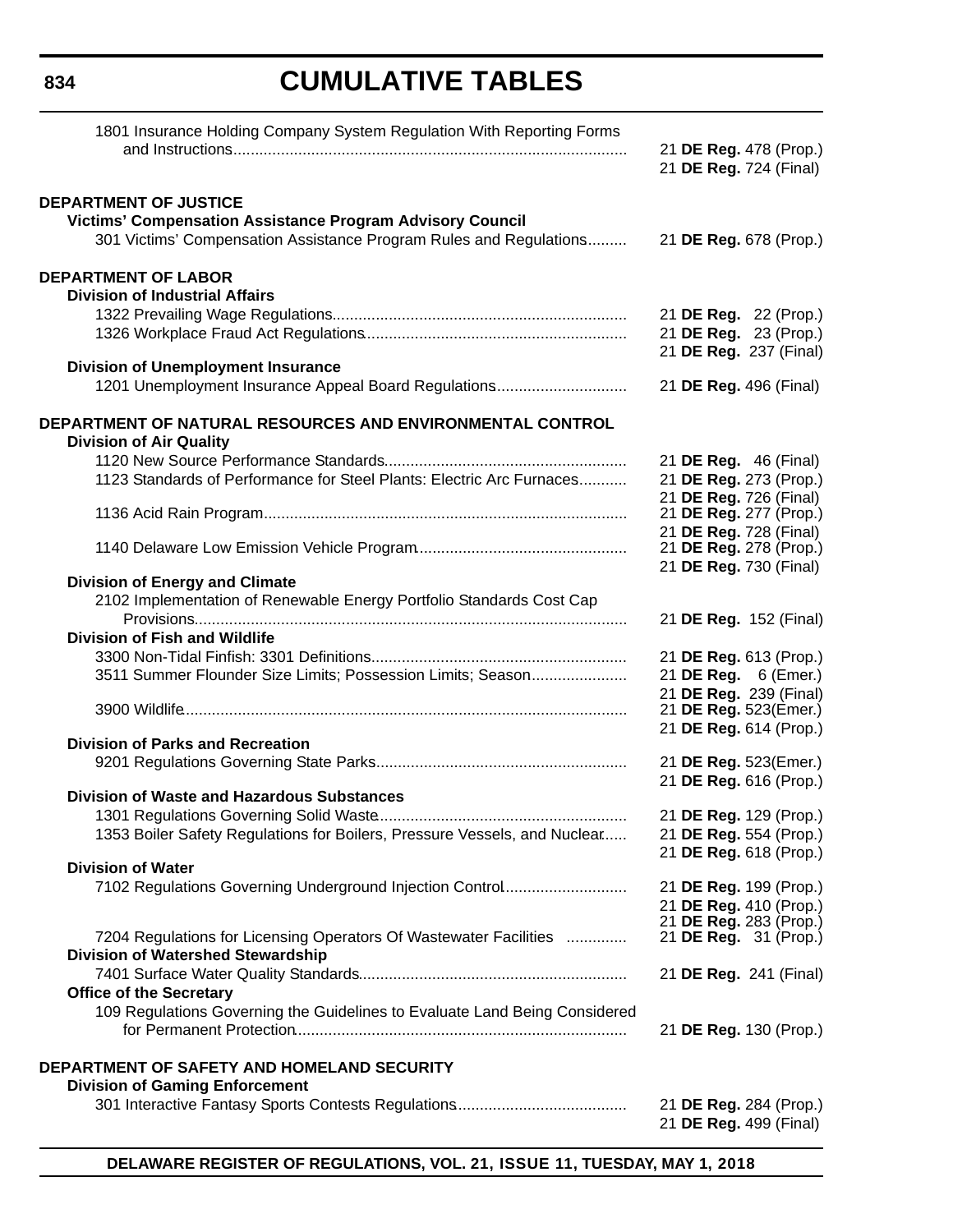| <b>Division of State Police</b>                                              |  |  |                              |
|------------------------------------------------------------------------------|--|--|------------------------------|
| 1300 Board of Examiners of Private Investigators & Private Security Agencies |  |  | 21 DE Reg. 480 (Prop.)       |
|                                                                              |  |  | 21 DE Reg. 679 (Prop.)       |
|                                                                              |  |  | 21 DE Reg. 732 (Final)       |
|                                                                              |  |  | 21 DE Reg. 32 (Prop.)        |
|                                                                              |  |  | 21 DE Reg. 500 (Final)       |
|                                                                              |  |  | 21 DE Reg. 681 (Prop.)       |
|                                                                              |  |  | 21 <b>DE Reg.</b> 49 (Final) |
|                                                                              |  |  | 21 DE Reg. 683 (Prop.)       |
|                                                                              |  |  |                              |
| DEPARTMENT OF SERVICES FOR CHILDREN, YOUTH AND THEIR FAMILIES                |  |  |                              |
| <b>Division of Family Services</b>                                           |  |  |                              |
| 101 DELACARE: Regulations for Early Care and Education and School-Age        |  |  |                              |
|                                                                              |  |  | 21 DE Reg. 133 (Prop.)       |
|                                                                              |  |  | 21 DE Reg. 790 (Prop.)       |
| 103 Regulations for Family and Large Family Child Care Homes                 |  |  | 21 DE Reg. 134 (Prop.)       |
|                                                                              |  |  | 21 DE Reg. 791 (Prop.)       |
|                                                                              |  |  |                              |
| <b>DEPARTMENT OF STATE</b>                                                   |  |  |                              |
| Abandoned or Unclaimed Property Voluntary Disclosure Agreement Program       |  |  |                              |
| 301 Department of State Abandoned or Unclaimed Property Voluntary Disclosure |  |  |                              |
| Agreement Program Regulations Relating to Estimation                         |  |  | 21 <b>DE Reg.</b> 50 (Final) |
| <b>Division of Professional Regulation</b>                                   |  |  |                              |
|                                                                              |  |  | 21 <b>DE Reg.</b> 53 (Final) |
|                                                                              |  |  | 21 DE Reg. 200 (Prop.)       |
|                                                                              |  |  | 21 DE Reg. 501 (Final)       |
|                                                                              |  |  | 21 DE Reg. 54 (Final)        |
|                                                                              |  |  | 21 DE Reg. 582 (Final)       |
|                                                                              |  |  | 21 DE Reg. 520(Errata)       |
|                                                                              |  |  | 21 DE Reg. 555 (Prop.)       |
|                                                                              |  |  | 21 <b>DE Reg.</b> 34 (Prop.) |
|                                                                              |  |  | 21 DE Reg. 583 (Final)       |
|                                                                              |  |  | 21 DE Reg. 337 (Final)       |
|                                                                              |  |  | 21 DE Reg. 362(Errata)       |
|                                                                              |  |  | 21 DE Reg. 484 (Prop.)       |
|                                                                              |  |  | 21 DE Reg. 642 (Final)       |
|                                                                              |  |  | 21 DE Reg. 619 (Prop.)       |
|                                                                              |  |  | 21 DE Reg. 684 (Prop.)       |
|                                                                              |  |  | 21 DE Reg. 411 (Prop.)       |
|                                                                              |  |  | 21 DE Reg. 734 (Final)       |
|                                                                              |  |  | 21 DE Reg. 685 (Prop.)       |
|                                                                              |  |  | 21 DE Reg. 689 (Prop.)       |
|                                                                              |  |  | 21 DE Reg. 644 (Final)       |
|                                                                              |  |  | 21 DE Reg. 485 (Prop.)       |
|                                                                              |  |  | 21 DE Reg. 735 (Final)       |
|                                                                              |  |  | 21 DE Reg. 690 (Prop.)       |
|                                                                              |  |  | 21 DE Reg. 485 (Prop.)       |
| 2600 Examining Board of Physical Therapists and Athletic Trainers            |  |  | 21 DE Reg. 556 (Prop.)       |
|                                                                              |  |  | 21 DE Reg. 812 (Final)       |
| 2700 Board of Registration for Professional Land Surveyors                   |  |  | 21 <b>DE Reg.</b> 35 (Prop.) |
|                                                                              |  |  | 21 DE Reg. 502 (Final)       |
|                                                                              |  |  | 21 DE Reg. 244 (Final)       |
| 3000 Board of Professional Counselors of Mental Health and Chemical          |  |  |                              |
|                                                                              |  |  | 21 DE Reg. 792 (Prop.)       |
|                                                                              |  |  | 21 DE Reg. 338 (Final)       |
|                                                                              |  |  | 21 DE Reg. 559 (Prop.)       |
|                                                                              |  |  | 21 DE Reg. 486 (Prop.)       |
|                                                                              |  |  |                              |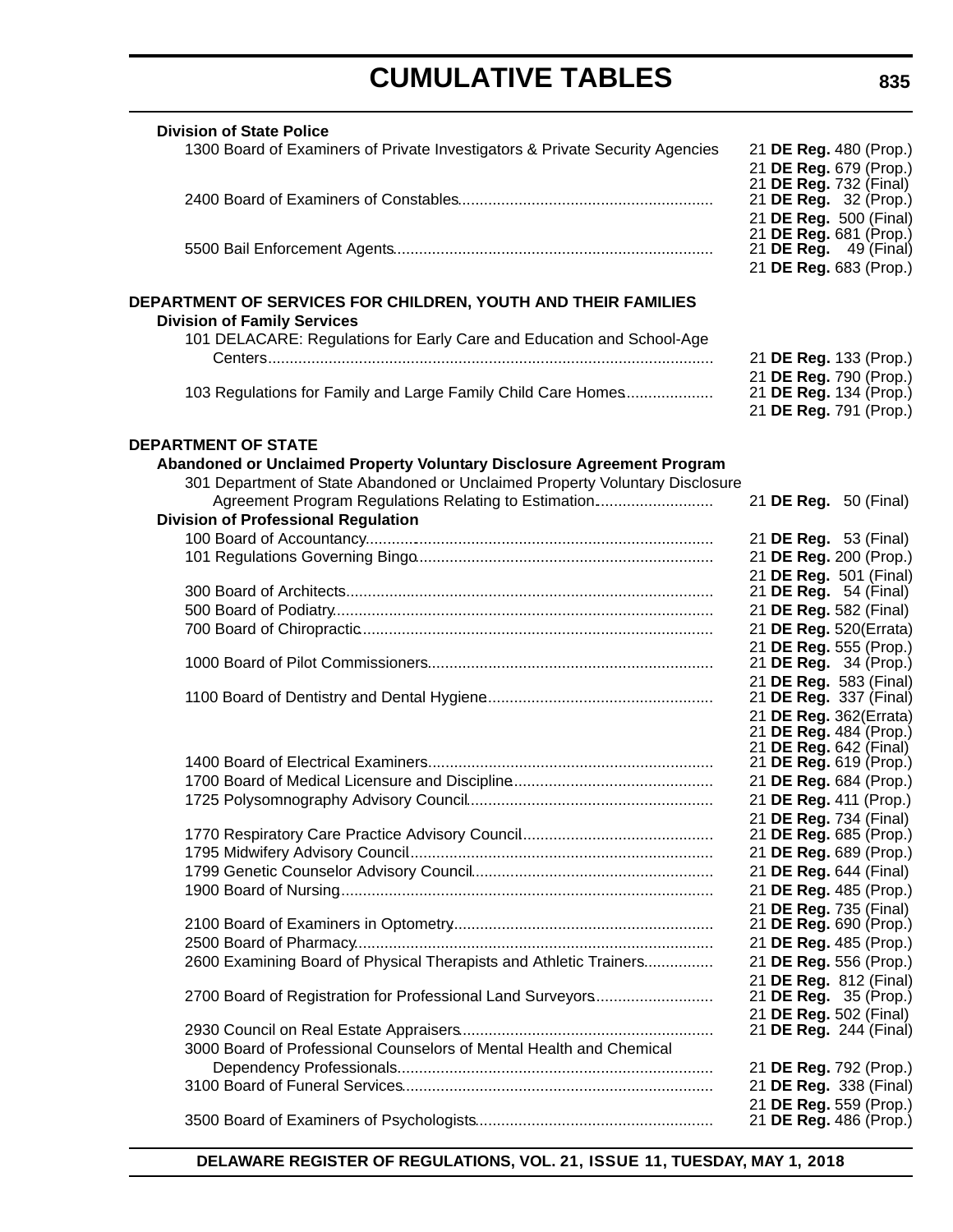| 3700 Board of Speech/Language Pathologists, Audiologists and Hearing Aid                                                  |                                                  |
|---------------------------------------------------------------------------------------------------------------------------|--------------------------------------------------|
|                                                                                                                           | 21 DE Reg. 813 (Final)<br>21 DE Reg. 135 (Prop.) |
|                                                                                                                           | 21 DE Reg. 738 (Final)                           |
| 5200 Board of Examiners of Nursing Home Administrators                                                                    | 21 DE Reg. 154 (Final)<br>21 DE Reg. 138 (Prop.) |
|                                                                                                                           | 21 DE Reg. 584 (Final)                           |
|                                                                                                                           | 21 DE Reg. 487 (Prop.)<br>21 DE Reg. 815 (Final) |
|                                                                                                                           | 21 DE Reg. 691 (Prop.)                           |
| <b>Public Service Commission</b>                                                                                          |                                                  |
| 3008 Rules and Procedures to Implement the Renewable Energy Portfolio                                                     | 21 DE Reg. 205 (Prop.)                           |
|                                                                                                                           | 21 DE Reg. 620 (Prop.)                           |
| 3011 Rules for Certification of Electric Transmission Suppliers                                                           | 21 DE Reg. 793 (Prop.)                           |
| <b>DEPARTMENT OF TRANSPORTATION</b>                                                                                       |                                                  |
| <b>Division of Planning and Policy</b>                                                                                    | 21 DE Reg. 692 (Prop.)                           |
| <b>Division of Transportation Solutions</b>                                                                               |                                                  |
| 2402 Delaware Manual on Uniform Traffic Control Devices                                                                   | 21 DE Reg. 412 (Prop.)                           |
| 2405 Oversize/Overweight Hauling Permit Policy and Procedures Manual                                                      | 21 DE Reg. 695 (Prop.)<br>21 DE Reg. 418 (Prop.) |
|                                                                                                                           | 21 DE Reg. 585 (Final)                           |
| <b>MERIT EMPLOYEES RELATIONS BOARD</b>                                                                                    |                                                  |
| <b>Merit Employees Relations Board</b>                                                                                    |                                                  |
|                                                                                                                           | 21 DE Reg. 739 (Final)                           |
| OFFICE OF MANAGEMENT AND BUDGET                                                                                           |                                                  |
| <b>Division of Facilities Management</b>                                                                                  |                                                  |
| 4104 Regulations for the Drug Testing of Contractor and Subcontractor<br>Employees Working on Large Public Works Projects | 21 DE Reg. 284 (Prop.)                           |
|                                                                                                                           | 21 DE Reg. 503 (Final)                           |
|                                                                                                                           | 21 DE Reg. 645 (Final)                           |
| OFFICE OF THESTATE TREASURER<br><b>Division of Debt and Cash Management</b>                                               |                                                  |
| 1201 Statement of Objectives and Guidelines for the Investment of State of                                                |                                                  |
|                                                                                                                           | 21 DE Reg. 800 (Prop.)                           |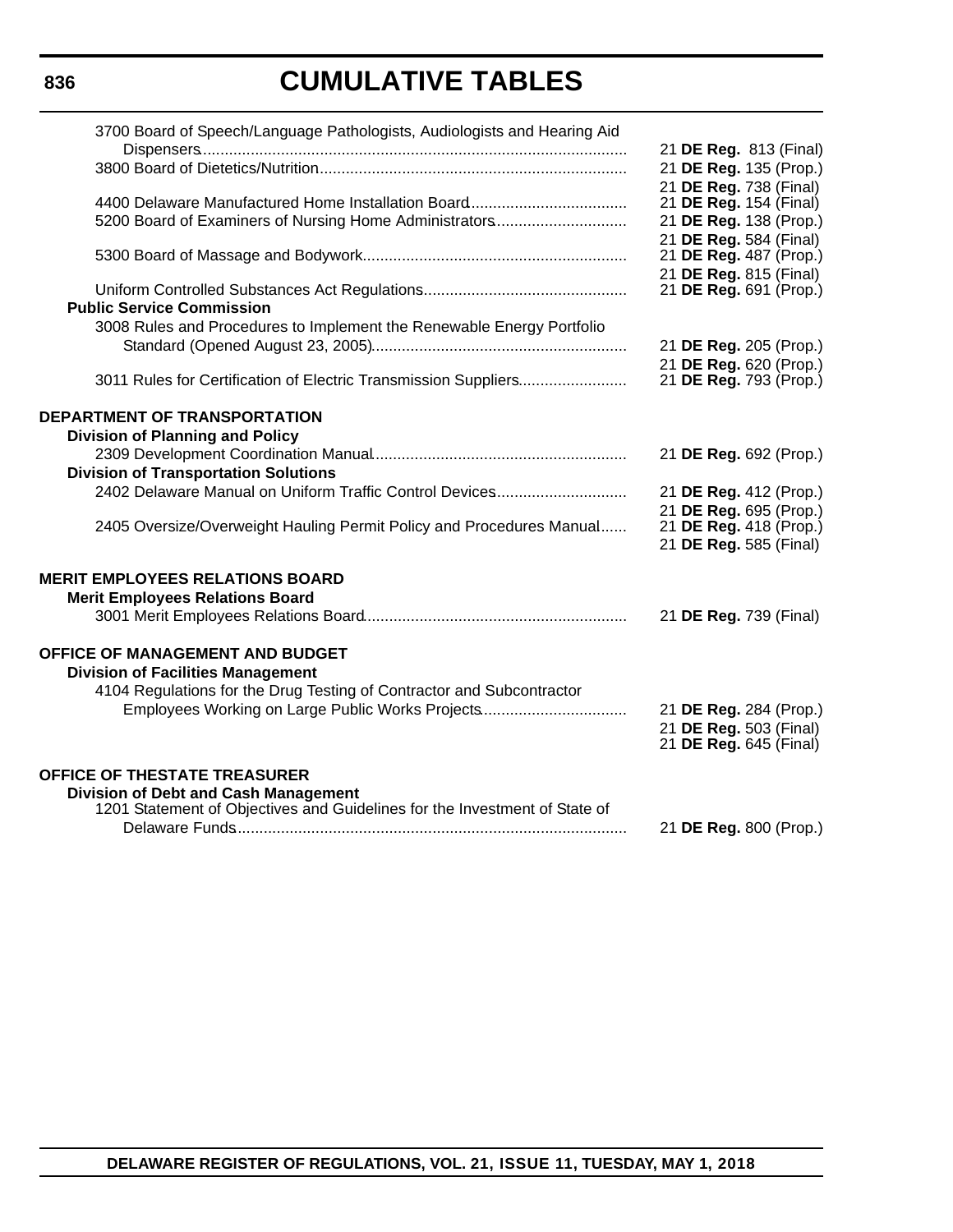### **Symbol Key**

<span id="page-12-0"></span>Arial type indicates the text existing prior to the regulation being promulgated. Underlined text indicates new text. Language which is stricken through indicates text being deleted.

### **Emergency Regulations**

Under 29 **Del.C.** §10119 an agency may promulgate a regulatory change as an Emergency under the following conditions:

#### **§ 10119. Emergency regulations.**

If an agency determines that an imminent peril to the public health, safety or welfare requires the adoption, amendment or repeal of a regulation with less than the notice required by § 10115, the following rules shall apply:

(1) The agency may proceed to act without prior notice or hearing or upon any abbreviated notice and hearing that it finds practicable;

(2) The order adopting, amending or repealing a regulation shall state, in writing, the reasons for the agency's determination that such emergency action is necessary;

(3) The order effecting such action may be effective for a period of not longer than 120 days and may be renewed once for a period not exceeding 60 days;

(4) When such an order is issued without any of the public procedures otherwise required or authorized by this chapter, the agency shall state as part of the order that it will receive, consider and respond to petitions by any interested person for the reconsideration or revision thereof; and

(5) The agency shall submit a copy of the emergency order to the Registrar for publication in the next issue of the *Register of Regulations*. (60 Del. Laws, c. 585, § 1; 62 Del. Laws, c. 301, § 2; 71 Del. Laws, c. 48, § 10.)

### **[DEPARTMENT OF AGRICULTURE](https://agriculture.delaware.gov/forest-service/)**

**[DELAWARE FOREST SERVICE](https://agriculture.delaware.gov/forest-service/)**

Statutory Authority: 3 Delaware Code, Sections 101(3) & 1011 and 29 Delaware Code, Section 10119 (3 **Del.C.** §§101(3), 1011 and 29 **Del.C.** §10119)

#### 3 **DE Admin. Code** 402

#### **SECRETARY'S ORDER (Extension of Emergency Order of December 26, 2017)**

#### **[402 State Forest Regulations](#page-3-0)**

#### **AUTHORITY**

Pursuant to 29 **Del.C.** §10119, the State of Delaware Department of Agriculture adopted on December 26, 2017 emergency amendments to the State Forest Regulations, 3 Delaware Administrative Code §402. These regulations were issued by the Secretary pursuant to the power conveyed by the General Assembly for The Agriculture Secretary by 3 **Del.C.** §101(3), and by the specific authority to devise and promulgate regulations to protect State Forest lands conferred by 3 **Del.C.** §1011.

The above emergency regulations are intended as interim measures, necessary to avoid the risk of harm to public health, safety, and welfare, pending the formal adoption of regulations pursuant to the Administrative Procedures Act, within the 120-day period (renewable for an additional sixty days) allotted to emergency regulations. The Department is currently in the process of formally adopting final regulation amendments as it relates to the affected Regulations referenced above. As the 120-day period will expire before such time as it is possible for the Department to finalize its formal adoption of the above regulatory amendments, it is now necessary to renew the emergency order for an additional 60 days, pursuant to 29 **Del.C.** §10119(3), so as to retain its provisions while the amendments are being finalized pursuant to the Administrative Procedures Act.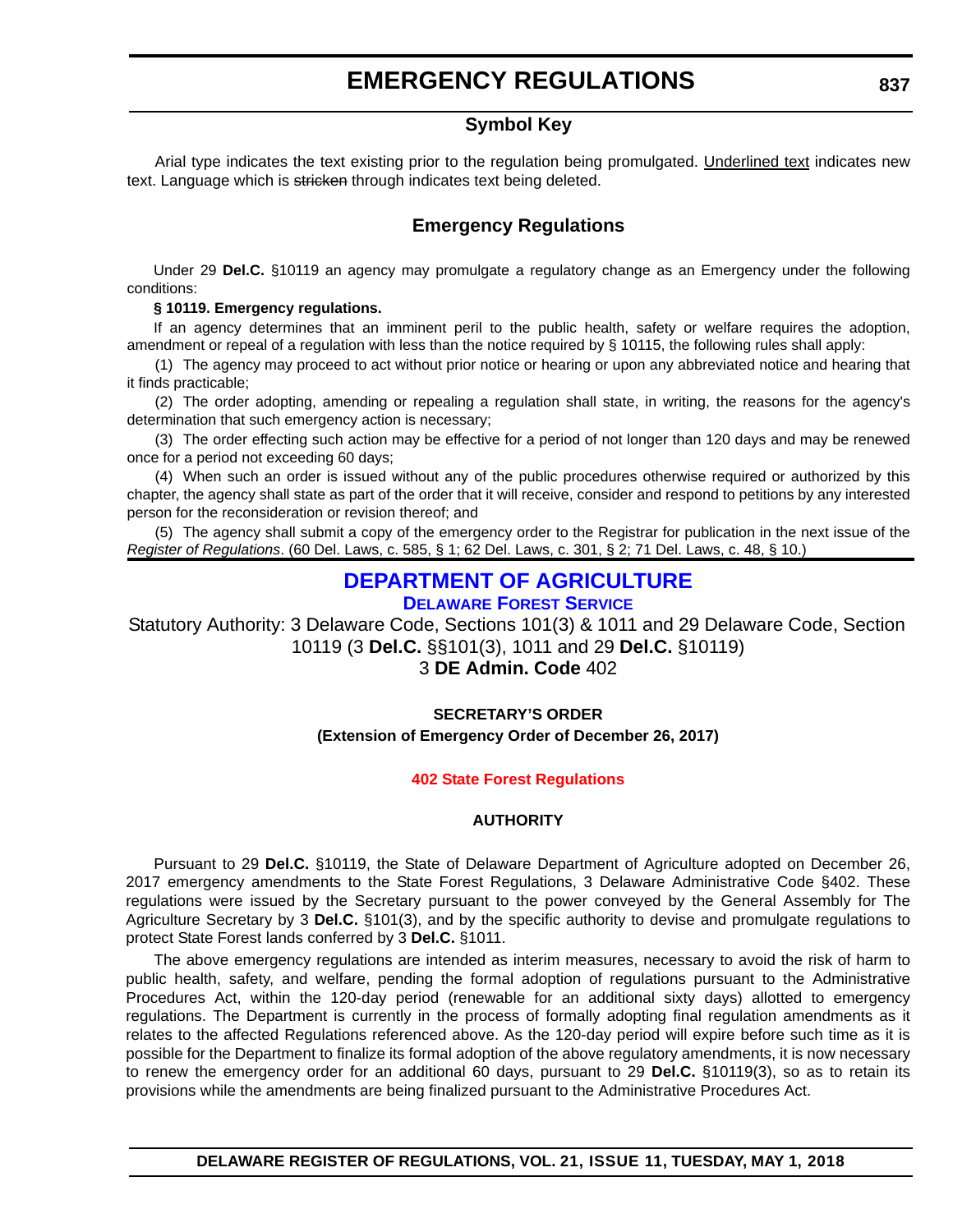#### **REASON FOR RENEWAL OF THE EMERGENCY ORDER**

The portions of the Regulations referenced above relating to firearms were affected by the recent decision of the Delaware Supreme Court in *Bridgeville R&P Club v. DNREC*, issued on December 7, 2017. The decision will have binding effect upon the issuance of a mandate by the Court. The Court found that the existing firearms regulations violated the State of Delaware Constitution, in that they were overly broad in their prohibitions. In the absence of interim regulations, firearms would essentially be unregulated on State Forest lands, including facilities such as education centers, lodges, and offices. A risk of harm from gunfire would be present in these and other areas where visitors gather, including families and children. Law enforcement authorities would lack the ability to screen and check for identification, permits, or credentials of armed visitors to these facilities. The Court recognized that restrictions on firearms are appropriate in limited public areas and facilities; but that licensed and qualified persons must be exempt from such prohibitions. The interim regulations are an effort to strike the balance the Court mandated.

The aforementioned emergency order is being renewed for an additional 60 days since there is insufficient time to finalize the formal adoption of the aforementioned regulatory amendments through the Administrative Procedures Act on or before the expiration of the initial 120-day period, which will be April 25, 2018. This action is being taken to maintain the current interim measures, which the Department has deemed necessary to avoid the risk of harm to public health, safety, and welfare.

Subsequent to the adoption of the emergency regulations on December 26, 2017, the Department began the formal regulatory promulgation process with the publication of its initial proposed regulatory amendments in the January 1, 2018 *Register of Regulations*. Thereafter, the Department held public workshops in each county throughout the State of Delaware in February 2018, and held the public hearing on March 12, 2018. It is anticipated that the formal adoption of the aforementioned regulatory amendments will be finalized prior to the expiration of this 60-day renewal period (on or before June 25, 2018).

#### **EFFECTIVE DATE OF ORDER**

The renewal of this emergency order shall take effect at 12:01 a.m. on April 26, 2018, and shall remain in effect for no longer than 60 additional days. The Department's formal regulatory amendments, however, shall immediately supersede the interim regulations upon formal approval, pursuant to the Administrative Procedures Act, and 29 **Del.C.** §10115.

#### **PETITION FOR RECOMMENDATIONS**

Consistent with the requirements of 29 **Del.C.** §10119(4) the Department will receive, consider, and respond to petitions by any interested person for the reconsideration or revision of this Order. Petitions should be presented to the Office of the Secretary, Delaware Department of Agriculture, 2320 South Dupont Highway, Dover, Delaware, 19901.

#### **ORDER**

It is hereby ordered, the 16<sup>th</sup> day of April, 2018 that the attached amendments to the above-referenced Regulations are adopted pursuant to 29 **Del.C.** §10119 and effective as noted above

Michael T. Scuse, Secretary

**402 State Forest Regulations** *(Break in Continuity of Sections)*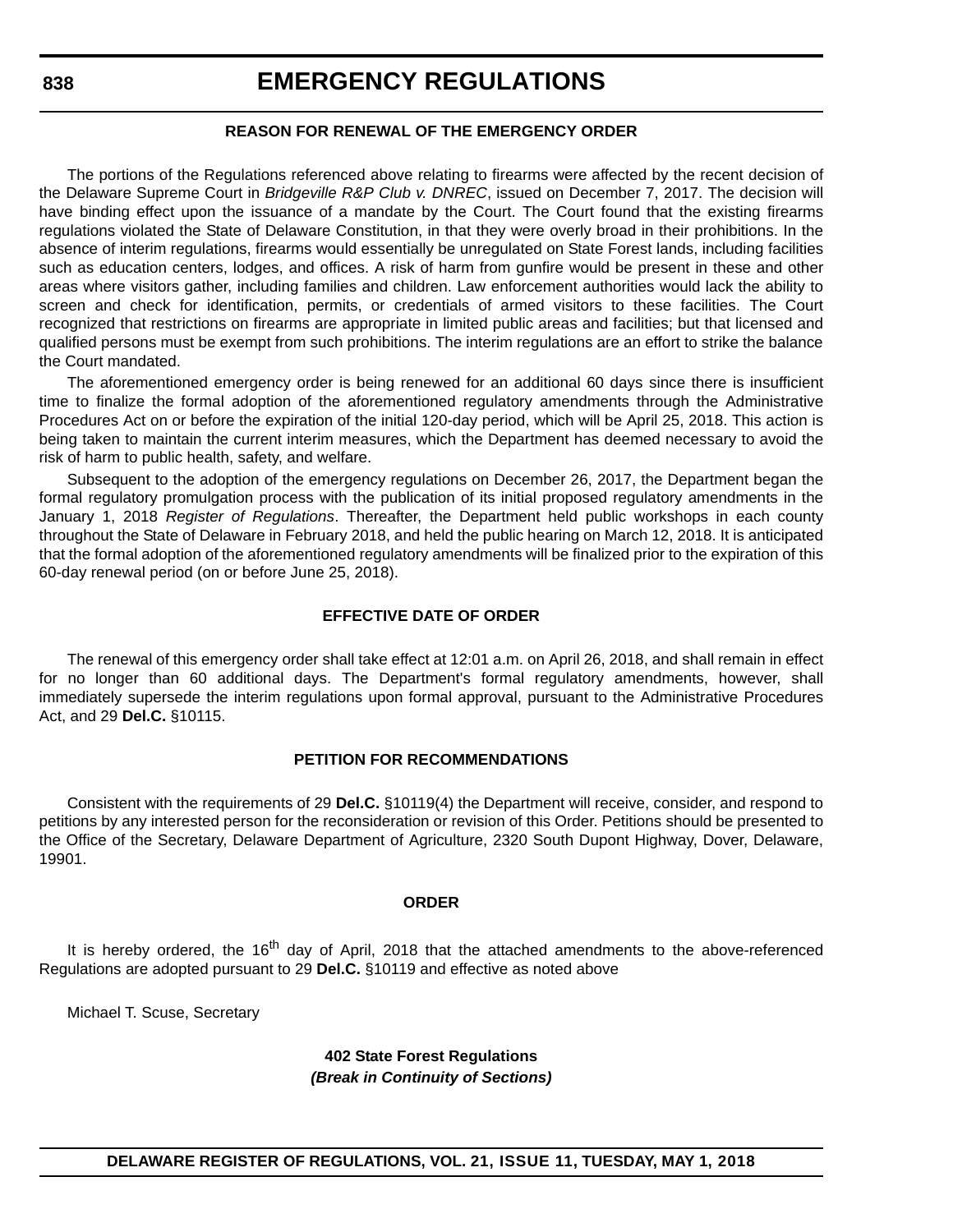#### <span id="page-14-0"></span>**8.0 Hunting Rules and Regulations**

#### *(Break in Continuity Within Section)*

- 8.8 Target shooting is prohibited. Firearms are allowed for legal hunting only and are otherwise prohibited within designated safe areas on State Forest lands.
	- 8.8.1 Designated areas shall include State Forest Offices, education centers, and lodges, and shall be identified by appropriate signage.
	- 8.8.2 Active duty and qualified retired law enforcement officers may possess firearms within areas administered by the Department, including designated areas, provided that proper and current credentials shall be produced to Departmental authorities upon request.
	- 8.8.3 Delaware residents holding an active current permit to carry a concealed deadly weapon may carry a firearm within areas administered by the Department, including designated areas, provided that the permit shall be produced upon request of Departmental authorities.
	- 8.8.4 Firearms may be carried within areas administered by the Department, outside of designated areas, by any person not prohibited by 11 **Del.C.** §1448.
	- 8.8.5 Law enforcement officers may limit the discharge of firearms and the use of other weapons within areas administered by the Department, in order to protect public safety and preserve the peace.
	- 8.8.6 Any person possessing a firearm shall display identification upon request, sufficient to enable a law enforcement officer to undertake a background check.

**\*Please Note: As the rest of the sections were not amended, they are not being published. A copy of the regulation is available at:**

#### **[402 State Forest Regulations](http://regulations.delaware.gov/register/may2018/emergency/21 DE Reg 837 05-01-18.htm)**

### **[DEPARTMENT OF NATURAL RESOURCES AND ENVIRONMENTAL](http://www.dnrec.delaware.gov/fw/Pages/DFW-Portal.aspx)  CONTROL**

### **DIVISION OF FISH [AND WILDLIFE](http://www.dnrec.delaware.gov/fw/Pages/DFW-Portal.aspx)**

Statutory Authority: 7 Delaware Code, Section 903(h) and 29 Delaware Code, Section 10119 (7 **Del.C.** §903(h) and 29 **Del.C.** §10119) 7 **DE Admin. Code** 3511

#### **Secretary's Order No. 2018-F-0026**

#### **[3511 Summer Flounder Size Limits; Possession Limits; Season](#page-3-0)**

#### **AUTHORITY**

Pursuant to 29 **Del.C.** §10119, the Department of Natural Resources and Environmental Control is adopting amendments to 7 **DE Admin. Code** 3511, *Summer Flounder Size Limits; Possession Limits; Season*, without prior notice or public hearing to ensure that Delaware's recreational Summer Flounder fishery resource avoids unnecessary hardship, benefits from a sustainable harvest liberalization, and remains competitive with similar fishing resources in New Jersey, Maryland and Virginia.

7 **Del.C.** §903(h) authorizes the Department to adopt emergency regulations when such regulations are necessary to deal with an actual or imminent danger to a fishing resource or habitat involving finfish. It should be noted that the emergency regulations are intended as interim measures, necessary to avoid the risk of harm to public health, safety, and welfare, pending the formal adoption of regulations pursuant to the Administrative Procedures Act.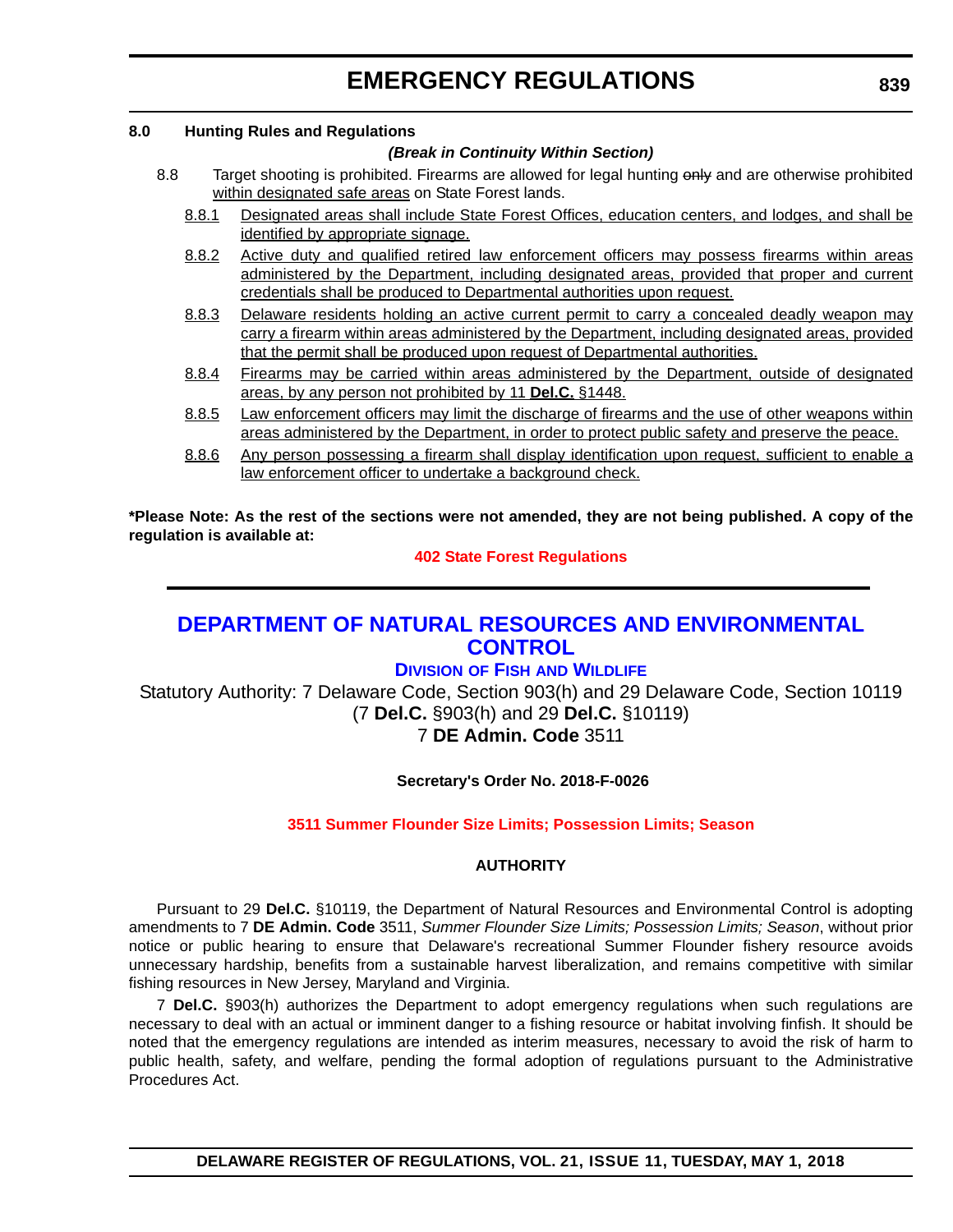#### **REASON FOR THE EMERGENCY ORDER**

The Atlantic States Marine Fisheries Commission (ASMFC) and Mid Atlantic Fisheries Management Council extended the regional approach to recreational Summer Flounder management outlined in Addendum XXVIII to the Interstate Fishery Management Plan (FMP) for Summer Flounder, Scup, and Black Sea Bass through 2018. Addendum XXVIII allows states or regions to develop measures that will achieve the coast wide recreational harvest limit (RHL) of 4.42 M pounds. Based on Summer Flounder stock status, states or regions may liberalize their 2017 recreational Summer Flounder regulations to allow for up to a 17% harvest increase in 2018.

By extending the provisions of Addendum XXVIII, Delaware continues to be grouped in a region (DelMarVa) with Maryland and Virginia. The DelMarVa region submitted an analysis to the ASMFC Summer Flounder Technical Committee for a four (4) fish possession limit, a 365-day season and a 16.5-inch minimum size limit that is estimated to result in 16.4% harvest increase. This proposed management strategy was approved by the ASMFC's Management Board.

The Summer Flounder recreational fishery in Delaware begins imminently in April. The requirements of 29 **Del.C.** §§ 10115 - 10118 do not afford sufficient time to accommodate the amendments before the recreational fishery begins. The emergency provisions of 29 **Del.C.** §10119, as well as 7 **Del.C.** §903(h), which authorizes the adoption of emergency regulations when such regulations are necessary to deal with an actual or imminent danger to a fishing resource, allow for the adoption of the Emergency Regulation. Emergency Regulation is necessary for Delaware's recreational fishing resources to avoid unnecessary hardship, to benefit from the sustainable harvest liberalization and to remain competitive with similar fisheries in New Jersey, Maryland and Virginia.

#### **EFFECTIVE DATE OF ORDER**

This Emergency Order shall take effect immediately upon issuance, and shall remain in effect for 120 days; however, at the expiration of 120 days, the Department may choose to renew this Emergency Order once for a period not exceeding 60 days, consistent with 29 **Del.C.** §10119(3). The Department intends to propose regulations that would supersede the interim regulations upon formal approval pursuant to the Administrative Procedures Act, pursuant to 29 **Del.C.** §10115.

#### **PETITION FOR RECOMMENDATIONS**

The Department will receive, consider and respond to petitions by any interested person for recommendations or revisions of this Order. Petitions should be presented to the Fisheries Section, Division of Fish & Wildlife, 89 Kings Highway, Dover, DE 19901.

#### **ORDER**

It is hereby ordered, the 13th day of April, 2018 that the above referenced amendment to 7 **DE Admin. Code** 3511, *Summer Flounder Size Limits; Possession Limits; Season*, a copy of which is hereby attached, are adopted pursuant to 29 **Del.C.** §10119 and 7 **Del.C.** §903(h), and are supported by the evidence contained herein.

Shawn M. Garvin, **Secretary** 

#### **3511 Summer Flounder Size Limits; Possession Limits; Season** (Penalty Section 7 **Del.C.** §936(b)(2)) *(Break in Continuity of Sections)*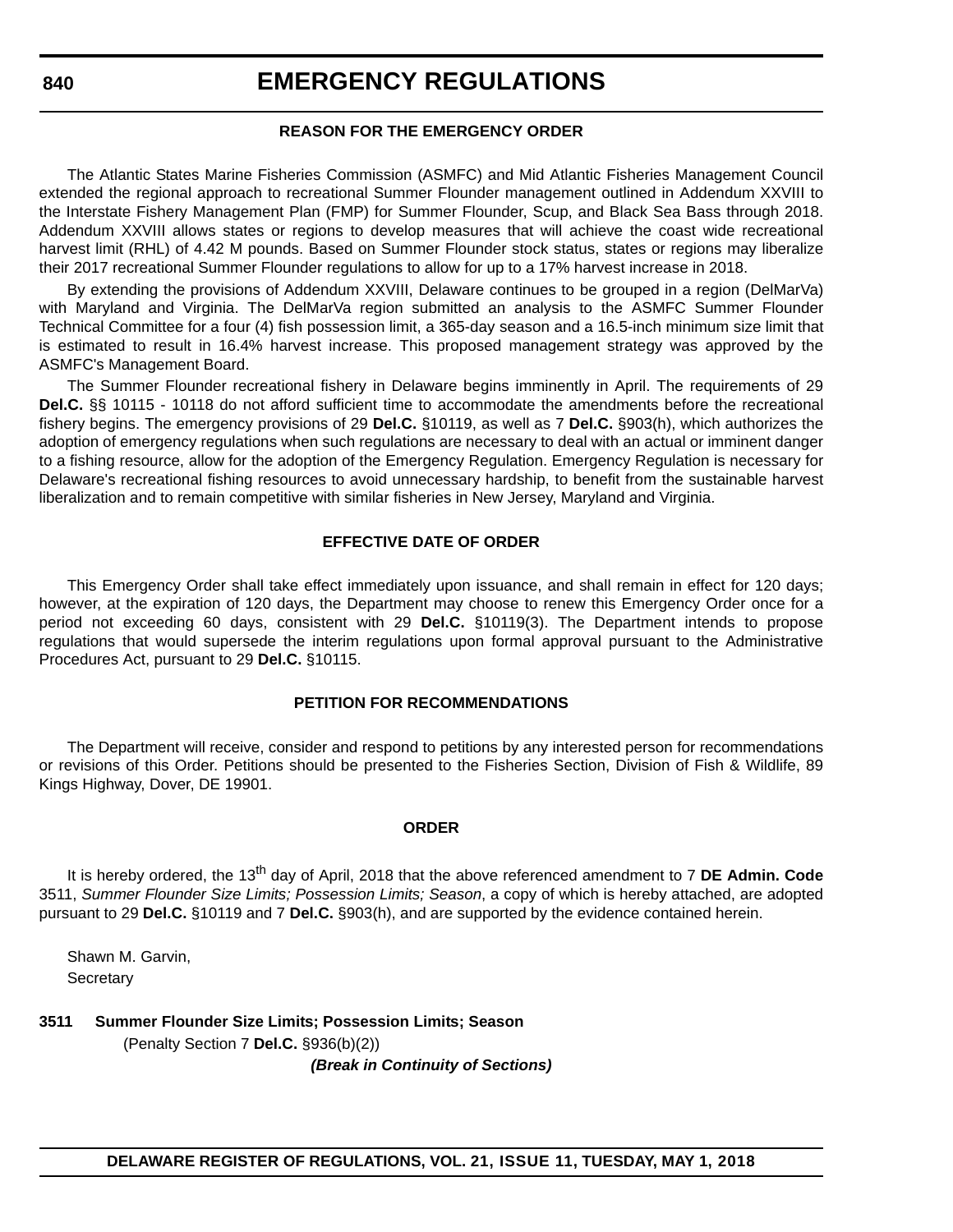- <span id="page-16-0"></span>2.0 It shall be unlawful for any person, other than qualified persons as set forth in section 4.0 of this regulation, to possess any summer flounder that measure less than seventeen  $(17)$  sixteen and one half (16.5) inches between the tip of the snout and the furthest tip of the tail.
- 3.0 It shall be unlawful for any person, to have in possession any part of a summer flounder that measures less than seventeen (17) sixteen and one half (16.5) inches between said part's two most distant points unless said person also has in possession the head, backbone and tail intact from which said part was removed.

**\*Please Note: As the rest of the sections were not amended, they are not being published. A copy of the regulation is available at:**

**[3511 Summer Flounder Size Limits; Possession Limits; Season](http://regulations.delaware.gov/register/may2018/emergency/21 DE Reg 839 05-01-18.htm)** 

#### **DIVISION OF FISH AND WILDLIFE AND DIVISION OF PARKS [AND RECREATION](http://www.destateparks.com/; http://www.dnrec.delaware.gov/fw/Pages/DFW-Portal.aspx)**

Statutory Authority: 7 Delaware Code, Section 4701(a)(4) and 29 Delaware Code, Sections 8003(7) & 10119 (7 **Del.C.** §4701(a)(4) and 29 **Del.C.** §§8003(7) & 10119) 7 **DE Admin. Code** 3900 and 7 **DE Admin. Code** 9201

> **Secretary's Order No. 2018-P-0027 (Extension of Emergency Order 2017-P-0030)**

#### **3900 Wildlife [9201 Regulations Governing State Parks](#page-3-0)**

#### **AUTHORITY**

Pursuant to 29 **Del.C.** §10119, the Department of Natural Resources and Environmental Control adopted on December 26, 2017 amendments through emergency order 2017-P-0030 to the *Regulations Governing State Parks*, 7 Delaware Administrative Code §9201, and the *Regulations Governing Land and Waters Administered by the Division of Fish and Wildlife*, 7 Delaware Administrative Code §3900. This action was taken by the Secretary without prior notice or public hearing pursuant to the power conveyed by the General Assembly for DNREC to "[m]ake and enforce regulations relating to the protection, care and use of the areas it administers," 7 **Del.C.** §4701(a)(4), and to "[e]stablish and promulgate such rules and regulations governing the administration and operation of the Department as may be deemed necessary by the Secretary and which are not inconsistent with the laws of this State." 29 **Del.C.** §8003(7).

The above emergency regulations are intended as interim measures, necessary to avoid the risk of harm to public health, safety, and welfare, pending the formal adoption of regulations pursuant to the Administrative Procedures Act, within the 120-day period (renewable for an additional sixty days) allotted to emergency regulations. The Department is currently in the process of formally adopting final regulation amendments as it relates to the affected Regulations referenced above. As the 120-day period will expire before such time as it is possible for the Department to finalize its formal adoption of the above regulatory amendments, it is now necessary to renew the emergency order for an additional 60 days, pursuant to 29 **Del.C.** §10119(3), so as to retain its provisions while the amendments are being finalized pursuant to the Administrative Procedures Act.

#### **REASON FOR RENEWAL OF THE EMERGENCY ORDER**

The portions of the Regulations referenced above relating to firearms were affected by the recent decision of the Delaware Supreme Court in *Bridgeville R&P Club v. DNREC*, issued on December 7, 2017. The Court found that the existing firearms regulations violated the State of Delaware Constitution, in that they were overly broad in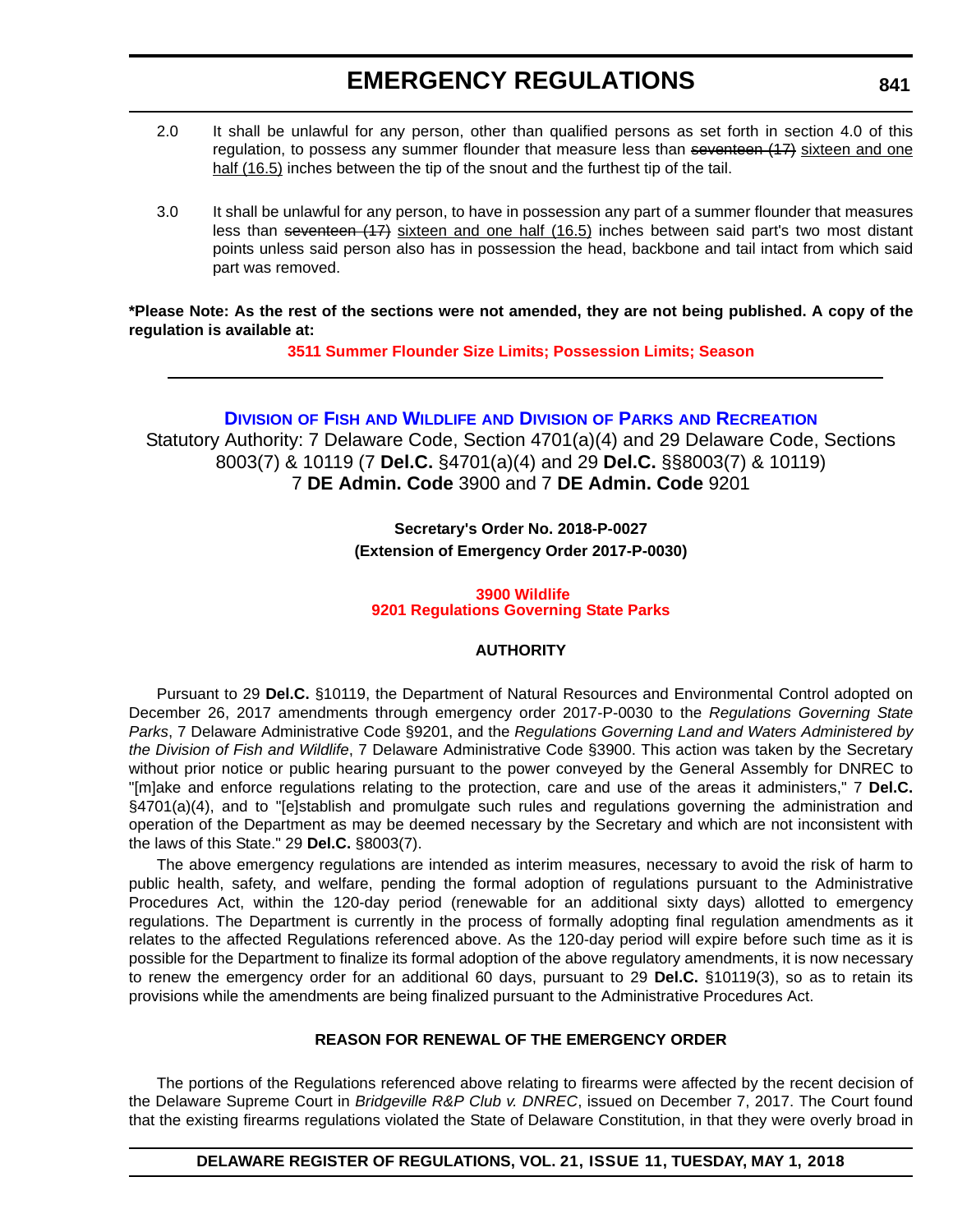#### **842**

### **EMERGENCY REGULATIONS**

their prohibitions. In the absence of interim regulations, firearms would essentially be unregulated within State Parks and on land and waters administered by the Division of Fish and Wildlife, including facilities such as visitor centers, educational facilities, and offices. A risk of harm from gunfire would be present in these and other areas where visitors gather, including families and children. Law enforcement authorities would lack the ability to screen and check for identification, permits, or credentials of armed visitors to these facilities. The Court recognized that restrictions on firearms are appropriate in limited public areas and facilities; but that licensed and qualified persons must be exempt from such prohibitions. The interim regulations are an effort to strike the balance the Court mandated.

The aforementioned emergency order is being renewed for an additional 60 days since there is insufficient time to finalize the formal adoption of the aforementioned regulatory amendments through the Administrative Procedures Act on or before the expiration of the initial 120-day period, which will be April 25, 2018. This action is being taken to maintain the current interim measures, which the Department has deemed necessary to avoid the risk of harm to public health, safety, and welfare.

Subsequent to the adoption of the emergency regulations on December 26, 2017, the Department began the formal regulatory promulgation process with the publication of its initial proposed regulatory amendments in the January 1, 2018 *Register of Regulations*. Thereafter, the Department held public workshops in each county throughout the State of Delaware in February 2018, and held the public hearing on March 12, 2018. It is anticipated that the formal adoption of the aforementioned regulatory amendments will be finalized prior to the expiration of this 60-day renewal period (on or before June 25, 2018).

#### **EFFECTIVE DATE OF ORDER**

The renewal of this emergency order shall take effect at 12:01 a.m. on April 26, 2018, and shall remain in effect for no longer than 60 additional days. The Department's formal regulatory amendments, however, shall immediately supersede the interim regulations upon formal approval, pursuant to the Administrative Procedures Act, and 29 **Del.C.** §10115.

#### **PETITION FOR RECOMMENDATIONS**

Consistent with the requirements of 29 **Del.C.** §10119(4) the Department will receive, consider, and respond to petitions by any interested person for the reconsideration or revision of this Order. Petitions should be presented to the Office of the Secretary, Department of Natural Resources and Environmental Control, 89 Kings Highway, Dover, Delaware, 19901.

#### **ORDER**

It is hereby ordered, the 16<sup>th</sup> day of April, 2018 that the attached amendments to the above-referenced Regulations are adopted pursuant to 29 **Del.C.** §10119 and effective as noted above

Shawn M. Garvin **Secretary** 

#### **3900 Wildlife**

*(Break in Continuity of Sections)*

#### **8.0 General Rules and Regulations Governing Land and Waters Administered by the Division**

*(Break in Continuity Within Section)*

8.3 Hunting and Firearms.

*(Break in Continuity Within Section)*

8.3.4 Firearms on Division Areas.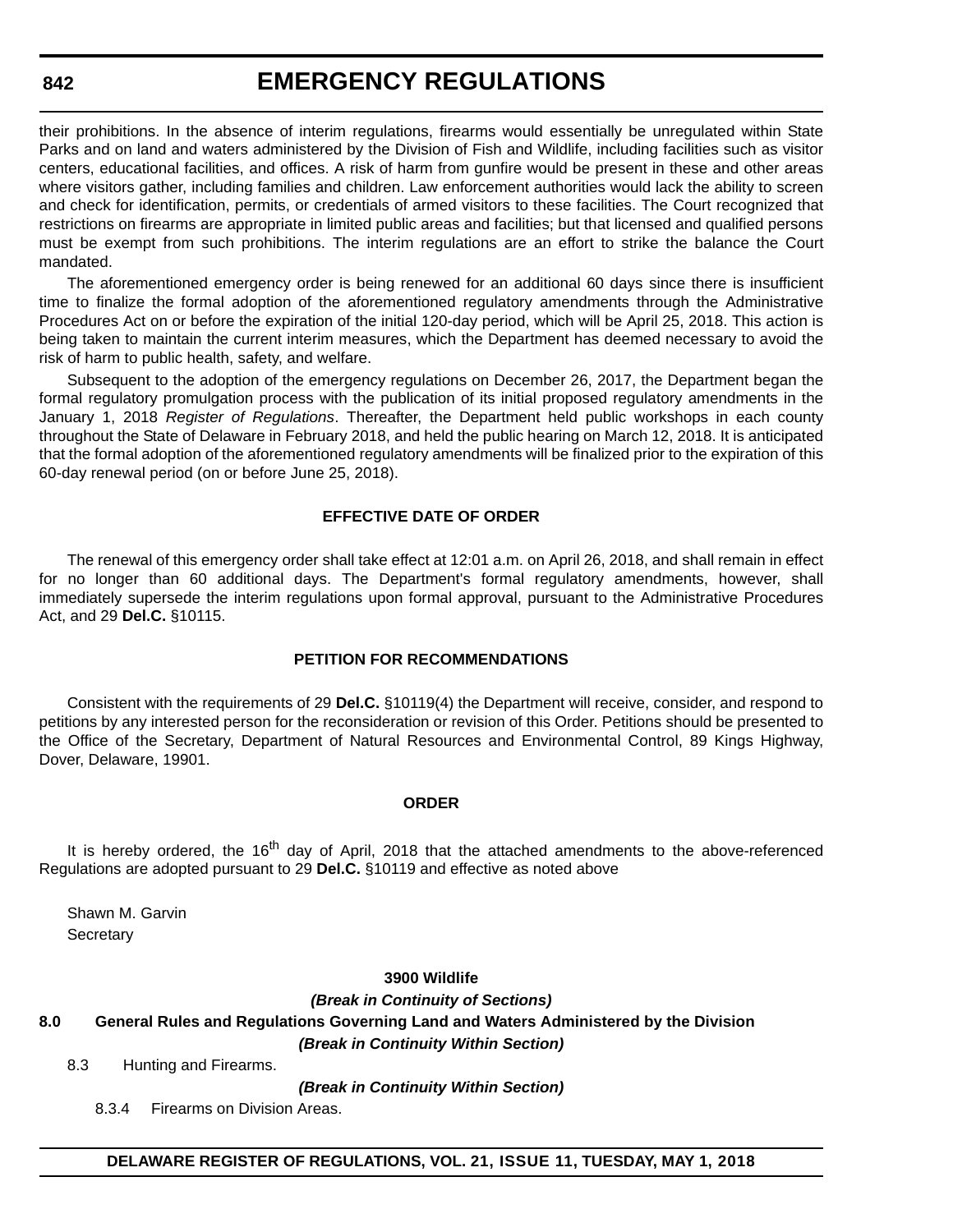8.3.4.1 It shall be unlawful for any person to possess a firearm on lands or waters within designated areas administered by the Division from March 1 through August 31, except as authorized by the Director in writing.

#### *(Break in Continuity Within Section)*

- 8.3.4.6 Designated areas shall include Division offices, visitor centers, nature centers, educational facilities, and maintenance shops, and shall be identified by appropriate signage.
- 8.3.4.7 The Director may grant written approval on a daily basis for the possession of firearms within designated areas, upon written application showing good cause related to self-defense or the defense of family, and due regard for the safety of others within the designated areas.
- 8.3.4.8 Active duty and qualified retired law enforcement officers may possess firearms within areas administered by the Division, including designated areas, provided that proper and current credentials shall be produced upon request of Division authorities.
- 8.3.4.9 Delaware residents holding an active current permit to carry a concealed deadly weapon may carry a firearm within areas administered by the Division, including designated areas, provided that the permit shall be produced upon request of Parks authorities.
- 8.3.4.10Firearms may be carried within areas administered by the Division, outside of designated areas, by any person not prohibited by 11 **Del.C.** §1448.
- 8.3.4.11Law enforcement officers may limit the discharge of firearms and the use of other weapons within areas administered by the Division, in order to protect public safety and preserve the peace.
- 8.3.4.12Any person possessing a firearm shall display identification upon request, sufficient to enable a law enforcement officer to undertake a background check.

**\*Please Note: As the rest of the sections were not amended, they are not being published. A copy of the regulation is available at:**

#### **[3900 Wildlife](http://regulations.delaware.gov/register/may2018/emergency/21 DE Reg 841 05-01-18.htm)**

### **9201 Regulations Governing State Parks** *(Break in Continuity of Sections)*

#### **21.0 Hunting, Fishing and Wildlife Management - Environmental D Violation**

- 21.1 It shall be unlawful to display, possess or discharge firearms of any description, air rifles, B.B. guns, sling shots, or archery equipment upon lands or waters within designated areas administered by the Division, except with prior written approval of the Director.
	- 21.1.1 Designated areas shall include park offices, visitor centers, nature centers, bathhouses, restaurants and snack bars, stadiums, museums, zoos, stables, educational facilities, dormitories, group camping areas, swimming pools, guarded beaches, and water parks, and shall be identified by appropriate signage.
	- 21.1.2 The Director may grant written approval on a daily basis for the possession of firearms within designated areas, upon written application showing good cause related to self-defense or the defense of family, and due regard for the safety of others within the designated areas.
	- 21.1.3 Active duty and qualified retired law enforcement officers may possess firearms within areas administered by the Division, including designated areas, upon showing proper and current credentials to Parks authorities.
	- 21.1.4 Delaware residents holding an active current license to carry a concealed deadly weapon may carry a firearm within areas administered by the Division, including designated areas, upon showing the license to Parks authorities.
	- 21.1.5 Firearms may be carried within areas administered by the Division, outside of designated areas, by any person not prohibited by 11 **Del.C.** §1448.
	- 21.1.6 Law enforcement officers may limit the discharge of firearms and the use of other weapons within areas administered by the Division, in order to protect public safety and preserve the peace.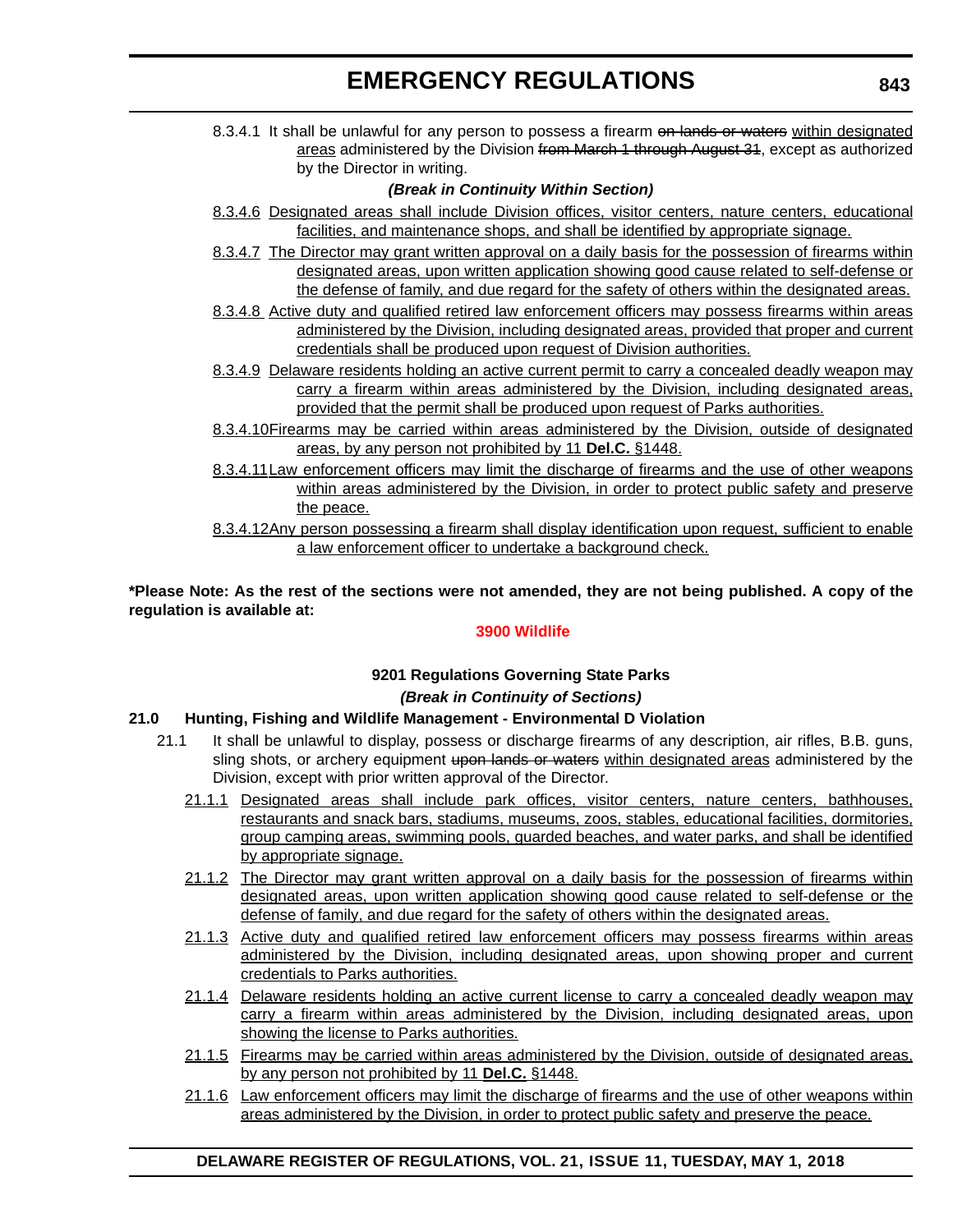21.1.7 Any person possessing a firearm shall display identification upon entry and upon request, sufficient to enable a law enforcement officer to undertake a background check.

**\*Please Note: As the rest of the sections were not amended, they are not being published. A copy of the regulation is available at:**

**[9201 Regulations Governing State Parks](http://regulations.delaware.gov/register/may2018/emergency/21 DE Reg 841a 05-01-18.htm)**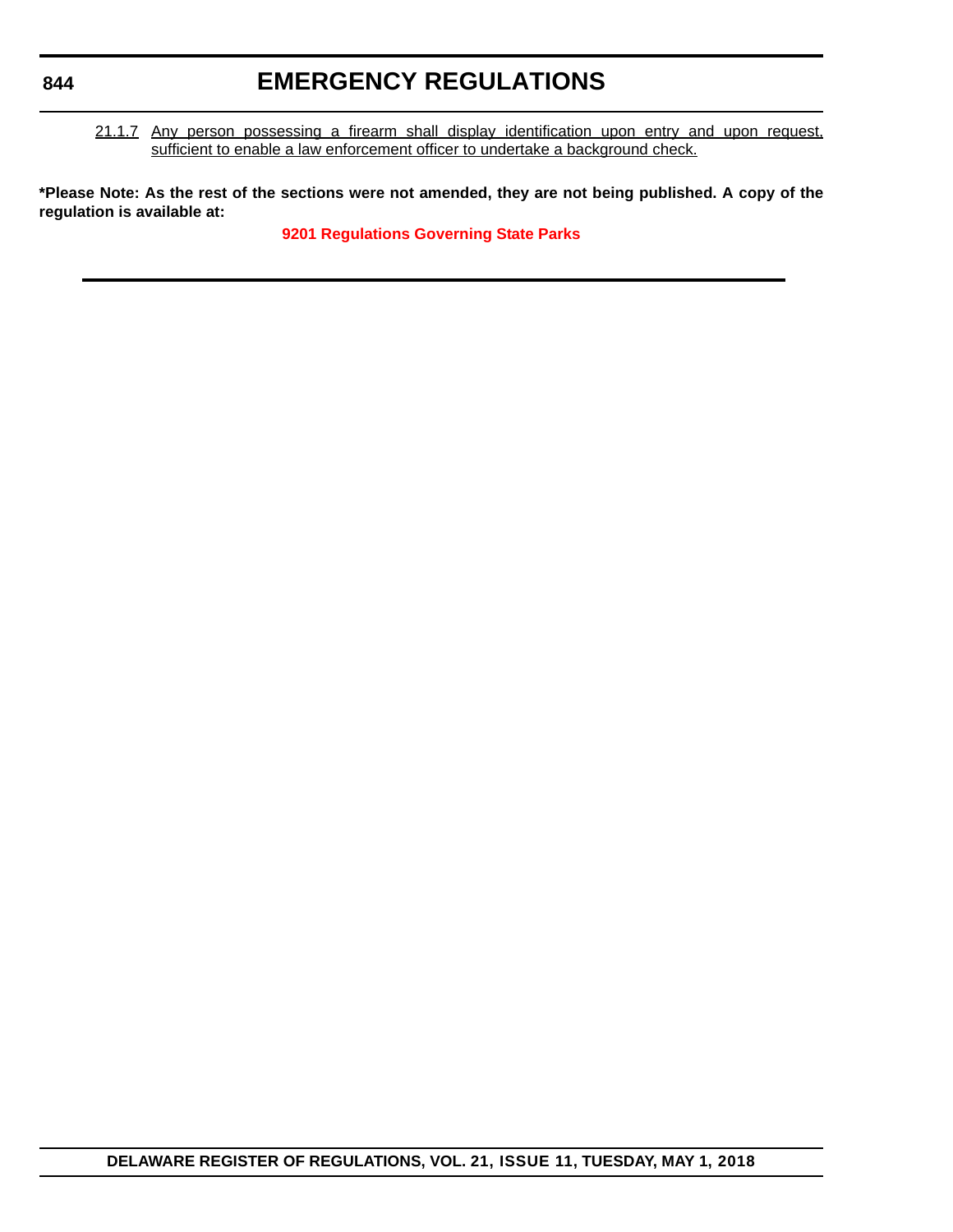### **Symbol Key**

<span id="page-20-0"></span>Arial type indicates the text existing prior to the regulation being promulgated. Underlined text indicates new text. Language which is stricken through indicates text being deleted.

### **Proposed Regulations**

Under 29 **Del.C.** §10115 whenever an agency proposes to formulate, adopt, amend or repeal a regulation, it shall file notice and full text of such proposals, together with copies of the existing regulation being adopted, amended or repealed, with the Registrar for publication in the *Register of Regulations* pursuant to §1134 of this title. The notice shall describe the nature of the proceedings including a brief synopsis of the subject, substance, issues, possible terms of the agency action, a reference to the legal authority of the agency to act, and reference to any other regulations that may be impacted or affected by the proposal, and shall state the manner in which persons may present their views; if in writing, of the place to which and the final date by which such views may be submitted; or if at a public hearing, the date, time and place of the hearing. If a public hearing is to be held, such public hearing shall not be scheduled less than 20 days following publication of notice of the proposal in the *Register of Regulations*. If a public hearing will be held on the proposal, notice of the time, date, place and a summary of the nature of the proposal shall also be published in at least 2 Delaware newspapers of general circulation. The notice shall also be mailed to all persons who have made timely written requests of the agency for advance notice of its regulation-making proceedings.

#### **[DEPARTMENT OF AGRICULTURE](https://agriculture.delaware.gov/harness-racing-commission/) [HARNESS RACING COMMISSION](https://agriculture.delaware.gov/harness-racing-commission/)**

Statutory Authority: 3 Delaware Code, Section 10005 (3 **Del.C.** §10005) 3 **DE Admin. Code** 501

#### **PUBLIC NOTICE**

#### **[501 Harness Racing Rules and Regulations](#page-3-0)**

The Delaware Harness Racing Commission (DHRC) pursuant to 3 **Del.C.** §10005, proposes to amend its rules and regulations. The proposed regulation changes address needed amendments to the "trainer rules" for clarity by simplifying some language, adding definitions, and specifically stating that all trainers of a horse are responsible for its fitness.

After discussions, which included technical experts, regulatory officials, and harness racing stakeholders, on April 6, 2018, the DHRC Rules Committee voted to recommend this rule amendment package to the full DHRC. On April 10, 2018, at its regular monthly meeting, the DHRC unanimously approved these proposed amendments. The DHRC rules committee meetings and DHRC regular monthly meetings are publicly noticed open meetings. Subsequent to the initial 30-day comment period from May 1 to 31, 2018 and notice in the *Register of Regulations*, the DHRC plans to finalize the regulations on June 12, 2018 during its regularly scheduled monthly meeting. The meetings are held at the Delaware Department of Agriculture, 2320 South DuPont Highway Dover, DE at 10:00am. Written comments must be received by COB June 1, 2018. Those comments should be sent to the same address listed above for meeting location, attention Mr. Mark Davis.

#### **\*Please Note: The Regulatory Flexibility Analysis and Impact Statement for this regulation, as required by 29 Del.C. Ch. 104, is available at:**

**<http://regulations.delaware.gov/register/may2018/proposed/21 DE Reg 845RFA 05-01-18.pdf>**

#### **501 Harness Racing Rules and Regulations**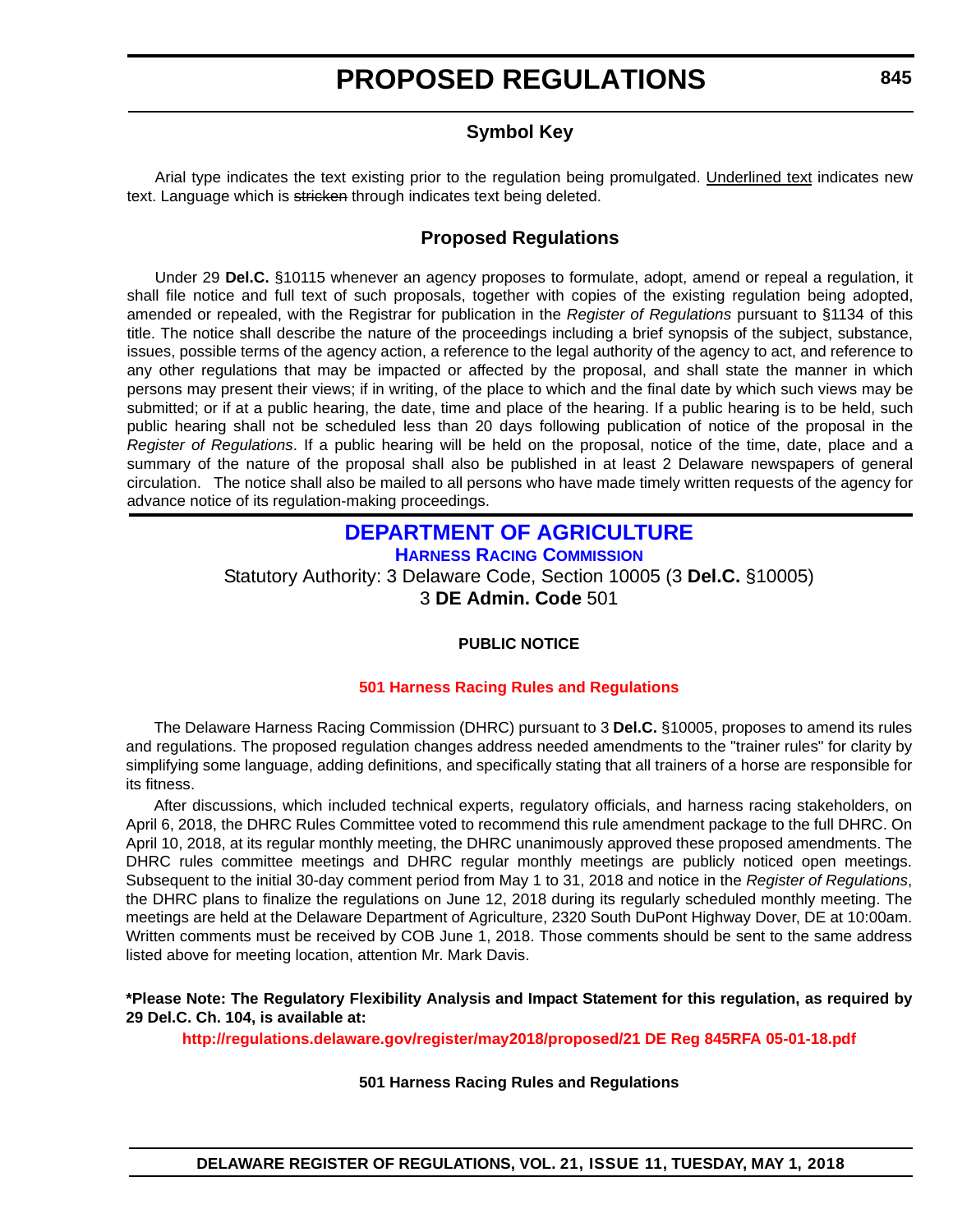#### **1.0 Definitions**

#### *(Break in Continuity Within Section)*

"**Principal Trainer**" is the trainer listed on the race program.

#### *(Break in Continuity Within Section)*

"**Trainer**" is an individual who receives any compensation, either directly or indirectly, for training the horse or who performs any of the criteria in subsections 5.3.1.3.1 through 5.3.1.3.5. The trainer(s) is (are) the person or persons to whom trainer-related penalties shall apply in the event of a rule violation. In addition, there is a presumption that domestic partners that are individually licensed by the Commission will both be considered as trainer.

"**Tubing**" is the administration of any substance via a naso-gastric tube.

*(Break in Continuity of Sections)*

#### **5.0 Licensees**

#### *(Break in Continuity Within Section)*

5.2 Owners

*(Break in Continuity Within Section)*

5.2.2 Licensing Requirements for Multiple Owners

#### *(Break in Continuity Within Section)*

5.2.2.6 The written appointment of a managing owner or authorized agent shall be filed with the United State States Trotting Association or Canadian Trotting Association and with the Commission.

#### *(Break in Continuity Within Section)*

#### 5.3 Trainers

- 5.3.1 Eligibility
	- 5.3.1.1 A person shall not train horses<del>, or be programmed as trainer of record at extended</del> meetings, without first having obtained a trainer license from the Commission valid for the current year by meeting the standards for trainers, as laid down established by the United State States Trotting Association, and being licensed by the Commission. The "trainer of record" shall be any individual who receives compensation for training the horse. The holder of a driver's license issued by the United States Trotting Association is entitled to all privileges of a trainer and is subject to all rules respecting trainers.

#### *(Break in Continuity Within Section)*

5.3.1.3 If more than one person performs any of the criteria in subsections 5.3.1.3.1 through 5.3.1.3.5 or receives any form of compensation, directly or indirectly, for training or managing the horse, then the principal trainer or that person must also obtain a trainer's license from the Commission valid for the current year by meeting the standards for trainers, must be listed as "trainer of record" established by the United States Trotting Association. It shall be a violation for the principal trainer of rainer of a horse to fail to disclose that an unlicensed person is acting as a trainer. In addition, the Commission may deny a license to any person who prior to having been granted a trainers of a horse not license is determined by the judges or Commission to be listed have acted as a "trainer of record",. The principal trainer and, if such unlisted principal any other trainer(s) or trainers are licensees of the Commission, then he, she or they shall be liable for all rule violations and subject to a fine and/or suspension including revocation of license for such violation. In addition, it shall be a violation for a person who is not the principal trainer of the horse to be listed as "trainer of record", and such person shall be subject to a fine and/or suspension for such violation. Principal trainers and programmed trainers shall be equally liable for all rule violations. For purposes of this rule, the Steward and judges shall use the following criteria in determining the identity of the principal trainer $(s)$  or trainers of a horse: *(Break in Continuity Within Section)*

**DELAWARE REGISTER OF REGULATIONS, VOL. 21, ISSUE 11, TUESDAY, MAY 1, 2018**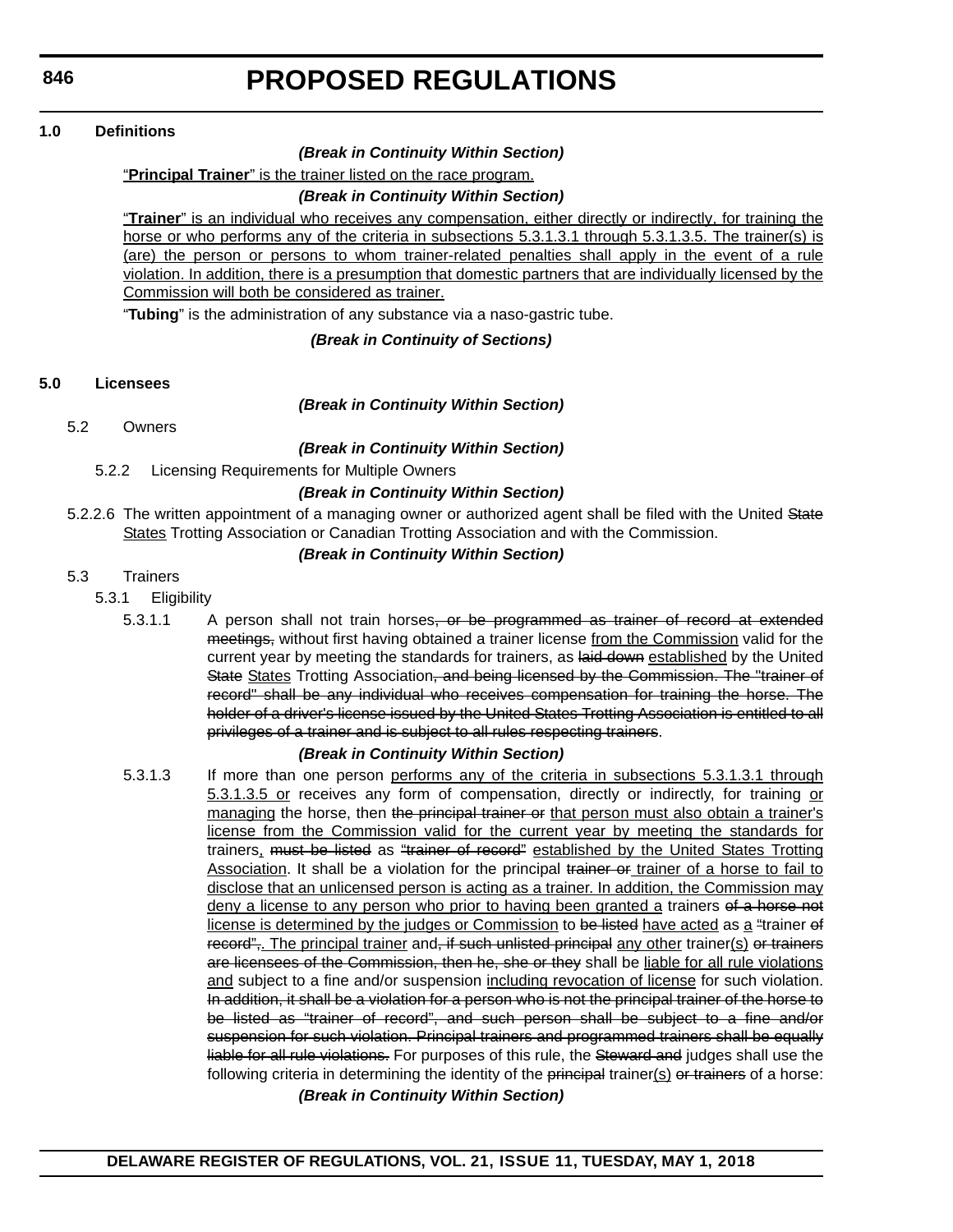- <span id="page-22-0"></span>5.3.1.3.5 The identity of the person who communicates on behalf of the owner with the Steward. judges and other Commission personnel regarding the horse, including regarding any questions concerning the location or condition of the horse, racing or medication violations, etc.
- 5.3.2 Trainer Responsibility
	- 5.3.2.1 A trainer is responsible for the condition of horses entered in an official race and is responsible for the presence of any prohibited drug, medication or other substance, including permitted medication in excess of the maximum allowable level, in such horses. If there is a principal trainer and one or more additional trainer(s) for a horse, all shall be responsible for any rules violations with respect to the horse. A positive test for a prohibited drug, medication or substance, including permitted medication in excess of the maximum allowable level, as reported by a Commission-approved laboratory, is prima facie evidence of a violation of this rule. In the absence of substantial evidence to the contrary, the trainer shall be responsible. Whenever a principal trainer of a horse names a substitute trainer for program purposes due to his inability to be in attendance with the horse on the day of the race, or for any other reason, both trainers shall be responsible for the condition of the horse should the horse test positive.

#### *(Break in Continuity Within Section)*

#### **6.0 Types of Races**

#### *(Break in Continuity Within Section)*

6.6 Delaware Owned or Bred Races

#### *(Break in Continuity Within Section)*

6.6.2 For purposes of this rule, a Delaware bred horse shall be defined as one sired by a Delaware stallion who stood in Delaware during the entire breeding season in which he covered a book of mares or a horse whose dam was a wholly-owned Delaware brood mare at the time of breeding as shown on the horse's United State States Trotting Association registration or electronic eligibility papers. The breeding season means that period of time beginning February 1 and ending August 1 of each year.

**\*Please Note: As the rest of the sections were not amended, they are not being published. A copy of the regulation is available at:**

**[501 Harness Racing Rules and Regulations](http://regulations.delaware.gov/register/may2018/proposed/21 DE Reg 845 05-01-18.htm)** 

### **[DEPARTMENT OF EDUCATION](https://pubapps.doe.k12.de.us/EducationalDirectoryPublic/pages/DDOE/Branches.aspx?page=branches&BID=1)**

**OFFICE OF [THE SECRETARY](https://pubapps.doe.k12.de.us/EducationalDirectoryPublic/pages/DDOE/Branches.aspx?page=branches&BID=1)**

Statutory Authority: 14 Delaware Code, Section 122(b) & Ch. 12 (14 **Del.C.** §122(b); 14 **Del.C.**

Ch.12)

14 **DE Admin. Code** 106A

#### **PUBLIC NOTICE**

#### **Education Impact Analysis Pursuant To 14 Del.C**. **Section 122(d)**

**[106A Teacher Appraisal Process Delaware Performance Appraisal System \(DPAS II\) Revised](#page-3-0)**

**A. TYPE OF REGULATORY ACTION REQUIRED**

Amendment to Existing Regulation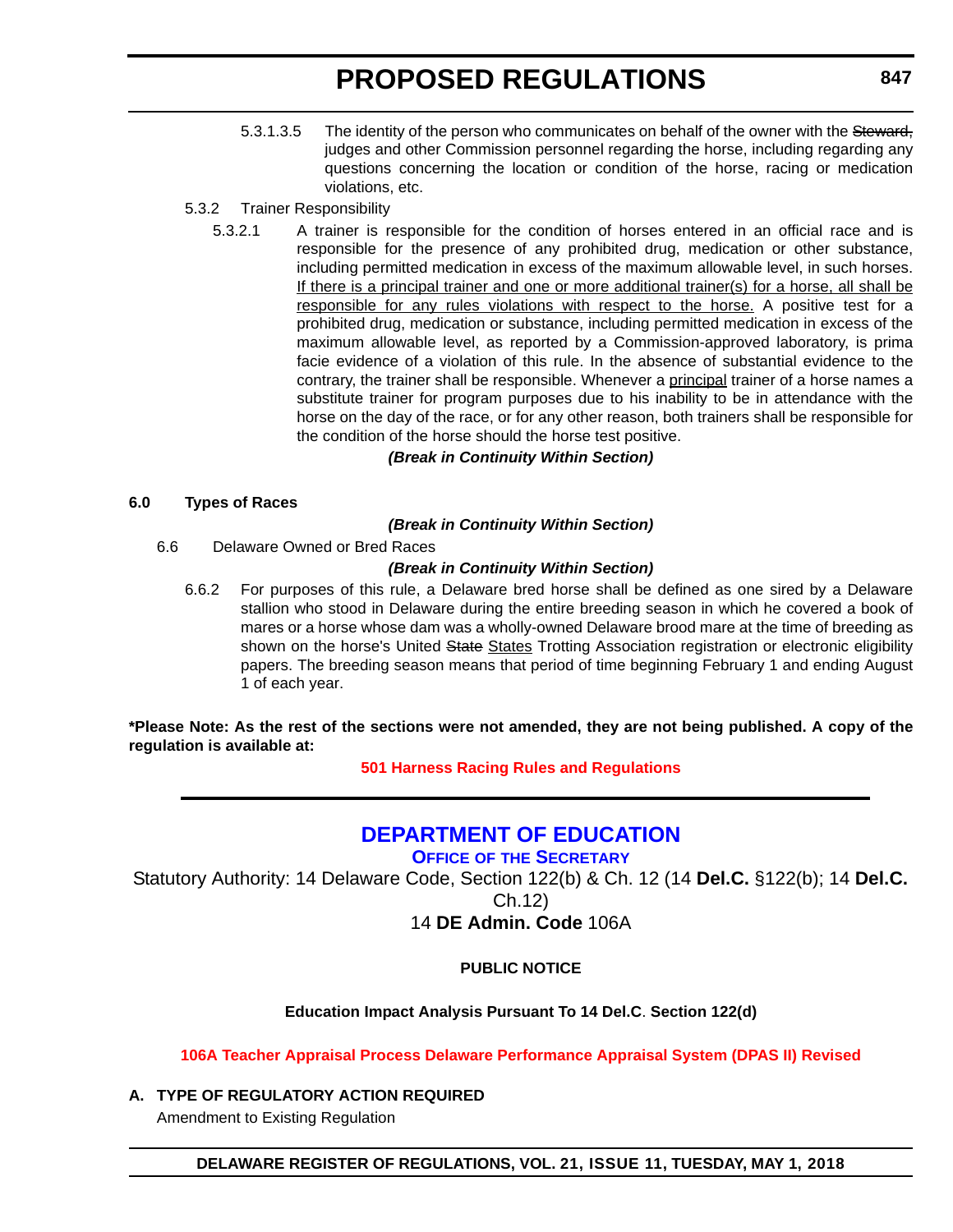#### **B. SYNOPSIS OF SUBJECT MATTER OF THE REGULATION**

Pursuant to 14 **Del.C.** 122(b) and 14 **Del.C.** Ch. 12, Subchapter VII, the Secretary of Education intends to amend 14 **DE Admin. Code** 106A Teacher Appraisal Process Delaware Performance Appraisal System (DPAS II) Revised. This regulation is being amended to: (1) eliminate an incorrect chart related to summative evaluation ratings due to the implementation of equal weighting and (2) to allow flexibility in the length and frequency of observations in the second year of a summative evaluation cycle for experienced teachers to provide an opportunity to streamline the observation process.

Persons wishing to present their views regarding this matter may do so in writing by the close of business on or before June 4, 2018 to Department of Education, Office of the Secretary, Attn: Regulation Review, 401 Federal Street, Suite 2, Dover, Delaware 19901 or email to [DOEregulations.comment@doe.k12.de.us.](mailto:DOEregulations.comment@doe.k12.de.us) A copy of this regulation may be viewed online at the Registrar of Regulation's website, [http://regulations.delaware.gov/services/](http://regulations.delaware.gov/services/current_issue.shtml) [current\\_issue.shtml,](http://regulations.delaware.gov/services/current_issue.shtml) or obtained at the Department of Education, Finance Office located at the address listed above.

#### **C. IMPACT CRITERIA**

1. Will the amended regulation help improve student achievement as measured against state achievement standards? The amended regulation does not address student achievement as measured against state achievement standards.

2. Will the amended regulation help ensure that all students receive an equitable education? The amended regulation does not address students' receipt of an equitable education.

3. Will the amended regulation help to ensure that all students' health and safety are adequately protected? The amended regulation does not address students' health and safety.

4. Will the amended regulation help to ensure that all students' legal rights are respected? The amended regulation does not address students' legal rights.

5. Will the amended regulation preserve the necessary authority and flexibility of decision making at the local board and school level? The amended regulation does not change the decision making at the local board and school level.

6. Will the amended regulation place unnecessary reporting or administrative requirements or mandates upon decision makers at the local board and school levels? The amended regulation does not place any unnecessary reporting or administrative requirements on decision makers.

7. Will the decision making authority and accountability for addressing the subject to be regulated be placed in the same entity? The decision making authority and accountability for addressing the subject to be regulated does not change because of the amendment.

8. Will the amended regulation be consistent with and not an impediment to the implementation of other state educational policies, in particular to state educational policies addressing achievement in the core academic subjects of mathematics, science, language arts and social studies? The amendment is consistent with and not an impediment to the implementation of other state educational policies.

9. Is there a less burdensome method for addressing the purpose of the regulation? There is not a less burdensome method for addressing the purpose of the regulation.

10. What is the cost to the State and to the local school boards of compliance with the regulation? There is no expected cost to implementing this amended regulation.

#### **\*Please Note: The Regulatory Flexibility Analysis and Impact Statement for this regulation, as required by 29 Del.C. Ch. 104, is available at:**

**<http://regulations.delaware.gov/register/may2018/proposed/21 DE Reg 847RFA 05-01-18.pdf>**

#### **106A Teacher Appraisal Process Delaware Performance Appraisal System (DPAS II) Revised** *(Break in Continuity of Sections)*

#### **3.0 Appraisal Cycle**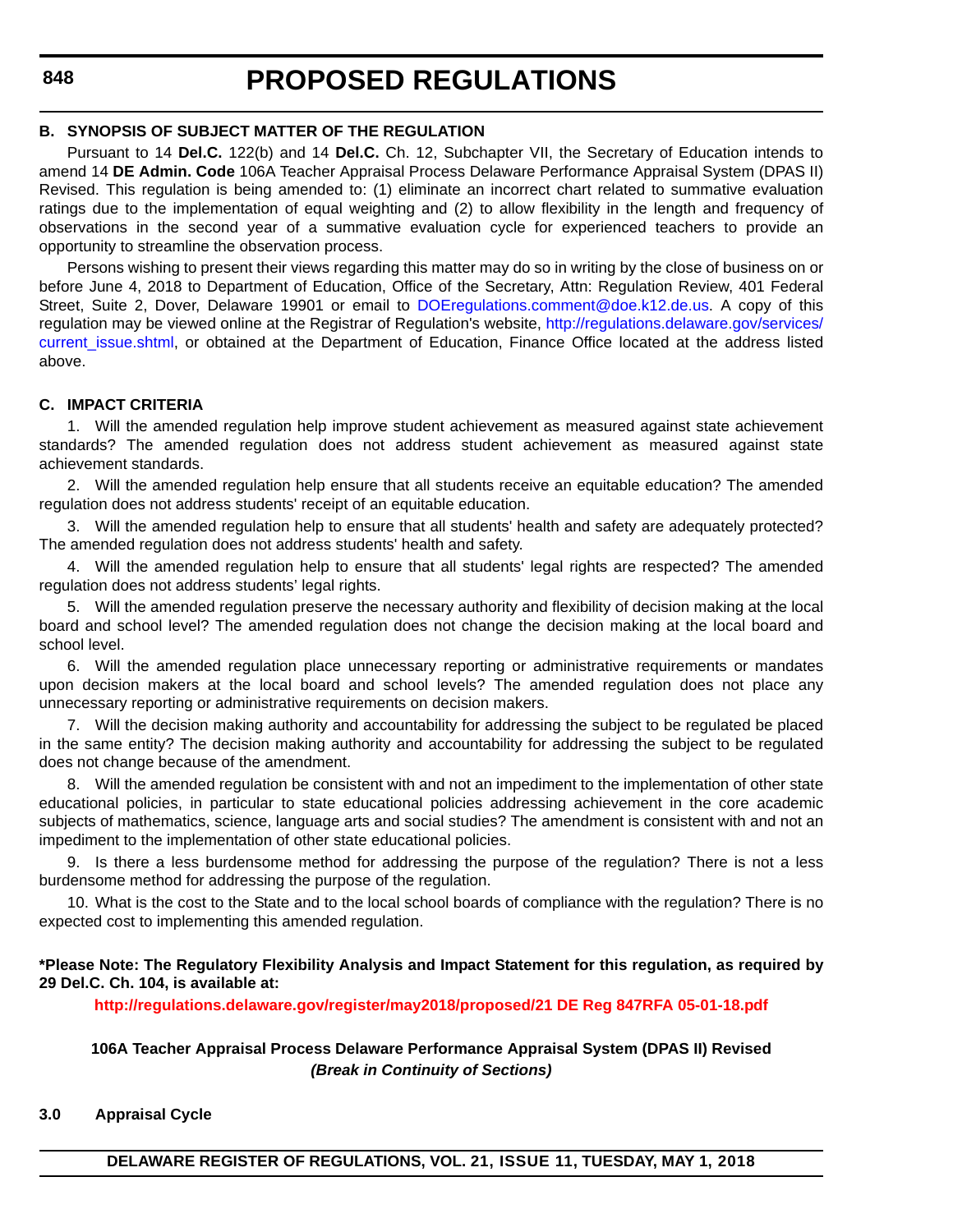<span id="page-24-0"></span>3.1 Experienced Teachers who have earned a rating of "Highly Effective" or "Effective" on their most recent Summative Evaluation shall receive a minimum of one (1) Announced or Unannounced Observation each year within the summative cycle and either an additional Announced or Unannounced Observation or the equivalent of observed time (30 minutes) through three (3) Short Observations with a Summative Evaluation at least once every two (2) years.

#### *(Break in Continuity of Sections)*

#### **6.0 Summative Evaluation Ratings**

#### *(Break in Continuity Within Section)*

6.2 The Summative Evaluation rating shall also include one of four overall ratings: "Highly Effective", "Effective", "Needs Improvement", or "Ineffective".

#### *(Break in Continuity Within Section)*

6.2.5 Experienced Teachers receiving a Summative Evaluation every two years in accordance with subsection 3.1 above shall earn an overall Student Improvement Component rating on the Summative Evaluation in accordance with the following chart in the DPAS II Revised Guide for Teachers.:

| Year 1 or $2$      | Year 1 or 2    | Rating                  |
|--------------------|----------------|-------------------------|
| <del>Exceeds</del> | <b>Exceeds</b> | <b>Highly Effective</b> |
| <del>Exceeds</del> | Satisfactory   | Effective               |
| <del>Exceeds</del> | Unsatisfactory | Effective               |
| Satisfactory       | Satisfactory   | Effective               |
| Satisfactory       | Unsatisfactory | Needs Improvement       |
| Unsatisfactory     | Unsatisfactory | <b>Ineffective</b>      |

The first two columns above indicate the rating combinations earned in a two year Summative Evaluation cycle, regardless of the order in which they were earned.

**\*Please Note: As the rest of the sections were not amended, they are not being published. A copy of the regulation is available at:**

**[106A Teacher Appraisal Process Delaware Performance Appraisal System \(DPAS II\) Revised](http://regulations.delaware.gov/register/may2018/proposed/21 DE Reg 847 05-01-18.htm)** 

#### **OFFICE OF [THE SECRETARY](https://pubapps.doe.k12.de.us/EducationalDirectoryPublic/pages/DDOE/Branches.aspx?page=branches&BID=1)**

Statutory Authority: 14 Delaware Code, Section 122(b) & Ch. 12 (14 **Del.C.** §122(b); 14 **Del.C.** Ch.12) 14 **DE Admin. Code** 107A

#### **PUBLIC NOTICE**

#### **Education Impact Analysis Pursuant To 14 Del.C**. **Section 122(d)**

**[107A Specialist Appraisal Process Delaware Performance Appraisal System \(DPAS II\) Revised](#page-3-0)**

**A. TYPE OF REGULATORY ACTION REQUIRED**

Amendment to Existing Regulation

**B. SYNOPSIS OF SUBJECT MATTER OF THE REGULATION**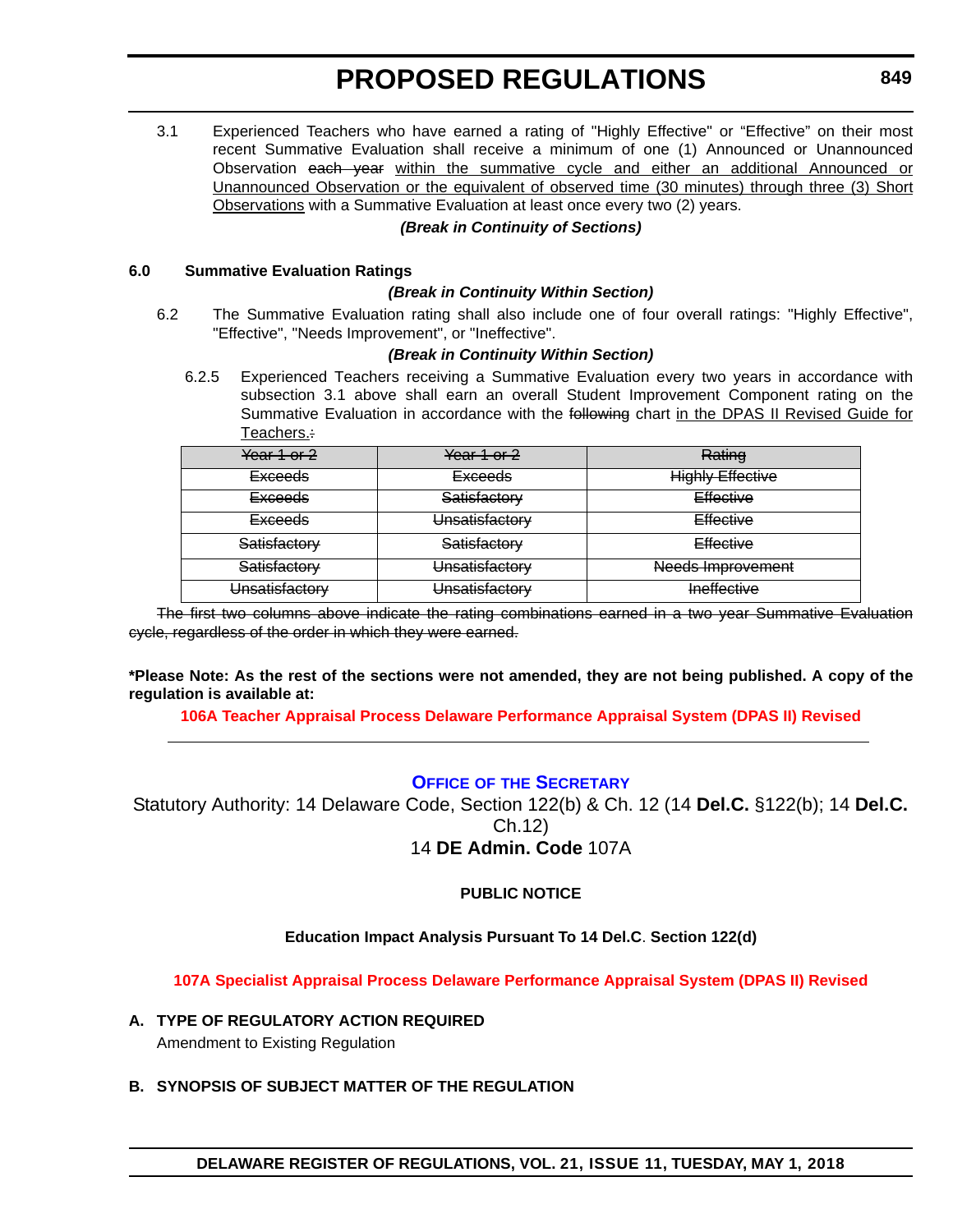**850**

# **PROPOSED REGULATIONS**

Pursuant to 14 **Del.C.** 122(b) and 14 **Del.C.** Ch. 12, Subchapter VII, the Secretary of Education intends to amend 14 **DE Admin. Code** 107A Specialist Appraisal Process Delaware Performance Appraisal System (DPAS II) Revised. This regulation is being amended to eliminate an incorrect chart related to summative evaluation ratings due to the implementation of equal weighting.

Persons wishing to present their views regarding this matter may do so in writing by the close of business on or before June 4, 2018 to Department of Education, Office of the Secretary, Attn: Regulation Review, 401 Federal Street, Suite 2, Dover, Delaware 19901 or email to [DOEregulations.comment@doe.k12.de.us.](mailto;DOEregulations.comment@doe.k12.de.us) A copy of this regulation may be viewed online at the State of Delaware's Registrar of Regulation's website located at [http://](http://regulations.delaware.gov/services/current_issue.shtml) [regulations.delaware.gov/services/current\\_issue.shtml](http://regulations.delaware.gov/services/current_issue.shtml), or obtained at the Department of Education, Finance Office located at the address listed above.

#### **C. IMPACT CRITERIA**

1. Will the amended regulation help improve student achievement as measured against state achievement standards? The amended regulation does not address student achievement as measured against state achievement standards.

2. Will the amended regulation help ensure that all students receive an equitable education? The amended regulation does not address students' receipt of an equitable education.

3. Will the amended regulation help to ensure that all students' health and safety are adequately protected? The amended regulation does not address students' health and safety.

4. Will the amended regulation help to ensure that all students' legal rights are respected? The amended regulation does not address students' legal rights.

5. Will the amended regulation preserve the necessary authority and flexibility of decision making at the local board and school level? The amended regulation does not change the decision making at the local board and school level.

6. Will the amended regulation place unnecessary reporting or administrative requirements or mandates upon decision makers at the local board and school levels? The amended regulation does not place any unnecessary reporting or administrative requirements on decision makers.

7. Will the decision making authority and accountability for addressing the subject to be regulated be placed in the same entity? The decision making authority and accountability for addressing the subject to be regulated does not change because of the amendment.

8. Will the amended regulation be consistent with and not an impediment to the implementation of other state educational policies, in particular to state educational policies addressing achievement in the core academic subjects of mathematics, science, language arts and social studies? The amendment is consistent with and not an impediment to the implementation of other state educational policies.

9. Is there a less burdensome method for addressing the purpose of the regulation? There is not a less burdensome method for addressing the purpose of the regulation.

10. What is the cost to the State and to the local school boards of compliance with the regulation? There is no expected cost to implementing this amended regulation.

**\*Please Note: The Regulatory Flexibility Analysis and Impact Statement for this regulation, as required by 29 Del.C. Ch. 104, is available at:**

**<http://regulations.delaware.gov/register/may2018/proposed/21 DE Reg 849RFA 05-01-18.pdf>**

#### **107A Specialist Appraisal Process Delaware Performance Appraisal System (DPAS II) Revised** *(Break in Continuity of Sections)*

#### **6.0 Summative Evaluation Ratings**

#### *(Break in Continuity Within Section)*

6.2 The Summative Evaluation rating shall also include one of four overall ratings: "Highly Effective", "Effective", "Needs Improvement" or "Ineffective".

*(Break in Continuity Within Section)*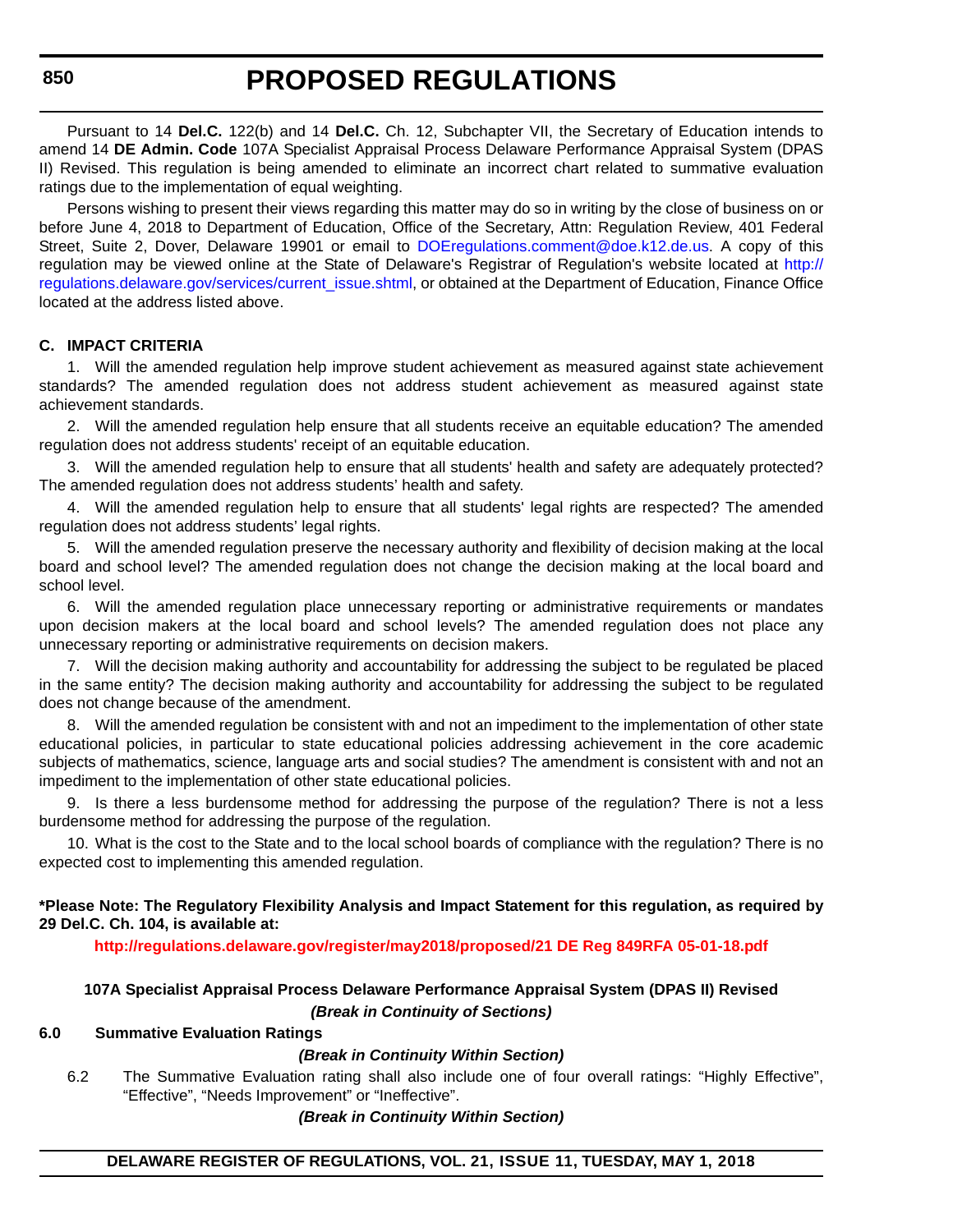<span id="page-26-0"></span>6.2.5 Experienced Specialists receiving a Summative Evaluation every two years in accordance with subsection 3.1 above shall earn an overall Student Improvement Component rating on the Summative Evaluation in accordance with the following chart in the DPAS II Revised Guide for Specialists.:

| Year 1 or 2        | Year 1 or 2    | Rating                  |
|--------------------|----------------|-------------------------|
| <del>Exceeds</del> | <b>Exceeds</b> | <b>Highly Effective</b> |
| <del>Exceeds</del> | Satisfactory   | Effective               |
| <del>Exceeds</del> | Unsatisfactory | Effective               |
| Satisfactory       | Satisfactory   | Effective               |
| Satisfactory       | Unsatisfactory | Needs Improvement       |
| Unsatisfactory     | Unsatisfactory | Ineffective             |

The first two columns above indicate the rating combinations earned in a two year Summative Evaluation cycle, regardless of the order in which they were earned.

**\*Please Note: As the rest of the sections were not amended, they are not being published. A copy of the regulation is available at:**

**[107A Specialist Appraisal Process Delaware Performance Appraisal System \(DPAS II\) Revised](http://regulations.delaware.gov/register/may2018/proposed/21 DE Reg 849 05-01-18.htm)** 

### **OFFICE OF [THE SECRETARY](https://pubapps.doe.k12.de.us/EducationalDirectoryPublic/pages/DDOE/Branches.aspx?page=branches&BID=1)**

Statutory Authority: 14 Delaware Code, Section 4112F(c) (14 **Del.C.** §4112F(c)) 14 **DE Admin. Code** 610

#### **PUBLIC NOTICE**

**Education Impact Analysis Pursuant To 14 Del.C. §122(d)**

#### **[610 Limitations on Use of Seclusion and Restraint](#page-3-0)**

#### **A. TYPE OF REGULATORY ACTION REQUIRED**

Amendment to Existing Regulation

#### **B. SYNOPSIS OF SUBJECT MATTER OF THE REGULATION**

The Secretary of Education intends to amend 14 **DE Admin. Code** 610 Limitations on Use of Seclusion and Restraint. This regulation is being amended to align with House Bill 142 of the 149<sup>th</sup> General Assembly which requires the regulation be amended to include improved guidelines for school districts regarding the training of School Resource Officers (SRO) and their duties when interacting with students with disabilities. In accordance with the statute, the Department of Education collaborated with the Governor's Advisory Council for Exceptional Citizens to update this regulation.

Persons wishing to present their views regarding this matter may do so in writing by the close of business on or before June 4, 2018 to Department of Education, Office of the Secretary, Attn: Regulation Review, 401 Federal Street, Suite 2, Dover, Delaware 19901 or email to [DOEregulations.comment@doe.k12.de.us](mailto:DOEregulations.comment@doe.k12.de.us). A copy of this regulation may be viewed online at the Registrar of Regulation's website, [http://regulations.delaware.gov/services/](http://regulations.delaware.gov/services/current_issue.shtml) [current\\_issue.shtml](http://regulations.delaware.gov/services/current_issue.shtml), or obtained at the Department of Education, Finance Office located at the address listed above.

#### **C. IMPACT CRITERIA**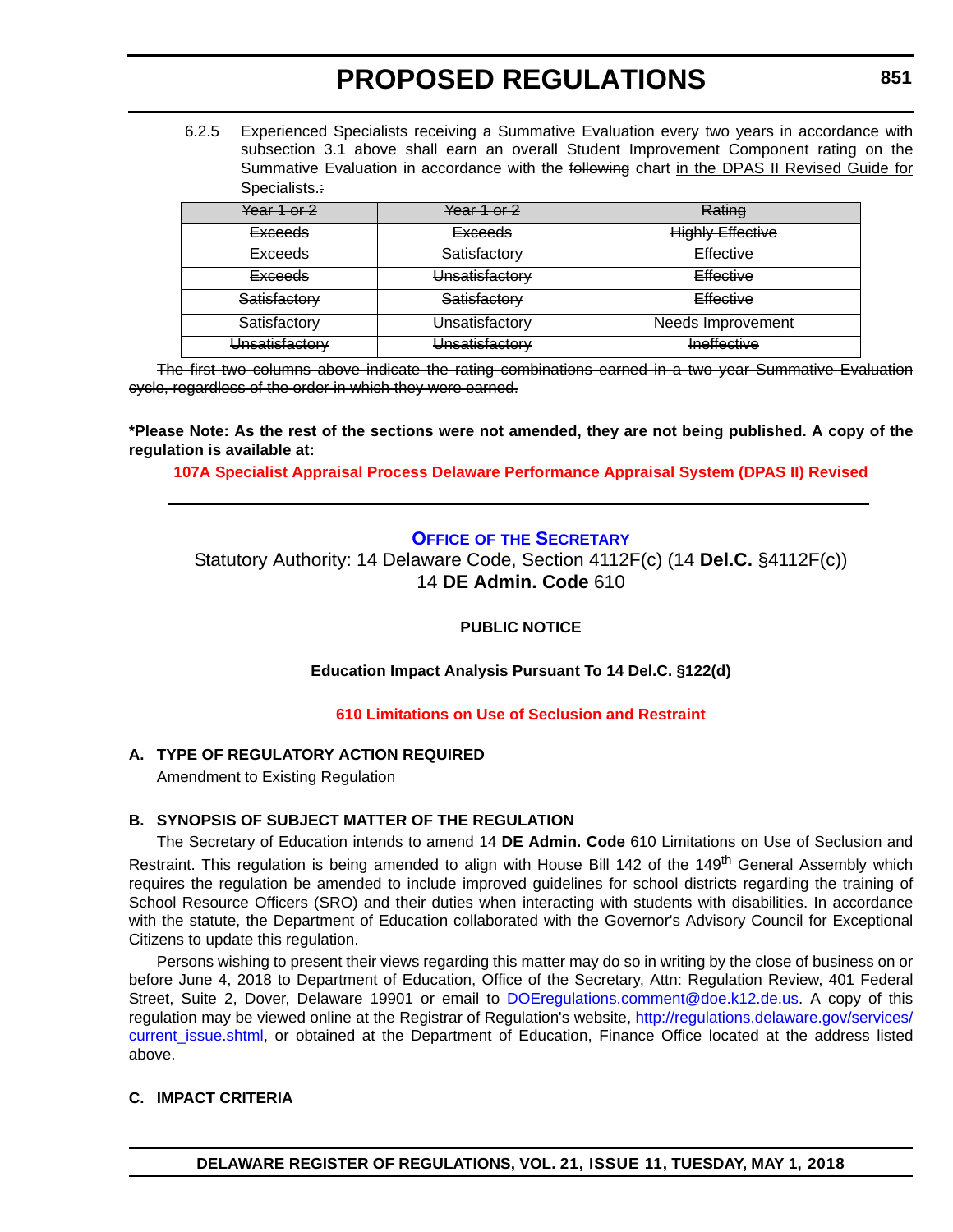1. Will the amended regulation help improve student achievement as measured against state achievement standards? The amended regulation does not specifically address student achievement as measured against state achievement standards.

2. Will the amended regulation help ensure that all students receive an equitable education? The amended regulation is intended to continue to help ensure all students receive an equitable education.

3. Will the amended regulation help to ensure that all students' health and safety are adequately protected? The amended regulation is intended to help ensure that all students' health and safety are adequately protected.

4. Will the amended regulation help to ensure that all students' legal rights are respected? The amended regulation continues to help ensure that all students' legal rights are respected.

5. Will the amended regulation preserve the necessary authority and flexibility of decision making at the local board and school level? The amended regulation does not change the decision making at the local board and school level.

6. Will the amended regulation place unnecessary reporting or administrative requirements or mandates upon decision makers at the local board and school levels? The amended regulation does not place any unnecessary reporting or administrative requirements on decision makers.

7. Will the decision making authority and accountability for addressing the subject to be regulated be placed in the same entity? The decision making authority and accountability for addressing the subject to be regulated does not change because of the amendment.

Will the amended regulation be consistent with and not an impediment to the implementation of other state educational policies, in particular to state educational policies addressing achievement in the core academic subjects of mathematics, science, language arts and social studies? The amendment is consistent with and not an impediment to the implementation of other state educational policies.

9. Is there a less burdensome method for addressing the purpose of the regulation? There is not a less burdensome method for addressing the purpose of the regulation.

10. What is the cost to the State and to the local school boards of compliance with the regulation? Per the statute, there is no expected cost to implementing this amended regulation as existing resources are to be used.

#### **\*Please Note: The Regulatory Flexibility Analysis and Impact Statement for this regulation, as required by 29 Del.C. Ch. 104, is available at:**

**<http://regulations.delaware.gov/register/may2018/proposed/21 DE Reg 851RFA 05-01-18.pdf>**

#### **610 Limitations on Use of Seclusion and Restraint** *(Break in Continuity of Sections)*

#### **2.0 Definitions**

The following words and terms, when used in this regulation, shall have the following meaning unless the context clearly indicates otherwise:

#### *(Break in Continuity Within Section)*

**"Mechanical restraint"** means the application of any device or object that restricts a student's freedom of movement or normal access to a portion of the body that the student cannot easily remove. "Mechanical restraint" does not include devices or objects used by trained school personnel, or used by a student, for the specific and approved therapeutic or safety purposes for which they were designed and, if applicable, prescribed, including the following:

- restraints Restraints for medical immobilization;
- adaptive Adaptive devices or mechanical supports used to allow greater freedom of movement stability than would be possible without use of such devices or mechanical supports;
- vehicle Vehicle safety restraints when used as intended during the transport of a student in a moving vehicle;
- instruction Instruction and use of restraints as part of a criminal justice or other course; or
- notwithstanding Notwithstanding their design for other purposes, adaptive use of benign devices or objects, including mittens and caps, to deter self-injury.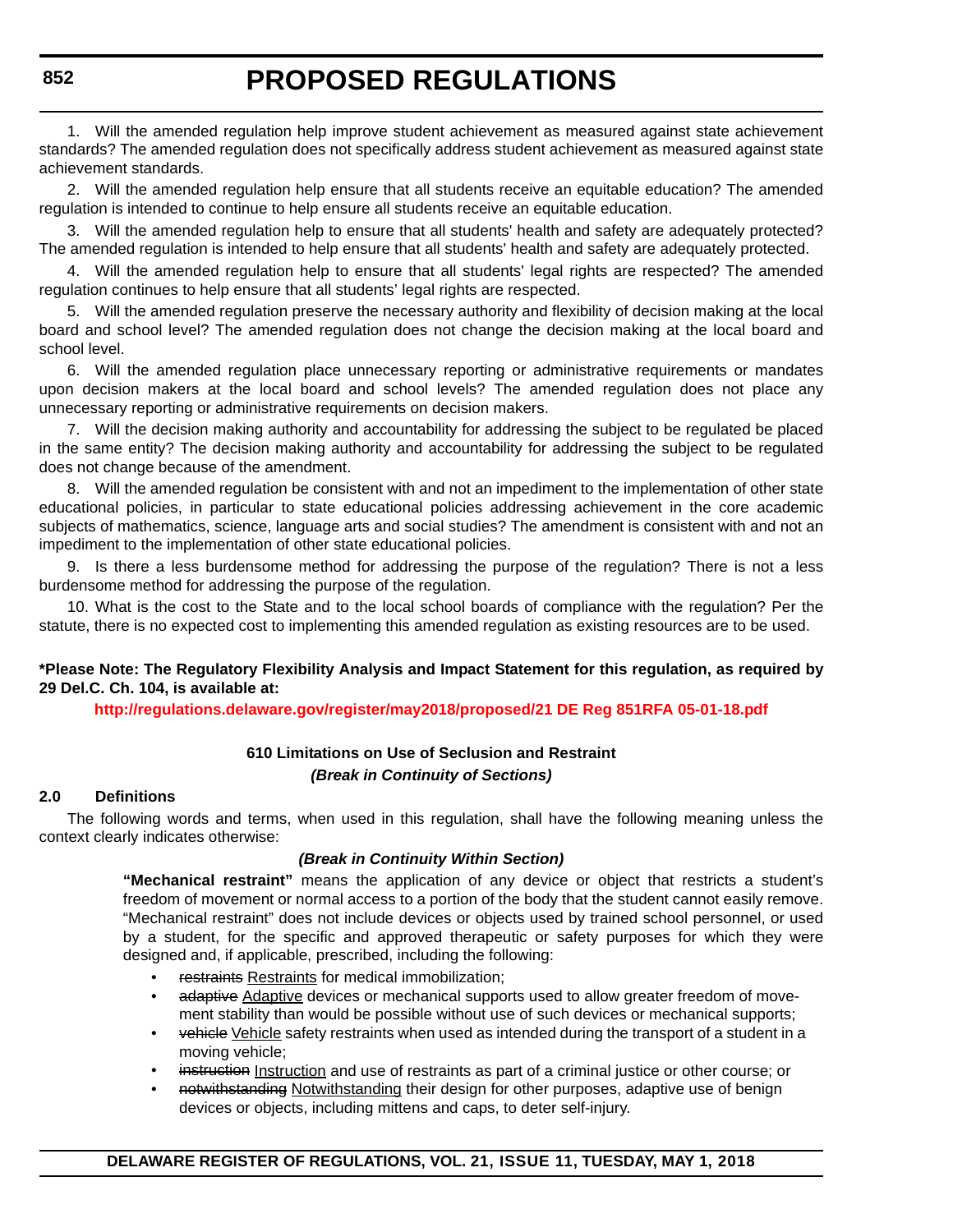(Authority: 14 **Del.C.** §4112F(a)(2))

**"Parent"** means:

- a A biological or adoptive parent of a child;
- a A guardian generally authorized to act as the child's parent, or authorized to make educational decisions for the child (but not the State if the child is a ward of the State);
- an An individual acting in the place of a biological or adoptive parent (including a grandparent, stepparent, or other relative) with whom the child lives and for whom a Relative Caregiver's School Authorization executed in compliance with 14 **Del.C.** §202(f)(1) is on file;
- an An individual who is otherwise legally responsible for the child's welfare; or
- a A surrogate parent who has been appointed in accordance with 14 **DE Admin. Code** 926,19.0 or Section 639(a)(5) of the Act.

The biological or adoptive parent, when attempting to act as the parent under these regulations, and when more than one party is qualified under this definition to act as a parent, must be presumed to be the parent for purposes of this definition unless the biological or adoptive parent does not have legal authority to make educational decisions for the child. If a judicial decree or order identifies a specific person or persons to act as the ''parent'' of a child, or to make educational decisions on behalf of a child, then such person or persons shall be determined to be the "parent'' for purposes of this definition.

(Authority: 20 U.S.C. 1401(23); 14 **Del.C.** §3110)

**"Physical restraint"** means a restriction imposed by a person that immobilizes or reduces the ability of a student to freely move arms, legs, body, or head. "Physical restraint" does not include physical contact that:

- helps Helps a student respond or complete a task;
- is Is needed to administer an authorized health-related service or procedure; or
- is Is needed to physically escort a student when the student does not resist or the student's resistance is minimal.

(Authority: 14 **Del.C.** §4112F(a)(3))

#### *(Break in Continuity Within Section)*

**"Public school personnel"** means an employee or contractor of a public school district or charter school. "Public school personnel" does not include the following:

- a A law enforcement officer as defined in § 9200(b) of Title 11; unless the law enforcement officer meets the definition of a School Resource Officer/SRO; or
- an An employee or contractor providing educational services within a Department of Correction or Division of Youth Rehabilitative Services facility.(Authority: 14 **Del.C.** §4112F(a)(4))

"**School Resource Officer (SRO)**" means a contractor, subcontractor or employee of a public school district or charter school who is a sworn law enforcement officer as defined in 11 **Del.C.** §9200.

#### *(Break in Continuity of Sections)*

#### **9.0 School Resource Officer (SRO) Training**

- 9.1 A SRO shall annually receive the following awareness level training from the school district or charter school in which they are assigned:
	- 9.1.1 Training which is consistent with that which is required of other public school personnel within their school district or charter school for disability awareness and behaviors that may manifest as a result of disabilities;
	- 9.1.2 Best practices for de-escalation techniques utilized in the school setting;
	- 9.1.3 Current information on the intervention decisions and techniques used by school personnel within the school setting;
	- 9.1.4 Such other training as is necessary to protect the health and well-being of students with disabilities which shall include basic awareness training specific to Individualized Education Programs (IEP), functional behavior assessments and Behavior Support Plans;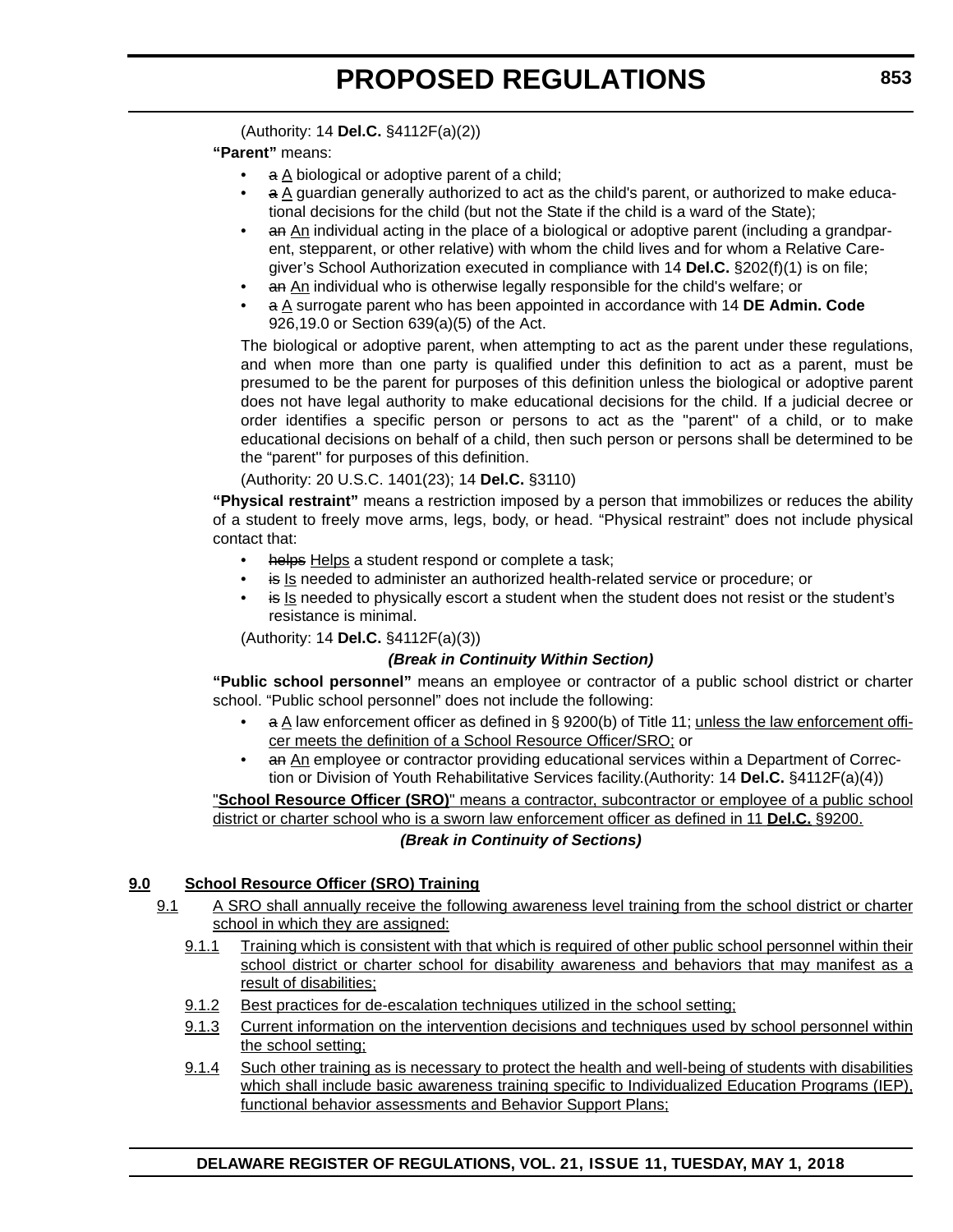- <span id="page-29-0"></span>9.1.5 A SRO shall participate in the annual SRO training provided by the Delaware State Police or equivalent training provided by the police agency employing the SRO.
- 9.2 The training outline in this regulation shall include reference to how it relates to the duties and responsibilities of a SRO as outlined in the Memorandum of Agreement between the school district or charter school and the police agency employing the SRO as required under Regulation 601.
- 9.3 Prior to the start of each school year, or as soon as practical, but no later than 30 calendar days after the first student day of school, a representative of each school building shall meet with the SRO assigned to that school in order to be familiarized with behaviors related to disabilities that may occur in the school and typical responsive actions that may be taken by school personnel in that school.
- 9.4 Nothing within this regulation or contained within 14 **Del.C.** §4112F shall be interpreted as creating any additional restrictions on the sworn authority of law enforcement officers or their ability to carry out their required sworn duty.

#### **\*Please Note: As the rest of the sections were not amended, they are not being published. A copy of the regulation is available at:**

#### **[610 Limitations on Use of Seclusion and Restraint](http://regulations.delaware.gov/register/may2018/proposed/21 DE Reg 851 05-01-18.htm)**

#### **OFFICE OF [THE SECRETARY](https://pubapps.doe.k12.de.us/EducationalDirectoryPublic/pages/DDOE/Branches.aspx?page=branches&BID=1)**

Statutory Authority: 14 Delaware Code, Sections 122(b) and 303(a) (14 **Del.C.** §§122(b) and 303(a))

### 14 **DE Admin. Code** 1007

### **PUBLIC NOTICE**

#### **Education Impact Analysis Pursuant To 14 Del.C**. **§122(d)**

#### **[1007 DIAA Sportsmanship](#page-3-0)**

#### **A. TYPE OF REGULATORY ACTION REQUESTED**

Amendment to Existing Regulation

#### **B. SYNOPSIS OF SUBJECT MATTER OF REGULATION**

Pursuant to 14 **Del.C.** Sections 122(b) and 303(a), the Secretary of Education seeks the approval of the State Board of Education to amend 14 **DE Admin. Code** 1007 DIAA Sportsmanship. The Delaware Interscholastic Athletic Association ("DIAA"), working in consultation and cooperation with the Department of Education, developed the amendments to 14 **DE Admin. Code** 1007. The amendments include adding definitions for the terms "DIAA" and "Executive Director" to subsection 1.1; striking the terms Administrative Head of School," "Department," "Guardian or Legal Guardian," "Individualized Education Program or IEP," "Legally in attendance," and "State Board" from subsection 1.1 as those terms do not appear elsewhere in the regulation; and revising subsection 2.3, which concerns penalties for sportsmanship violations.

Persons wishing to present their views regarding this matter may do so in writing by the close of business on or before June 4, 2018 to the Department of Education, Office of the Secretary, Attn: Regulation Review, 401 Federal Street, Suite 2, Dover, Delaware 19901 or email to [DOEregulations.comment@doe.k12.de.us.](mailto:DOEregulations.comment@doe.k12.de.us) A copy of this regulation may be viewed online at the Registrar of Regulation's website, which is found at [http://](http://regulations.delaware.gov/services/current_issue.shtml) [regulations.delaware.gov/services/current\\_issue.shtml](http://regulations.delaware.gov/services/current_issue.shtml) or obtained at the Department of Education's Office of the Secretary, located at the address above.

#### **C. IMPACT CRITERIA**

**DELAWARE REGISTER OF REGULATIONS, VOL. 21, ISSUE 11, TUESDAY, MAY 1, 2018**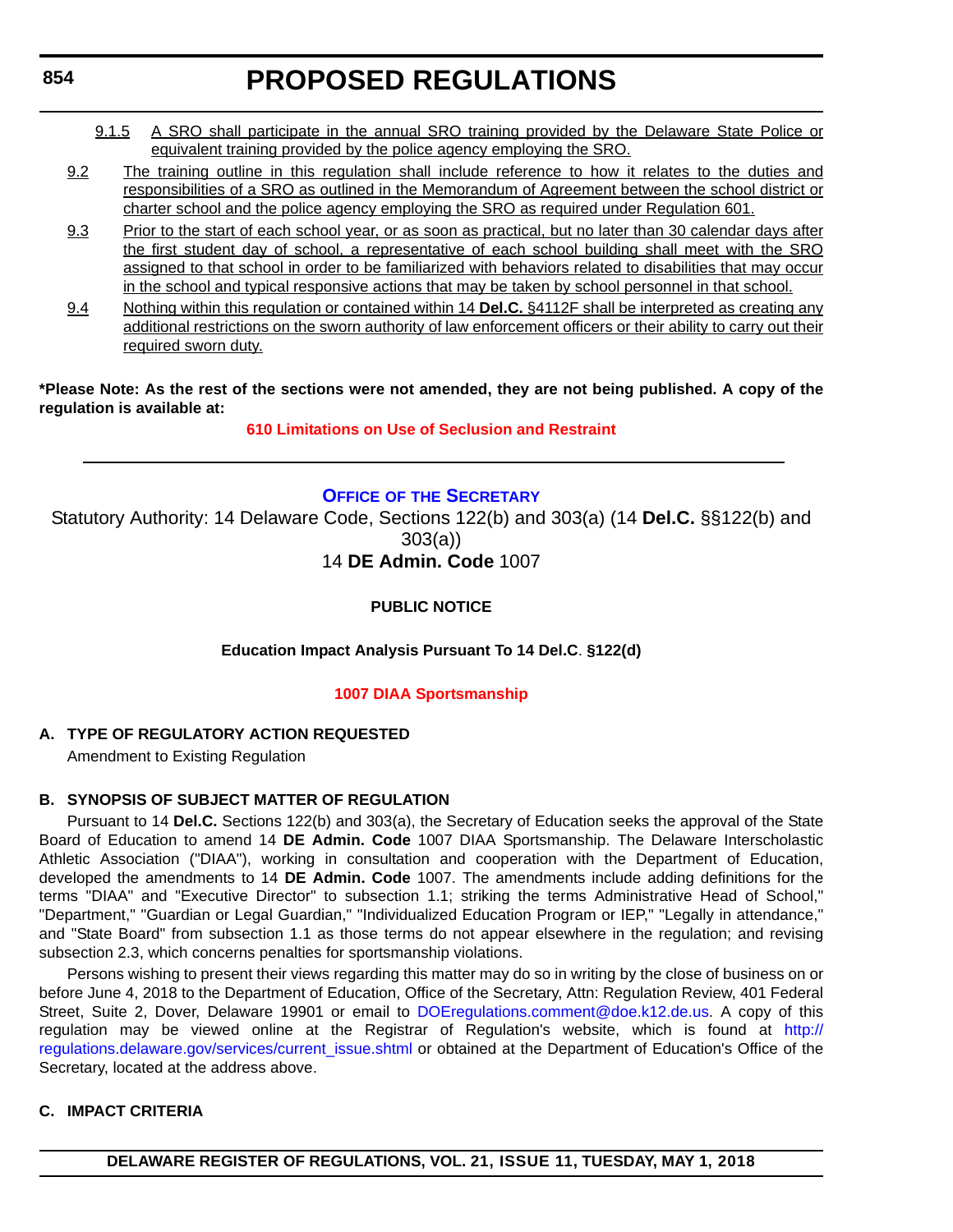1. Will the amended regulation help improve student achievement as measured against state achievement standards? The amended regulation is related to interscholastic athletics and does not directly help to improve student achievement as measured against state achievement standards.

2. Will the amended regulation help ensure that all students receive an equitable education? The amended regulation is related to interscholastic athletics and does not help to ensure that all students receive an equitable education.

3. Will the amended regulation help to ensure all students' health and safety are adequately protected? The amended regulation is intended, in part, to help ensure all students' health and safety are adequately protected.

4. Will the amended regulation help to ensure that all students' legal rights are respected? The amended regulation helps to ensure that all students' legal rights are respected.

5. Will the amended regulation preserve the necessary authority and flexibility of decision-makers at the local board and school level? The amended regulation does not change authority and flexibility of decision makers at the local board and school level.

6. Will the amended regulation place unnecessary reporting or administrative requirements or mandates upon decision makers at the local board and school levels? The amended regulation does not place unnecessary reporting or administrative requirements or mandates upon decision makers at the local board and school levels.

7. Will decision making authority and accountability for addressing the subject to be regulated be placed in the same entity? The decision making authority and accountability for addressing the subject to be regulated will be placed in the same entity.

8. Will the amended regulation be consistent with and not an impediment to the implementation of other state educational policies, in particular to state educational policies addressing achievement in the core academic subjects of mathematics, science, language arts, and social studies? The amended regulation is consistent with, and not an impediment to, the implementation of other state educational policies.

9. Is there a less burdensome method for addressing the purpose of the amended regulation? There is not a less burdensome method for addressing the purpose of the amended regulation.

10. What is the cost to the state and to the local school boards of compliance with the adopted regulation? There is no expected cost to the state and to the local school boards for complying with the amended regulation.

#### **\*Please Note: The Regulatory Flexibility Analysis and Impact Statement for this regulation, as required by 29 Del.C. Ch. 104, is available at:**

**<http://regulations.delaware.gov/register/may2018/proposed/21 DE Reg 854RFA 05-01-18.pdf>**

#### **1007 DIAA Sportsmanship**

#### **1.0 Definitions and Sportsmanship**

#### 1.1 Definitions

The following words and terms, when used in this regulation, shall have the following meaning unless the context clearly indicates otherwise:

**"Administrative Head of School"** means the chief or head individual in charge of the school traditionally referred to or generally known as the principal or headmaster.

**"Board"** means the Delaware Interscholastic Athletic Association Board of Directors established pursuant to 14 **Del.C.** Chapter 3.

**"Department"** means the Delaware Department of Education.

"**DIAA**" means the Delaware Interscholastic Athletic Association.

"**Executive Director**" means the Executive Director of the Delaware Interscholastic Athletic Association.

**"Guardian or Legal Guardian"** means an individual who legally has responsibility for the care and management of the student during the student's minority. The relationship is a legal one and shall be created by a court order signed by a judge, commissioner, or master of a court of competent jurisdiction.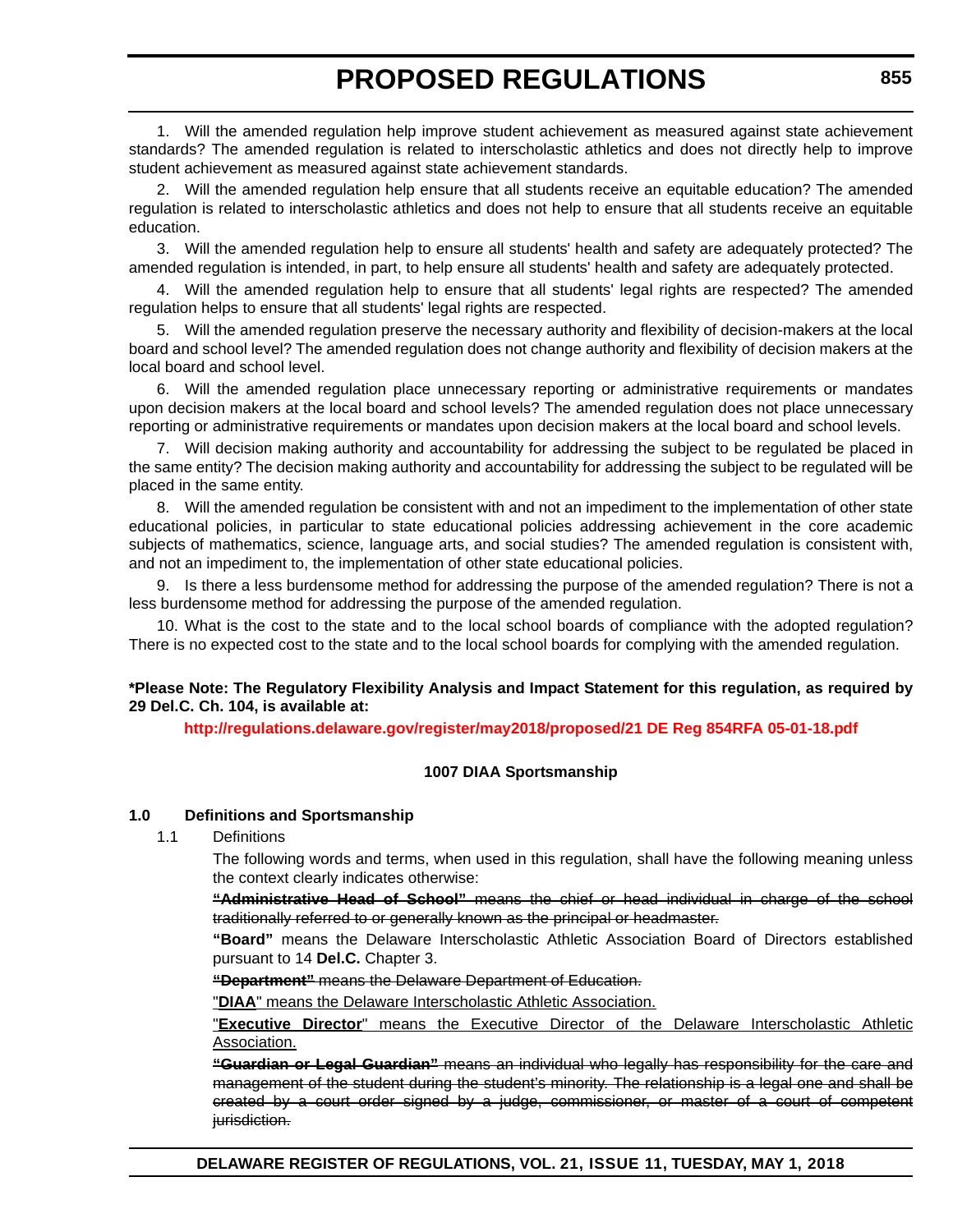**"Individualized Education Program" or "IEP"** means a written statement for a child with a disability as defined in 14 **DE Admin. Code** 922.

**"Legally in attendance"** means present at school as determined by a pre-established written policy adopted by the local school board or governing body of the school.

**"Member school School**" means a full or associate member school of the DIAA Delaware Interscholastic Athletic Association.

**"Principal"** or **"Headmaster"** means the Administrative Head of School and includes but is not limited to chief or head individual in charge of a school who is traditionally referred to or generally known as the principal or headmaster, including Head of School, Administrator, Executive Director, or Charter Head.

"**School day(s) Days**" shall mean actual school attendance days during the regular academic school year including a partial day that children are in attendance at school for instructional purposes as adopted by the district or governing body of the school not to include weekends, holidays, summer school, etc.

#### **"State Board"** means the State Board of Education of the State of Delaware pursuant to 14 **Del.C.** §104.

- 1.2 Sportsmanship
	- 1.2.1 Member schools Schools are required to conduct all of their athletic affairs with other schools in a spirit of good sportsmanship. Acts which are prima facie evidence of a failure to abide by this rule are those which are noted below and others of a similar nature which transgress the usually accepted code for good sportsmanship.

#### *(Break in Continuity Within Section)*

#### **2.0 Processing Violations**

2.1 Procedures

#### *(Break in Continuity Within Section)*

2.1.2 Within twenty calendar days of the incident, an alleged sportsmanship violation must be reported in writing to the Executive Director by the administrative head of a member school Member School or by the Executive Board of an officials' association.

#### *(Break in Continuity Within Section)*

- 2.1.3 The Executive Director shall transmit a copy of the report to the principal Principal or headmaster Headmaster or official designee of the school(s) involved.
- 2.1.4 Each principal Principal or headmaster Headmaster concerned shall investigate and provide such information or answers to the report as are appropriate.
- 2.1.5 The Executive Director shall provide member schools Member Schools and officials' associations with a specially designed form to facilitate the proper reporting of sportsmanship related incidents.

#### *(Break in Continuity Within Section)*

2.1.7 The Sportsmanship Committee shall review such available evidence as it deems necessary to reach a conclusion. Actions such as requesting reports and conducting interviews should not be interpreted as casting aspersions on a school adhering to DIAA regulations, but as an effort to keep all parties properly informed. Penalties up to and including suspensions of member schools Member Schools may be imposed by the Sportsmanship Committee.

#### *(Break in Continuity Within Section)*

- 2.2 Policies
	- 2.2.1 The basis for the following policy statement is that a Member school School shall not be represented by individuals whose conduct reflects discredit upon the school. Insofar as unsportsmanlike actions by participants and spectators are concerned, the Sportsmanship Committee shall refer to the items previously identified in the Code of Interscholastic Athletics as well as the following guidelines: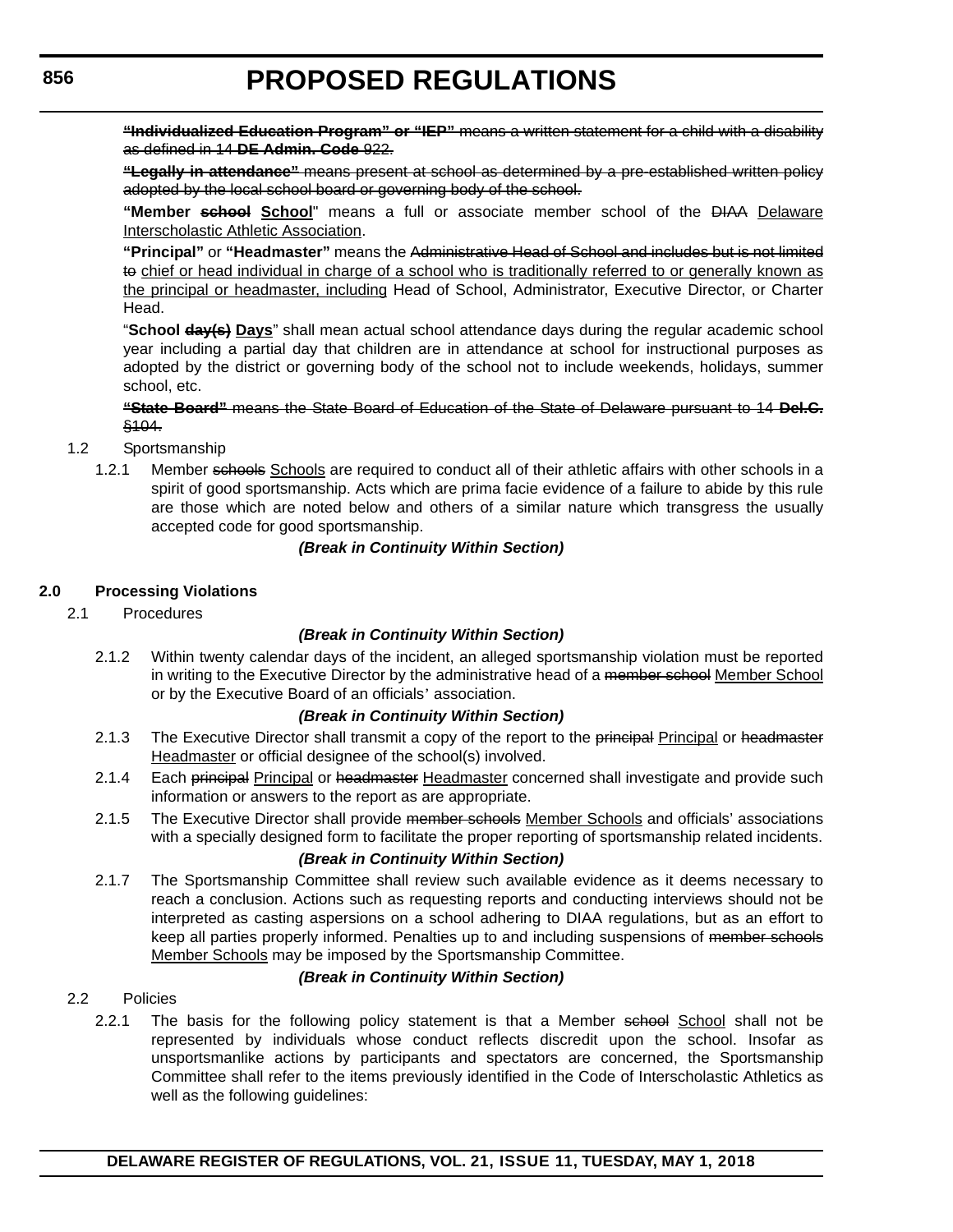2.2.1.1 The school whose administrator or athletic director behaves in a manner likely to have an adverse influence on the attitudes of the players or spectators may be provided with a choice of:

#### *(Break in Continuity Within Section)*

- 2.2.1.1.2 Suspending its administrator or athletic director from representing the school in athletic events for a specified period of time not to exceed 180 school days School Days, or
- 2.2.1.1.3 Having the entire school disciplined by DIAA.
- 2.2.1.2 An athlete shall not strike an official, opponent, coach, or spectator or display gross misconduct before, during, or after an athletic event. The athlete, depending on the seriousness of the act, may be declared ineligible by the principal Principal, headmaster Headmaster, Executive Director, or Sportsmanship Committee for a specified period of time not to exceed 180 school days School Days.

#### *(Break in Continuity Within Section)*

- 2.2.1.4 Member Schools that do not fully cooperate in promoting the spirit of the Sportsmanship Rule may be disciplined by DIAA.
- 2.2.1.5 The school whose coach behaves in a manner likely to have an adverse influence on the attitudes of the players or spectators may be provided with a choice of:

#### *(Break in Continuity Within Section)*

- 2.2.1.5.2 Suspending its coach from representing the school in athletic events for a specified period of time not to exceed 180 school days School Days, or
- 2.2.1.5.3 Having the entire school disciplined by DIAA.
- 2.2.1.6 An administrator, athletic director, or coach may be considered as having committed an unsportsmanlike act if:
	- 2.2.1.6.1 He or she makes disparaging remarks about the officials during or after a game either on the field of play, from the bench, or through any public news media, or
	- 2.2.1.6.2 He or she argues with the official or indicates with gestures or other physical actions his/her his or her dislike for a decision, or
	- 2.2.1.6.3 He or she detains the official on the field of play following a game to request a ruling or explanation of some phase of the game, or
	- 2.2.1.6.4 He or she makes disparaging or unprofessional remarks about another school's personnel.
- 2.2.1.7 All actions by a Member school School resulting from an investigation relative to the above policies shall be subject to approval by the Executive Director or the Sportsmanship Committee.

#### 2.3 Penalties

#### 2.3.1 Game Ejection

2.3.1.1 A player or coach disqualified before, during, or after a contest for unsportsmanlike and flagrant verbal or physical misconduct shall be suspended from the next complete (a winner is determined or a tie is declared) contest at that level of competition and all other complete or suspended contests in the interim at any level of competition in addition to any other penalties which DIAA or a conference may impose. During the suspension, the coach or player may not be present at any game at any level of competition in that sport involving his school. In addition, the coach or player may not be present at any gamerelated activities immediately before the contest, during the intermission, or immediately after the contest. The coach or player must be "out of sight and sound" of the game and game-related activities regardless of whether the coach or player is physically on school premises. If the offending coach or player is present at a game or game-related activity during the suspension in any capacity, including but not limited to: manager, statistician, site worker, spectator, etc., the individual will be suspended for one additional game at that level of competition.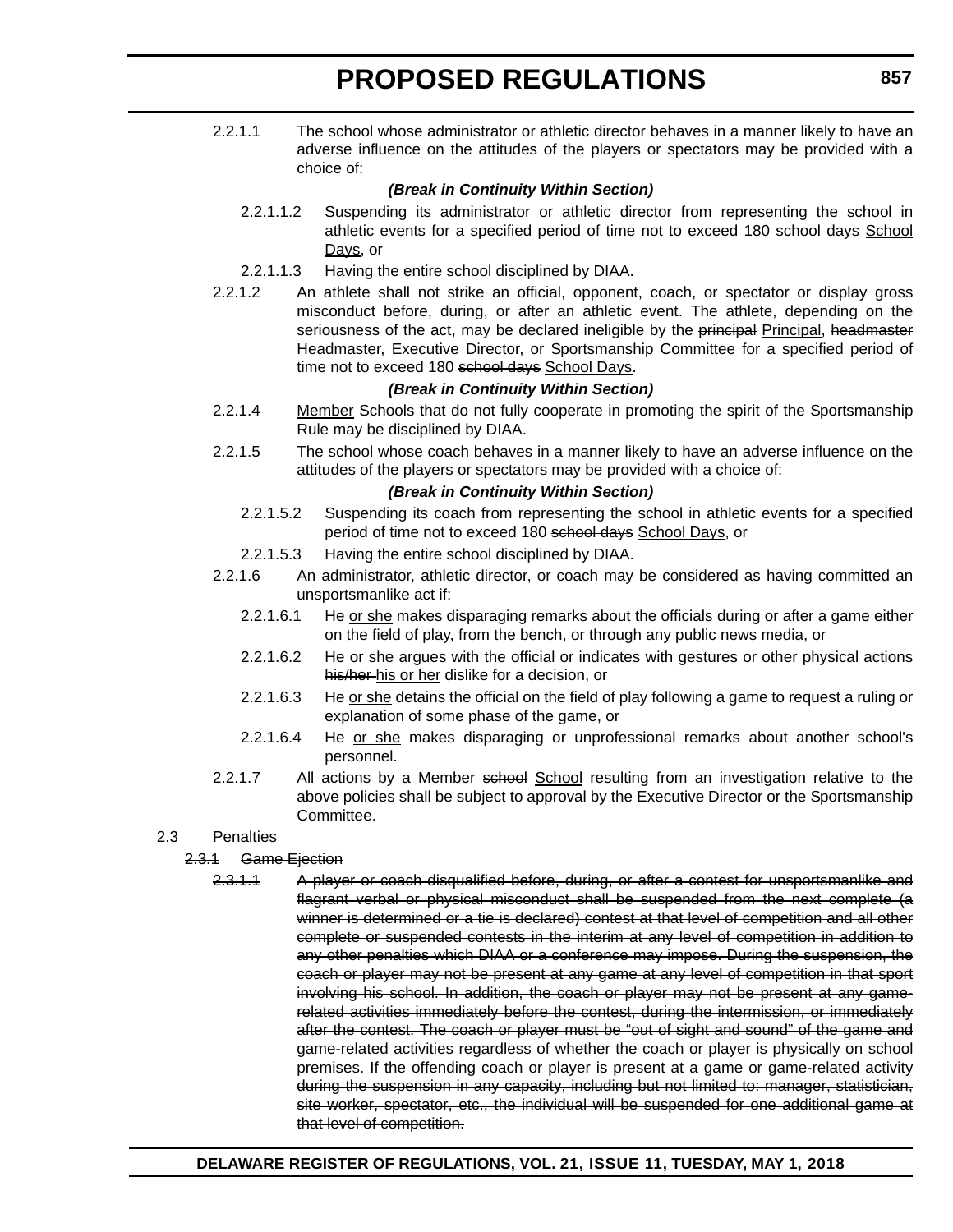| 2.3.1.1.1            | A player who leaves the team bench area and enters the playing field, court, or mat<br>during a fight or other physical confrontation shall be ejected from the contest. A<br>player who commits such an offense and is ejected by the game officials shall also be<br>suspended from the next complete contest at that level of competition and all other<br>complete or suspended contests at any level of competition in the interim. Additional<br>penalties may be imposed if a player leaving the bench area becomes involved in the<br>altercation. |
|----------------------|------------------------------------------------------------------------------------------------------------------------------------------------------------------------------------------------------------------------------------------------------------------------------------------------------------------------------------------------------------------------------------------------------------------------------------------------------------------------------------------------------------------------------------------------------------|
| 2.3.1.2              | A disqualified player or coach may not be physically present at any contest in that sport<br>during the suspension.                                                                                                                                                                                                                                                                                                                                                                                                                                        |
| 2,3,1,3              | If a coach is disqualified from the final contest of the season, the suspension shall carry<br>over to the next year in that sport. In the case of an athlete, the same penalty shall apply if<br>said athlete retains eligibility in that sport.                                                                                                                                                                                                                                                                                                          |
| 2.3.1.3.1            | Goaches who do not fulfill their penalty in the same sport shall be disqualified for the<br>appropriate length of time in their subsequent coaching assignment.                                                                                                                                                                                                                                                                                                                                                                                            |
| 2.3.1.3.2            | Seniors shall fulfill their penalty in the post season all star game in that sport. If not<br>chosen to participate in the all-star game, they shall fulfill their penalty in another sport<br>during the same season or another sport during a subsequent season. When a senior<br>is disqualified from the last game of his high school career, the Member school is<br>requested to take appropriate administrative action to discipline the offending student.                                                                                         |
| 2.3.1.4              | A player or coach ejected for a second time during the same season shall be subjected to<br>a two game suspension and meet, in a timely fashion, with the Sportsmanship Committee<br>accompanied by the principal or designee and, in the case of an athlete, by the coach.                                                                                                                                                                                                                                                                                |
| 2,3,4,5              | Appeal of a contest suspension resulting from a game ejection.                                                                                                                                                                                                                                                                                                                                                                                                                                                                                             |
| 2.3.1.5.1            | A coach or player may appeal a contest suspension resulting from a game ejection to<br>the DIAA Executive Director. Contest suspensions that may be appealed include<br>suspensions from game ejections under the individual sport playing rules, other DIAA<br>policies, or a suspension under section 2.3.1.1 or 2.3.1.1.1. The Executive Director<br>may decide the appeal or in his discretion refer it to the Sportsmanship Committee or<br><del>subcommittee.</del>                                                                                  |
| 2.3.1.5.2            | If the Executive Director is unable to make a decision before the next contest, the<br>suspension remains in effect. The Executive Director's, or Sportsmanship<br>Committee's, or subcommittee's decision to uphold or rescind the suspension<br>resulting from a game ejection is final and may not be appealed.                                                                                                                                                                                                                                         |
| 2.3.2<br>Rule:       | Unless otherwise limited, the Executive Director and Sportsmanship Committee may impose any<br>penalties as deemed necessary based on the particular circumstances. The following are<br>examples of possible penalties and represent degrees of discipline in enforcing the Sportsmanship                                                                                                                                                                                                                                                                 |
| 2.3.2.1              | Reprimand, a reprimand may be given by the Executive Director or the Sportsmanship<br>Committee. It is official notice that an unethical or unsportsmanlike action has occurred, is<br>a matter of record and that such an occurrence must not be repeated.                                                                                                                                                                                                                                                                                                |
| 2,3,2,2              | Probation, probation is a more severe penalty and may be imposed by the Executive<br>Director or the Sportsmanship Committee on a member school, a particular team of a<br>member school, a particular coach or athlete of a member school, or an official. Probation<br>may be expressed in one of the following ways:                                                                                                                                                                                                                                    |
| <del>2.3.2.2.1</del> | Conditional probation wherein the offending party may participate in regular season<br>contests, sanctioned events, and conference and state championships provided he or<br>she or the school files with DIAA a plan indicating the measures that shall be taken to<br>alleviate the problem which caused him or her or the school to be placed on probation,<br>$\Theta$ f                                                                                                                                                                               |

2.3.2.2.2 Restrictive probation wherein a member school or a particular team of a member school may engage in its regular season schedule but may not enter any sanctioned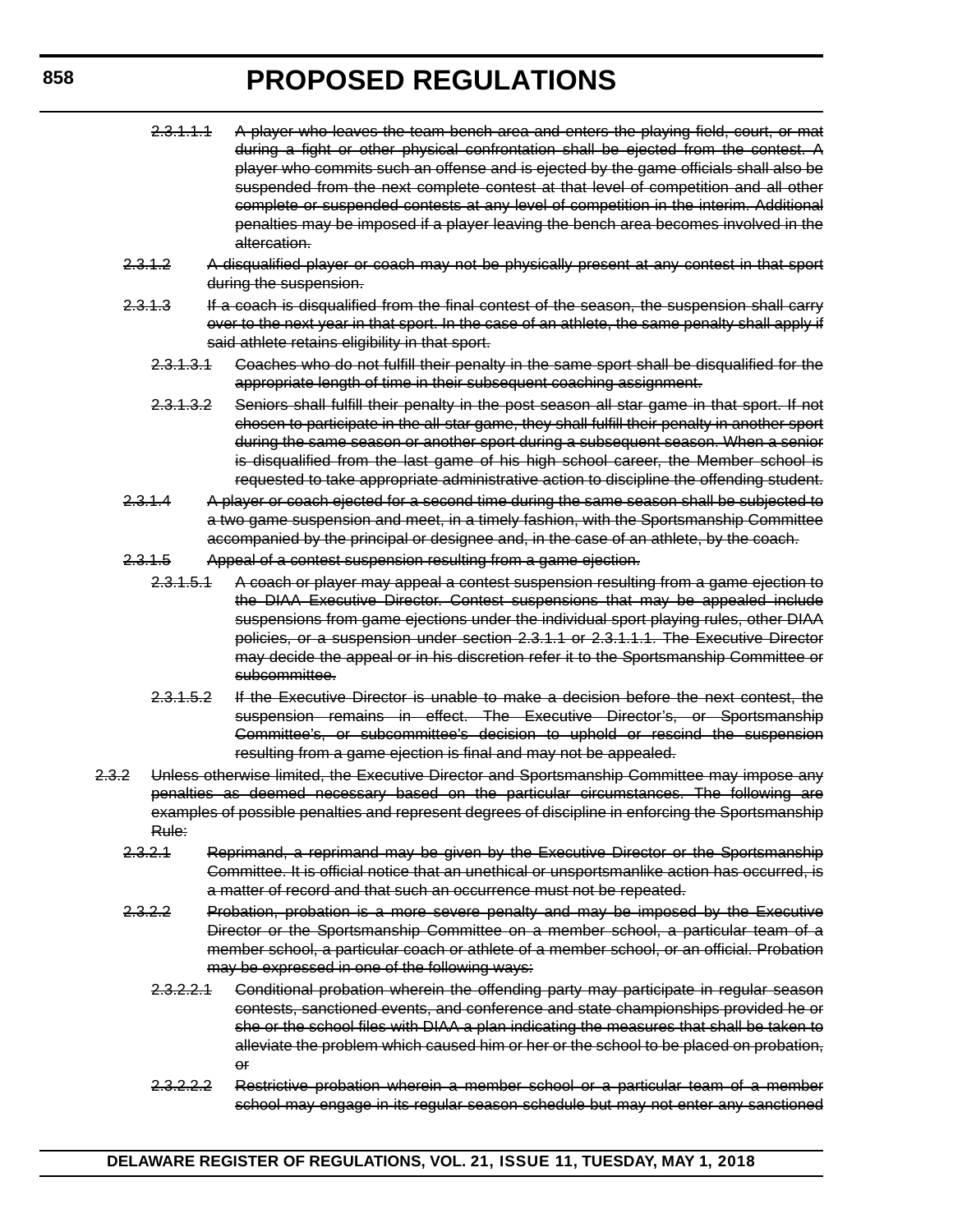events, participate in any playoff toward a conference or state championship, or be awarded a conference or state championship.

- 2.3.2.3 Suspension, a member school, a particular team of a member school, a particular coach or athlete of a member school, or an official may not participate in any DIAA sanctioned interscholastic competition.
- 2.3.1 Unless otherwise limited, the Executive Director and Sportsmanship Committee may impose penalties on a Member School, a particular team of a Member School, a particular athlete, coach, or administrator of a Member School, an official, or a spectator, as deemed necessary based on the particular circumstances. The following are examples of possible penalties and represent degrees of discipline in enforcing the Sportsmanship Rule:
	- 2.3.1.1 Reprimand: a reprimand is official written notice that an unethical or unsportsmanlike action has occurred and that such an occurrence must not be repeated. A reprimand is a matter of record.
	- 2.3.1.2 Probation: probation is a more severe penalty and may be expressed in one of the following ways:
		- 2.3.1.2.1 Conditional probation wherein the offending individual or Member School may participate in regular season contests, sanctioned events, and conference and state championships provided he, she, or the school files with the DIAA office a plan indicating the measures that shall be taken to alleviate the problem which caused him or her or the school to be placed on probation; or
		- 2.3.1.2.2 Restrictive probation wherein a Member School or a particular team of a Member School may engage in its regular season schedule but may not enter any sanctioned events, participate in any playoff toward a conference or state championship, or be awarded a conference or state championship.
	- 2.3.1.3 Suspension: a suspension means that the offending individual or Member School shall not attend or participate in any DIAA sanctioned interscholastic competition and may also include tryouts.
- 2.3.2 Game Ejection
	- 2.3.2.1 A player or coach disqualified before, during, or after a contest for an unsportsmanlike act shall be suspended from the next complete (a winner is determined or a tie is declared) contest at that level of competition and all other complete or suspended contests in the interim at any level of competition in addition to any other penalties which DIAA may impose.
		- 2.3.2.1.1 A player who leaves the team bench area and enters the playing field, court, or mat during a fight or other physical confrontation shall be ejected from the contest. Additional penalties may be imposed if a player leaving the bench area becomes involved in the altercation.
	- 2.3.2.2 A disqualified player or coach shall not be physically present at any contest in that sport during the suspension.
		- 2.3.2.2.1 The coach or player shall not be present at any game-related activities immediately before the contest, during the intermission, or immediately after the contest. The coach or player must be "out of sight and sound" of the game and game-related activities regardless of whether the coach or player is physically on school premises.
		- 2.3.2.2.2 If the offending coach or player is present at a game or game-related activity during the suspension in any capacity, including but not limited to: manager, statistician, site worker, spectator, etc., the coach or player shall be suspended for one additional game at that level of competition.
	- 2.3.2.3 If a coach or athlete is disqualified from the final contest of the season, the suspension shall carry over to the next year in that sport.
		- 2.3.2.3.1 Coaches who do not fulfill their penalty in the same sport shall be disqualified for the appropriate length of time in their subsequent coaching assignment.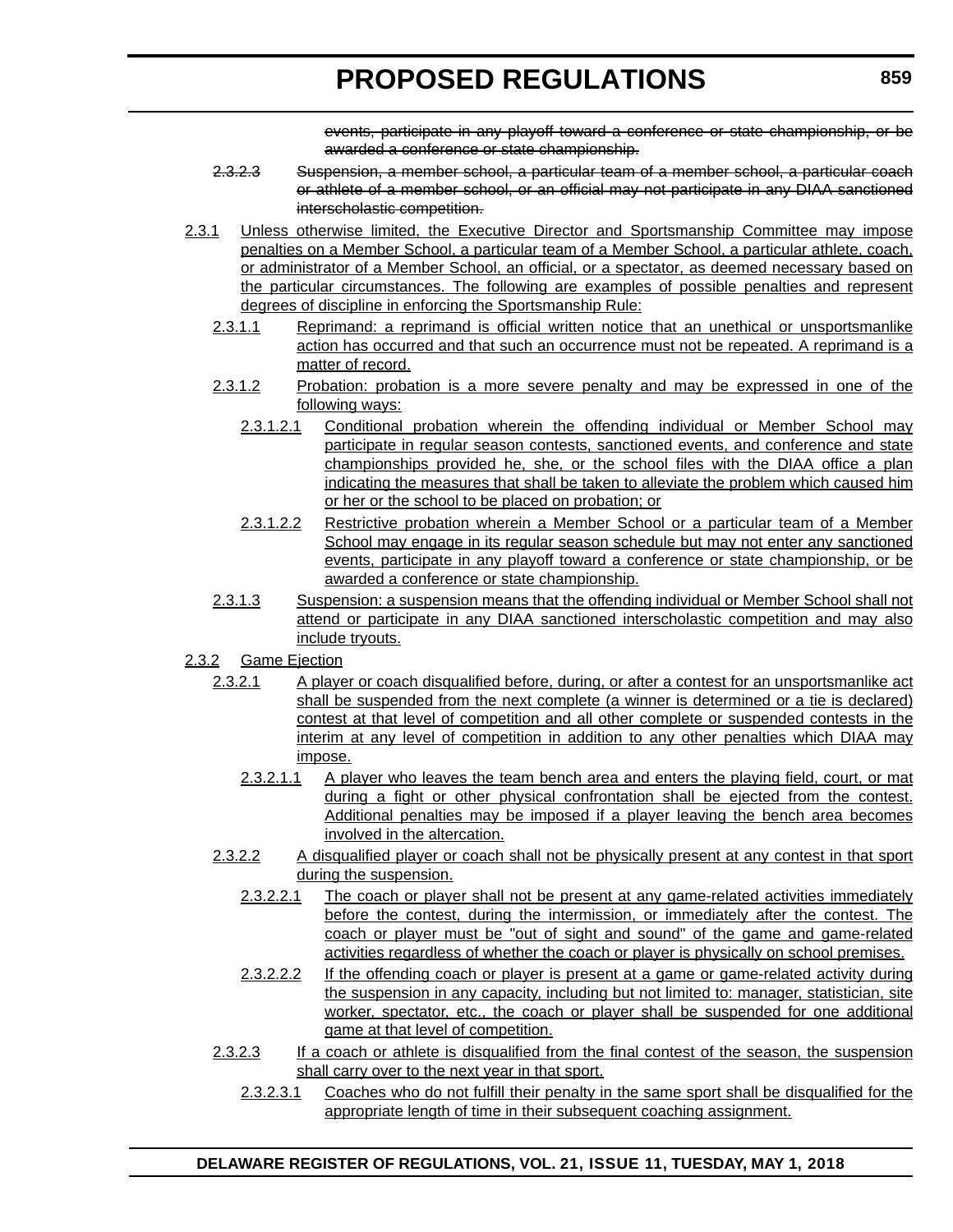- <span id="page-35-0"></span>2.3.2.3.2 Athletes who do not fulfill their penalty in the same sport or who do not retain eligibility shall be disqualified for the appropriate length of time in their next sport.
	- 2.3.2.3.2.1 Seniors shall fulfill their penalty in another sport during the same season or another sport during a subsequent season.
	- 2.3.2.3.2.2 When a senior is disqualified from the last game of his or her high school career, the Member School shall take appropriate administrative action to discipline the offending student, which may include withdrawing the student from a post-season allstar game. The Member School shall report the action taken to the Sportsmanship Committee.
- 2.3.2.4 A player or coach ejected for a second time during the same season shall be subjected to a two game suspension and shall meet, in a timely fashion, with the Sportsmanship Committee accompanied by the Principal or his or her designee and, in the case of an athlete, by the coach.
- 2.3.2.5 Appeal of a contest suspension resulting from a game ejection
	- 2.3.2.5.1 A coach or player may appeal a contest suspension resulting from a game ejection to the DIAA Executive Director. Contest suspensions that may be appealed include suspensions from game ejections under the individual sport playing rules, other DIAA policies, or a suspension under subsections 2.3.1.1 or 2.3.1.1.1. The Executive Director may decide the appeal or, in his or her discretion, refer it to the Sportsmanship Committee or a subcommittee that may include the Board's Chairperson, the Sportsmanship Committee's Chairperson, the committee chairperson of the applicable recognized sports committee, the State rules interpreter for the applicable sport, a representative of the applicable officials' association, and any other individuals the Executive Director deems necessary.
	- 2.3.2.5.2 If the Executive Director is unable to make a decision before the next contest, the suspension remains in effect. The Executive Director's, Sportsmanship Committee's, or subcommittee's decision to uphold or rescind the suspension resulting from a game ejection may not be appealed to the Board.

**\*Please Note: As the rest of the sections were not amended, they are not being published. A copy of the regulation is available at:**

**[1007 DIAA Sportsmanship](http://regulations.delaware.gov/register/may2018/proposed/21 DE Reg 854 05-01-18.htm)** 

# **[DEPARTMENT OF HEALTH AND SOCIAL SERVICES](http://www.dhss.delaware.gov/dhss/dmma/)**

**DIVISION OF MEDICAID [AND MEDICAL ASSISTANCE](http://www.dhss.delaware.gov/dhss/dmma/)** Statutory Authority: 31 Delaware Code, Section 512 (31 **Del.C.** §512)

16 **DE Admin. Code** 20101, 20103, and 14100

#### **PUBLIC NOTICE**

#### **[Long Term Care Medicaid](#page-3-0)**

In compliance with the State's Administrative Procedures Act (APA - Title 29, Chapter 101 of the Delaware Code), 42 CFR §447.205, and under the authority of Title 31 of the Delaware Code, Chapter 5, Section 512, Delaware Health and Social Services (DHSS) / Division of Medicaid and Medical Assistance (DMMA) is proposing to amend Long Term Care Medicaid, specifically, *to add additional application methods*.

Any person who wishes to make written suggestions, compilations of data, testimony, briefs or other written materials concerning the proposed new regulations must submit same to, Planning, Policy and Quality Unit, Division of Medicaid and Medical Assistance, 1901 North DuPont Highway, P.O. Box 906, New Castle, Delaware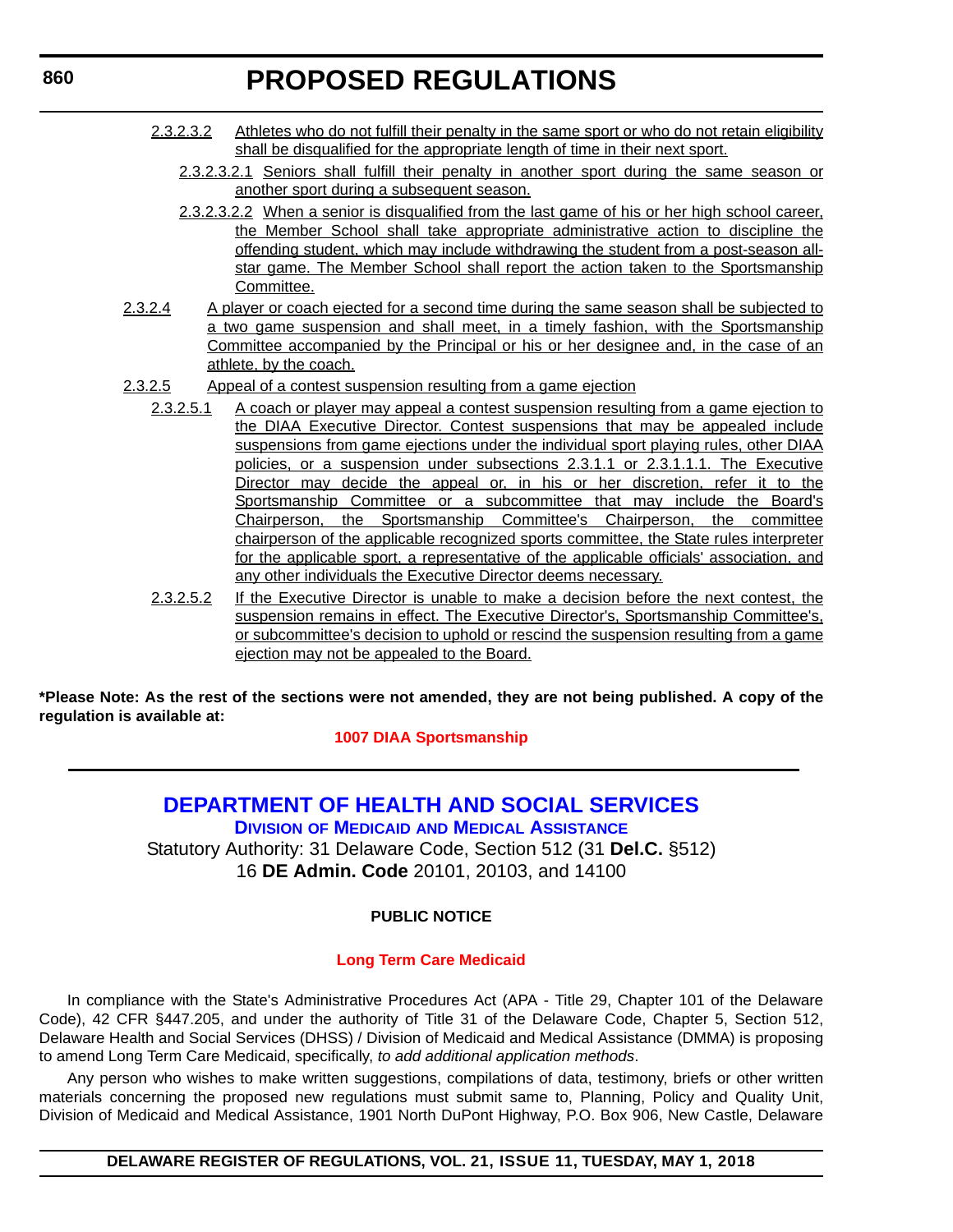19720-0906, by email to [Nicole.M.Cunningham@state.de.us,](mailto:Nicole.M.Cunningham@state.de.us) or by fax to 302-255-4413 by 4:30 p.m. on May 31, 2018. Please identify in the subject line: Long Term Care Medicaid.

The action concerning the determination of whether to adopt the proposed regulation will be based upon the results of Department and Division staff analysis and the consideration of the comments and written materials filed by other interested persons.

#### **SUMMARY OF PROPOSAL**

The purpose of this notice is to advise the public that Delaware Health and Social Services (DHSS)/Division of Medicaid and Medical Assistance (DMMA) is proposing to amend Long Term Care Medicaid, specifically, to add additional application methods.

#### **Statutory Authority**

- 42 CFR 435.906
- 42 CFR 435.908
- 42 CFR 435.907(a)
- 42 CFR 435.930(a)
- 1902(a)(8)&(19) Social Security Act

#### **Background**

Current policy and practice requires a face to face interview when an individual applies for Long Term Care Medicaid. Additionally, current practice requires the application process to be completed by the applicant, their family member or their legal representative. The proposed policy change removes this restriction and allows the applicant the choice of who can apply for Long Term Care Medicaid on their behalf and removes the face-to-face interview requirement for applying for Long Term Care Medicaid. The proposed application process leaves the choice of the type of application method to the individual applying e.g. electronic, face-to-face interview, mail, fax, telephone.

#### **Summary of Proposal**

#### *Purpose*

The purpose of this proposed regulation is to add additional application methods for Long Term Medicaid.

#### *Summary of Proposed Changes*

Effective for services provided on and after July 12, 2018, Delaware Health and Social Services/Division of Medicaid and Medical Assistance (DHSS/DMMA) proposes to amend sections 20101, 20103, and 20103.1.2 of the Delaware Social Services Manual (DSSM) regarding Long Term Care Medicaid, specifically, to add additional application methods.

#### *Public Notice*

In accordance with the *federal* public notice requirements established at Section 1902(a)(13)(A) of the Social Security Act and 42 CFR 447.205 and the state public notice requirements of Title 29, Chapter 101 of the Delaware Code, Delaware Health and Social Services (DHSS)/Division of Medicaid and Medical Assistance (DMMA) gives public notice and provides an open comment period for thirty (30) days to allow all stakeholders an opportunity to provide input on the proposed regulation. Comments must be received by 4:30 p.m. on May 31, 2018.

#### *Provider Manuals and Communications Update*

A newsletter system is utilized to distribute new or revised manual material and to provide any other pertinent information regarding manual updates. Updates are available on the Delaware Medical Assistance Portal website: <https://medicaid.dhss.delaware.gov/provider>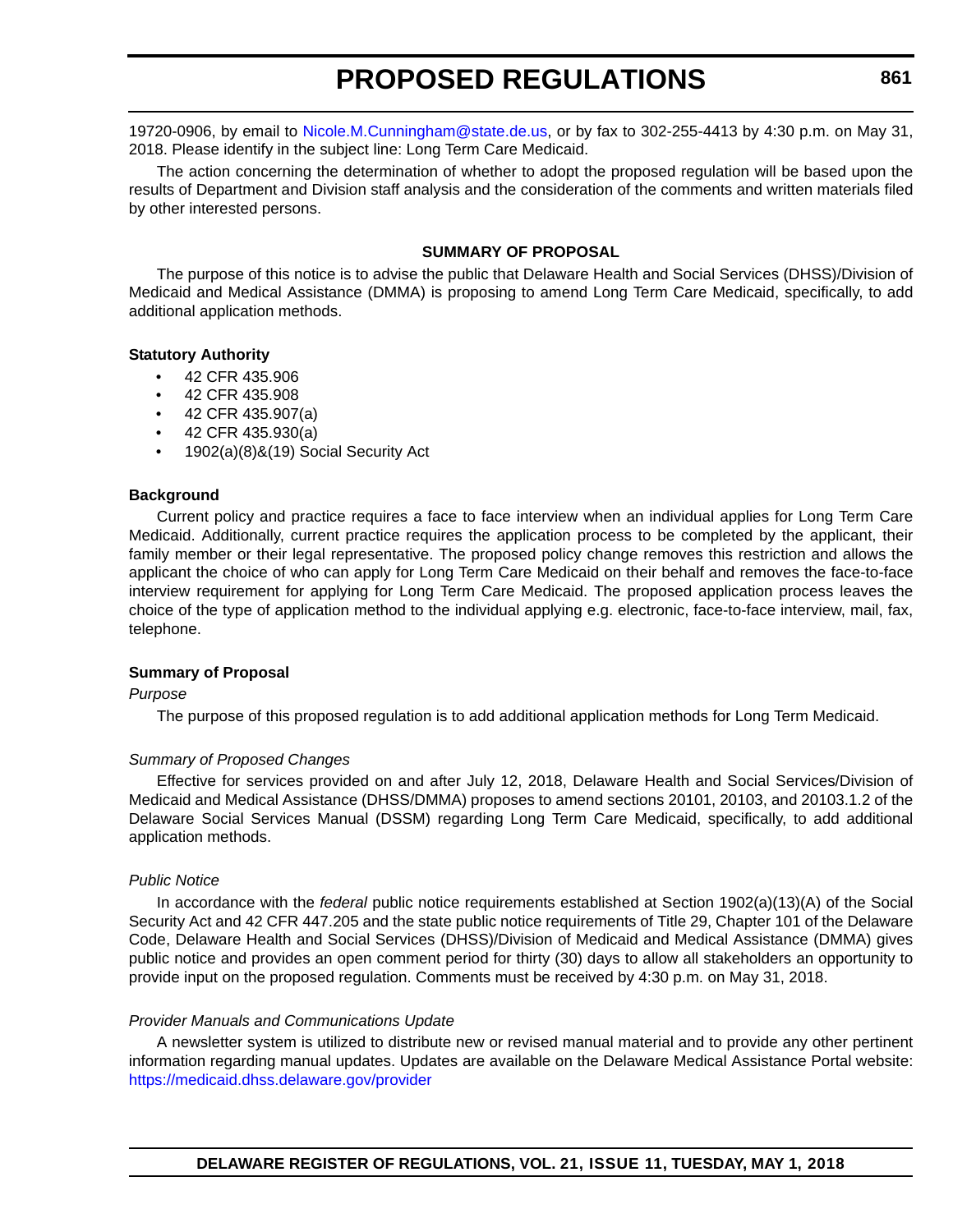# **PROPOSED REGULATIONS**

#### **Fiscal Impact**

There is no anticipated fiscal impact to the agency as a result of this proposed clarification of policy.

#### **\*Please Note: The Regulatory Flexibility Analysis and Impact Statement for this regulation, as required by 29 Del.C. Ch. 104, is available at:**

**<http://regulations.delaware.gov/register/may2018/proposed/21 DE Reg 860RFA 05-01-18.pdf>**

#### AMENDED

#### **20101 Application Process - Long Term Care Services**

The application process is twofold. Applicants for Medicaid must be medically and financially eligible to receive coverage. Referrals for Medicaid may come from many sources: the applicant, the family of the applicant, persons in the community, hospital social workers, etc. The potential nursing facility or Home and Community Based Waiver patient may be in an adult foster care home, in his own home, in the hospital or in a nursing facility as a private pay patient.

Rarely does the applicant himself initiate the referral. This means it is extremely important in the case of the mentally competent patient that the DSS nurse determine initially if the patient is aware that a referral for nursing facility admission or Home and Community Based Waiver has been made. The person must be willing to enter a nursing facility or accept Waiver services, otherwise placement or referral cannot be made. The DSS nurse and social worker may assist the family or others in helping the patient to accept the need for nursing facility or Waiver care, but the main responsibility belongs to the family or persons acting as family.

If the patient is not competent, the family or legal representative someone acting responsibly will act on behalf of the patient.

It is not the responsibility of DSS to find a nursing facility placement for a patient although they may give assistance when they have knowledge of available, Medicaid certified beds.

#### **20103 Financial Eligibility Determination**

This is the second step in the application process. A referral is passed to the LTC financial eligibility unit within two days of being referred to the Medicaid PAS unit.

An application for Medicaid is made only when an interview is held with the applicant or his family member who is applying on the applicant's behalf. Should anyone hold Power of Attorney or Guardianship over the applicant, he also must attend the interview along with the applicant/family member, unless his attendance is waived by the supervisor. In addition, the application form must be signed listing those individuals for whom Medicaid coverage is being sought. The applicant or his representative must sign the Application, Affidavit of Citizenship, and Responsibility Statement. The application date is considered to be the date of the interview unless the interview requirement is waived. The interview can only be waived if the applicant is medically unable to come in for the interview and there is no family member, POA agent or Guardian medically able to come in for the interview or other good cause exists. The unit Supervisor must approve the waiving of the interview requirement.

For cases in which the interview is waived, the application must be date stamped when it is received in the Division of Medicaid and Medical Assistance office. The stamped date sets the base for the timeliness of determination.

In accordance with section 1413(b)(1)(A) of the Affordable Care Act, the agency must accept an application from the applicant, an adult who is in the applicant's household, as defined in § 435.603(f), or family, as defined in section 36B(d)(1) of the Code, an authorized representative, or if the applicant is a minor or incapacitated, someone acting responsibly for the applicant, and any documentation required to establish eligibility -

(1) Through commonly available electronic means;

(2) By telephone;

(3) Via mail;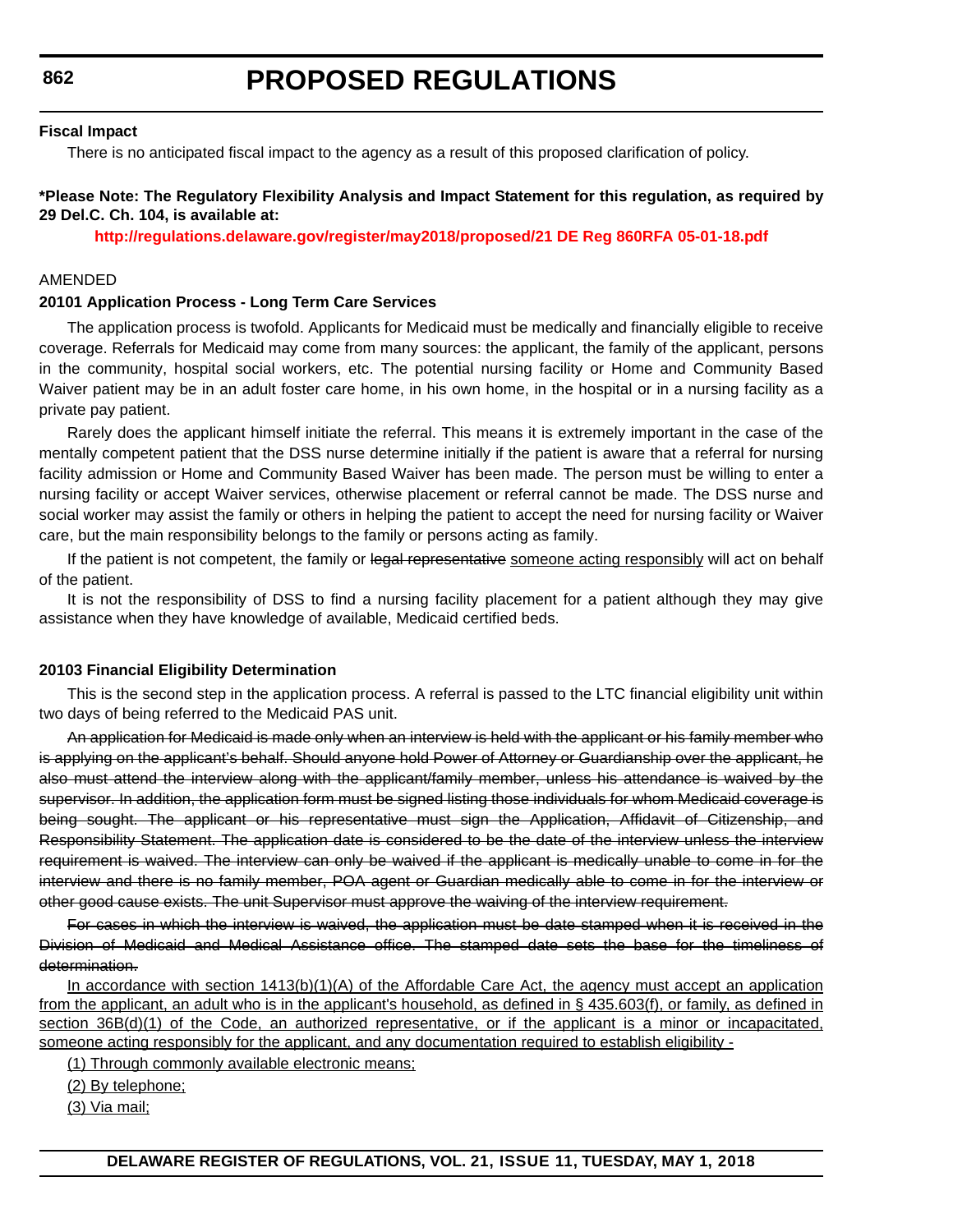#### (4) In person

The Application, Affidavit of Citizenship and Responsibility Statement must be signed by the individual or a representative of their choice. For individuals who are minors or incapacitated a signature is required by someone acting responsibly on the applicant's behalf. The date of application is the date the application is received by LTC Medicaid Office.

#### 42 CFR 435.906; 42 CFR 435.907(a) and Social Security Act 1943(b)

#### **20103.1.2 Timely Documentation**

The DMMA Medicaid worker must explain this 90-day time standard to the applicant or representative. during the initial interview. It must be emphasized during the interview to the applicant or their representative, that all documentation needed for the worker to determine Medicaid eligibility must be received by the date indicated on the "Request for Verification" letter (Form 415) or the application will be denied. In cases where verification is incomplete, the worker will give the applicant 15 days to return the information on the initial "Request for Verification" letter (Form 415). The date by which all documentation must be received must be clearly noted on this form.

#### **14100.3 Interview Requirement for Some Eligibility Groups**

An in-person interview is not required for any eligibility group subject to the modified adjusted gross income (MAGI)-based methodologies described in Section 16000.

An in-person interview is not required for some Long Term Care eligibility determinations. SEE SECTION 20101 - Application Process - Long-Term Care Services.

### **DIVISION [OF PUBLIC HEALTH](http://www.dhss.delaware.gov/dhss/dph/index.html)**

Statutory Authority: 16 Delaware Code, Section 122(3)u.1 (16 **Del.C.** §122(3)u.1) 16 **DE Admin. Code** 4458A

#### **PUBLIC NOTICE**

#### **[4458A Cottage Food Regulations](#page-3-0)**

Health Systems Protection Section (HSP), Division of Public Health, Department of Health and Social Services, is proposing revisions to the regulations governing Cottage Foods. On May 1, 2018, the Division of Public Health plans to publish as "proposed" revised Cottage Food Regulations. The revisions include requirements related to food allergens, the length of time permits are valid for and other technical corrections.

Copies of the proposed regulations are available for review in the May 1, 2018 edition of the Delaware *Register of Regulations*, accessible online at: <http://regulations.delaware.gov> or by calling the Division of Public Health at (302) 744-4951.

Any person who wishes to make written suggestions, testimony, briefs or other written materials concerning the proposed regulations must submit same to Elisabeth Scheneman by Friday, June 8, 2018, at:

Elisabeth Scheneman Division of Public Health 417 Federal Street Dover, DE 19901 Email: [Elisabeth.scheneman@state.de.us](mailto:Elisabeth.scheneman@state.de.us) Phone: (302) 744-4951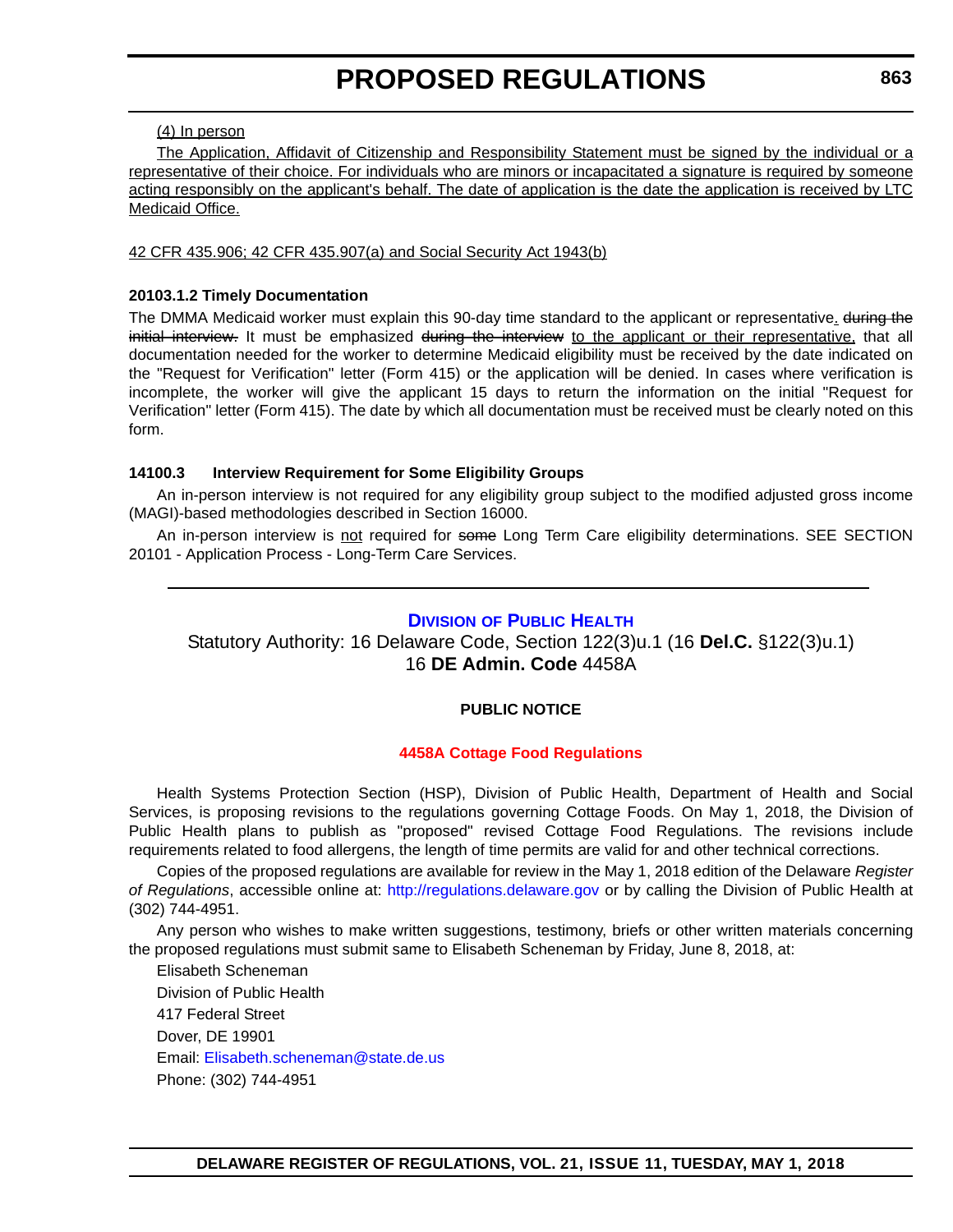# **PROPOSED REGULATIONS**

**\*Please Note: The Regulatory Flexibility Analysis and Impact Statement for this regulation, as required by 29 Del.C. Ch. 104, is available at:**

**<http://regulations.delaware.gov/register/may2018/proposed/21 DE Reg 863RFA 05-01-18.pdf>**

**4458A Cottage Food Regulations** *(Break in Continuity of Sections)*

#### **2.0 Definitions**

#### *(Break in Continuity Within Section)*

"**Major Food Allergen**" means milk, egg, fish (such as bass, flounder, cod and including crustacean shellfish such as crab, lobster or shrimp), tree nuts (such as almonds, pecans or walnuts), wheat, peanuts and soybeans. This definition includes food ingredients that contain milk, egg, fish, tree nuts, wheat, peanuts and soybeans.

### *(Break in Continuity Within Section)*

### **3.0 Registration**

- 3.1 Fees, Registration and Limitations
	- 3.1.1 Annual registration fees will be in the amount of \$30.00 per CFE.
	- 3.1.2 Registrations shall remain effective only during a calendar year beginning April 1 and ending March 31 or any remaining portion of the calendar year beginning on the date the registration is issued and ending March 31.
	- 3.1.23.1.3 Limitations
		- 3.1.2.13.1.3.1 CFE operating under these regulations are limited to gross annual sales of \$25,000 or less.
		- 3.1.2.23.1.3.2 CFE are only permitted to engage in direct sales with consumers in the State of Delaware.
		- 3.1.2.33.1.3.3 Online sales are not permitted. Online advertising and marketing are permitted.
		- 3.1.2.43.1.3.4 Wholesale or other sales to resellers or food establishments are not permitted by a CFE.
		- 3.1.2.53.1.3.5 A CFE shall only produce those specific food products listed on their registration. This registration shall be displayed at farmers markets, craft fairs, charitable organization or other approved venues/functions where cottage foods are sold.

#### *(Break in Continuity of Sections)*

# **7.0 Facility Requirements**

#### *(Break in Continuity Within Section)*

- 7.4 Animals
	- 7.4.1 No animals/pets shall be permitted in the CFE during the preparation, packaging, or handling of any cottage food products. Poisonous and Toxic Materials.

#### *(Break in Continuity Within Section)*

#### **8.0 Product Requirements**

*(Break in Continuity Within Section)*

8.2 Labeling

#### *(Break in Continuity Within Section)*

8.2.3 Labels shall include the name of the food source for each major food allergen contained in the food unless the food source is already part of the common or usual name of the respective ingredient.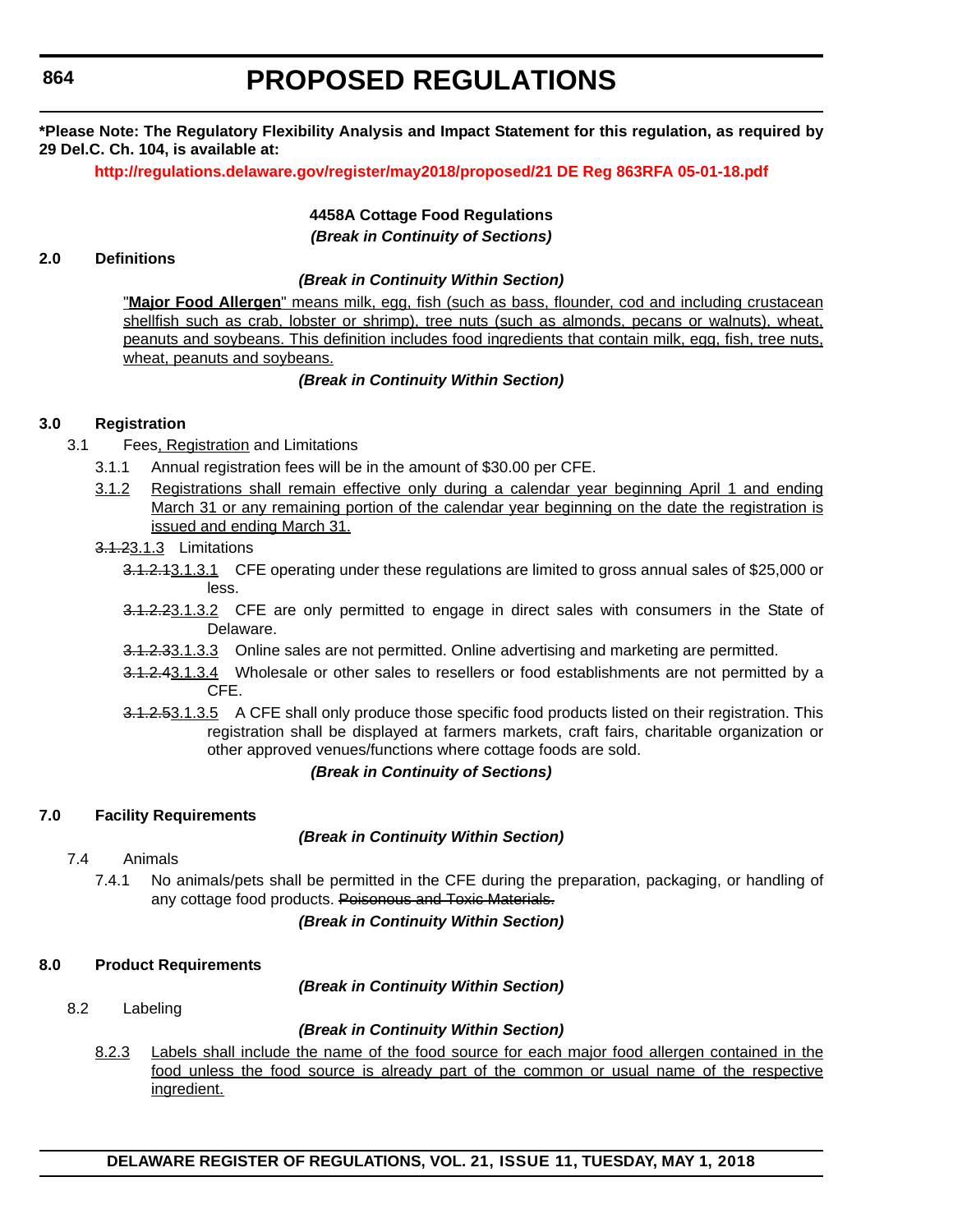- 8.2.38.2.4 Labels shall include the following statement "This food is made in a Cottage Food Establishment and is NOT subject to routine Government Food Safety Inspections".
- 8.2.48.2.5 Labels shall be printed in at least 10-point type in a color that provides a clear contrast to the background label.
- 8.2.58.2.6 Additional information as required by the Division must be made available for review upon request from the consumer.

**\*Please Note: As the rest of the sections were not amended, they are not being published. A copy of the regulation is available at:**

**[4458A Cottage Food Regulations](http://regulations.delaware.gov/register/may2018/proposed/21 DE Reg 863 05-01-18.htm)** 

# **[DEPARTMENT OF LABOR](https://dia.delawareworks.com/) DIVISION [OF INDUSTRIAL AFFAIRS](https://dia.delawareworks.com/)**

**OFFICE OF LABOR LAW ENFORCEMENT**

Statutory Authority: 29 Delaware Code, Section 8503(7) and 19 Delaware Code, Section 105(8) 29 **Del.C.** §8503(7) & 19 **Del.C**. §105(8))

19 **DE Admin. Code** 1322

### **PUBLIC NOTICE**

#### **[1322 Prevailing Wage Regulations](#page-3-0)**

The State of Delaware, Department of Labor's Division of Industrial Affairs ("the Division") hereby gives notice of its intention to adopt amended regulations pursuant to the General Assembly's delegation of authority to do so found at 29 **Del.C.** §10111(1).

#### **HOW TO COMMENT ON THE PROPOSED REGULATION**

The Department solicits, and will consider, timely filed written comments from interested individuals and groups concerning these proposed amended regulations. The deadline for the filing of such written comments will be fifteen (15) days after the public hearing is held on these regulations on May 21, 2018. Members of the public may receive a copy of the proposed regulation at no charge by United States Mail by writing or calling Anthony DeLuca, Division of Industrial Affairs, Delaware Department of Labor, 4425 North Market Street, Wilmington Delaware 19802, telephone number 302-761-8317. Members of the public may present written comments on the proposed regulation by submitting such written comments to Mr. DeLuca at the address of the Delaware Department of Labor as set forth above. Written comments must be received on or before June 5, 2018.

#### **NATURE OF PROCEEDINGS; SYNOPSIS OF THE SUBJECT AND SUBSTANCE OF THE PROPOSED REGULATION**

In accordance with procedures set forth in 29 **Del.C.** Ch. 11, Subch. III and 29 **Del.C.** §10111(1), the Department of Labor is proposing to amend its regulations for the Prevailing Wage Law as described in 29 **Del.C.** §6960. The proposed amendments will limit the number of fringe benefits deductions the Department will recognize; expand the scope of the circumstances under which the Department shall hold administrative hearings; and make minor changes to the conduct of those hearings themselves.

#### **STATUTORY BASIS AND LEGAL AUTHORITY TO ACT**

29 Delaware Code, §8503(7); 19 Delaware Code, §105(8); 29 Delaware Code, §6960(a).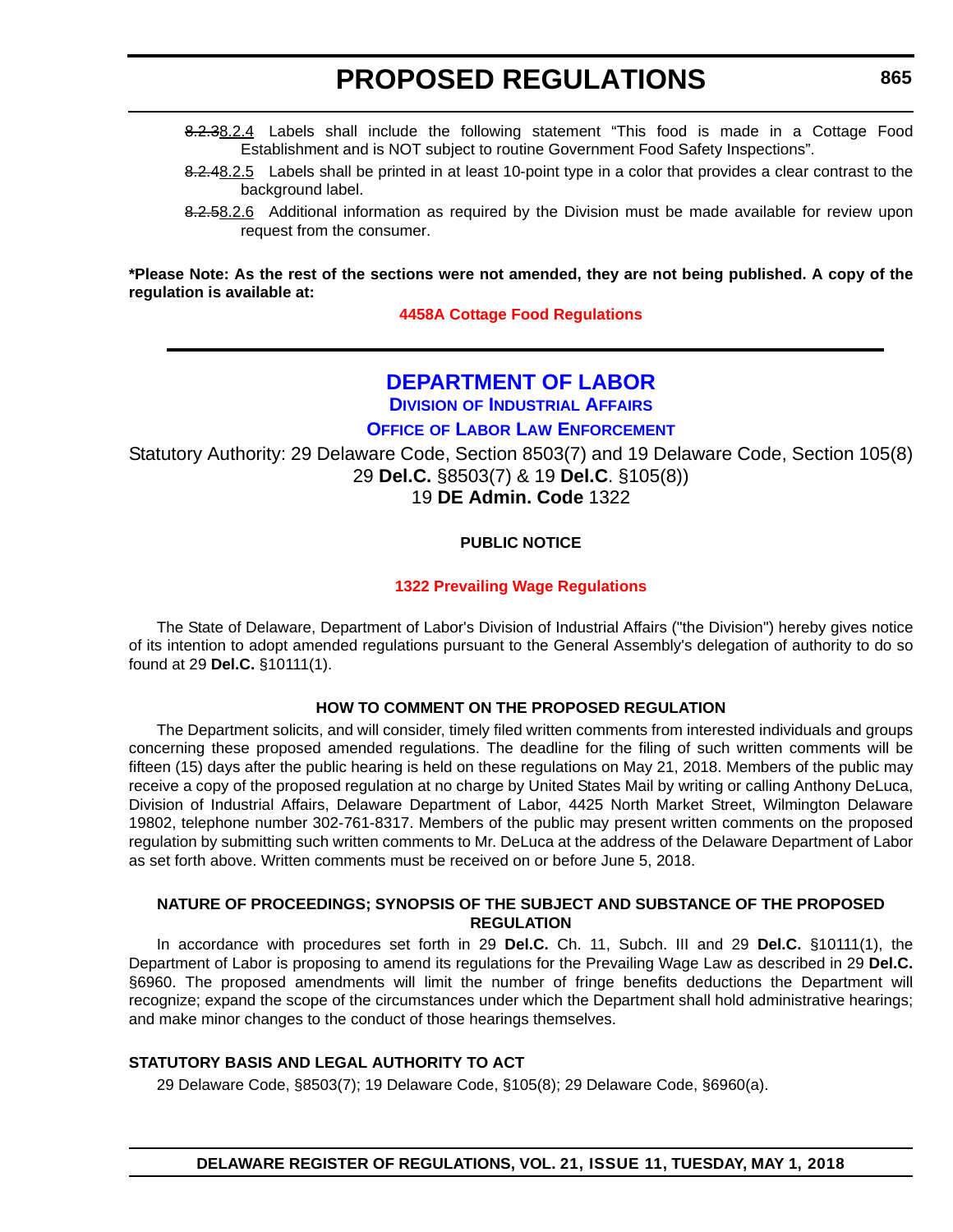# **PROPOSED REGULATIONS**

#### **OTHER REGULATIONS AFFECTED**

None.

### **\*Please Note: The Regulatory Flexibility Analysis and Impact Statement for this regulation, as required by 29 Del.C. Ch. 104, is available at:**

**<http://regulations.delaware.gov/register/may2018/proposed/21 DE Reg 865RFA 05-01-18.pdf>**

#### **1322 Prevailing Wage Regulations**

Pursuant to 29 **Del.C.** §8503(7), the Department of Labor, State of Delaware, hereby promulgates the following rules and regulations to implement the provisions of 29 **Del.C.** §6960, "Wage provisions in public construction contracts." These regulations supersede Regulations PW101, entitled "Regulations Concerning Apprentices and Supportive Service Program Trainees Employed on State Projects" (adopted April 11, 1978 and repealed April 5, 1992) and the "Delaware Prevailing Wage Regulations" (adopted April 5, 1992 as amended September 15, 1993 November 1, 2015).

### *(Break in Continuity of Sections)*

### **3.0 Concepts and Definitions**

- 3.1 This section presents definitions and explanations to provide a basic understanding of elements inherent in collecting wage data and issuing wage determinations, and enforcing prevailing rates.
	- 3.1.1 Activity Covered. 29 **Del.C.** §6960 The prevailing wage law applies to every contract or aggregate of contracts relating to a public works project in excess of \$500,000 for now construction (including painting or decorating) or \$45,000 for alteration, repair, renovation, rehabilitation, demolition or reconstruction (including painting and decorating of building or works) to which this State or any subdivision thereof is a party and for which the State appropriated any part of the funds and which requires or involves the employment of mechanics and/or laborers.

#### *(Break in Continuity Within Section)*

3.1.4 Apprentices and Supportive Service Program Trainees.

#### *(Break in Continuity Within Section)*

- 3.1.4.2 Employment of Apprentices and SSP Trainees on State Projects.
	- 3.1.4.2.1 Apprentices and SSP Trainees will be permitted to work as such on State contracts in excess of \$100,000 \$500,000 for new construction or \$15,000 \$45,000 for alteration, repair, renovation, rehabilitation, demolition or reconstruction only when they are registered with the Department of Labor or an approved SSP Training Program.

# *(Break in Continuity Within Section)*

3.1.10 Fringe Benefits. Fringe benefits may be considered in determining whether an employer has met his/her prevailing wage obligations. As a general rule, any fringe benefit may be considered as long as the employer is not legally required to provide it. Therefore, benefits such as health, welfare or retirement benefits, vacation, holiday pay or sick leave pay could be considered fringe benefits. Employer payments for unemployment insurance, workers' compensation, FICA, etc. (which are required by law) would not be considered fringe benefits. The only fringe benefits which the Delaware Department of Labor will recognize are health benefits, welfare benefits, retirement benefits, annuities, vacation pay, holiday pay, sick leave pay, and education benefits involving reimbursement for the expense of training the employee to perform the work for which they are currently employed, including apprenticeship programs. The employer must have a signed authorization from the employee for each fringe benefit it intends to apply as a deduction from the prevailing wage rate obligation. Vehicle-related benefits of any sort are never considered valid fringe benefits. Bonuses and profit-sharing plans are never considered valid fringe benefits.

In order to be considered a valid fringe benefit, payments must be made either in cash, or contributed to an irrevocable escrow account at least once each month. "**Irrevocable**" means that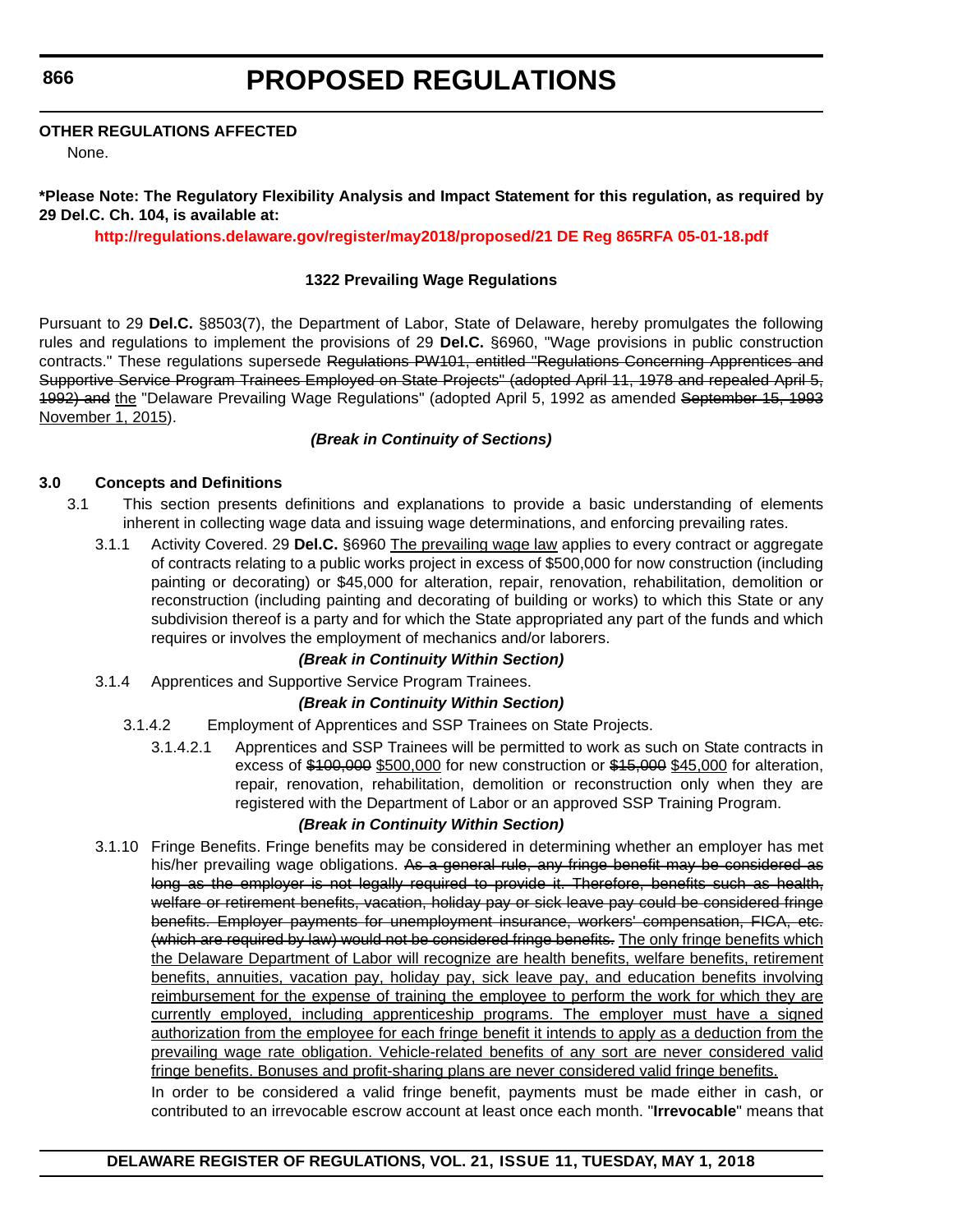the benefit may not be forfeited. However, a benefit plan can be considered by the Department provided that payments to the plan are made irrevocably by the employer, even though certain employees may forfeit their individual rights to the benefits under certain prescribed conditions. Thus, if payments are made by the employer, and no return of those payments is possible, the plan would be acceptable, even though individual employees might not receive the benefits under certain situations. Benefits forfeited by such employees remain in an escrow account for the use of the other employees. The employee must be 100% vested in the benefit as soon as administratively possible.

The actual cost of the benefit to the employer is the basis for evaluating the value of the fringe benefit. Administration costs are not considered fringe benefits. The cost of the benefits must be apportioned between employment on both public and private projects. Thus, the total value of the benefit would be divided by the total amount of time worked. This will result in benefit per unit of time which would be equally applicable to public and private employment projects. Example: an employee works two weeks (80 hours) on a public project and two weeks (80 hours) on a private project. The employer pays \$160 for the employee's health insurance for the month. The value of the benefit is \$1.00 per hour. The employer is not permitted to apply the entire premium to the public project alone.

### *(Break in Continuity of Sections)*

#### **7.0 Enforcement**

7.1 The authority to enforce the prevailing wage rates derives from 29 **Del.C.** §6960(b) which states: "The Department of Labor shall investigate all claims that the prevailing wage rates as provided for under this section are not being or have not been paid."

#### *(Break in Continuity Within Section)*

- 7.1.2 Investigation. A complaint may be filed with the Department by any employee upon a public project or any interested party. The complaint shall be in writing. Upon receipt of a complaint or upon its own motion the Department shall initiate an investigation.
	- 7.1.2.1 The Department shall notify the employer by certified and First Class mail that a complaint has been filed and/or that an investigation has been initiated. The Department may request (or subpoena, if necessary) records, documents, or testimony necessary to make a determination as to the validity of the complaint or the employer's compliance with the law.
	- 7.1.2.2 Upon finding that an employer has not paid or is not paying the correct prevailing wage rates, If the Department of Labor shall notify the employer of the violations by certified mail and make an effort to obtain compliance, is unable to obtain voluntary compliance, the Department shall notify the employer by certified and First Class mail that it has made a final determination that the employer is in violation and that the employer has the right to appeal the final determination to the Secretary (the "Final Notice"). All appeals of a Final Notice to the Secretary shall be in writing and must be received by the Secretary within fifteen (15) days from the receipt of the Final Notice. For purposes of determining "receipt," the failure to accept certified mail, combined with the lack of return of First Class mail, shall be deemed to be sufficient notice. Receipt shall be construed upon the date at which the certified mail was rejected. Failure to make a return of service shall not affect the validity of service. The Secretary shall acknowledge receipt of appeals within twenty (20) days and propose a schedule to determine the appeal. The Secretary may designate a neutral third party to preside over an appeal.Final Determinations shall be reviewable for an abuse of discretion or clear error of law.
	- 7.1.2.3 Upon failure to obtain compliance within fifteen (15) days of receipt of said certified mail, Consistent with the prevailing wage law, the Department may direct the contracting agency and/or the prime contractor to withhold payments to the employer (in an amount equal to the prevailing wage deficiencies, as determined by the Department) which are to be remitted to the Department for distribution upon resolution of the matter. The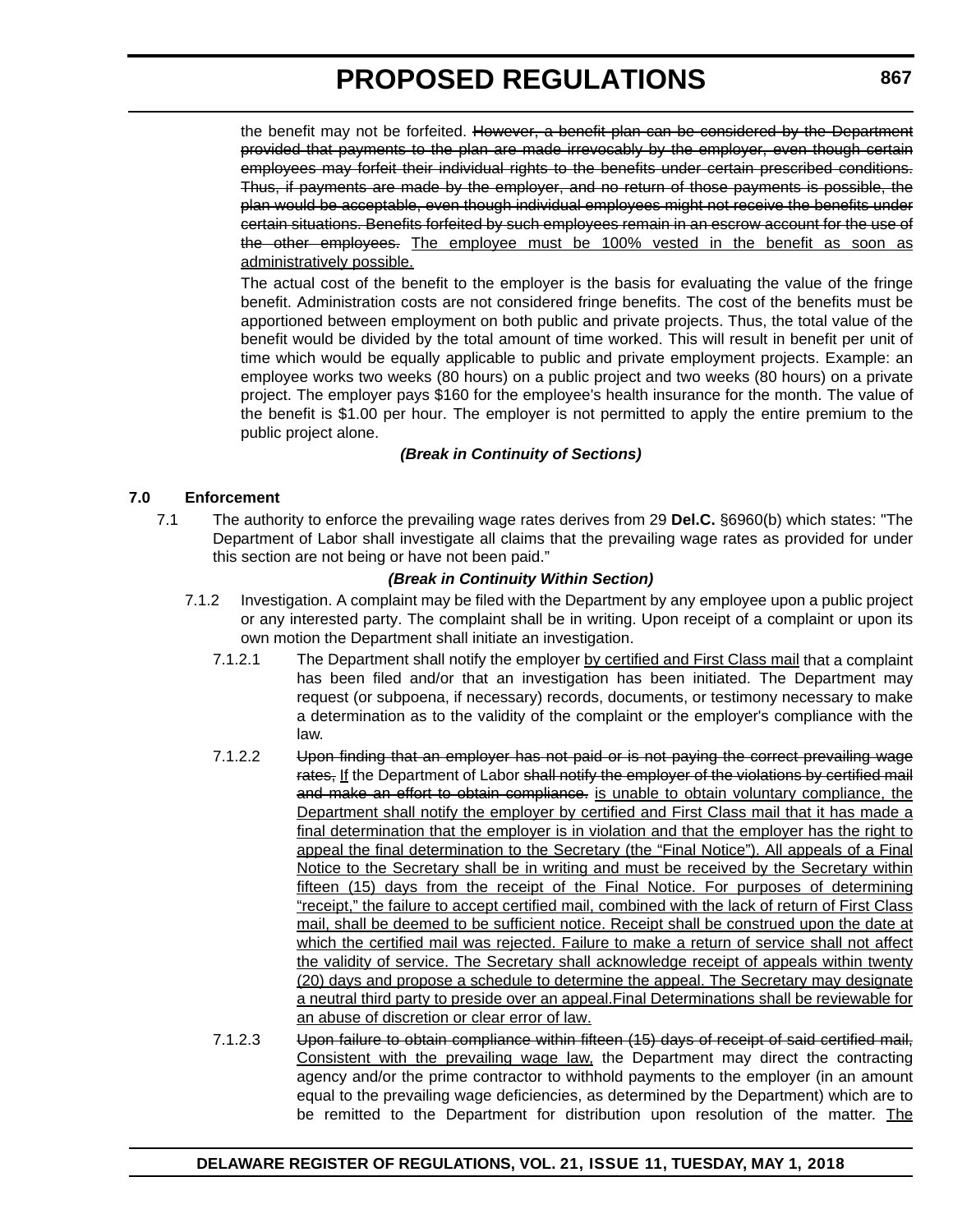determination of when a matter shall be resolved shall be at the sole discretion of the Department. In addition, the Secretary may terminate all rights of the employer to proceed with the work under the contract and the employer shall be responsible for all damages resulting therefrom.

- 7.1.2.4 If the dispute between the Department and the employer pertains to the classification of workers as determined by the Office of Labor Law Enforcement, the determination shall be reviewable by the Secretary or his/her designee and shall be reversed only upon a finding of abuse of discretion. Such appeals from the Office of Labor Law Enforcement's decision must be made in writing and must be received by the Secretary within fifteen (15) days from receipt of the Department's certified letter. Employers may request, in writing, expedited treatment of an investigation and/or an appeal to the Office of the Secretary. In such cases, the employers shall state with particularity the reason for the request and provide all information requested by the Department. The Department shall respond to requests for expedition within seven (7) days. If expedited relief is granted, the Department shall make every effort to expedite the investigation and/or appeal to the Secretary or his/her designee. The Department shall have sole discretion to grant or deny requests for expedition and such decisions are not reviewable.
- 7.1.3 Hearings. A hearing shall be held only in cases involving the termination of rights to proceed with the work under the public construction contract. A hearing shall also be held in cases involving classification disputes. However, any such party's appeal request must be received by the Department of Labor within fifteen (15) days of said party's receipt of the final decision of the Office of Labor Law Enforcement. For purposes of determining "receipt," the failure to accept certified mail, combined with the lack of return of First Class mail, shall be deemed to be sufficient notice. Receipt shall be construed upon the date at which the certified mail was rejected. Failure to make a return of service shall not affect the validity of service.

A hearing otherwise required by this subsection may be voluntarily waived at the request of the employer.

- 7.1.4 Hearing Practices and Procedures.
	- 7.1.4.1 Scope of Rules. These rules shall govern the conduct of prevailing wage hearings initiated held by the Department of Labor pursuant to 29 **Del.C.** §6960(d) to terminate all rights of the contractor or subcontractor to proceed with work under a public construction contract for failure to pay prevailing wage rates.
	- 7.1.4.2 Initiation of Hearing. The Secretary of Labor may shall initiate a hearing by notifying the contractor or subcontractor by registered mail that said contractor or subcontractor is alleged to have violated 29 **Del.C.** §6960 the prevailing wage law. The notice shall give 20 days prior notice from receipt to all parties as follows:

# *(Break in Continuity Within Section)*

7.1.4.2.5 The notice shall inform the parties that the Department will reach its decision based upon the evidence received.

> For purposes of determining "receipt," the failure to accept certified mail, or the lack of return of First Class mail, shall be deemed to be sufficient notice. Receipt shall be construed upon the date at which the certified mail was rejected. Failure to make a return of service shall not affect the validity of service.

- 7.1.4.3 Conduct of Hearing.
	- 7.1.4.3.1 The hearing-may shall be conducted-by the Secretary of Labor or by a hearing officer designated for that purpose by the Secretary.
	- 7.1.4.3.2 In connection with such hearing, the Secretary or hearing officer may shall:

#### *(Break in Continuity Within Section)*

7.1.4.3.3 The conduct of hearing shall not be bound by technical rules of evidence pursuant to 19 **Del.C.** 105(8). The rules of evidence applied in civil cases by the courts of the State of Delaware shall not be strictly followed. The Secretary or hearing officer may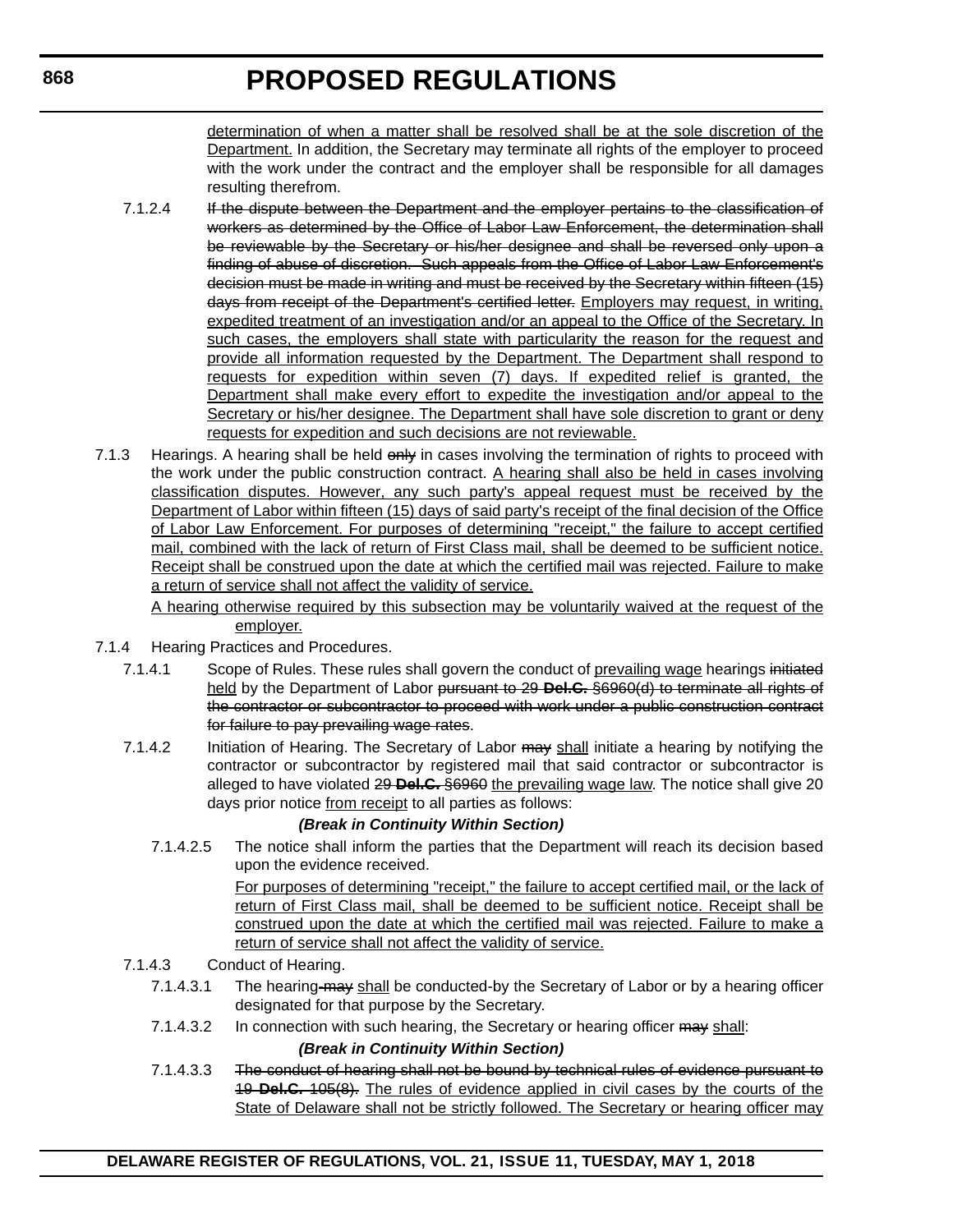allow evidence not admissible under these rules of evidence where, in his or her judgment, application of the exclusionary rule would result in unnecessary hardship and the evidence offered is of a kind commonly relied upon by reasonably prudent persons in the conduct of their affairs. Hearsay may be admissible in administrative hearings, but may not constitute the sole basis for the Secretary or hearing officer's determination upon the factual issue addressed by the hearsay evidence.

7.1.4.3.3.1 All hearings shall be conducted in a fair, impartial, expeditious and orderly manner.

#### *(Break in Continuity Within Section)*

- 7.1.4.3.6 A party's failure to appear at a hearing that has been duly noticed shall not mandate the continuance of the hearing. At the discretion of the Secretary or hearing officer, the hearing shall proceed in the party's absence, which shall be noted on the record.
- 7.1.4.3.7 If a party, or counsel to a party, engages in conduct in violation of an order of the independent reviewer, or other disruptive conduct during an oral hearing, the independent reviewer may impose non-monetary sanctions therefor, including the issuance of an order: (i) excluding the party and/or his or her counsel from any further participation in the hearing; (ii) striking briefs from the record; (iii) providing that certain facts shall be taken to be established for purposes of the appeal; or (iv) providing for such other relief as is just and equitable under the circumstances.

**\*Please Note: As the rest of the sections were not amended, they are not being published. A copy of the regulation is available at:**

#### **[1322 Prevailing Wage Regulations](http://regulations.delaware.gov/register/may2018/proposed/21 DE Reg 865 05-01-18.htm)**

# **[DEPARTMENT OF STATE](https://history.delaware.gov/)**

**DIVISION OF HISTORICAL [AND CULTURAL AFFAIRS](https://history.delaware.gov/)** Statutory Authority: 7 Delaware Code, Section 5302 (7 **Del.C.** §5302)

# **PUBLIC NOTICE**

#### **[902 Curation Fee For Archaeological Collections](#page-3-0)**

#### **Title:**

Curation Fee for Archaeological Collections

#### **Brief Synopsis:**

The purpose of these proposed regulations is to establish a fee structure to help offset the ever-rising costs associated with the long-term care, management and conservation of the State's preexisting and future archaeological collections and associated documents. These collections are generated through federallymandated regulation, municipal directive and by professional, semi-professional and avocational endeavors within the State. Archaeological collections are regarded as an irreplaceable, non-renewable resource.

The Department of State has charged the Division of Historical and Cultural Affairs with the duties relative to archaeology in the state (7 **Del.C.** Ch. 53, and 29 **Del.C.** §8705) and defines the Division as a qualified repository for the State's archeological collections (7 **Del.C.** §5311). To care for Delaware's archaeological collections the Division adheres to modern professional practices and collections standards. Foremost of these are the federal regulations defined in Title 36 CFR Part 79, Curation of Federally-Owned and Administered Archaeological Collections. These regulations provide methods to fund curatorial services (36 CFR §79.7) and specify, in general, that charging costs for curatorial activities is a reasonable means of funding long-term care of collections.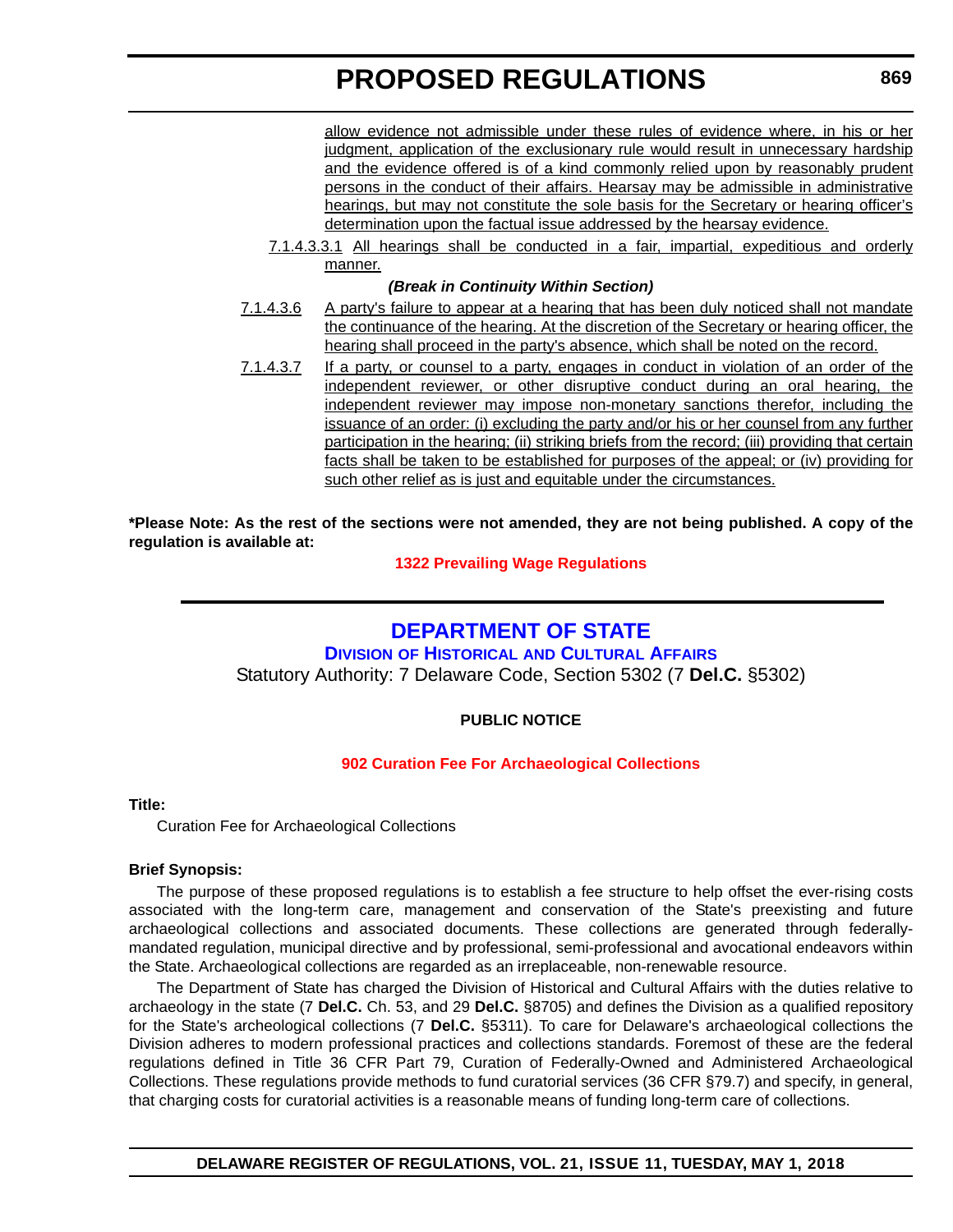The statutory authority through which these proposed regulations are created are pursuant to 7 **Del.C.** §5302 which authorizes the Division, with the approval of the Department of State, to promulgate regulations as it deems necessary for the effective execution of its purpose under the chapter, Archaeological Resources in the State. New archaeological collections accepted by the Division will be subject to the curation fee established here, unless waived by the Division Director. This fee will be applied in its entirety to the long-term care, management and conservation of the State's preexisting and future archaeological collections and associated documents.

### **Statutory Basis or Legal Authority to Act:**

7 **Del.C.** Ch. 53, 7 **Del.C.** §5302, 29 **Del.C.** §8705

### **Other Regulations that may be affected by the Proposal:**

None

### **Notice of Public Comment:**

**PLEASE TAKE NOTICE**, pursuant to 29 **Del.C.** Ch. 101, the Division of Historical and Cultural Affairs proposes regulations pursuant to its authority under 7 **Del.C.** Ch. 53, 7 **Del.C.** §5302, 29 **Del.C.** §8705. The Division will receive and consider all written comments on the proposed rules and regulations related to implementation of a Curation Fee for Archaeological Collections. Submit comments to the Division in care of Timothy A. Slavin, Director, Division of Historical and Cultural Affairs, 21 The Green, Dover, DE 19901. The final date to submit comments is May 31, 2018. Anyone wishing to obtain a copy of the proposed rules and regulations should notify Timothy A. Slavin at the above address or call 302-736-7400. This notice will be published in two newspapers of general circulation.

#### **\*Please Note: The Regulatory Flexibility Analysis and Impact Statement for this regulation, as required by 29 Del.C. Ch. 104, is available at:**

**<http://regulations.delaware.gov/register/may2018/proposed/21 DE Reg 869RFA 05-01-18.pdf>**

# **902 Curation Fee For Archaeological Collections**

#### **1.0 Introduction**

- 1.1 The Division of Historical and Cultural Affairs is responsible for the long-term curation of Delaware's archaeological artifact collections and associated documents. These collections are generated through federally-mandated regulation, municipal directive, and by professional, semi-professional and avocational endeavors within the State. Archaeological collections are regarded as an irreplaceable, non-renewable resource.
- 1.2 Most new archaeological collections are accessioned into Delaware's qualified repositories as a result of investigations conducted for compliance with provisions of the National Historic Preservation Act of 1966 and as amended in Title 54 United States Code, Subtitle III - National Preservation Programs, Division A - Historic Preservation (54 USC §§306108, 306101) governing federal and federallyassisted construction projects.
- 1.3 To care for Delaware's preexisting and future archaeological collections, the Division adheres to modern professional practices and collections standards. Foremost of these are the federal regulations defined in Title 36 CFR Part 79, Curation of Federally-Owned and Administered Archaeological Collections. These regulations provide for methods to fund curatorial services (36 CFR §79.7) and specify, in general, that charging costs for curatorial activities is a reasonable means of funding the long-term care of collections.
- 1.4 This fee will be applied in its entirety, to the long-term care, management, and conservation of the archaeological collections and associated documents.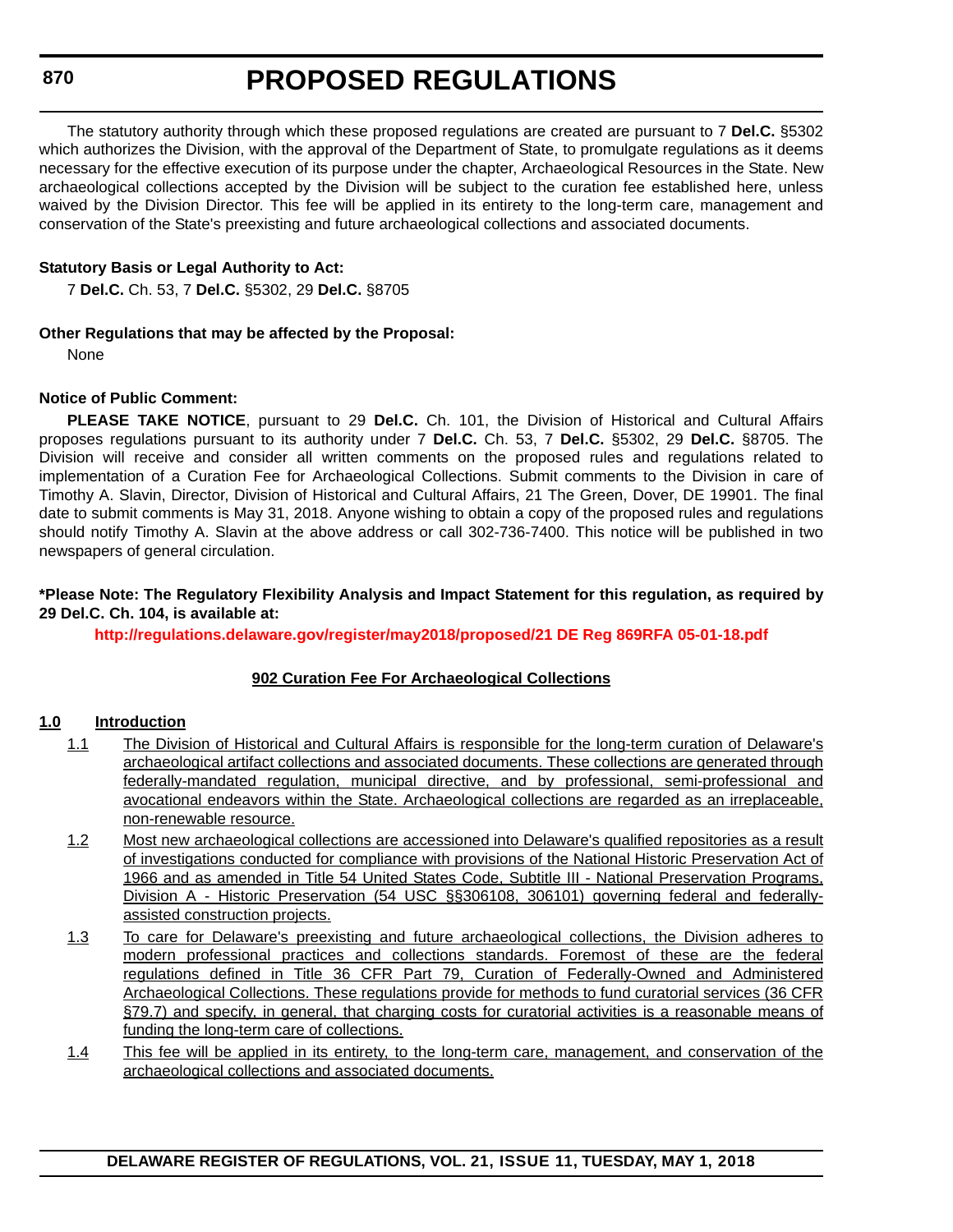### **2.0 Statutory Authority**

- 2.1 These regulations are created pursuant to 7 **Del.C.** §5302 which authorizes the Division, with the approval of the Department of State, to promulgate regulations as it deems necessary for the effective execution of its purposes under the chapter, Archaeological Resources in the State.
- 2.2 7 **Del.C.** Ch. 53 defines the Department's duties relative to archaeology in the State.
- 2.3 29 **Del.C.** §8705 delegates the Department's responsibility for 7 **Del.C.** Ch. 53, thus relating archaeological resources and activities in the State to the Division.
- 2.4 7 **Del.C.** §5311 defines the Division as a qualified repository for the State's archaeological collections.

# **3.0 Definitions**

The following words and terms, when used in this regulation, shall have the following meaning unless the context clearly indicates otherwise:

> "**Archaeological artifacts**" means man-made objects, such as, but not limited to, fragments of glass and ceramic vessels or stone tools, found on archaeological sites, and providing information on the function and time period of a site.

> "**Archaeological collections**" means the objects, material remains and artifacts recovered from an archaeological context, along with the associated documents, that are curated by the Division. These collections document the pre-history, history and material culture of the people of Delaware.

> "**Archaeological investigation**" means any surface collection, subsurface tests, excavation, or other activity that result in the disturbance, removal, or collection of archaeological resources.

> "**Archaeological resource**" means any artifact or material remains of past human life or activities which are at least 50 years old and are of archaeological interest, including but not limited to pottery, basketry, whole or fragmentary tools, implements, containers, weapons, weapon projectiles, byproducts resulting from manufacture or use of man-made or natural materials, surface or subsurface structures or portions thereof, earthworks, fortifications, ceremonial structures or objects, cooking pits, refuse pits, hearths, kilns, post molds, middens, and shipwrecks; the site, location, or context in which such artifacts or material remains are situated; and any portion or piece of any of the foregoing.

> "**Associated documents**" means the original paper, photographic and digital documents generated in the evaluation, testing, excavation, mapping, analysis, synthesis, and reporting on an archaeological investigation.

> "**Cultural resource management firms**" means private companies that are hired to perform professional archaeological services.

> "**Curation**" means the preservation, care, and management of a collection according to professional standards.

> "**Data recovery**" means an archaeological treatment of a threatened site involving the detailed excavation and analysis of a National Register-listed or eligible site, based on a research design developed as a result of an evaluation-level survey.

"**Department**" means the Department of State.

"**Director**" means the Director of the Division of Historical and Cultural Affairs of the Department of State.

"**Division**" means the Division of Historical and Cultural Affairs of the Department of State.

"**Evaluation-level survey**" means an investigation to determine the eligibility of an archaeological site or property for listing in the National Register of Historic Places.

"**Flat**" means a box container (measuring 21 by 20 by 3 inches) made of archival-quality plastic or acidfree cardboard used in the curation of artifacts

"**Half-standard box**" means a box container (measuring 16 by 8 by 10 inches) made of archivalquality plastic or acid-free cardboard used in the curation of documents.

"**Identification-level survey**" means an investigation to locate and identify archaeological sites. This level of investigation provides a preliminary assessment of a site's integrity, horizontal boundaries, and possibly, its data potential.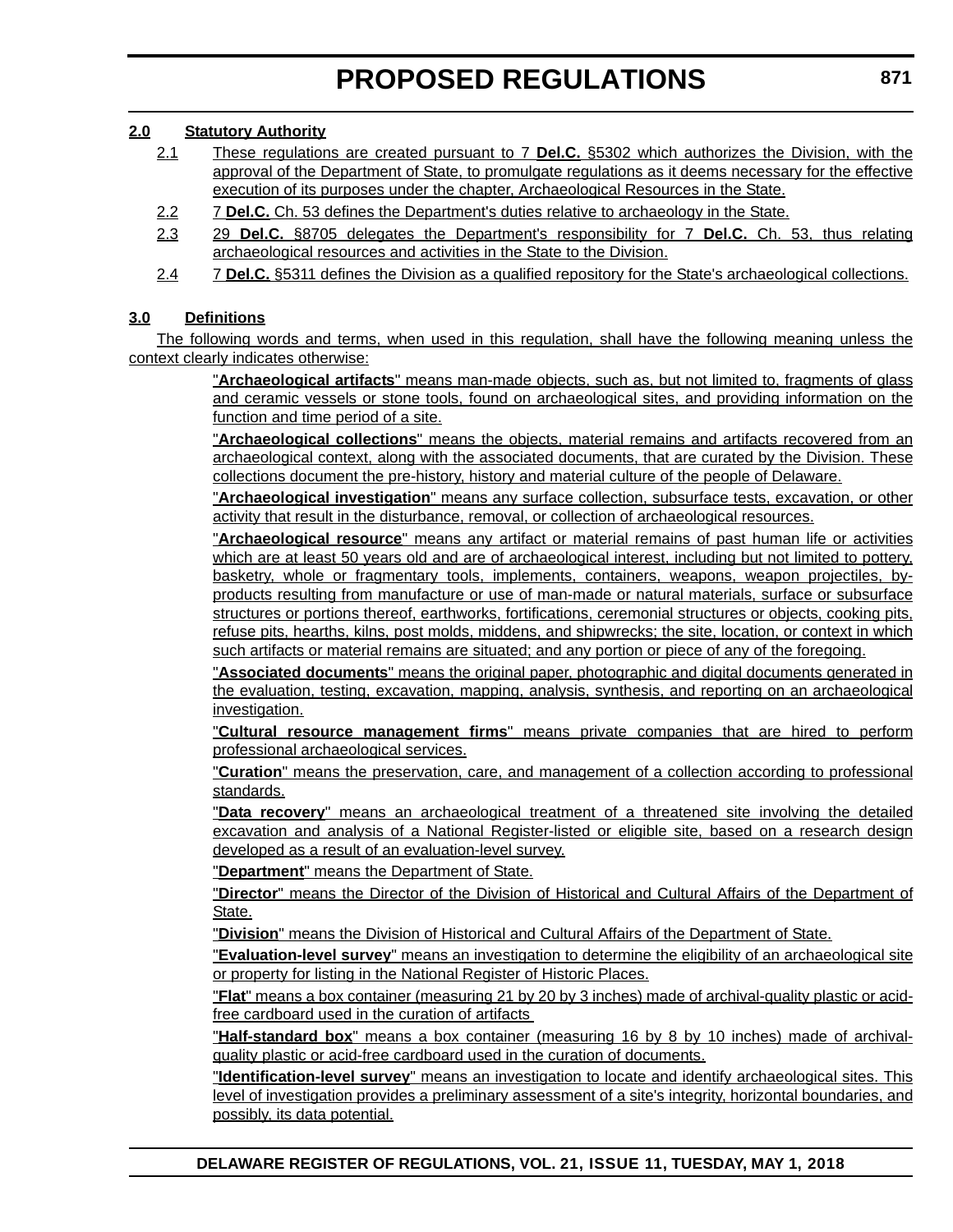"**National Register of Historic Places**" or "**National Register**" means the National Register of districts, sites, buildings, structures, and objects significant in American history, architecture, archaeology, engineering, and culture that the United States Secretary of the Interior is authorized to expand and maintain pursuant to Chapter 3021 of the National Historic Preservation Act of 1966, as amended (54 USC § 300101 et seq.).

"**Oversized artifact**" means an artifact that does not fit into a flat or standard box due to its size or weight.

"**Qualified repositories**" means the University of Delaware and the Division of Historical and Cultural Affairs, which are designated as properly qualified repositories within the meaning of 7 **Del.C.** Ch. 53.

"**Specialized storage**" means curating an artifact in a location or environment that is different than the general artifact collection.

"**Standard box**" means a box container (measuring 16 by 13 by 10 inches) made of archival-quality plastic or acid-free cardboard used in the curation of artifacts and associated documents.

# **4.0 Fee for Artifact Curation and Associated Documents**

# 4.1 Applicability

- 4.1.1 Federal agencies and state agencies, acting on behalf of the federal government, which recover archaeological artifacts and create associated documents through an archaeological investigation in the State, will be charged a curation fee.
- 4.1.2 State agencies, municipalities, universities, colleges, schools, museums, historical societies, forprofit, non-profit, semi-professional, and avocational organizations or companies, which recover archaeological artifacts and create associated documents through an archaeological investigation in the State, will be charged a curation fee.
- 4.1.3 Individuals and cultural resource management firms, acting on behalf of an individual, organization or company, which recover archaeological artifacts and create associated documents through an archaeological investigation in the State, will be charged a curation fee.
- 4.1.4 Individuals that seek to donate archaeological artifacts and associated documents collected in the State through curiosity or hobby, will not be charged a curation fee.
- 4.2 Pro-rating and waiving of fee
	- 4.2.1 The Division Director may pro-rate or waive the fee.

# 4.3 Rates to be charged

- 4.3.1 The rate for a flat or standard box of artifacts, full or partially full, is \$350.
- 4.3.2 The rate per standard box of documents is \$400.
- 4.3.3 The rate per half-standard box of documents is \$200.
- 4.3.4 The rate per oversized artifact or per artifact requiring specialized storage is \$500.
- 4.4 Fee Increase
	- 4.4.1 Fee rates will increase by 5% every five years from the effective date, but are not to exceed \$1000.

# **5.0 Implementation of Fee**

- 5.1 Effective date
	- 5.1.1 This fee schedule is to take effect on July 1, 2018.
	- 5.1.2 This fee shall not apply to collections derived from investigations for which the associated phase of fieldwork (identification-level survey, evaluation-level survey or data recovery) started prior to the effective date.

# **6.0 Collection and Use of Fee**

6.1 Collection of Fee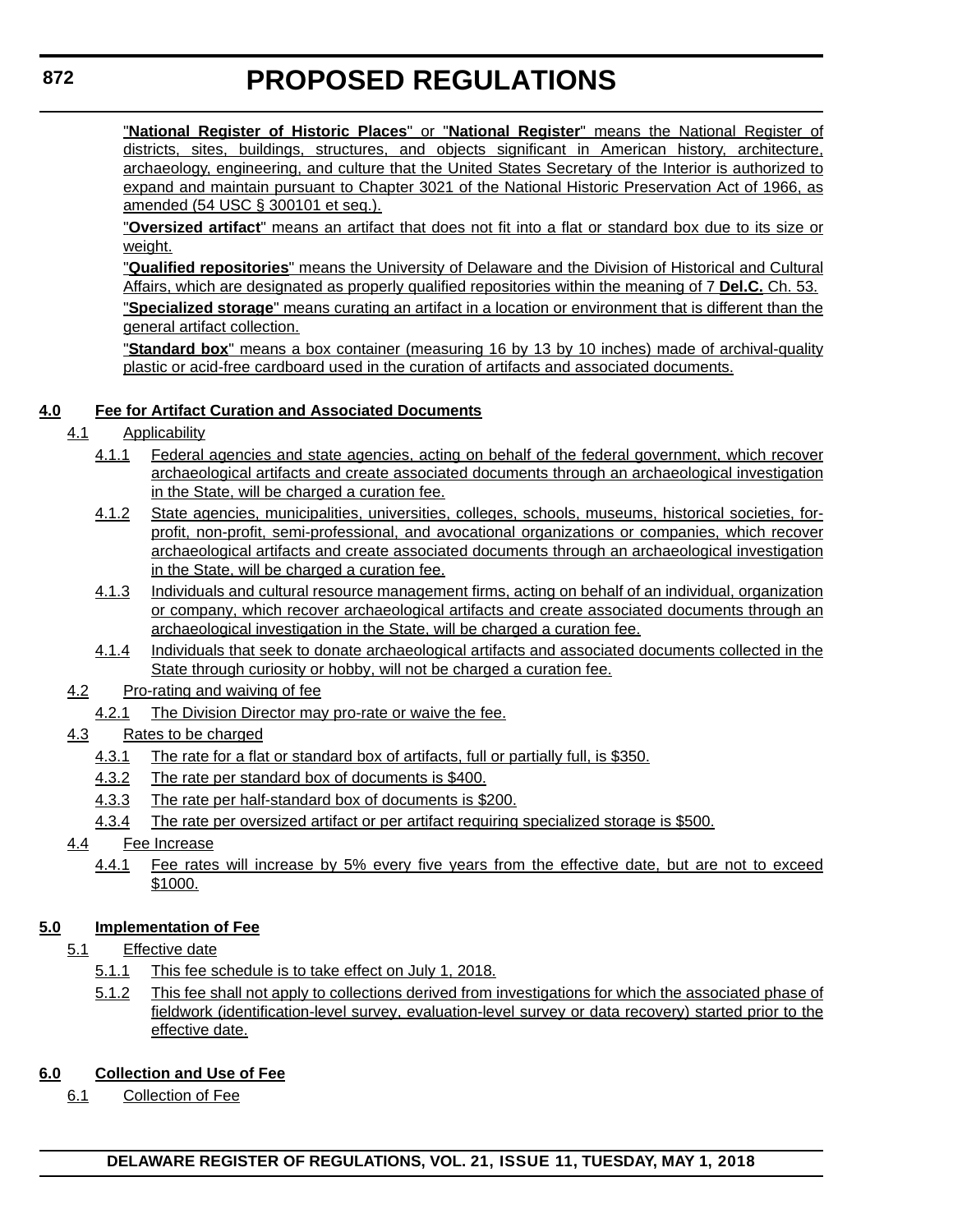- 6.1.1 The archaeological curation fee shall be paid prior to or at the time an archaeological collection is hand-delivered to the approved curatorial facility.
- 6.2 Methods of Fee Collection
	- 6.2.1 The archaeological curation fee shall be paid by check or electronic payment, including debit and credit card.
		- 6.2.1.1 Checks shall be made payable to the State of Delaware.
		- 6.2.1.2 Checks may be mailed or hand-delivered to the Division office prior to curation.
		- 6.2.1.3 Checks may be hand-delivered to the approved curatorial facility at the same time that the archaeological collection is hand-delivered.
		- 6.2.1.4 Electronic payment shall be accepted only at the Division office.

### 6.3 Use of fee

- 6.3.1 The Division shall retain the revenue received from the archaeological curatorial fee.
- 6.3.2 The Division shall use this revenue to maintain and conserve the archaeological collections and associated documents.
- 6.3.3 The Division shall use this revenue only for the operational, equipment or personnel costs directly associated in the maintenance and conservation of the archaeological collections and associated documents.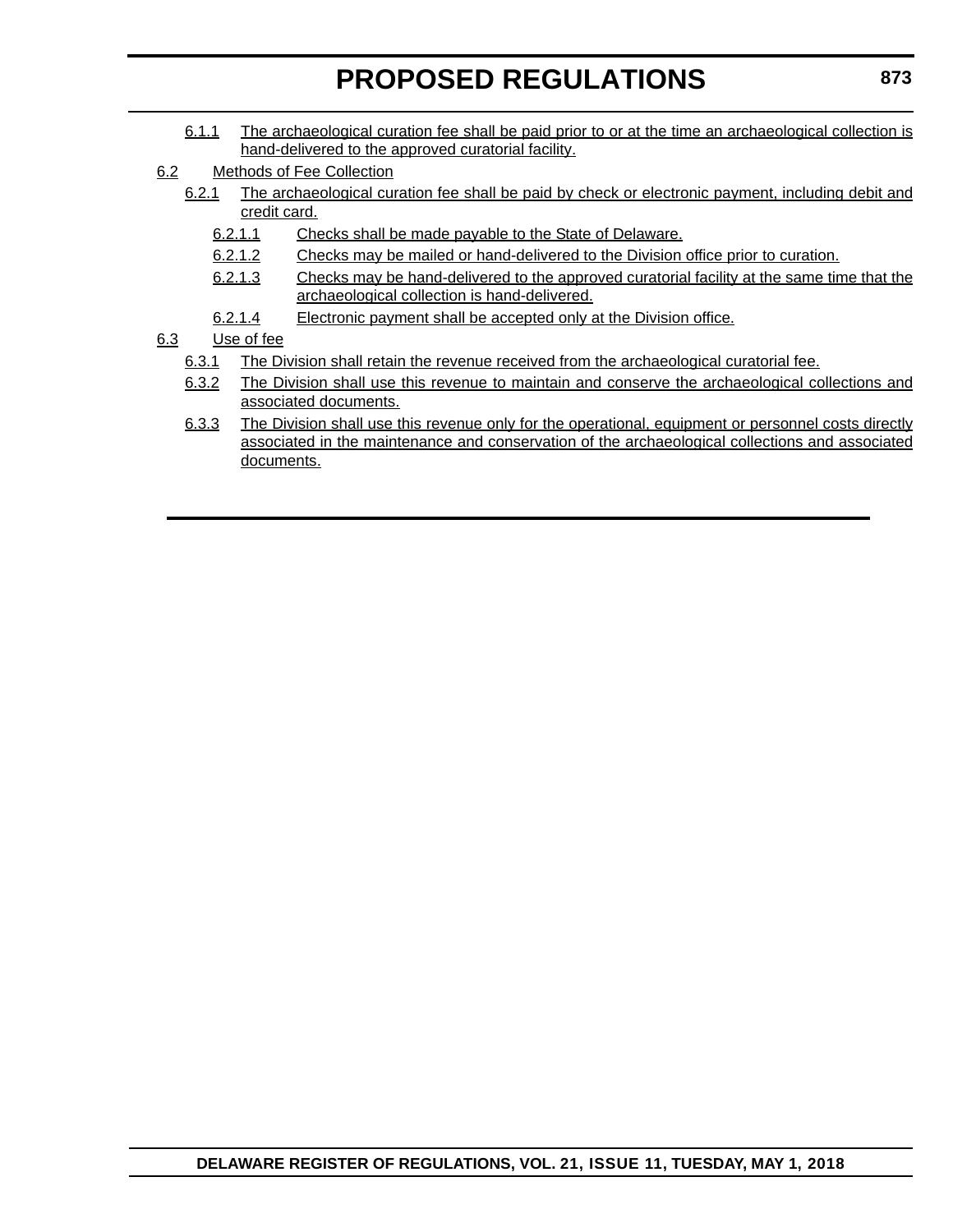# **Symbol Key**

Arial type indicates the text existing prior to the regulation being promulgated. Underlined text indicates new text added at the time of the proposed action. Language which is stricken through indicates text being deleted. **Bracketed Bold language]** indicates text added at the time the final order was issued. **Bracketed bold stricken through]** indicates language deleted at the time the final order was issued.

# **Final Regulations**

The opportunity for public comment shall be held open for a minimum of 30 days after the proposal is published in the *Register of Regulations*. At the conclusion of all hearings and after receipt within the time allowed of all written materials, upon all the testimonial and written evidence and information submitted, together with summaries of the evidence and information by subordinates, the agency shall determine whether a regulation should be adopted, amended or repealed and shall issue its conclusion in an order which shall include: (1) A brief summary of the evidence and information submitted; (2) A brief summary of its findings of fact with respect to the evidence and information, except where a rule of procedure is being adopted or amended; (3) A decision to adopt, amend or repeal a regulation or to take no action and the decision shall be supported by its findings on the evidence and information received; (4) The exact text and citation of such regulation adopted, amended or repealed; (5) The effective date of the order; (6) Any other findings or conclusions required by the law under which the agency has authority to act; and (7) The signature of at least a quorum of the agency members.

The effective date of an order which adopts, amends or repeals a regulation shall be not less than 10 days from the date the order adopting, amending or repealing a regulation has been published in its final form in the *Register of Regulations*, unless such adoption, amendment or repeal qualifies as an emergency under §10119.

# **[DELAWARE STATE FIRE PREVENTION COMMISSION](https://statefirecommission.delaware.gov/)**

Statutory Authority: 16 Delaware Code, Section 6604(1) (16 **Del.C.** §6604(1)) 1 **DE Admin. Code** 710

# **FINAL ORDER ADOPTING REGULATION CHANGES**

#### **[710 Ambulance Service Regulations](#page-3-0)**

The Delaware State Fire Prevention Commission, pursuant to 16 **Del.C.** §6604(1), proposed to revise:

Regulation 710, Sections 14.2 and 14.3 by clarifying that Delaware certified EMTs are required to obtain and maintain National Registry of Emergency Medical Technicians certification and providing a path for recertification for out of state EMTs.

Following publication in the Delaware *Register of Regulations* on January 1, 2018 a public hearing was held on February 20, 2018. Written comment periods were held open for thirty days, and an additional fifteen days following the public hearing. At the hearing, the Board accepted as evidence and marked as the Board's Exhibit 1 documentation of publication of the notice of the public hearing in the *News Journal* and as Board Exhibit 2, documentation of publication of the notice of the public hearing in the *Delaware State News*. During the written public comment period, no comments were received. During the public hearing, no comments were received.

#### **Summary of the findings of fact**

Pursuant to discussions held during open public Commission meetings, it was determined that Regulation 710 needed to be revised to clarify that Delaware certified EMTs are required to obtain and maintain National Registry of Emergency Medical Technicians certification. The Commission further determined that there should be a clear path provided for in the regulation for recertification for out of state EMTs. These changes were completed at the behest of the Director of the Fire School.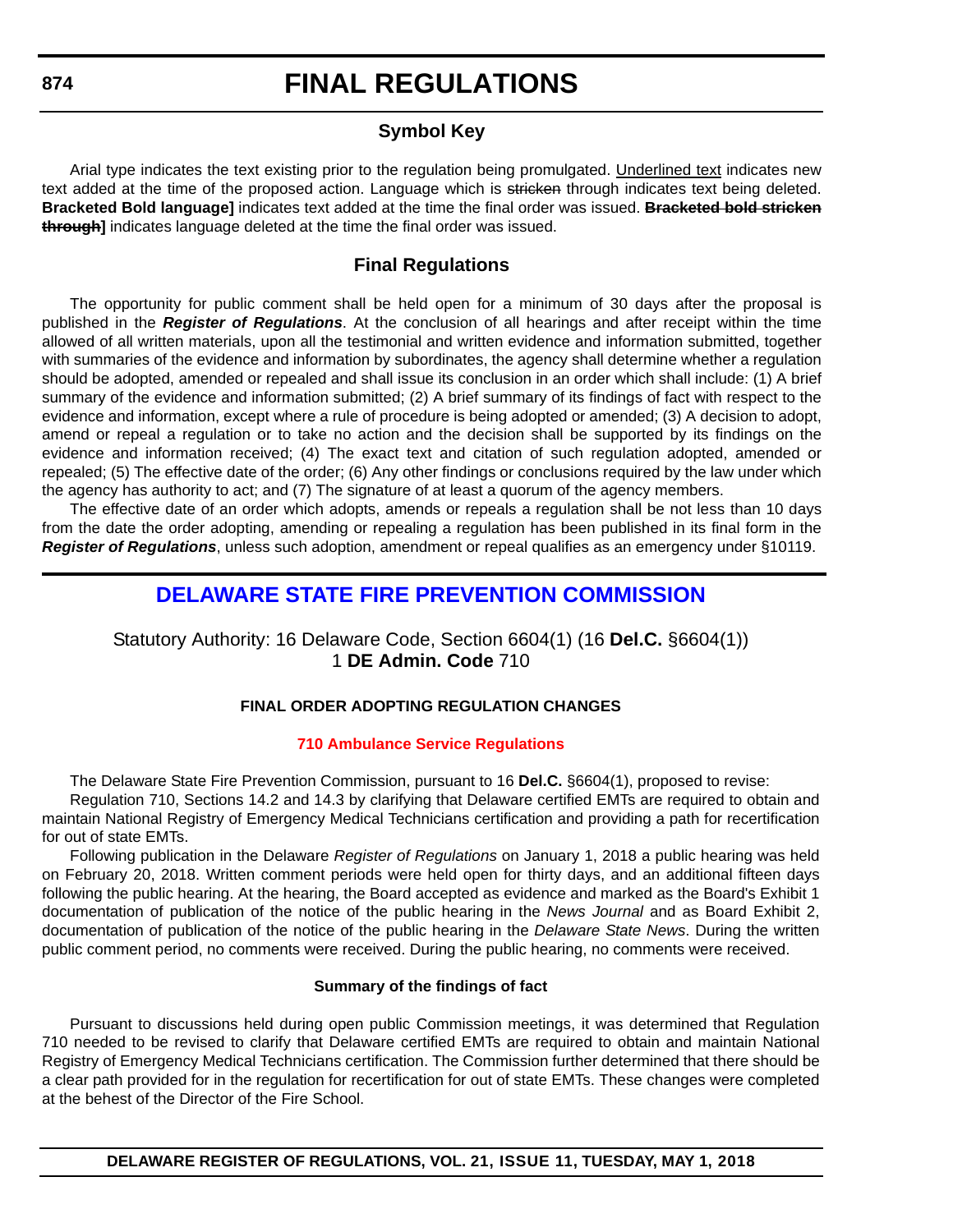#### **Decision of the Board**

The Commission received no public comment regarding the proposed regulations. Therefore, the Commission adopts the regulations as proposed, as reflected in Exhibit A.

IT IS SO ORDERED this 20<sup>th</sup> day of March, 2018 by the Delaware State Fire Commission. The regulation changes will go into effect ten days after final publication of this Order in the *Register of Regulations*.

Alan Robinson, Jr., Chairman Ron Marvel, Vice-Chairman Ted Walius David J. Roberts Marvin C. Sharp (absent) Lynn Truitt (absent) Tom DiCristofaro

**\*Please note that no changes were made to the regulation as originally proposed and published in the January 2018 issue of the** *Register* **at page 529 (21 DE Reg. 529). Therefore, the final regulation is not being republished. A copy of the final regulation is available at:**

**[710 Ambulance Service Regulations](http://regulations.delaware.gov/register/may2018/final/21 DE Reg 874 05-01-18.htm)** 

# **[DEPARTMENT OF AGRICULTURE](https://agriculture.delaware.gov/forest-service/) [DELAWARE FOREST SERVICE](https://agriculture.delaware.gov/forest-service/)**

Statutory Authority: 3 Delaware Code, Sections 101(3) and 1011 and 29 Delaware Code, Section 8103(8) (3 **Del.C.** §§101(3) and 1011 and 29 **Del.C.** §8103(8)) 3 **DE Admin. Code** 402

**SECRETARY'S ORDER RE: Approving Final Regulations to Amend 3 DE Admin. Code 402:** *State Forests*

#### **Date of Issuance: April 16, 2018 Effective Date of the Amendment: May 11, 2018**

#### **[402 State Forest Regulations](#page-3-0)**

Under the authority vested in the Secretary of the Delaware Department of Agriculture ("Department", "DDA") pursuant to 3 **Del.C.** §§101(3) and 1011, 29 **Del.C.** §8103(8), and all other relevant statutory authority, the following findings of fact based on the record, reasons and conclusions are entered as an Order of the Secretary in the above-referenced regulatory proceeding.

#### **Background, Procedural History and Findings of Fact**

This Order relates to proposed regulation amendments ("Amendments") to 3 **DE Admin. Code** 402: *State Forests*, necessitated as a result of the recent decision of the Delaware Supreme Court in *Bridgeville R&P Club, et al., v. Small*, 176 A.3d 632 (Del. 2017), which expanded the scope of legal possession of firearms within Delaware's State Parks, State Forests, and State Wildlife areas. Delaware State Parks and State Wildlife areas are under the jurisdiction of the Department of Natural Resources and Environmental Control ("DNREC"), while State Forests are under DDA jurisdiction.

In the *Bridgeville* decision, the Court found that portions of existing firearm regulations of both DNREC and DDA violated the Delaware Constitution, in that they were overly broad in their prohibitions. Without valid regulations, firearms would essentially be unregulated (1) within Delaware's State Forest lands, including facilities such as education centers, lodges and offices; (2) within Delaware's State Parks; and (3) on land and waters administered by the Department's Division of Fish and Wildlife, including facilities such as visitor centers, educational facilities, and offices. Thus, on December 26, 2017, pursuant to 29 **Del.C.** §10119, both DNREC and DDA adopted emergency regulation amendments to those portions of each agency's existing regulations affected by the *Bridgeville* decision.

**DELAWARE REGISTER OF REGULATIONS, VOL. 21, ISSUE 11, TUESDAY, MAY 1, 2018**

**875**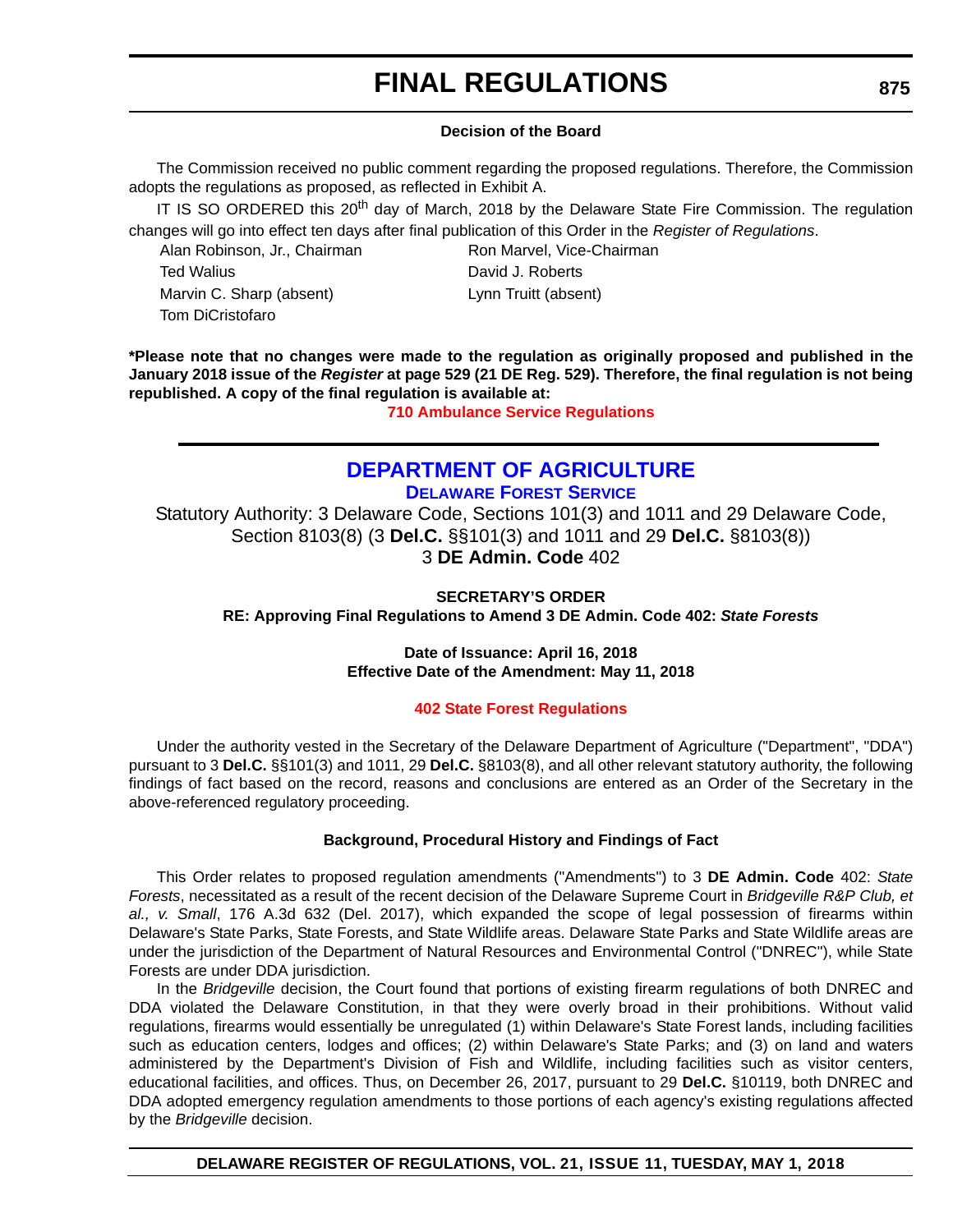The emergency regulations of DNREC and DDA, as published in the Delaware *Register of Regulations* on January 1, 2018, are intended as interim measures, necessary to avoid the risk of harm to public health, safety, and welfare, pending the formal adoption of regulation amendments pursuant to the Administrative Procedures Act ("APA"), within the 120-day period (renewable for an additional sixty days) allotted to emergency regulations. Once finalized and adopted, the formal regulatory Amendments of both DNREC and DDA will immediately supersede the emergency regulations, pursuant to both the APA and 29 **Del.C.** §10115.

With the aforementioned emergency regulations in effect, both DNREC and DDA then began the formal adoption of the proposed regulations, so as to comply with the *Bridgeville* decision. The Department has the statutory basis and legal authority to act with regard to this proposed regulatory promulgation, pursuant to 3 **Del.C.** §§101(3) and 1011, and 29 **Del.C.** §8003(7).

The commencement of the formal regulatory development process was begun by both DNREC and DDA with the publication of each agency's proposed regulation Amendments in the February 1, 2018 Delaware *Register of Regulations*. Thereafter, public workshops were held jointly by both agencies in each county throughout the State of Delaware in February 2018. The joint public hearing in this matter was held on March 12, 2018, where the aforementioned proposed Amendments were then presented and thoroughly vetted to members of the public. All proper notification and noticing requirements concerning this matter were met by both DNREC and DDA. Proper notice of the hearing was provided as required by law.

The joint hearing held on March 12, 2018 was heavily attended by members of the public, with comment being received by the Department at that time. Pursuant to Delaware law, the record remained open for fifteen (15) additional days subsequent to the date of the hearing for the purpose of allowing additional public comment to be received regarding this proposed promulgation. The hearing record closed for comment in this matter on March 27, 2018, with additional public comment having been received by the Department during the post-hearing phase of this formal promulgation.

After the comment period formally closed, the Department performed a thorough review of the record, including, but certainly not limited to, all of the comments received on the proposed Amendments. The full range of comments contained in the formal hearing record includes those from members of the public, as well as from other contributors such as the Delaware Association of Second Amendment Lawyers, the National Rifle Association of America, and the Giffords Law Center.

These proposed regulatory Amendments were necessitated by the Delaware Supreme Court's decision in *Bridgeville*, and the resulting need for the existing firearms regulations of both DNREC and DDA to comply with the same. The Court has drawn the lines to delineate how State agencies may regulate firearms, and DNREC and DDA believe that they have respected those limits with these proposed regulatory Amendments.

In *Bridgeville*, the Court specifically described the types of areas within which firearms could be restricted. The proposed regulatory Amendments limit the possession and use of firearms in defined common areas, such as visitor centers, lodges, educational facilities and dormitories, family campgrounds, bathhouses, playgrounds, recreational facilities, and guarded beaches. In adhering to the Court's guidance, only those with concealed-carry permits or law enforcement credentials may carry firearms into these and other "designated areas." The limits on firearms in crowded areas on State lands are consistent with the statutory limits on the use of deadly force. Moreover, the proposed regulatory Amendments specifically state that "[f]irearms may be carried within areas administered by the Division, outside of designated areas, by any person not prohibited by 11 **Del.C.** §1448." This language is found in all three sets of the proposed regulation amendments, specifically, 3 **DE Admin. Code** 402 at Section 8.8.4; 7 **DE Admin. Code** 3900 at Section 8.3.4.10; and 7 **DE Admin. Code** 9201 at Section 21.1.5.

Hearing Officer Vest prepared a Hearing Officer's Report dated April 9, 2018 ("Report"). The Report documents the proper completion of the required regulatory amendment process, establishes the record, and recommends the adoption of the proposed Amendments as attached to the Report as Appendix "A."

#### **Reasons and Conclusions**

Based on the record developed by the Department's experts and established by the Hearing Officer's Report, I find that the proposed regulatory amendments to 3 **DE Admin. Code** 402: *State Forests* are well-supported. Therefore, the recommendations of the Hearing Officer are hereby adopted, and I direct that the proposed regulatory Amendments be promulgated as final. I further find that the Department's experts fully developed the record to support adoption of these regulatory Amendments.

In conclusion, the following reasons and conclusions are entered:

#### **DELAWARE REGISTER OF REGULATIONS, VOL. 21, ISSUE 11, TUESDAY, MAY 1, 2018**

**876**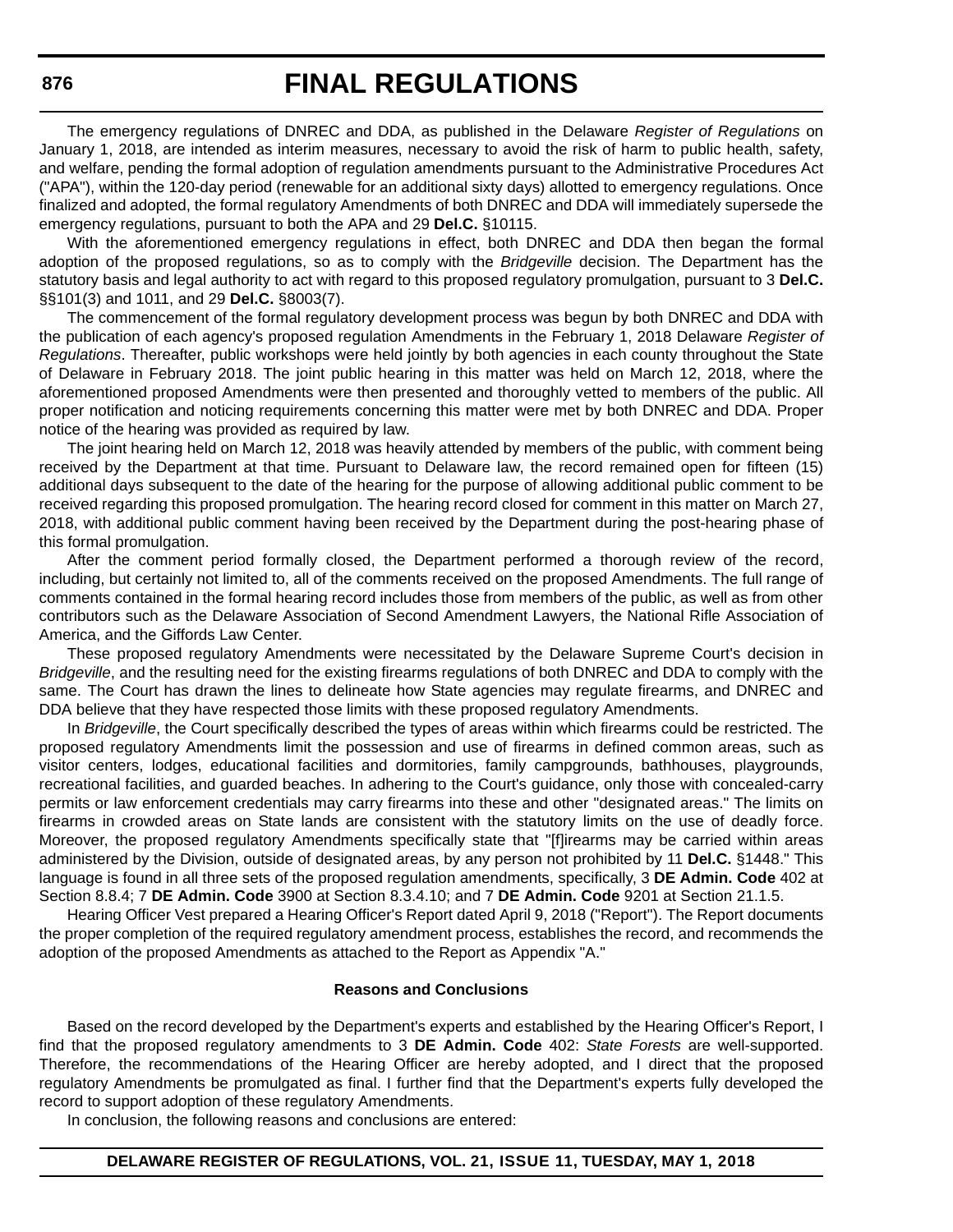1. The Department has the statutory basis and legal authority to act with regard to its proposed amendments to 3 **DE Admin. Code** 402: *State Forests*, pursuant to 3 **Del.C.** §§101(3) and 1011, and 29 **Del.C.** §8103(8);

2. The Department has jurisdiction under its statutory authority, pursuant to 3 **Del.C.** §101(3), to issue an Order adopting its proposed regulatory Amendments as final;

3. The Department provided adequate public notice of the proposed regulatory Amendments, and all proceedings associated with the same, in a manner required by the law and regulations, provided the public with an adequate opportunity to comment on the proposed regulatory Amendments, including at the time of the public hearing held on March 12, 2018, and held the record open through close of business on March 27, 2018, consistent with 29 **Del.C.** §10118(a), in order to consider public comment on the same before making any final decision;

4. Promulgation of the proposed regulatory Amendments will enable the Department to comply with the Delaware Supreme Court's decision in *Bridgeville R&P Club, et al., v. Small*, 176 A.3d 632 (Del. 2017), which expanded the scope of legal possession of firearms within Delaware's State Parks, State Forests, and State wildlife areas;

5. The Department has reviewed these proposed regulatory Amendments in the light of the Regulatory Flexibility Act, consistent with 29 **Del.C.** Ch. 104, and has selected Exemption "B1" concerning same, as these proposed regulatory Amendments are not substantially likely to impose additional costs or burdens upon individuals and/or small businesses;

6. The Department's Hearing Officer's Report, including its established record and the recommended proposed regulatory amendments as set forth in Appendix "A," are hereby adopted to provide additional reasons and findings for this Order;

7. The Department's proposed regulatory Amendments, as published in the February 1, 2018 Delaware *Register of Regulations*, and as set forth in Appendix "A" as noted above, are adequately supported, are not arbitrary or capricious, and are consistent with the applicable laws and regulations. Consequently, they are approved as final regulatory Amendments, which shall go into effect ten days after their publication in the next available issue of the Delaware *Register of Regulations*; and

8. The Department shall submit this Order approving as final the proposed Amendments to 3 **DE Admin. Code** 402: State Forests, to the Delaware *Register of Regulations* for publication in its next available issue, and provide such other notice as the law and regulation require and the Department determines is appropriate.

Michael T. Scuse **Secretary** 

**\*Please note that no changes were made to the regulation as originally proposed and published in the February 2018 issue of the** *Register* **at page 604 (21 DE Reg. 604). Therefore, the final regulation is not being republished. A copy of the final regulation is available at:**

**[402 State Forest Regulations](http://regulations.delaware.gov/register/may2018/final/21 DE Reg 875 05-01-18.htm)** 

# **[DEPARTMENT OF EDUCATION](https://pubapps.doe.k12.de.us/EducationalDirectoryPublic/pages/DDOE/WorkGroupStaff.aspx?page=branches&WGID=75&BID=1)**

**[PROFESSIONAL STANDARDS BOARD](https://pubapps.doe.k12.de.us/EducationalDirectoryPublic/pages/DDOE/WorkGroupStaff.aspx?page=branches&WGID=75&BID=1)**

Statutory Authority: 14 Delaware Code, Sections 1203 and 1205(b) (14 **Del.C.** §§1203 and

1205(b))

# 14 **DE Admin. Code** 1521

#### **REGULATORY IMPLEMENTING ORDER**

#### **[1521 Elementary Teacher](#page-3-0)**

### **I. SUMMARY OF THE EVIDENCE AND INFORMATION SUBMITTED**

The Professional Standards Board ("Board"), acting in consultation and cooperation with the Department of Education ("Department"), developed amendments to 14 **DE Admin. Code** 1521 Elementary Teacher. The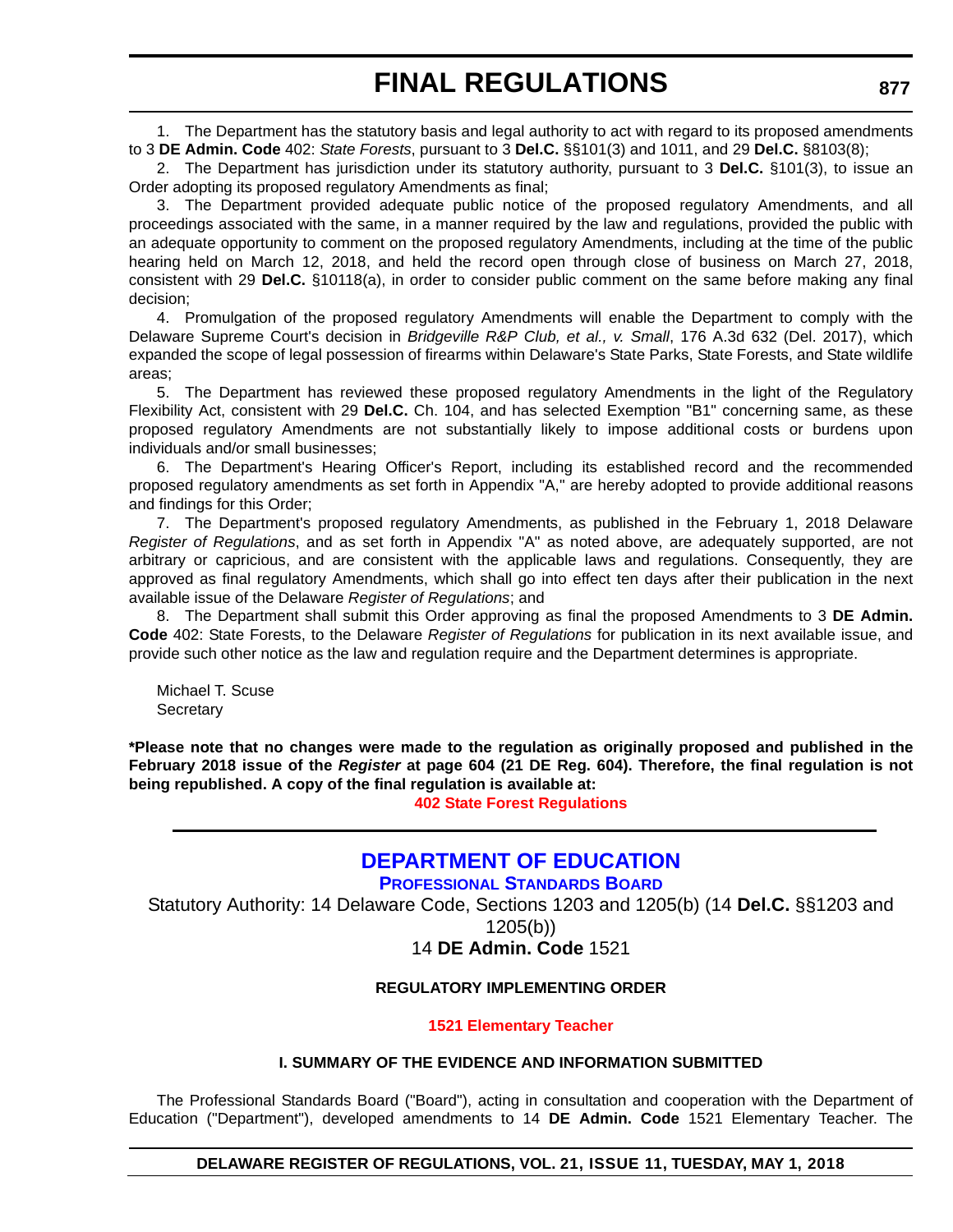# **FINAL REGULATIONS**

regulation concerns the requirements for a Standard Certificate for Elementary Teacher. The proposed amendments include adding defined terms to Section 2.0; clarifying the requirements for issuing a standard certificate in Section 3.0; specifying the knowledge, skill, and education requirements for obtaining a first and second or subsequent Standard Certificate for Elementary Teacher in Section 4.0; specifying the application requirements in Section 5.0; adding Sections 6.0 and 7.0, which concern validity and revocation of a standard certificate; and adding Section 8.0, which concerns local school districts' requests for the Secretary of Education to review standard certificate applications.

Notice of the proposed regulation was published in the *Register of Regulations* on March 1, 2018. The Professional Standards Board did not receive written comments regarding the proposed regulation.

On April 12, 2018, the Professional Standards Board voted to propose 14 **DE Admin. Code** 1521 Elementary Teacher for adoption by the Department subject to the State Board of Education's approval.

#### **II. FINDINGS OF FACTS**

The Department finds that the proposed regulation is necessary to implement 14 **Del.C.** Ch. 12 and is designed to improve the quality of the Delaware educator workforce and to improve student performance. Accordingly, the Department finds that it is appropriate to amend 14 **DE Admin. Code** 1521 Elementary Teacher.

#### **III. DECISION TO AMEND THE REGULATION**

For the foregoing reasons, the Department concludes that it is appropriate to amend 14 **DE Admin. Code** 1521 Elementary Teacher subject to the State Board of Education's approval. Therefore, pursuant to 14 **Del.C.** §§1203 and 1205(b), 14 **DE Admin. Code** 1521 Elementary Teacher attached hereto as Exhibit "A" is hereby amended.

#### **IV. TEXT AND CITATION**

The text of 14 **DE Admin. Code** 1521 Elementary Teacher adopted hereby shall be in the form attached hereto as Exhibit "A," and said regulation shall be cited as 14 **DE Admin. Code** 1521 Elementary Teacher in the Administrative Code of Regulations for the Department of Education.

#### **V. EFFECTIVE DATE OF ORDER**

The actions hereinabove referred to were taken by the Department pursuant to 14 **Del.C.** §§1203 and 1205(b) on April 19, 2018. The effective date of this Order shall be ten (10) days from the date this Order is published in the *Register of Regulations*.

**IT IS SO ORDERED** the 19<sup>th</sup> day of April, 2018.

#### **Department of Education**

Susan S. Bunting, Ed.D., Secretary of Education Approved this 19<sup>th</sup> day of April, 2018. **State Board of Education** Dennis L. Loftus, Ed.D., President Barbara B. Rutt Nina Lou Bunting, Vice President Hon. Liane M. Sorenson Dr. Audrey J. Noble Terry M. Whittaker, Ed.D. (absent) Wali W. Rushdan, II

**\*Please note that no changes were made to the regulation as originally proposed and published in the March 2018 issue of the** *Register* **at page 669 (21 DE Reg. 669). Therefore, the final regulation is not being republished. A copy of the final regulation is available at:**

**[1521 Elementary Teacher](http://regulations.delaware.gov/register/may2018/final/21 DE Reg 877 05-01-18.htm)**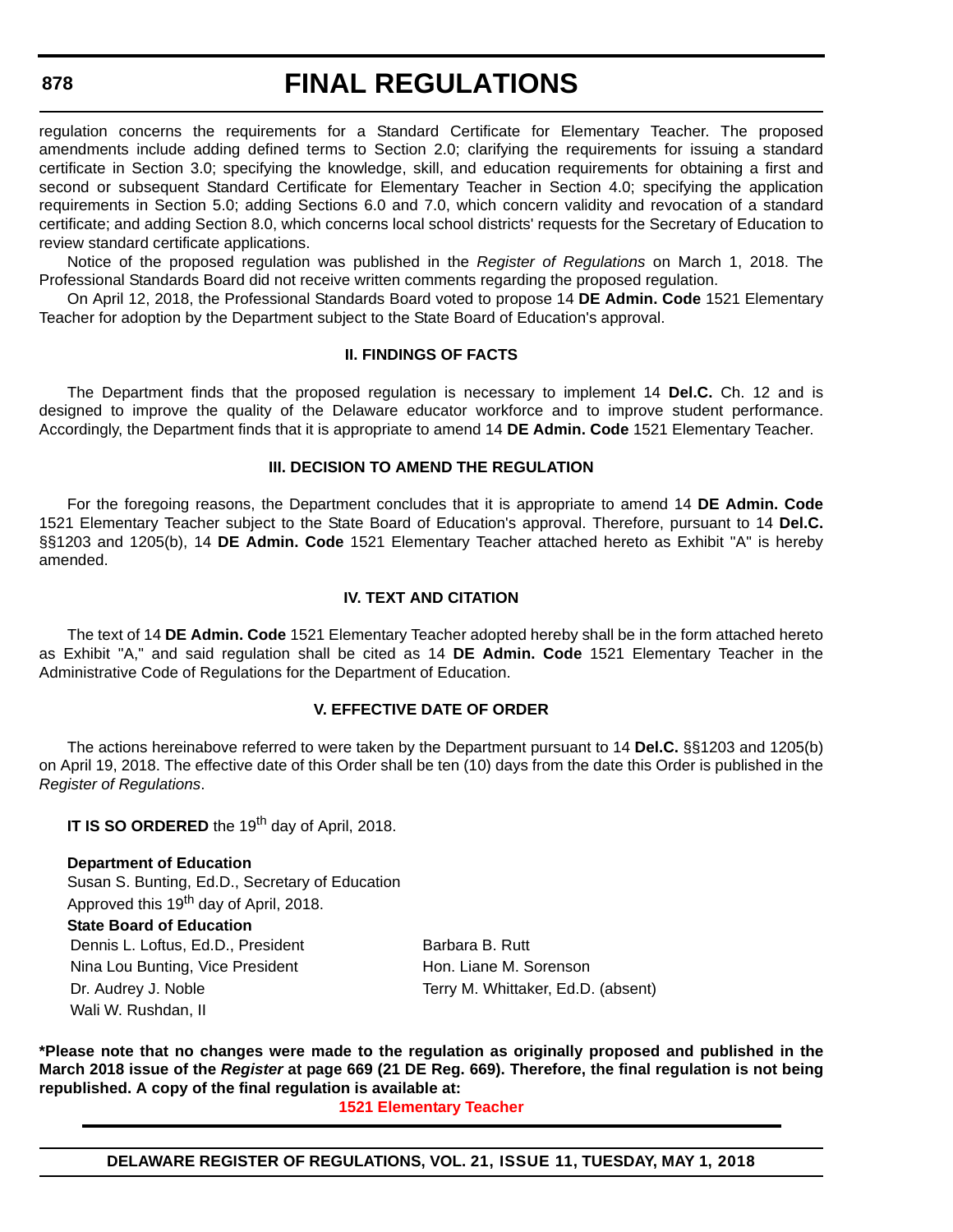# **[DEPARTMENT OF HEALTH AND SOCIAL SERVICES](http://www.dhss.delaware.gov/dhss/dmma/) DIVISION OF MEDICAID [AND MEDICAL ASSISTANCE](http://www.dhss.delaware.gov/dhss/dmma/)**

Statutory Authority: 31 Delaware Code, Section 512 (31 **Del.C.** §512)

16 **DE Admin. Code** 5000

# **ORDER**

### **[Managed Care Hearings](#page-3-0)**

### **NATURE OF THE PROCEEDINGS:**

Delaware Health and Social Services ("Department") / Division of Medicaid and Medical Assistance initiated proceedings to amend the Division of Social Services Manual regarding Managed Care Hearings, specifically, to align DMMA Medicaid Managed Care Policy with the new Federal Requirement, Medicaid Managed Care Final Rule. The Department's proceedings to amend its regulations were initiated pursuant to 29 Delaware Code Section 10114 and its authority as prescribed by 31 Delaware Code Section 512.

The Department published its notice of proposed regulation changes pursuant to 29 Delaware Code Section 10115 in the February 2018 Delaware *Register of Regulations*, requiring written materials and suggestions from the public concerning the proposed regulations to be produced by March 2, 2018 at which time the Department would receive information, factual evidence and public comment to the said proposed changes to the regulations.

### **SUMMARY OF PROPOSAL**

Effective for services provided on and after January 1, 2018 Delaware Health and Social Services/ Division of Medicaid and Medical Assistance proposes to amend the Division of Social Services Manual section 5304.3 regarding Managed Care Hearings, specifically, to align DMMA Medicaid Managed Care Policy with the new Federal Requirement, Medicaid Managed Care Final Rule.

#### **Background**

The Center for Medicaid Services (CMS) has regulated Medicaid managed care since the 1970s. Recent Medicaid managed care regulatory changes have stemmed from intermittent changes in law, including: the Balanced Budget Act of 1997, the Deficit Reduction Act of 2005, and the Affordable Care Act of 2010. On May 6, 2016, CMS published the Medicaid Managed Care Final Rule to comprehensively modernize Medicaid managed care through delivery system reform, improvements to the quality of care, strengthening beneficiary experiences, improving accountability and transparency, and aligning Medicaid managed care with other health coverage programs.

Over the past year, Delaware has thoroughly analyzed the Final Rule and identified Medicaid managed care contract and state operational changes necessary to come into compliance with the provisions of the Final Rule. DMMA moved forward with implementation of the majority of the provisions of the Final Rule effective as of January 1, 2018, with the exception of Managed Care Hearings. DMMA intends to amend the DSSM consistent with all of the applicable requirements including Managed Care Hearings which addresses the time fame for MCO internal appeals and to clarify that MCOs are responsible for the initial level of appeal.

# **Statutory Authority**

- 42 CFR 438.400
- 42 CFR 438.402
- 42 CFR 438.410
- 42 CFR 438.208(f)
- 42 CFR 438.3
- 81 FR 27497 27901, May 6, 2016; Medicaid and Children's Health Insurance Program (CHIP) Programs; Medicaid Managed Care, CHIP Delivered in Managed Care, and Revisions Related to Third Party Liability Final Rule

#### **Purpose**

The purpose of this proposed regulation is to amend the Managed Care Hearings section to reflect recent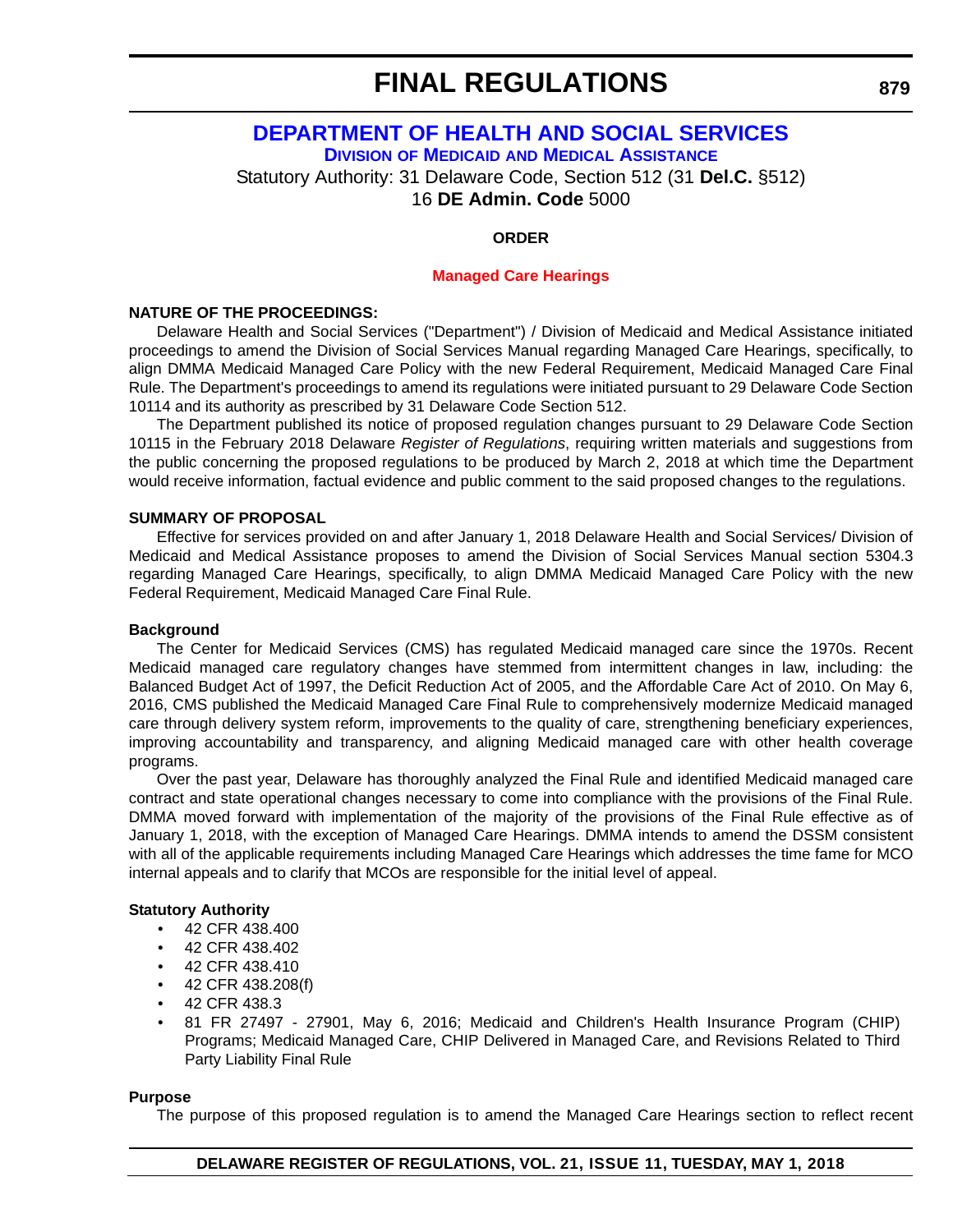# **FINAL REGULATIONS**

changes in the Federal Code of Regulations as a result of the Medicaid Managed Care Final Rule.

#### *Public Notice*

In accordance with the *federal* public notice requirements established at Section 1902(a)(13)(A) of the Social Security Act and 42 CFR 447.205 and the *state* public notice requirements of Title 29, Chapter 101 of the Delaware Code, Delaware Health and Social Services (DHSS)/Division of Medicaid and Medical Assistance (DMMA) gives public notice and provides an open comment period for thirty (30) days to allow all stakeholders an opportunity to provide input on the proposed regulation. Comments were to have been received by 4:30 p.m. on March 2, 2018.

#### *Provider Manuals and Communications Update*

A newsletter system is utilized to distribute new or revised manual material and to provide any other pertinent information regarding manual updates. Updates are available on the Delaware Medical Assistance Portal website: [https://medicaid.dhss.delaware.gov/provider](https://medicaid.dhss.delaware.gov/provide)

#### **Fiscal Impact Statement**

There is no or minimal fiscal impact as the changes in regulation are only clarification of internal policy.

#### **Summary of Comments Received with Agency Response and Explanation of Changes**

Several commenters offered the following summarized observations:

*Summarized Comment:* The amendment to §5304.3 makes clear that a recipient can request a state fair hearing only after they have received notice from the MCO of an appeal resolution that remains adverse, or when the MCO has failed to adhere to the notice and timing requirements associated with the internal appeal process found in 42 CFR §438.408.

*Agency Response:* DMMA appreciates the commenters perspective on the intent of the amendments to §5304.3 to align with changes the Medicaid Managed Care Final Rule (the Rule) made to 42 CFR §438, Subpart F, Grievance and Appeal System. The Rule requires that a member exhaust the MCO's one level of appeal before requesting a state fair hearing.

*Summarized Comment:* Amendment 5304.3 adds language that "the rules do not prevent the MCO from offering one level of appeal" prior to the state fair hearing. Existing language allows the MCO to offer conciliation services. It is unclear, even with regard to conciliation services, 1) that a recipient can decline an offer of conciliation services; 2) that the MCO cannot delay the issuance of their decision in the appeal while they make this offer or engage in conciliation; and 3) that these processes do not act as a stay on the fair hearing process. There is a provision in the new regulations for obtaining an External Medical Review (42 CFR 438.402(c)(B) which is instructive. This regulation does not clarify that the process is at the option of the enrollee and does not delay or otherwise impact the timing of the appeal or the right to file a state fair hearing request.

*Agency Response:* DMMA appreciates the comments on this subject. The purpose of the proposed amendments is to align the DSSM with changes from the Rule. The changes to §5304.3 do not impact members' existing ability to either accept or decline conciliation services, nor do they impact the requirement that MCOs must resolve appeals within a certain timeframe, regardless of whether conciliations are made. Notably, the Rule reduced the amount of time an MCO is allowed for resolution of appeals from 45 to 30 days, which is reflected in the proposed changes to §5304.3. With regard to external medical review, 42 CFR 438.402(c)(B) is optional to states under the Medicaid Managed Care Rule and DMMA did not adopt it. With regard to the fair hearing process, the Rule requires that an individual exhaust an MCO's one level of appeal before requesting a state fair hearing. This change does not act as a stay on the state fair hearing process. DMMA will work with members and advocates to ensure members can access the full grievance, appeal, and state fair hearing processes.

**Summarized Comment:** There is the prohibition in the federal regulation regarding multiple levels of appeal. The proposed language appears to suggest that the MCO can offer an additional level of appeal after they have issued an appeal resolution upholding an adverse benefit determination. 42 CFR 438.402(b) very clearly states that an MCO can only have one level of appeal for enrollees It must be made plain that the service is voluntary and cannot delay the fair hearing process.

*Agency Response:* The proposed changes to §5304.3 reflect the "one level of appeal" required under the Rule. The proposed changes to §5304.3 do not impact the requirement that the MCO meet appeal resolution timeframes, regardless of conciliation services, nor do they impact members' existing ability to accept or decline conciliation services.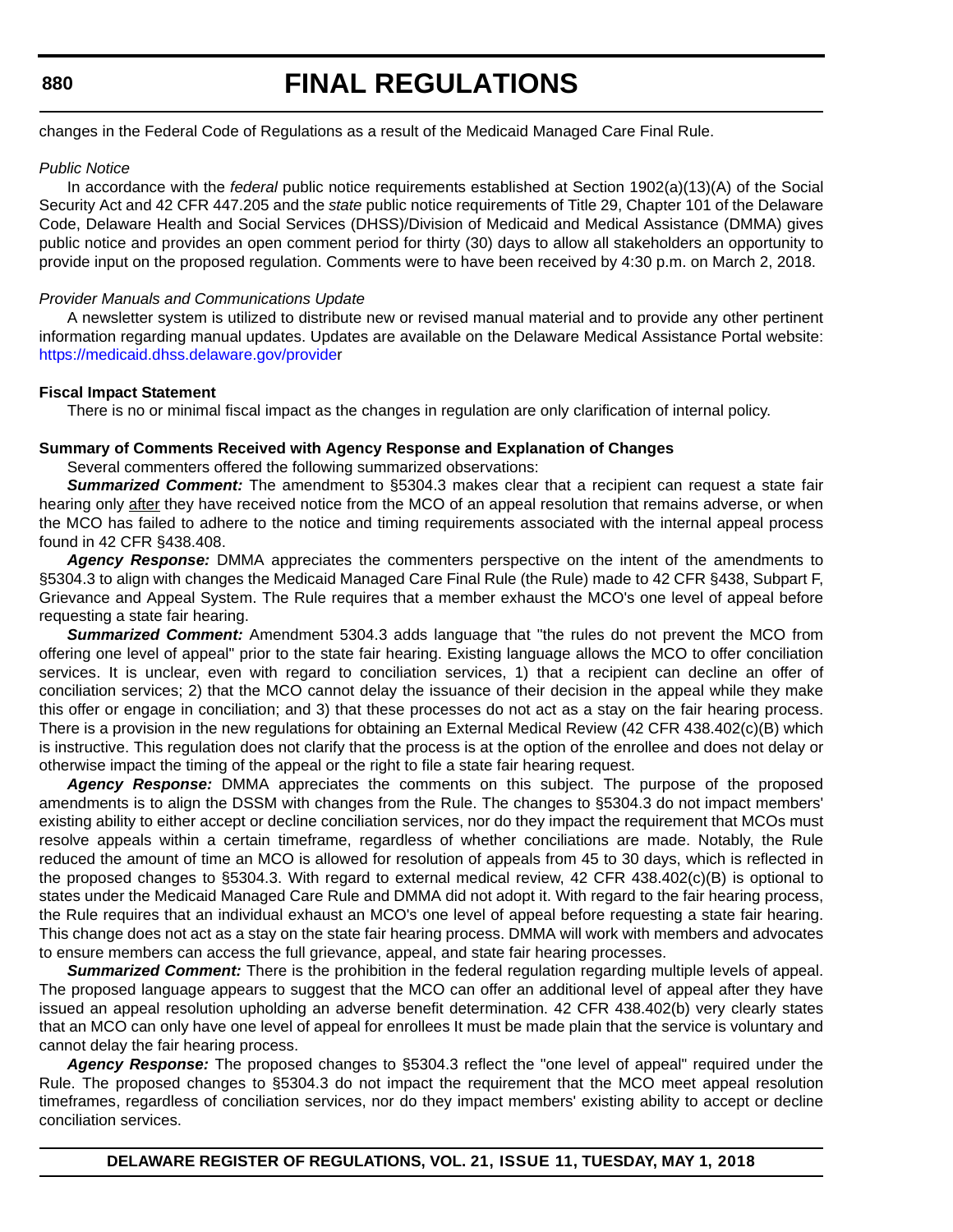**Summarized Comment:** The amendment changes the time that the MCO must issue a decision to 72 hours, not 3 working days, making clear that decisions may have to rendered over weekends and holidays if necessary.

*Agency Response:* Agency Response: DMMA appreciates this feedback. DMMA is appreciative of the opportunity to receive public comments and greatly appreciates the thoughtful input given.

#### **FINDINGS OF FACT:**

The Department finds that the proposed changes as set forth in the February 2018 *Register of Regulations* should be adopted.

THEREFORE, IT IS ORDERED, that the proposed regulation to amend the Division of Social Services Manual regarding Managed Care Hearings, specifically, *to align DMMA Medicaid Managed Care Policy with the new Federal Requirement, Medicaid Managed Care Final Rule* is adopted and shall be final effective May 11, 2018.

Kara Odom Walker, MD, MPH, MSHS Secretary, DHSS 4/16/18

**\*Please note that no changes were made to the regulation as originally proposed and published in the February 2018 issue of the** *Register* **at page 606 (21 DE Reg. 606). Therefore, the final regulation is not being republished. A copy of the final regulation is available at:**

**[Managed Care Hearings](http://regulations.delaware.gov/register/may2018/final/21 DE Reg 879 05-01-18.htm)** 

# **[DEPARTMENT OF INSURANCE](https://insurance.delaware.gov/)**

**OFFICE OF [THE COMMISSIONER](https://insurance.delaware.gov/)**

Statutory Authority: 18 Delaware Code, Sections 311, 314, and 526A (18 **Del.C.** §§311, 314, &

526A)

# 18 **DE Admin. Code** 303

#### **REGULATORY IMPLEMENTING ORDER**

#### **[303 Supplement to Annual Statement of Property or Casualty Insurers](#page-3-0)**

#### **I. SUMMARY OF THE EVIDENCE AND INFORMATION SUBMITTED**

The Department of Insurance (Department) gave notice in the Delaware *Register of Regulations* at 21 DE Reg. 674 (03/01/2018) of the proposed repeal of existing Regulation 303 Supplement to Annual Statement of Property or Casualty Insurers. The Department's docket number is DOI Docket No. 3711-2018.

As stated in the proposal, Regulation 303 implements 18 **Del.C.** §526A by setting forth the information that is to be reported in the supplement to the statement that property and casualty insurers are required to file annually. The Department has determined that the information required by Regulation 303 is not needed, and has therefore determined to repeal Regulation 303, as permitted by 18 **Del.C.** §526A(h).

The Department did not hold a public hearing on the proposed repeal. The Department accepted written comments, suggestions, briefs, and compilations of data or other materials concerning the proposed amendment until the  $2<sup>nd</sup>$  day of April, 2018, which was thirty days from the date of publication.

### **II. FINDINGS OF FACTS**

The Department received no comments on the proposed repeal.

The Commissioner therefore finds that it is appropriate to repeal 18 **DE Admin. Code** 303 for the reasons set forth above and in the proposal.

#### **Ill. DECISION TO REPEAL THE REGULATION**

For the foregoing reasons, the Commissioner concludes that it is appropriate to repeal 18 **DE Admin. Code** 303, as discussed in the above Findings of Fact.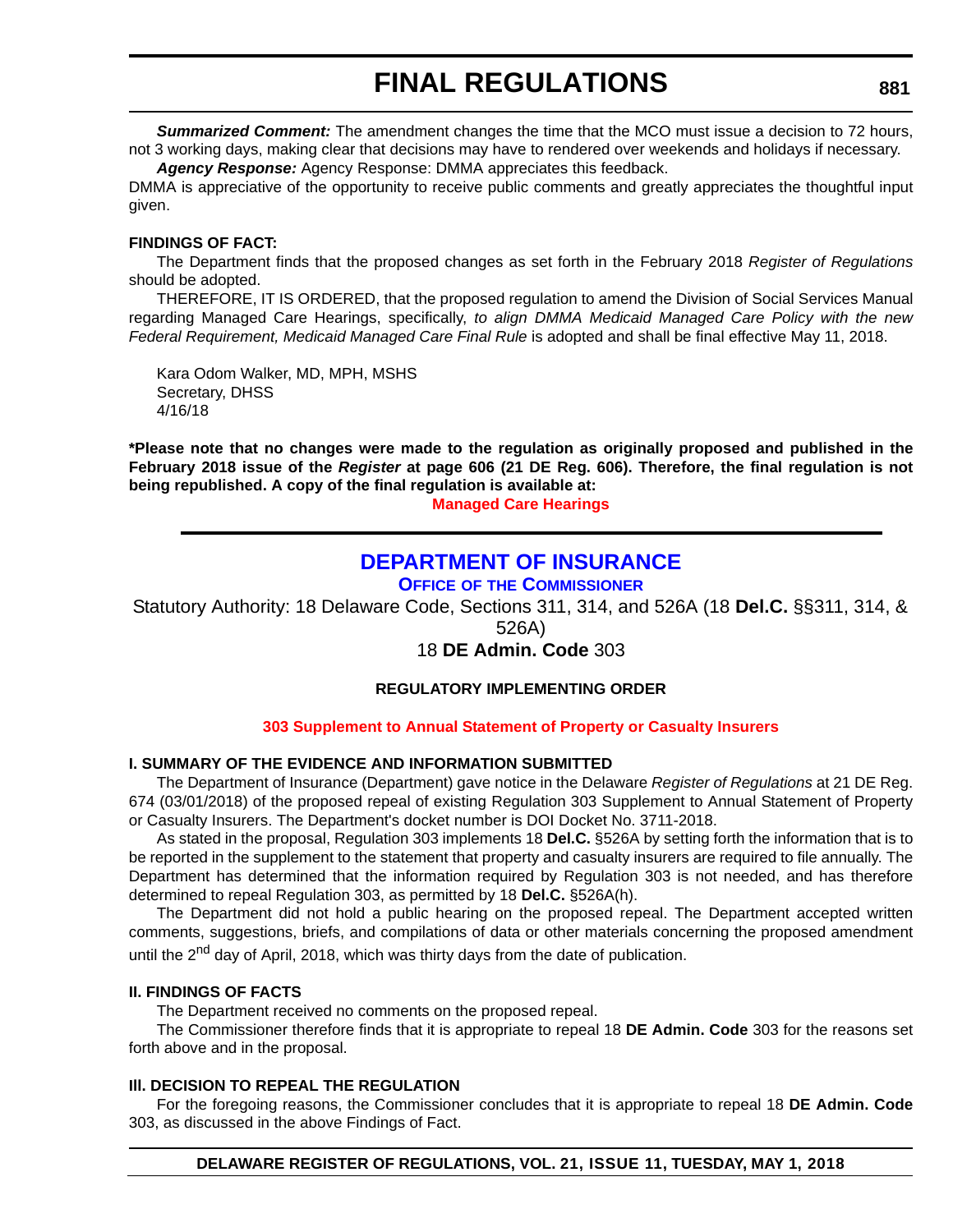#### **IV. EFFECTIVE DATE OF ORDER**

The actions hereinabove referred to were taken by the Commissioner pursuant to 18 **Del.C.** §§311, 314, and 526A on April 15, 2018. The effective date of this Order and the repeal of Regulation 303 shall be ten (10) days from the date this Order is published in the Delaware *Register of Regulations*.

#### **IT IS SO ORDERED.**

The 16<sup>th</sup> day of April, 2018. Trinidad Navarro Commissioner Delaware Department of Insurance

**\*Please note that no changes were made to the regulation as originally proposed and published in the March 2018 issue of the** *Register* **at page 674 (21 DE Reg. 674). Therefore, the final regulation is not being republished. A copy of the final regulation is available at:**

**[303 Supplement to Annual Statement of Property or Casualty Insurers](http://regulations.delaware.gov/register/may2018/final/21 DE Reg 881 05-01-18.htm)**

# **[DEPARTMENT OF JUSTICE](https://attorneygeneral.delaware.gov/) [VICTIMS' COMPENSATION ASSISTANCE PROGRAM](https://attorneygeneral.delaware.gov/)** Statutory Authority: 11 Delaware Code, Section 9006(7) (11 **Del.C.** §9006(7)) 1 **DE Admin. Code** 301

#### **ORDER**

#### **[301 Victims' Compensation Assistance Program Rules and Regulations](#page-4-0)**

The Delaware Department of Justice Victims' Compensation Assistance Program (VCAP), pursuant to 11 **Del.C.** §9006(7), proposed to revise Regulation 301 by adding Rule 24.5 to help provide the agency with the assurance that the victims it serves are receiving appropriate care by appropriately supervised therapists. The VCAP Advisory Council determined that this was an appropriate balance to ensure that all victims are able to access mental health services and that if those mental health services are provided by unlicensed therapists, that those individuals are sufficiently supervised. VCAP further proposed to add Rule 29.4 regarding victims who have Medicaid or Medicare benefits. If the victim's chosen provider is not paneled with Medicaid or Medicare, VCAP will only pay the provider at the rate that Medicaid or Medicare would pay. A payment at this rate shall be payment in full. The VCAP Advisory Council determined that this enables VCAP to control costs and ensure that the victims it serves are able to see providers of their choice for their health or mental health care needs.

Proposed changes were publicly discussed and approved for publication by the VCAP Advisory Council during the January 17, 2018 meeting.

The proposed changes to the rules and regulations were published in the *Register of Regulations*, Volume 21, Issue 9, on March 1, 2018, and a written comment period was held open for thirty days. During the written public comment period, written public comments were received from the following:

In a March 28, 2018 letter, Jamie Wolfe, Chairperson, State Council for Persons with Disabilities, endorsed the proposed change to Rule 29.4. In addition, she inquired as to whether reducing the reimbursement rate for private providers to the Medicaid or Medicare rate will lead to fewer available providers for Medicaid and Medicare recipients, with longer wait times.

In a similar letter, dated April 3, 2018, Dafne A. Carnright, Chairperson, Governor's Advisory Council for Exceptional Citizens, endorsed the proposed change to Rule 29.4. She also inquired as to whether reducing the reimbursement rate for private providers to the Medicaid or Medicare rate will lead to fewer available providers for Medicaid and Medicare recipients, with longer wait times.

A copy of these comments are available by contacting the Department.

#### **Summary of the findings of fact**

The Department received two positive comments on the proposed revisions. Inquiries made do not warrant an

#### **882**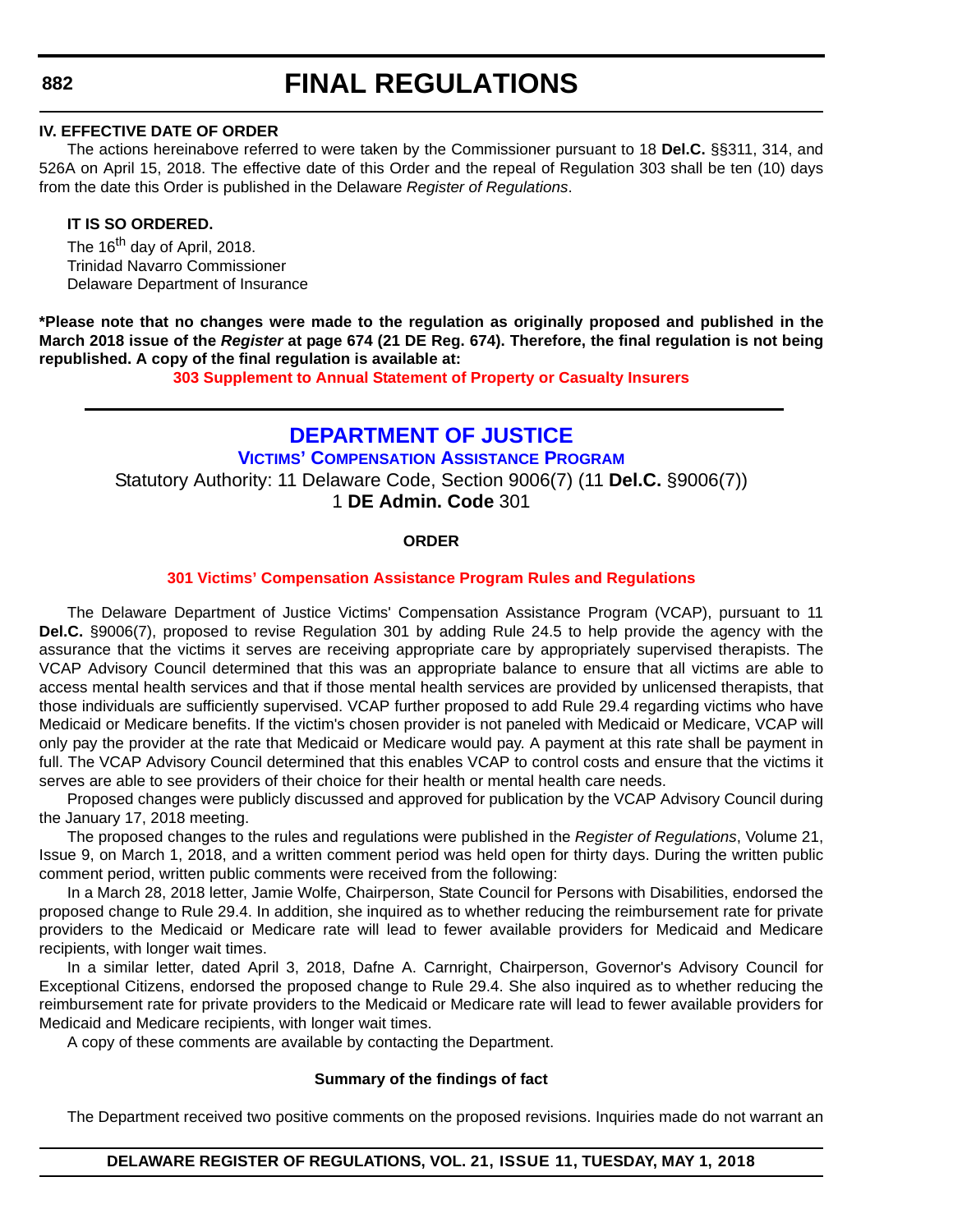amendment. The Department finds that it is appropriate to adopt proposed changes to Regulation 301.

#### **Decision and Order**

Having found that the proposed changes to the regulations are necessary as outlined herein, and having received no adverse public comment on the proposed regulations, the Department finds that the regulations shall be adopted as final in the form set forth in Exhibit A attached hereto. These changes will become effective ten days following publication of this order in the Delaware *Register of Regulations*.

IT IS SO ORDERED this 16<sup>th</sup> day of April, 2018 by the Delaware Department of Justice Victims' Compensation Assistance Program.

Paige J. Schmittinger Executive Director, Victims' Compensation Assistance Program

**\*Please note that no changes were made to the regulation as originally proposed and published in the March 2018 issue of the** *Register* **at page 678 (21 DE Reg. 678). Therefore, the final regulation is not being republished. A copy of the final regulation is available at:**

**[301 Victims' Compensation Assistance Program Rules and Regulations](http://regulations.delaware.gov/register/may2018/final/21 DE Reg 882 05-01-18.htm)** 

# **[DEPARTMENT OF NATURAL RESOURCES AND ENVIRONMENTAL](http://www.dnrec.delaware.gov/Air/Pages/Default.aspx)  CONTROL**

**DIVISION [OF AIR QUALITY](http://www.dnrec.delaware.gov/Air/Pages/Default.aspx)**

**AIR QUALITY MANAGEMENT SECTION**

Statutory Authority: 7 Delaware Code, Chapter 60 (7 **Del.C.** Ch. 60) 7 **DE Admin. Code** 1114

**Secretary's Order No.: 2018-A-0022 RE: FINAL EXEMPT ORDER: 7 DE Admin. Code 1114:** *Visible Emissions*

> **Date of Issuance: April 13, 2018 Effective Date of the Amendment: May 11, 2018**

#### **[1114 Visible Emissions](#page-4-0)**

Under the authority vested in the Secretary of the Department of Natural Resources and Environmental Control ("Department" or "DNREC") pursuant to 29 **Del.C.** §10113(b)(4), DNREC hereby revises Section 1114 of Title 7 of the Delaware Administrative Code to correct all referencing errors concerning 7 **DE Admin. Code** 1123, as the Department recently repealed 7 **DE Admin. Code** 1123 (as set forth previously in Secretary's Order No. 2018-A-0004 issued February 1, 2018, and as previously published in the March 1, 2018 edition of the State of Delaware *Register of Regulations*).

#### **Findings of Fact**

Based on Delaware law and the record as reflected in the prior Secretary's Order referenced above, I make the following findings of fact:

- 1. The proposed regulation is not in conflict with Delaware law; and
- 2. The proposed regulation is an appropriate exercise of the Department's responsibilities and authority.

#### **Decision and Order Concerning the Regulation**

**NOW THEREFORE,** under the above-described statutory authority, and for the reasons set forth above, I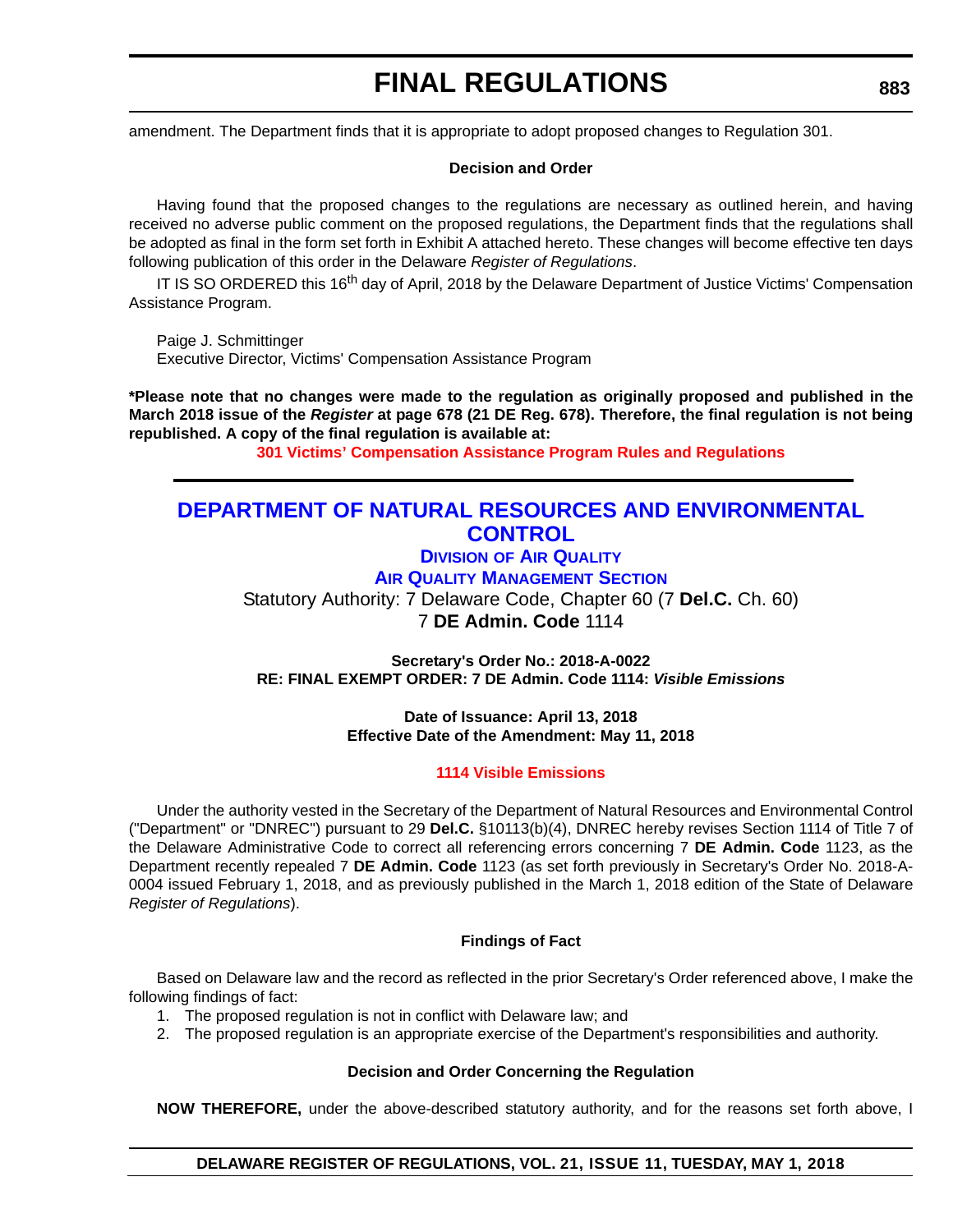# **FINAL REGULATIONS**

hereby ORDER that the revisions to 7 **DE Admin. Code** 1114: *Visible Emissions*, be adopted and promulgated as follows, to wit:

1. Section 1.1 shall be corrected to delete the following phrase, "…except electric arc furnaces and their associated dust handling equipment as set forth in 2.2 of this regulation", so that the Section shall now read: "The purpose of this regulation is to control the emissions of visible air contaminants from all stationary sources"; and

2. Section 2.2 shall be deleted in its entirety.

The effective date of this Order is ten (10) days from the date of its publication in the Delaware *Register of Regulations*, in accordance with 29 **Del.C.** §10118(g).

Shawn M. Garvin **Secretary** 

### **1114 Visible Emissions**

#### 11/11/2013

#### **1.0 General Provisions**

- 1.1 The purpose of this regulation is to control the emissions of visible air contaminants from all stationary sources except electric arc furnaces and their associated dust-handling equipment as set forth in 2.2 of this regulation.
- 1.2 Measurements of air contaminant visibility shall be in accordance with accepted practices of Ringelmann values or opacity percentages.
- 1.3 The provisions of this regulation shall not apply to the start-up and shutdown of equipment which operates continuously or in an extended steady state when emissions from such equipment during start-up and shutdown are governed by an operation permit issued pursuant to the provisions of 2.0 of 7 **DE Admin. Code** 1102.

#### **2.0 Requirements**

- 2.1 No person shall cause or allow the emission of visible air contaminants or smoke from a stationary or mobile source, the shade or appearance of which is greater than 20% opacity for an aggregate of more than three minutes in any one hour or more than 15 minutes in any 24 hour period. For guideline purposes only, Shade Number 1 of the Ringlemann Smoke Chart coincides with the regulatory limit of 20% opacity, when observing black smoke.
- 2.2 The requirements of 2.1 of this regulation shall not apply to electric arc furnaces, and their associated dust-handling equipment, with a capacity of more than 100 tons which are governed by 7 **DE Admin. Code** 1123.

#### 07/17/1984

#### **3.0 Alternate Opacity Requirements**

- 3.1 Whenever the Secretary determines that a source complies with an applicable mass emission standard and demonstrates that the opacity of the complying emissions is more restrictive than the requirements of 2.1 of this regulation, the Secretary will make an appropriate adjustment to the opacity standard for the affected source.
- 3.2 Whenever an owner or operator can establish compliance with an applicable mass emission standard and fails to comply with 2.1 of this regulation, the owner or operator may petition the Secretary setting forth the results of the emission testing or evaluation and request the Secretary to make an appropriate adjustment to the opacity standard for the affected source.
- 3.3 The Secretary may grant such a petition as outlined in 3.2 of this regulation upon a demonstration by the owner or operator that the affected source and associated air pollution control equipment was operated and maintained during the mass emission test in a manner to minimize the opacity of emissions during emission testing or evaluation that the mass emissions testing was performed in accordance with procedures approved by the Department; and that the affected source and associated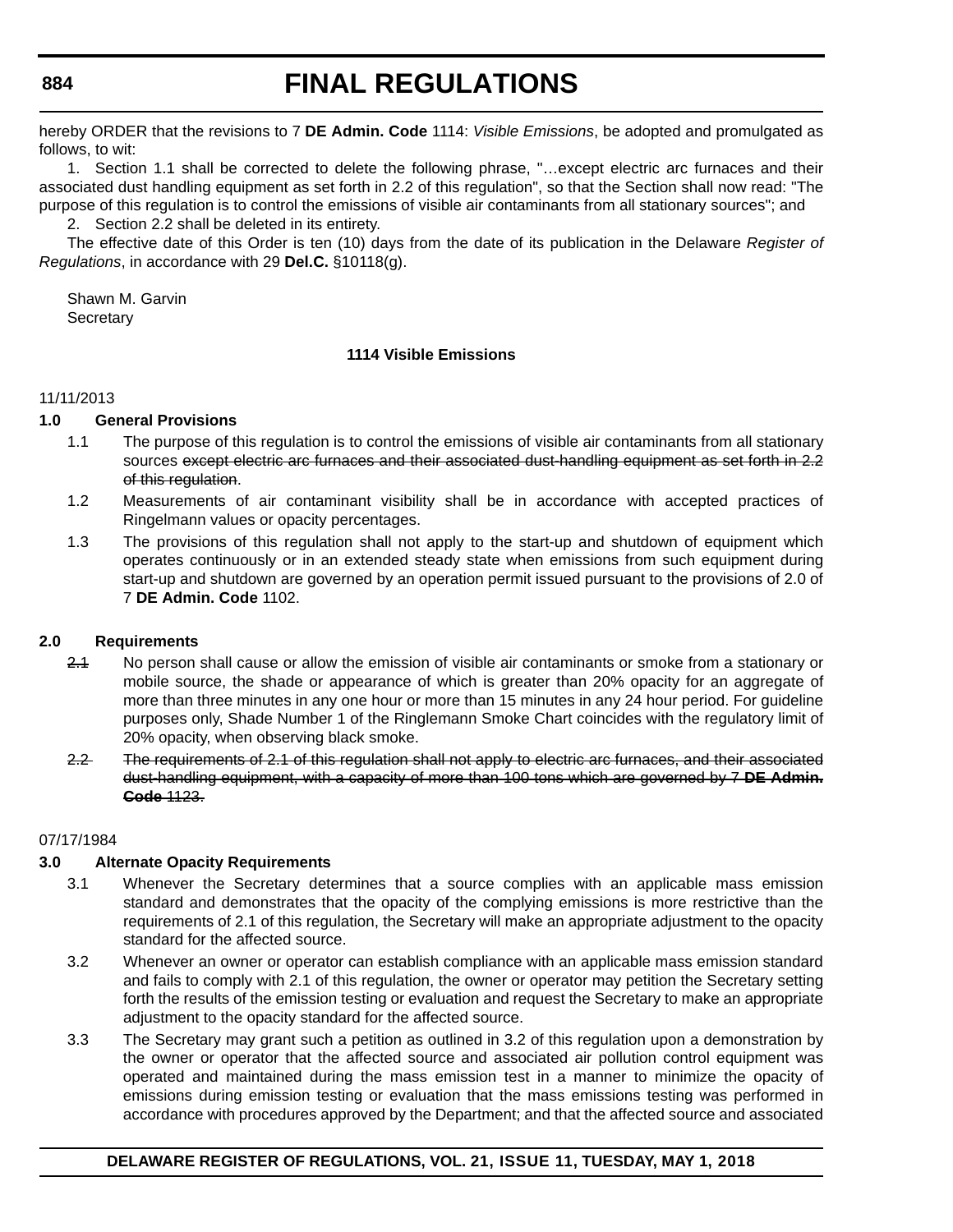air pollution control equipment is incapable of continuously meeting applicable opacity standards as set forth in 2.1 of this regulation.

- 3.4 The Secretary may establish an opacity standard for the affected source at a level at which the source will be able to meet the adjusted opacity standard at all times during which the source is meeting the applicable mass emission rate standard. The Secretary will make the adjusted opacity standard a part of the operating permit in the form of an operating condition.
- 3.5 Any action by the Secretary pursuant to the provisions of 3.0 of this regulation shall be incorporated in the State Implementation Plan.

#### 07/17/1984

#### **4.0 Compliance with Opacity Standards**

For purposes of this regulation, compliance with opacity standards shall be in accordance with 1.5.3 of 7 **DE Admin. Code** 1120.

#### **DIVISION [OF AIR QUALITY](http://www.dnrec.delaware.gov/Air/Pages/Default.aspx) AIR QUALITY MANAGEMENT SECTION**

Statutory Authority: 7 Delaware Code, Chapter 60 (7 **Del.C.** Ch. 60)

7 **DE Admin. Code** 1117

**Secretary's Order No.: 2018-A-0023**

**RE: FINAL EXEMPT ORDER: 7 DE Admin. Code 1117:** *Source Monitoring, Record Keeping and Reporting*

#### **Date of Issuance: April 13, 2018 Effective Date of the Amendment: May 11, 2018**

#### **[1117 Source Monitoring, Record Keeping And Reporting](#page-4-0)**

Under the authority vested in the Secretary of the Department of Natural Resources and Environmental Control ("Department" or "DNREC") pursuant to 29 **Del.C.** §10113(b)(4), DNREC hereby revises Section 1117 of Title 7 of the Delaware Administrative Code to correct all referencing errors concerning 7 **DE Admin. Code** 1123, as the Department recently repealed 7 **DE Admin. Code** 1123 (as set forth previously in Secretary's Order No. 2018-A-0004 issued February 1, 2018, and as previously published in the March 1, 2018 edition of the State of Delaware *Register of Regulations*).

#### **Findings of Fact**

Based on Delaware law and the record as reflected in the prior Secretary's Order referenced above, I make the following findings of fact:

- 1. The proposed regulation is not in conflict with Delaware law; and
- 2. The proposed regulation is an appropriate exercise of the Department's responsibilities and authority.

#### **Decision and Order Concerning the Regulation**

**NOW THEREFORE,** under the above-described statutory authority, and for the reasons set forth above, I hereby ORDER that the revisions to 7 **DE Admin. Code** 1117: *Source Monitoring, Record Keeping and Reporting*, be adopted and promulgated as follows, to wit:

1. Section 3.2 shall be corrected to change the reference contained therein from "3.5" to "3.4", so that Section 3.2 shall now read: "Fuel Burning Equipment - Fuel burning equipment except as provided in 3.2 through 3.4 of this regulation…";

2. Section 3.5 shall be deleted in its entirety.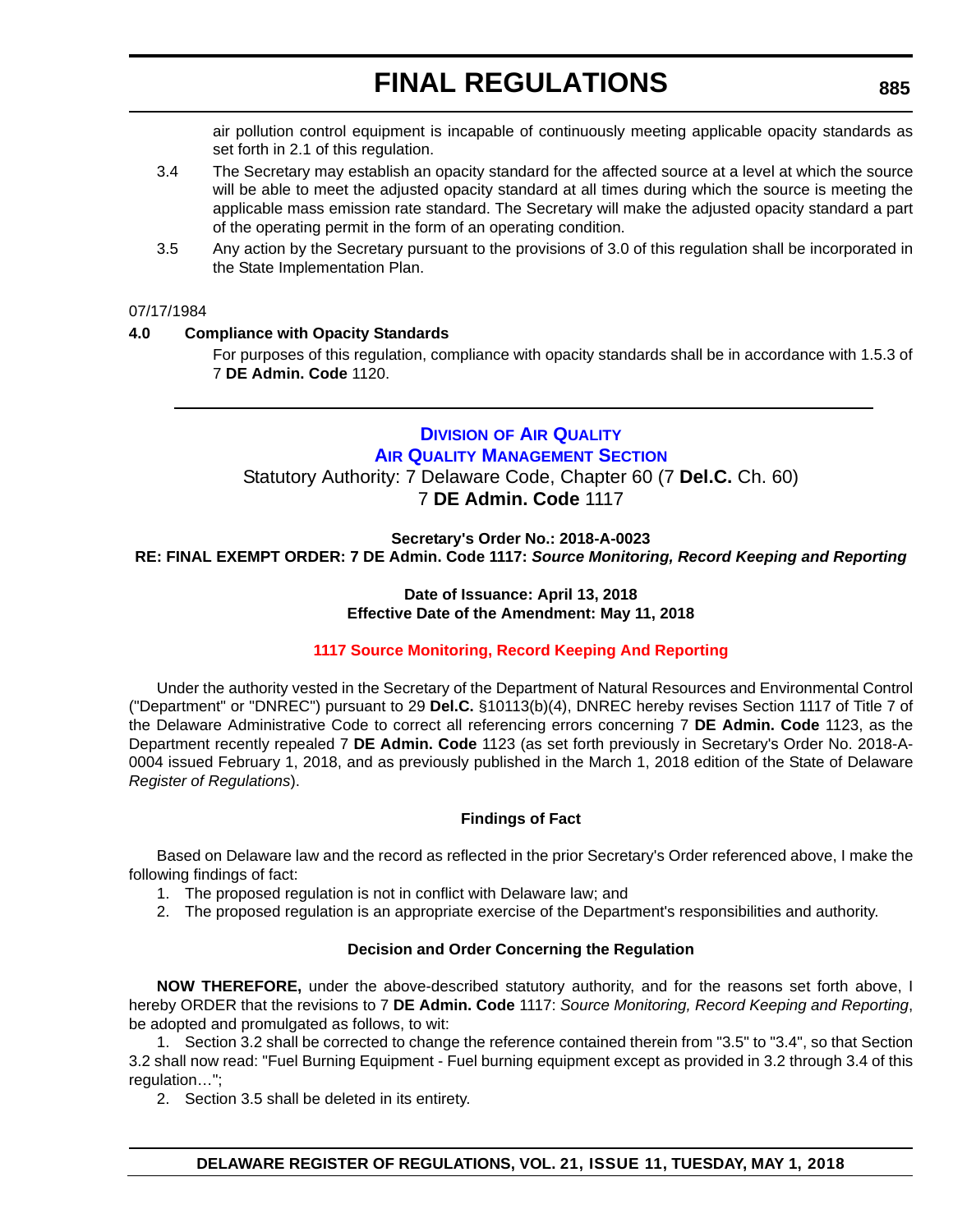# **FINAL REGULATIONS**

The effective date of this Order is ten (10) days from the date of its publication in the Delaware *Register of Regulations*, in accordance with 29 **Del.C.** §10118(g).

Shawn M. Garvin **Secretary** 

# **1117 Source Monitoring, Record Keeping And Reporting** *(Break in Continuity of Sections)*

07/17/1984

### **3.0 Minimum Emission Monitoring Requirements for Existing Sources**

- *(Break in Continuity Within Section)*
- 3.2 Fuel Burning Equipment Fuel burning equipment except as provided in 3.2 through 3.5 3.4 of this regulation, with an annual average capacity factor of greater than 30%, as reported to the Federal Power Commission for calendar year 1974, or as otherwise demonstrated to the Department by the owner or operator, shall conform with the following monitoring requirements:

*(Break in Continuity Within Section)*

3.5 Electric arc furnaces - See 7 **DE Admin. Code** 1123.

**\*Please Note: As the rest of the sections were not amended, they are not being published. A copy of the regulation is available at:**

**[1117 Source Monitoring, Record Keeping And Reporting](http://regulations.delaware.gov/register/may2018/final/21 DE Reg 885 05-01-18.htm)** 

# **DIVISION OF FISH [AND WILDLIFE](http://www.dnrec.delaware.gov/fw/Pages/DFW-Portal.aspx)**

Statutory Authority: 7 Delaware Code, Section 103(b) (7 **Del.C.** §103(b)) 7 **DE Admin. Code** 3301

**Secretary's Order No.: 2018-F-0024**

**RE: Approving Final Regulations to Amend 7 DE Admin. Code 3301, Non-Tidal Finfish:** *Definitions*

> **Date of Issuance: April 13, 2018 Effective Date of the Amendment: May 11, 2018**

> > **[3300 Non-Tidal Finfish](#page-4-0) 3301 Definitions**

Under the authority vested in the Secretary of the Department of Natural Resources and Environmental Control ("Department" or "DNREC") pursuant to 7 **Del.C.** §§6006 and 6010, and all other relevant statutory authority, the following findings of fact based on the record, reasons and conclusions are entered as an Order of the Secretary in the above-referenced regulatory proceeding.

# **Background, Procedural History and Findings of Fact**

This Order relates to proposed regulation amendments ("Amendments") to 7 **DE Admin. Code** 3301, Non-Tidal Finfish: *Definitions*. To expand recreational freshwater trout angling opportunities, this action proposes to amend Delaware's non-tidal finfish regulation by formally defining that portion of Red Clay Creek from the dam just below the boundary between the State of Delaware and the Commonwealth of Pennsylvania to the bridge at Yorklyn Road as a designated trout stream.

Trout stream stocking provides an important recreational fishing opportunity in a densely populated area of the State, which has few other freshwater fishing opportunities. Red Clay Creek was formerly included as a designated

**DELAWARE REGISTER OF REGULATIONS, VOL. 21, ISSUE 11, TUESDAY, MAY 1, 2018**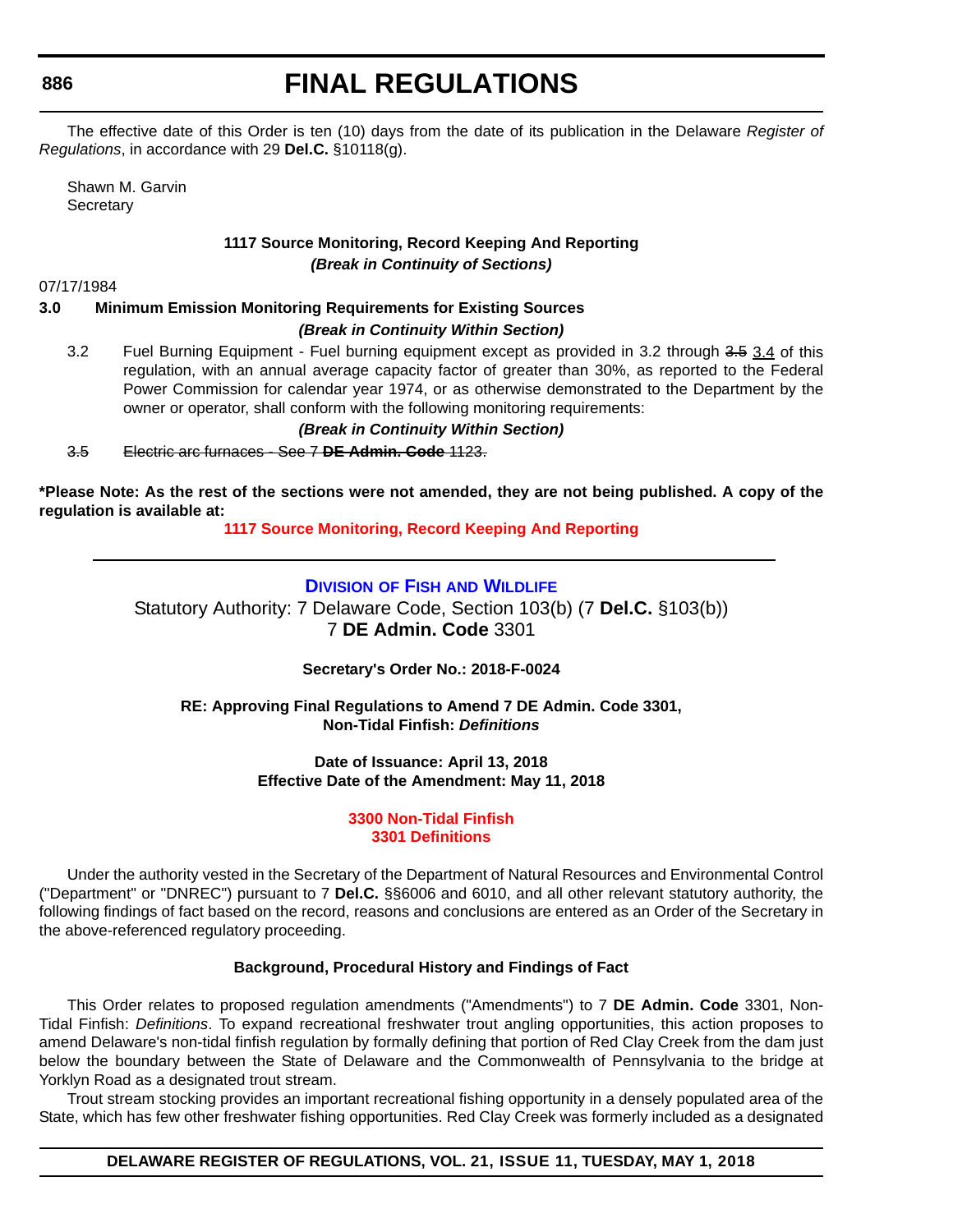trout stream, but fish tissue contamination resulting from industrial discharges precluded stocking since 1986. Research trout stockings conducted in Red Clay Creek by the Department in 2011 and 2016 demonstrated that trout once again can be safely stocked and consumed as a result of improving water quality.

Waters designated as trout streams are closed to all fishing 14 days prior to the first Saturday in April to provide for stocking time and fair access, as well as to deter poaching. Such designation also requires an annual trout stamp to fish from the first Saturday in April through June 30, and the first Saturday in October through November 30. No environmental impact is expected as the result of the proposed amendment. The proposed amendment will increase angling opportunities for Delaware's trout anglers and it is anticipated that the return of trout fishing to Red Clay Creek will better distribute trout angling pressure.

The Department has the statutory basis and legal authority to act with regard to this proposed regulatory promulgation, pursuant to 7 **Del.C.** §103(b). The Department's Division of Fish and Wildlife commenced the regulatory development process with Start Action Notice #2017-16 (November 27, 2017). The Department published its initial proposed regulation Amendments in the February 1, 2018 Delaware *Register of Regulations*. The aforementioned proposed Amendments were then presented and thoroughly vetted by the Department at the public hearing on February 22, 2018.

Only one member of the public attended the February 22, 2018 public hearing. No formal public comment was received by the Department with regard to this proposed promulgation. It should also be noted that all proper notification and noticing requirements concerning this matter were met by the Department. Proper notice of the hearing was provided as required by law.

Hearing Officer Vest prepared a Hearing Officer's Report dated March 27, 2018 ("Report"). The Report documents the proper completion of the required regulatory amendment process, establishes the record, and recommends the adoption of the proposed Amendments as attached to the Report as Appendix "A".

#### **Reasons and Conclusions**

Based on the record developed by the Department's experts and established by the Hearing Officer's Report, I find that the proposed regulatory amendments to 7 **DE Admin. Code** 3301, Non-Tidal Finfish: *Definitions* are wellsupported. Therefore, the recommendations of the Hearing Officer are hereby adopted, and I direct that the proposed regulatory Amendments be promulgated as final. I further find that the Department's experts in the Division of Fish and Wildlife fully developed the record to support adoption of these regulatory Amendments.

In conclusion, the following reasons and conclusions are entered:

1. The Department has the statutory basis and legal authority to act with regard to the proposed amendments to 7 **DE Admin. Code** 3301, Non-Tidal Finfish: *Definitions*, pursuant to 7 **Del.C.** §103(b);

2. The Department has jurisdiction under its statutory authority, pursuant to 7 **Del.C.** Ch. 60 to issue an Order adopting these proposed regulatory Amendments as final;

3. The Department provided adequate public notice of the proposed regulatory Amendments, and all proceedings associated with the same, in a manner required by the law and regulations, provided the public with an adequate opportunity to comment on the proposed regulatory Amendments, including at the time of the public hearing held on February 22, 2018, and held the record open through close of business on March 9, 2018, consistent with 29 **Del.C.** §10118(a), in order to consider public comment on the same before making any final decision;

4. Promulgation of the proposed regulatory amendments to 7 **DE Admin. Code** 3301, Non-Tidal Finfish: *Definitions*, will enable the Department to (1) formally define that portion of Red Clay Creek from the dam just below the boundary between the State of Delaware and the Commonwealth of Pennsylvania to the bridge at Yorklyn Road as a designated trout stream; (2) increase angling opportunities for Delaware's trout anglers; and (3) better distribute trout angling pressure in Delaware with the return of trout fishing to Red Clay Creek;

5. The Department has reviewed these proposed regulatory Amendments in the light of the Regulatory Flexibility Act, consistent with 29 **Del.C.** Ch. 104, and believes the same to be lawful, feasible and desirable, and that the recommendations as proposed should be applicable to all Delaware citizens equally;

6. The Department's Hearing Officer's Report, including its established record and the recommended proposed regulatory amendments as set forth in Appendix "A", are hereby adopted to provide additional reasons and findings for this Order;

7. The Department's proposed regulatory Amendments, as published in the February 1, 2018 Delaware *Register of Regulations*, and as set forth in Appendix "A" as noted above, are adequately supported, are not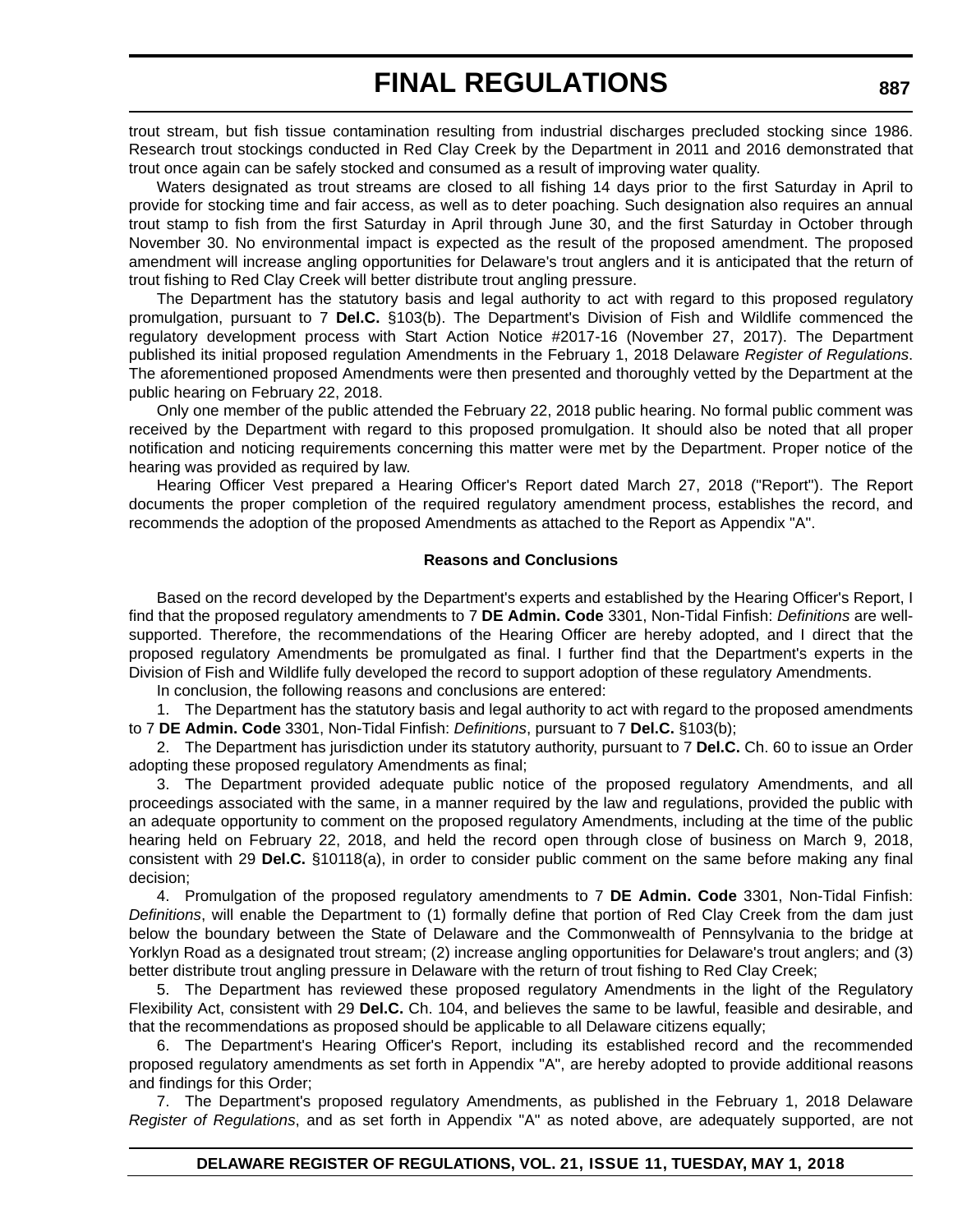# **FINAL REGULATIONS**

arbitrary or capricious, and are consistent with the applicable laws and regulations. Consequently, they are approved as final regulatory Amendments, which shall go into effect ten days after their publication in the next available issue of the Delaware *Register of Regulations*; and

8. The Department shall submit this Order approving as final the proposed Amendments to 7 **DE Admin. Code** 3301, Non-Tidal Finfish: *Definitions*, to the Delaware *Register of Regulations* for publication in its next available issue, and provide such other notice as the law and regulation require and the Department determines is appropriate.

Shawn M. Garvin **Secretary** 

**\*Please note that no changes were made to the regulation as originally proposed and published in the February 2018 issue of the** *Register* **at page 613 (21 DE Reg. 613). Therefore, the final regulation is not being republished. A copy of the final regulation is available at:**

**[3300 Non-Tidal Finfish; 3301 Definitions](http://regulations.delaware.gov/register/may2018/final/21 DE Reg 886 05-01-18.htm)** 

# **DIVISION OF FISH [AND WILDLIFE](http://www.dnrec.delaware.gov/fw/Pages/DFW-Portal.aspx)**

Statutory Authority: 7 Delaware Code, Section 103 and 29 Delaware Code, Section 8003(7) (7 **Del.C.** §103 and 29 **Del.C.** §8003(7)) 7 **DE Admin. Code** 3900

> **Secretary's Order No.: 2018-F-0028 RE: Approving Final Regulations to Amend 7 DE Admin. Code 3900:** *Wildlife*

### **Date of Issuance: April 16, 2018 Effective Date of the Amendment: May 11, 2018**

#### **[3900 Wildlife](#page-4-0)**

Under the authority vested in the Secretary of the Department of Natural Resources and Environmental Control ("Department" or "DNREC") pursuant to 7 **Del.C.** §103(b), 7 **Del.C.** §§6006 and 6010, 29 **Del.C.** §8003(7), and all other relevant statutory authority, the following findings of fact based on the record, reasons and conclusions are entered as an Order of the Secretary in the above-referenced regulatory proceeding.

#### **Background, Procedural History and Findings of Fact**

This Order relates to proposed regulation amendments ("Amendments") to 7 **DE Admin. Code** 3900: *Wildlife*, necessitated as a result of the recent decision of the Delaware Supreme Court in *Bridgeville R&P Club, et al., v. Small*, 176 A.3d 632 (Del. 2017), which expanded the scope of legal possession of firearms within Delaware's State Parks, State Forests, and State Wildlife areas. Delaware State Parks and State Wildlife areas are under DNREC jurisdiction, while State Forests are under the jurisdiction of the Delaware Department of Agriculture ("DDA").

In the *Bridgeville* decision, the Court found that portions of existing firearm regulations of both DNREC and DDA violated the Delaware Constitution, in that they were overly broad in their prohibitions. Without valid regulations, firearms would essentially be unregulated (1) within Delaware's State Forest lands, including facilities such as education centers, lodges and offices; (2) within Delaware's State Parks; and (3) on land and waters administered by the Department's Division of Fish and Wildlife, including facilities such as visitor centers, educational facilities, and offices. Thus, on December 26, 2017, pursuant to 29 **Del.C.** §10119, both DNREC and DDA adopted emergency regulation amendments to those portions of each agency's existing regulations affected by the *Bridgeville* decision.

The emergency regulations of DNREC and DDA, as published in the Delaware *Register of Regulations* on January 1, 2018, are intended as interim measures, necessary to avoid the risk of harm to public health, safety,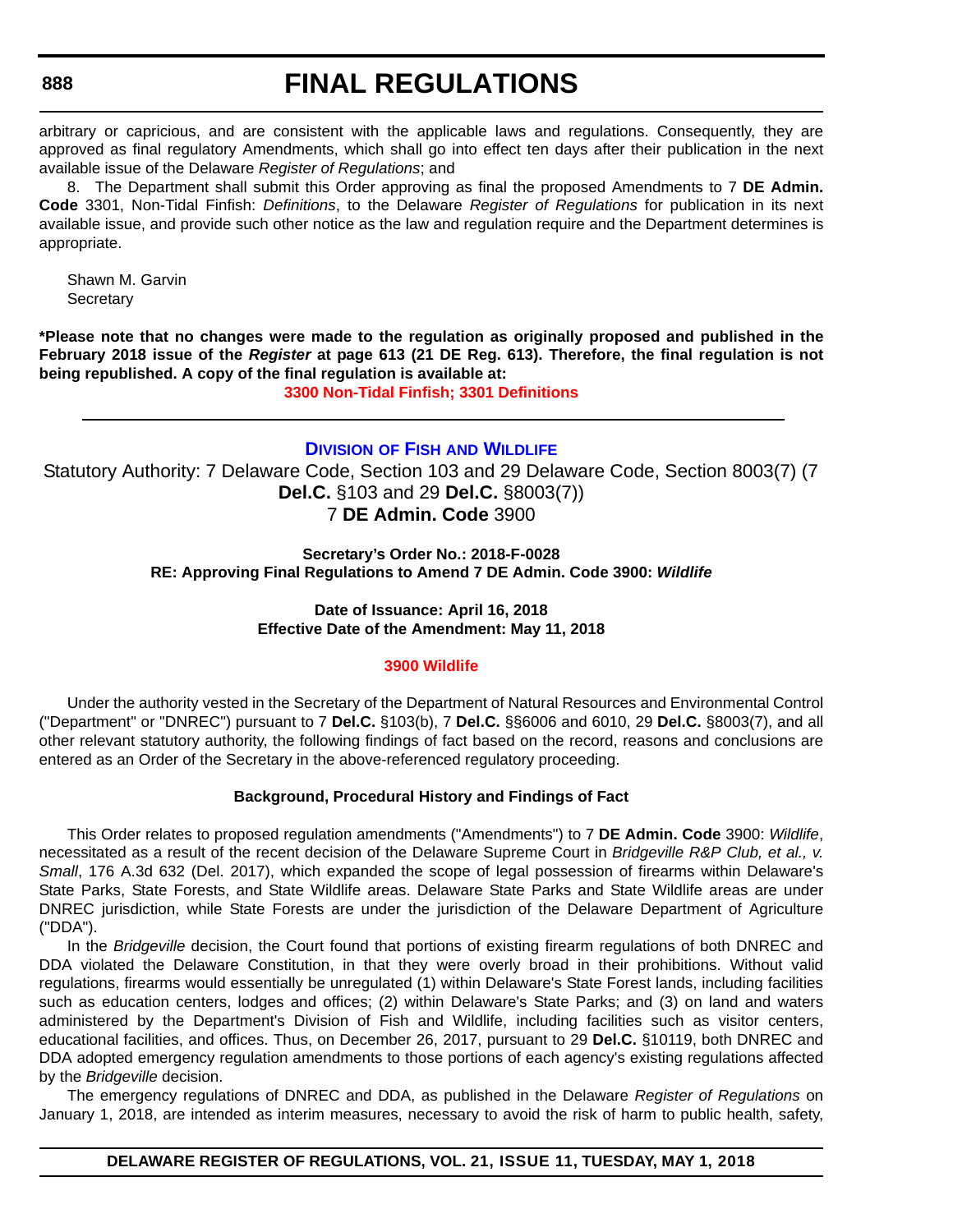and welfare, pending the formal adoption of regulation amendments pursuant to the Administrative Procedures Act ("APA"), within the 120-day period (renewable for an additional sixty days) allotted to emergency regulations. Once finalized and adopted, the formal regulatory Amendments of both DNREC and DDA will immediately supersede the emergency regulations, pursuant to both the APA and 29 **Del.C.** §10115.

With the aforementioned emergency regulations in effect, both DNREC and DDA then began the formal adoption of the proposed regulations, so as to comply with the *Bridgeville* decision. The Department has the statutory basis and legal authority to act with regard to this proposed regulatory promulgation, pursuant to 7 **Del.C.** §103(b) and 29 **Del.C.** §8003(7).

The commencement of the formal regulatory development process was begun by both DNREC and DDA with the publication of each agency's proposed regulation Amendments in the February 1, 2018 Delaware *Register of Regulations*. Thereafter, public workshops were held jointly by both agencies in each county throughout the State of Delaware in February 2018. The joint public hearing in this matter was held on March 12, 2018, where the aforementioned proposed Amendments were then presented and thoroughly vetted to members of the public. All proper notification and noticing requirements concerning this matter were met by both DNREC and DDA. Proper notice of the hearing was provided as required by law.

The joint hearing held on March 12, 2018 was heavily attended by members of the public, with comment being received by the Department at that time. Pursuant to Delaware law, the record remained open for fifteen (15) additional days subsequent to the date of the hearing for the purpose of allowing additional public comment to be received regarding this proposed promulgation. The hearing record closed for comment in this matter on March 27, 2018, with additional public comment having been received by the Department during the post-hearing phase of this formal promulgation.

After the comment period formally closed, the Department performed a thorough review of the record, including, but certainly not limited to, all of the comments received on the proposed Amendments. The full range of comments contained in the formal hearing record includes those from members of the public, as well as from other contributors such as the Delaware Association of Second Amendment Lawyers, the National Rifle Association of America, and the Giffords Law Center.

These proposed regulatory Amendments were necessitated by the Delaware Supreme Court's decision in *Bridgeville*, and the resulting need for the existing firearms regulations of both DNREC and DDA to comply with the same. The Court has drawn the lines to delineate how State agencies may regulate firearms, and DNREC and DDA believe that they have respected those limits with these proposed regulatory Amendments.

In *Bridgeville*, the Court specifically described the types of areas within which firearms could be restricted. The proposed regulatory Amendments limit the possession and use of firearms in defined common areas, such as visitor centers, lodges, educational facilities and dormitories, family campgrounds, bathhouses, playgrounds, recreational facilities, and guarded beaches. In adhering to the Court's guidance, only those with concealed-carry permits or law enforcement credentials may carry firearms into these and other "designated areas." The limits on firearms in crowded areas on State lands are consistent with the statutory limits on the use of deadly force. Moreover, the proposed regulatory Amendments specifically state that "[f]irearms may be carried within areas administered by the Division, outside of designated areas, by any person not prohibited by 11 **Del.C.** §1448." This language is found in all three sets of the proposed regulation amendments, specifically, 3 **DE Admin. Code** 402 at Section 8.8.4; 7 **DE Admin. Code** 3900 at Section 8.3.4.10; and 7 **DE Admin. Code** 9201 at Section 21.1.5.

Hearing Officer Vest prepared a Hearing Officer's Report dated April 9, 2018 ("Report"). The Report documents the proper completion of the required regulatory amendment process, establishes the record, and recommends the adoption of the proposed Amendments as attached to the Report as Appendix "A."

#### **Reasons and Conclusions**

Based on the record developed by the Department's experts and established by the Hearing Officer's Report, I find that the proposed regulatory amendments to 7 **DE Admin. Code** 3900: *Wildlife* are well-supported. Therefore, the recommendations of the Hearing Officer are hereby adopted, and I direct that the proposed regulatory Amendments be promulgated as final. I further find that the Department's experts fully developed the record to support adoption of these regulatory Amendments.

In conclusion, the following reasons and conclusions are entered:

1. The Department has the statutory basis and legal authority to act with regard to its proposed amendments to 7 **DE Admin. Code** 3900: *Wildlife*, pursuant to 7 **Del.C.** §103(b) and 29 **Del.C.** §8003(7);

#### **DELAWARE REGISTER OF REGULATIONS, VOL. 21, ISSUE 11, TUESDAY, MAY 1, 2018**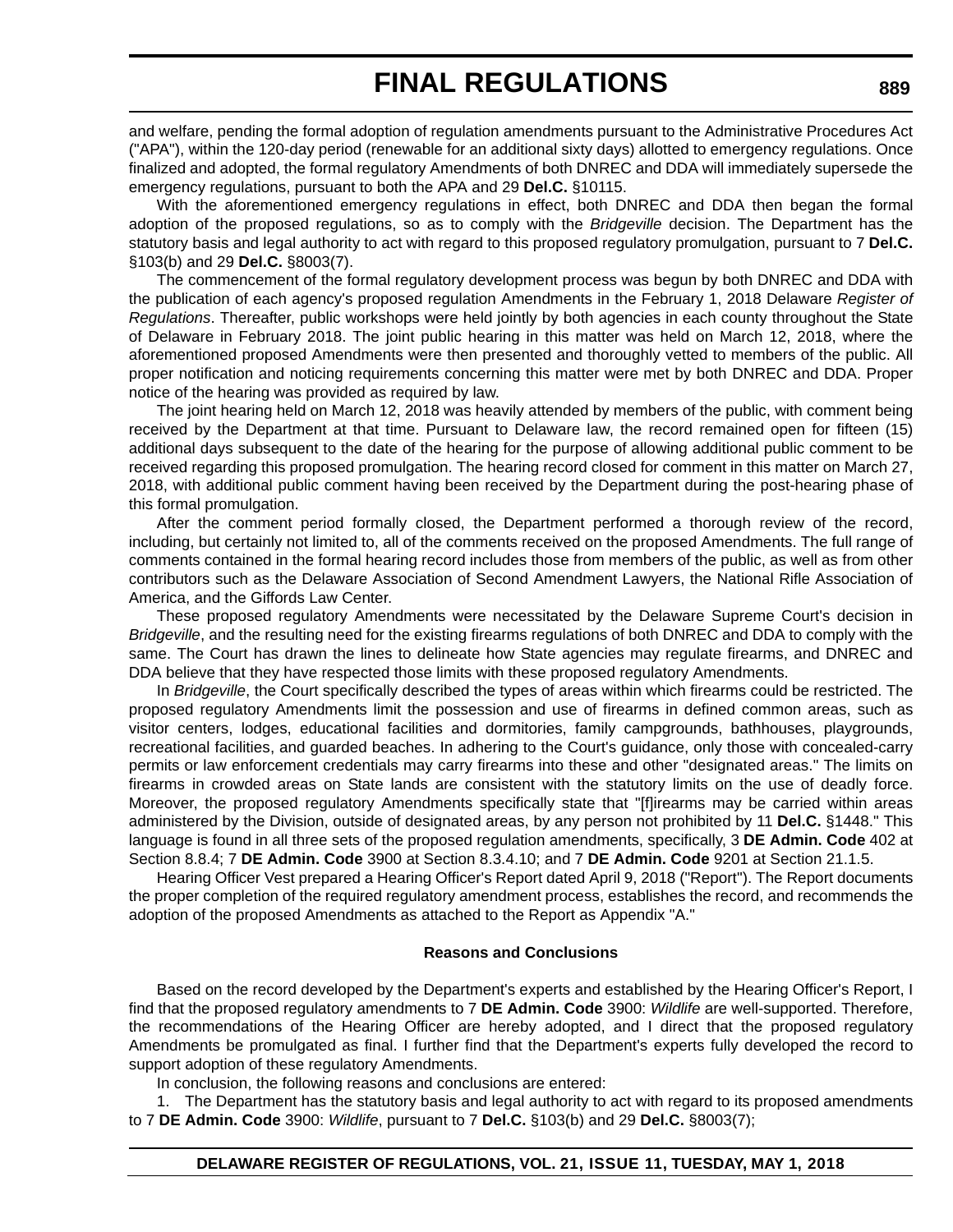2. The Department has jurisdiction under its statutory authority, pursuant to 7 **Del.C.** Ch. 60, to issue an Order adopting its proposed regulatory Amendments as final;

3. The Department provided adequate public notice of the proposed regulatory Amendments, and all proceedings associated with the same, in a manner required by the law and regulations, provided the public with an adequate opportunity to comment on the proposed regulatory Amendments, including at the time of the public hearing held on March 12, 2018, and held the record open through close of business on March 27, 2018, consistent with 29 **Del.C.** §10118(a), in order to consider public comment on the same before making any final decision;

4. Promulgation of the proposed regulatory Amendments will enable the Department to comply with the Delaware Supreme Court's decision in *Bridgeville R&P Club, et al., v. Small*, 176 A.3d 632 (Del. 2017), which expanded the scope of legal possession of firearms within Delaware's State Parks, State Forests, and State wildlife areas;

5. The Department has reviewed these proposed regulatory Amendments in the light of the Regulatory Flexibility Act, consistent with 29 **Del.C.** Ch. 104, and has selected Exemption "B1" concerning same, as these proposed regulatory Amendments are not substantially likely to impose additional costs or burdens upon individuals and/or small businesses;

6. The Department's Hearing Officer's Report, including its established record and the recommended proposed regulatory amendments as set forth in Appendix "A," are hereby adopted to provide additional reasons and findings for this Order;

7. The Department's proposed regulatory Amendments, as published in the February 1, 2018 Delaware *Register of Regulations*, and as set forth in Appendix "A" as noted above, are adequately supported, are not arbitrary or capricious, and are consistent with the applicable laws and regulations. Consequently, they are approved as final regulatory Amendments, which shall go into effect ten days after their publication in the next available issue of the Delaware *Register of Regulations*; and

8. The Department shall submit this Order approving as final the proposed Amendments to 7 **DE Admin. Code** 3900: *Wildlife*, to the Delaware *Register of Regulations* for publication in its next available issue, and provide such other notice as the law and regulation require and the Department determines is appropriate.

Shawn M. Garvin **Secretary** 

**\*Please note that no changes were made to the regulation as originally proposed and published in the February 2018 issue of the** *Register* **at page 614 (21 DE Reg. 614). Therefore, the final regulation is not being republished. A copy of the final regulation is available at: [3900 Wildlife](http://regulations.delaware.gov/register/may2018/final/21 DE Reg 888 05-01-18.htm)** 

**DIVISION OF PARKS [AND RECREATION](http://www.destateparks.com/)**

Statutory Authority: 7 Delaware Code, Section 4701(a)(4) and 29 Delaware Code, Section 8003(7) (7 **Del.C.** §4701(a)(4) and 29 **Del.C.** §8003(7)) 7 **DE Admin. Code** 9201

**Secretary's Order No.: 2018-P-0029**

**RE: Approving Final Regulations to Amend 7 DE Admin. Code 9201:** *Regulations Governing State Parks*

**Date of Issuance: April 16, 2018 Effective Date of the Amendment: May 11, 2018**

#### **[9201 Regulations Governing State Parks](#page-4-0)**

Under the authority vested in the Secretary of the Department of Natural Resources and Environmental Control ("Department" or "DNREC") pursuant to 7 **Del.C.** §4701(a)(4), 7 **Del.C.** §§6006 and 6010, 29 **Del.C.** §8003(7), and

**DELAWARE REGISTER OF REGULATIONS, VOL. 21, ISSUE 11, TUESDAY, MAY 1, 2018**

**890**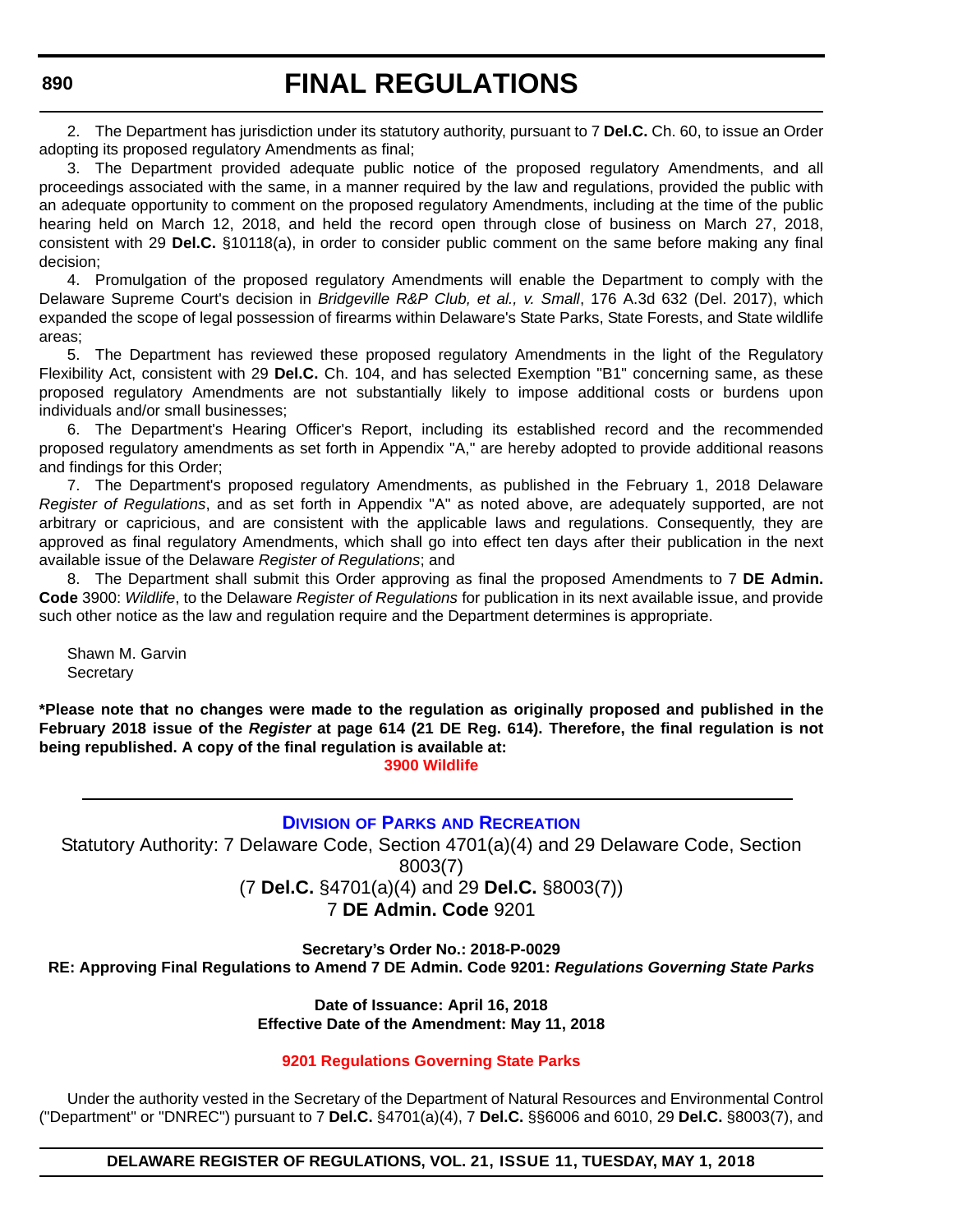all other relevant statutory authority, the following findings of fact based on the record, reasons and conclusions are entered as an Order of the Secretary in the above-referenced regulatory proceeding.

#### **Background, Procedural History and Findings of Fact**

This Order relates to proposed regulation amendments ("Amendments") to 7 **DE Admin. Code** 9201: *Regulations Governing State Parks*, necessitated as a result of the recent decision of the Delaware Supreme Court in *Bridgeville R&P Club, et al., v. Small*, 176 A.3d 632 (Del. 2017), which expanded the scope of legal possession of firearms within Delaware's State Parks, State Forests, and State Wildlife areas. Delaware State Parks and State Wildlife areas are under DNREC jurisdiction, while State Forests are under the jurisdiction of the Delaware Department of Agriculture ("DDA").

In the *Bridgeville* decision, the Court found that portions of existing firearm regulations of both DNREC and DDA violated the Delaware Constitution, in that they were overly broad in their prohibitions. Without valid regulations, firearms would essentially be unregulated (1) within Delaware's State Forest lands, including facilities such as education centers, lodges and offices; (2) within Delaware's State Parks; and (3) on land and waters administered by the Department's Division of Fish and Wildlife, including facilities such as visitor centers, educational facilities, and offices. Thus, on December 26, 2017, pursuant to 29 **Del.C.** §10119, both DNREC and DDA adopted emergency regulation amendments to those portions of each agency's existing regulations affected by the Bridgeville decision.

The emergency regulations of DNREC and DDA, as published in the Delaware *Register of Regulations* on January 1, 2018, are intended as interim measures, necessary to avoid the risk of harm to public health, safety, and welfare, pending the formal adoption of regulation amendments pursuant to the Administrative Procedures Act ("APA"), within the 120-day period (renewable for an additional sixty days) allotted to emergency regulations. Once finalized and adopted, the formal regulatory Amendments of both DNREC and DDA will immediately supersede the emergency regulations, pursuant to both the APA and 29 **Del.C.** §10115.

With the aforementioned emergency regulations in effect, both DNREC and DDA then began the formal adoption of the proposed regulations, so as to comply with the *Bridgeville* decision. The Department has the statutory basis and legal authority to act with regard to this proposed regulatory promulgation, pursuant to 7 **Del.C.** §4701(a)(4) and 29 **Del.C.** §8003(7).

The commencement of the formal regulatory development process was begun by both DNREC and DDA with the publication of each agency's proposed regulation Amendments in the February 1, 2018 Delaware *Register of Regulations*. Thereafter, public workshops were held jointly by both agencies in each county throughout the State of Delaware in February 2018. The joint public hearing in this matter was held on March 12, 2018, where the aforementioned proposed Amendments were then presented and thoroughly vetted to members of the public. All proper notification and noticing requirements concerning this matter were met by both DNREC and DDA. Proper notice of the hearing was provided as required by law.

The joint hearing held on March 12, 2018 was heavily attended by members of the public, with comment being received by the Department at that time. Pursuant to Delaware law, the record remained open for fifteen (15) additional days subsequent to the date of the hearing for the purpose of allowing additional public comment to be received regarding this proposed promulgation. The hearing record closed for comment in this matter on March 27, 2018, with additional public comment having been received by the Department during the post-hearing phase of this formal promulgation.

After the comment period formally closed, the Department performed a thorough review of the record, including, but certainly not limited to, all of the comments received on the proposed Amendments. The full range of comments contained in the formal hearing record includes those from members of the public, as well as from other contributors such as the Delaware Association of Second Amendment Lawyers, the National Rifle Association of America, and the Giffords Law Center.

These proposed regulatory Amendments were necessitated by the Delaware Supreme Court's decision in *Bridgeville*, and the resulting need for the existing firearms regulations of both DNREC and DDA to comply with the same. The Court has drawn the lines to delineate how State agencies may regulate firearms, and DNREC and DDA believe that they have respected those limits with these proposed regulatory Amendments.

In *Bridgeville*, the Court specifically described the types of areas within which firearms could be restricted. The proposed regulatory Amendments limit the possession and use of firearms in defined common areas, such as visitor centers, lodges, educational facilities and dormitories, family campgrounds, bathhouses, playgrounds,

**891**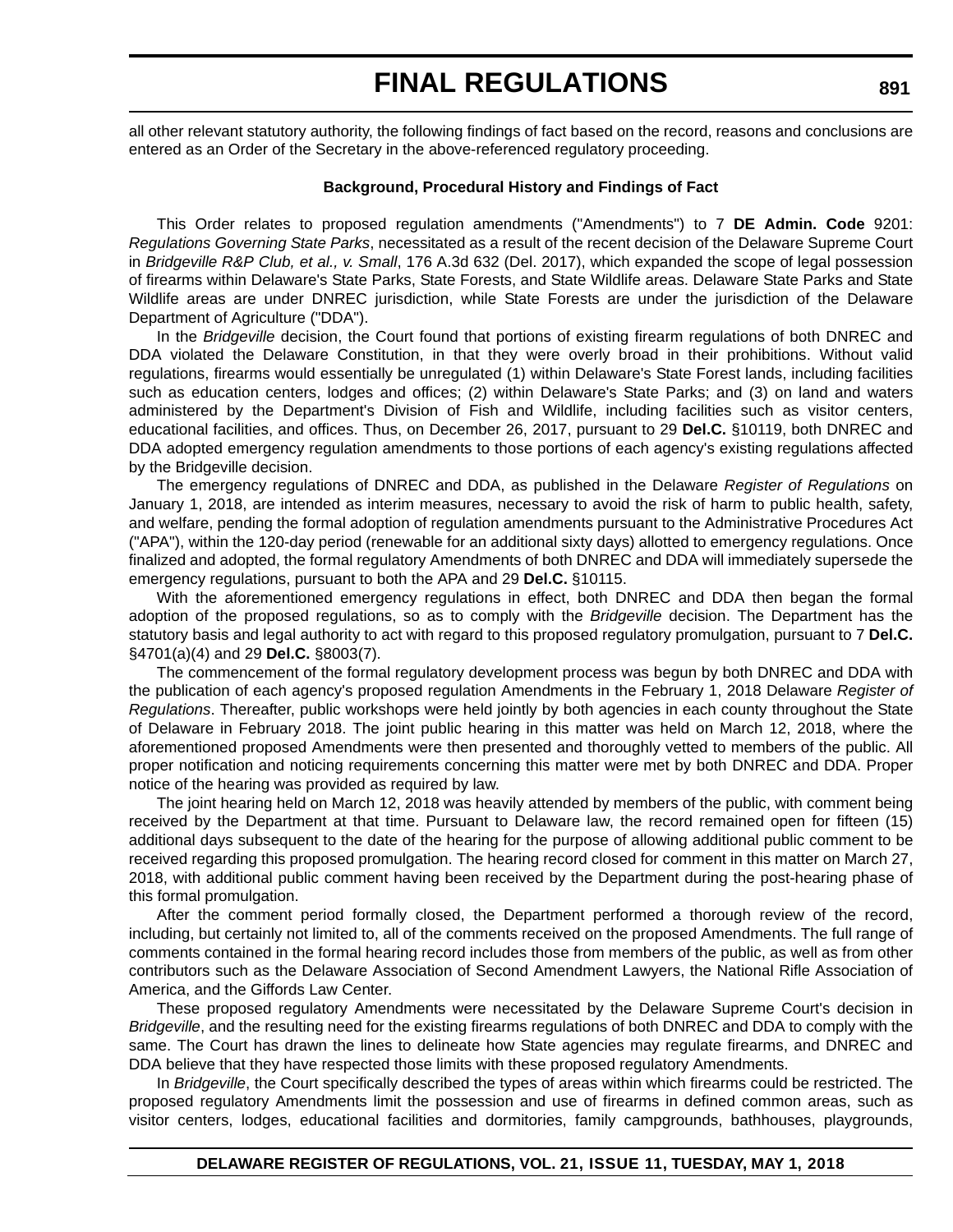recreational facilities, and guarded beaches. In adhering to the Court's guidance, only those with concealed-carry permits or law enforcement credentials may carry firearms into these and other "designated areas." The limits on firearms in crowded areas on State lands are consistent with the statutory limits on the use of deadly force. Moreover, the proposed regulatory Amendments specifically state that "[f]irearms may be carried within areas administered by the Division, outside of designated areas, by any person not prohibited by 11 **Del.C.** §1448." This language is found in all three sets of the proposed regulation amendments, specifically, 3 **DE Admin. Code** 402 at Section 8.8.4; 7 **DE Admin. Code** 3900 at Section 8.3.4.10; and 7 **DE Admin. Code** 9201 at Section 21.1.5.

Hearing Officer Vest prepared a Hearing Officer's Report dated April 9, 2018 ("Report"). The Report documents the proper completion of the required regulatory amendment process, establishes the record, and recommends the adoption of the proposed Amendments as attached to the Report as Appendix "A."

#### **Reasons and Conclusions**

Based on the record developed by the Department's experts and established by the Hearing Officer's Report, I find that the proposed regulatory amendments to 7 **DE Admin. Code** 9201: *Regulations Governing State Parks* are well-supported. Therefore, the recommendations of the Hearing Officer are hereby adopted, and I direct that the proposed regulatory Amendments be promulgated as final. I further find that the Department's experts fully developed the record to support adoption of these regulatory Amendments.

In conclusion, the following reasons and conclusions are entered:

1. The Department has the statutory basis and legal authority to act with regard to its proposed amendments to 7 **DE Admin. Code** 9201: *Regulations Governing State Parks*, pursuant to 7 **Del.C.** §4701(a)(4) and 29 **Del.C.** §8003(7);

2. The Department has jurisdiction under its statutory authority, pursuant to 7 **Del.C.** Ch. 60, to issue an Order adopting its proposed regulatory Amendments as final;

3. The Department provided adequate public notice of the proposed regulatory Amendments, and all proceedings associated with the same, in a manner required by the law and regulations, provided the public with an adequate opportunity to comment on the proposed regulatory Amendments, including at the time of the public hearing held on March 12, 2018, and held the record open through close of business on March 27, 2018, consistent with 29 **Del.C.** §10118(a), in order to consider public comment on the same before making any final decision;

4. Promulgation of the proposed regulatory Amendments will enable the Department to comply with the Delaware Supreme Court's decision in *Bridgeville R&P Club, et al., v. Small*, 176 A.3d 632 (Del. 2017), which expanded the scope of legal possession of firearms within Delaware's State Parks, State Forests, and State wildlife areas;

5. The Department has reviewed these proposed regulatory Amendments in the light of the Regulatory Flexibility Act, consistent with 29 **Del.C.** Ch. 104, and has selected Exemption "B1" concerning same, as these proposed regulatory Amendments are not substantially likely to impose additional costs or burdens upon individuals and/or small businesses;

6. The Department's Hearing Officer's Report, including its established record and the recommended proposed regulatory amendments as set forth in Appendix "A," are hereby adopted to provide additional reasons and findings for this Order;

7. The Department's proposed regulatory Amendments, as published in the February 1, 2018 Delaware *Register of Regulations*, and as set forth in Appendix "A" as noted above, are adequately supported, are not arbitrary or capricious, and are consistent with the applicable laws and regulations. Consequently, they are approved as final regulatory Amendments, which shall go into effect ten days after their publication in the next available issue of the Delaware *Register of Regulations*; and

8. The Department shall submit this Order approving as final the proposed Amendments to 7 **DE Admin. Code** 9201: *Regulations Governing State Parks*, to the Delaware *Register of Regulations* for publication in its next available issue, and provide such other notice as the law and regulation require and the Department determines is appropriate.

Shawn M. Garvin **Secretary**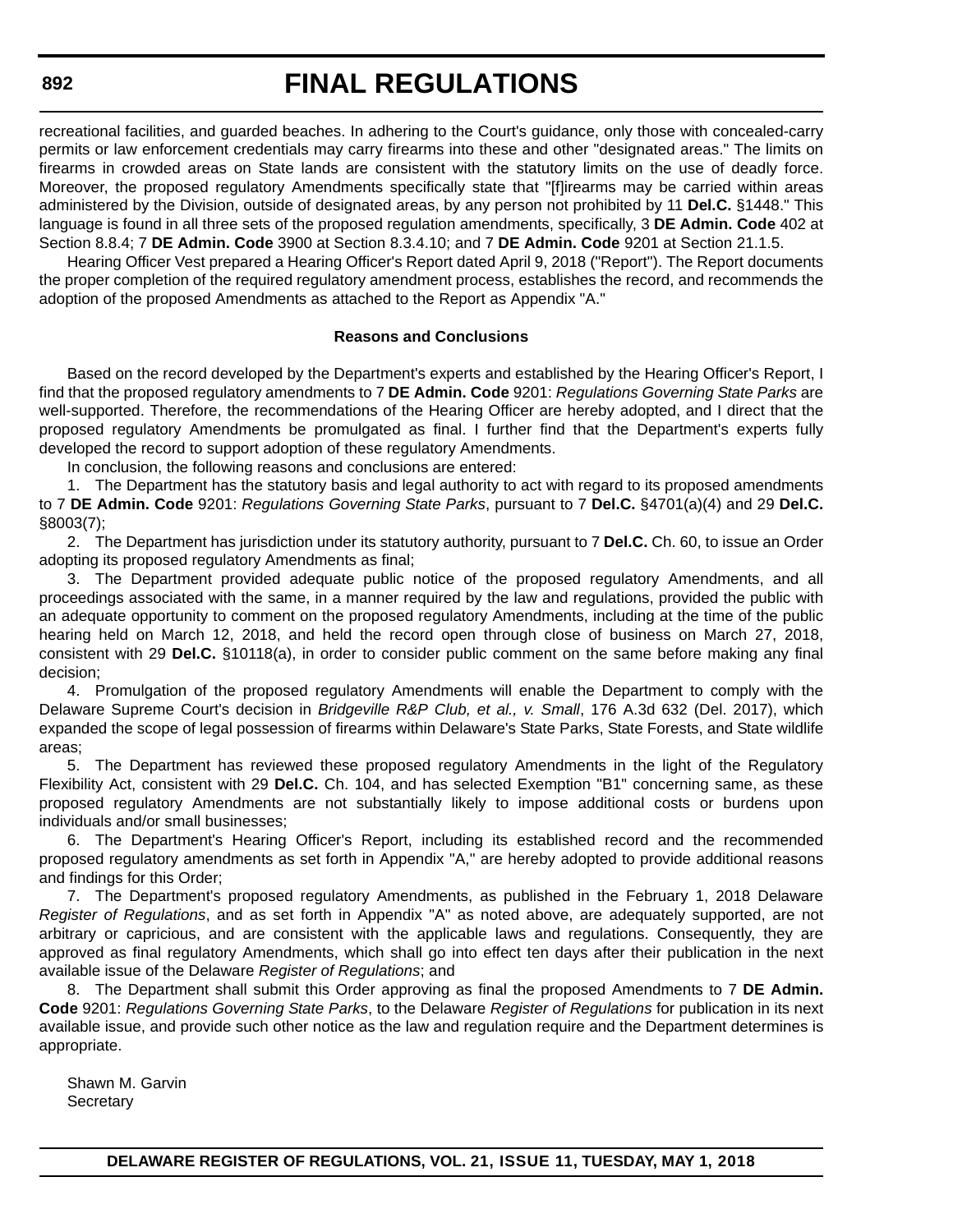**\*Please note that no changes were made to the regulation as originally proposed and published in the February 2018 issue of the** *Register* **at page 616 (21 DE Reg. 616). Therefore, the final regulation is not being republished. A copy of the final regulation is available at:**

**[9201 Regulations Governing State Parks](http://regulations.delaware.gov/register/may2018/final/21 DE Reg 890 05-01-18.htm)** 

### **DIVISION OF WASTE [AND HAZARDOUS SUBSTANCES](http://www.dnrec.delaware.gov/dwhs/Pages/default.aspx)** Statutory Authority: 7 Delaware Code, Chapter 60 (7 **Del.C.** Ch. 60) 7 **DE Admin. Code** 1301

**Secretary's Order No.: 2018-WH-0025 RE: Approving Final Regulations to Amend 7 DE Admin. Code 1301,** *Delaware Regulations Governing Solid Waste*

> **Date of Issuance: April 13, 2018 Effective Date of the Amendment: May 21, 2018**

#### **[1301 Regulations Governing Solid Waste](#page-4-0)**

Under the authority vested in the Secretary of the Department of Natural Resources and Environmental Control ("Department" or "DNREC") pursuant to 7 **Del.C.** §§6006, 6010, and 7 **Del.C.** §6301 *et seq*., and any other relevant statutory authority, the following findings of fact based on the record, reasons and conclusions are entered as an Order of the Secretary in the above-referenced regulatory proceeding.

#### **Background, Procedural History and Findings of Fact**

This Order relates to proposed regulation amendments ("Amendments") to 7 **DE Admin. Code** 1301, *Delaware Regulations Governing Solid Waste* ("DRGSW"). To provide greater environmental protection and to reduce human health risks, the Department's Division of Waste and Hazardous Substances, Solid and Hazardous Waste Management Section is proposing several modifications to the existing DRGSW, as follows, to wit: (1) the adoption of federal regulatory requirements specified within 40 CFR §257, Subpart D, *Standards for the Disposal of Coal Combustion Residuals in Landfills and Surface Impoundments*; (2) the modification of existing language to update outdated or obsolete solid waste regulations; (3) the addition of language to provide clarification where existing language was not specific in nature (to standardize regulatory requirements for Industrial Waste Landfills and Municipal Waste Landfills); and (4); the correction of typographical, grammatical, and formatting errors.

The Department has the statutory basis and legal authority to act with regard to the proposed amendments to 7 **DE Admin. Code** 1301, pursuant to 7 **Del.C.** Ch. 60. The Department's Division of Waste and Hazardous Substances, Solid and Hazardous Waste Management Section, commenced the regulatory development process with Start Action Notice #2015-08 (October 16, 2015). The Department published its initial proposed regulation Amendments in the August 1, 2017 Delaware *Register of Regulations*.

Subsequent to the publication of the initial proposed regulation Amendments on August 1, 2017 (but prior to the public hearing held on August 31, 2017), the Department identified several formatting and typographical errors associated with the proposed regulations. The Department also decided to rescind the initial proposed amendment to Section 2.0 and propose alternative language in subsection 11.1. The modifications to Section 2.0 and subsection 11.1 provided clarity for the regulatory oversite of surface impoundments containing coal combustion residuals within Delaware.

The aforementioned *revised* proposed Amendments were then presented and thoroughly vetted by the Department at the public hearing on August 31, 2017. The Department ensured copies of the *revised* proposed Amendments were available to all persons in attendance at the public hearing held in this matter, and also provided a copy of the same to this Hearing Officer as a Department exhibit for inclusion into the formal hearing record. Proper notice of the hearing was provided as required by law.

From the time of public notice in the *Register of Regulations* on August 1, 2017 until the close of the public comment period in this matter on September 15, 2017, the only comment received by the Department in this matter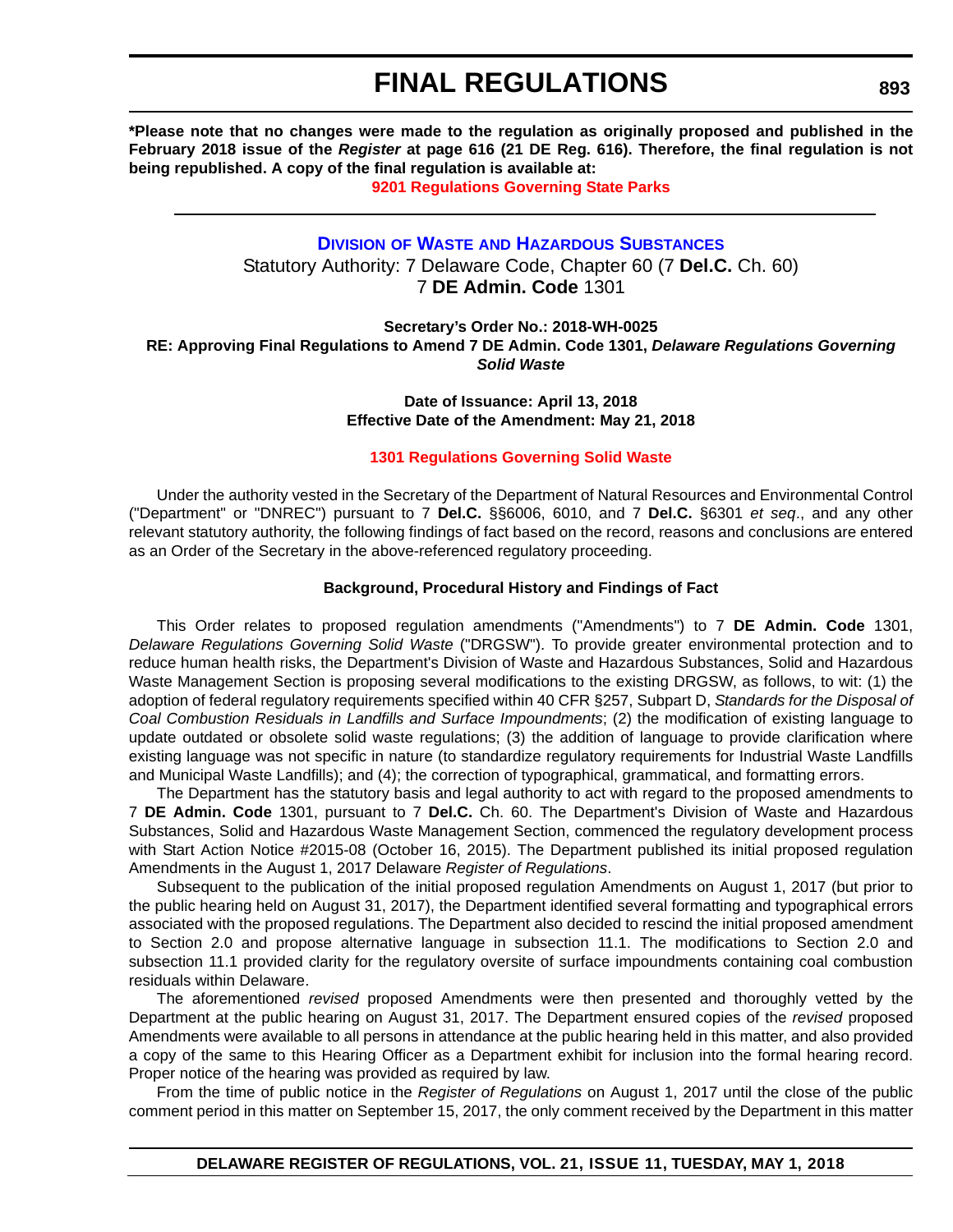was from Jason Munyan on behalf of the Delaware Solid Waste Authority ("DSWA"). Subsequent to the close of the public comment period, the *revised* proposed Amendments were once again thoroughly reviewed by responsible Department staff, along with the comments that had been received from DSWA. At the request of this Hearing Officer, a Technical Response Memorandum ("TRM") was prepared by Department staff to serve as a comprehensive summary of the comment received in this matter.

The Department's TRM of November 3, 2017 not only provides a thorough and rational discussion of the comment provided by DSWA, but also provides the Department's responses and recommendations concerning the same. Accordingly, the Department's *revised* proposed Amendments, along with the aforementioned TRM, are hereby expressly incorporated into the hearing record generated in this matter, and are attached hereto for the Secretary's review as Appendices "A" and "B", respectively.

It should be noted that no further re-noticing or republication of the Department's initial proposed Amendments is necessary in this matter, due to the fact that (1) all substantive changes were made prior to the public hearing of August 31, 2017 and fully vetted to the public at the time of the hearing; and (2) no further changes were made to the proposed Amendments subsequent to the public hearing as a result of the comments provided to the Department by DSWA.

Hearing Officer Vest prepared a Hearing Officer's Report dated March 26, 2018 ("Report"). The Report documents the proper completion of the required regulatory amendment process, establishes the record, and recommends the adoption of the *revised* proposed Amendments as attached to the Report as Appendix "A".

#### **Reasons and Conclusions**

Based on the record developed by the Department's experts and established by the Hearing Officer's Report, I find that the revised proposed regulatory amendments to 7 **DE Admin. Code** 1301, *Delaware Regulations Governing Solid Waste*, are well-supported. Therefore, the recommendations of the Hearing Officer are hereby adopted, and I direct that the *revised* proposed regulatory Amendments be promulgated as final. I further find that the Department's experts in the Division of Waste and Hazardous Substances, Solid and Hazardous Waste Management Section fully developed the record to support adoption of these regulatory Amendments.

In conclusion, the following reasons and conclusions are entered:

1. The Department has the statutory basis and legal authority to act with regard to the *revised* proposed amendments to 7 **DE Admin. Code** 1301, pursuant to 7 **Del.C.** Chapter 60;

2. The Department has jurisdiction under its statutory authority, pursuant to 7 **Del.C.** Chapter 60, to issue an Order adopting these *revised* proposed Amendments as final;

3. The Department provided adequate public notice of the initial proposed Amendments and all proceedings in a manner required by the law and regulations, provided the public with an adequate opportunity to comment on the *revised* proposed Amendments, including at the time of the public hearing held on August 31, 2017, and held the record open through close of business on September 15, 2017, consistent with 29 **Del.C.** §10118(a), in order to consider public comment on these *revised* proposed Amendments before making any final decision;

4. Promulgation of the revised proposed Amendments to 7 **DE Admin. Code** 1301: *Delaware Regulations Governing Solid Waste*, will enable the Department to (1) adopt federal regulatory requirements specified within 40 CFR §257, Subpart D, *Standards for the Disposal of Coal Combustion Residuals in Landfills and Surface Impoundments*; (2) modify existing language to update outdated or obsolete solid waste regulations; (3) add regulatory language to provide clarification where existing language was not specific in nature (to standardize regulatory requirements for Industrial Waste Landfills and Municipal Waste Landfills); and (4); correct typographical, grammatical, and formatting errors.

5. The Department has reviewed these *revised* proposed regulatory amendments in the light of the Regulatory Flexibility Act, consistent with 29 **Del.C.** Ch. 104, and has selected Exemption "A" regarding same, as this proposed regulation is not subject to Chapter 104, Title 29 of the Delaware Code because it will not apply to small businesses or individuals at all;

6. The Department's Hearing Officer's Report, including its established record and the recommended *revised* proposed regulatory amendments as set forth in Appendix "A", are hereby adopted to provide additional reasons and findings for this Order;

7. The Department's proposed regulatory Amendments, as *initially* published in the August 1, 2017 Delaware *Register of Regulations*, and then subsequently *revised* as set forth in Appendix "A" as noted above, are adequately supported, are not arbitrary or capricious, and are consistent with the applicable laws and regulations.

#### **894**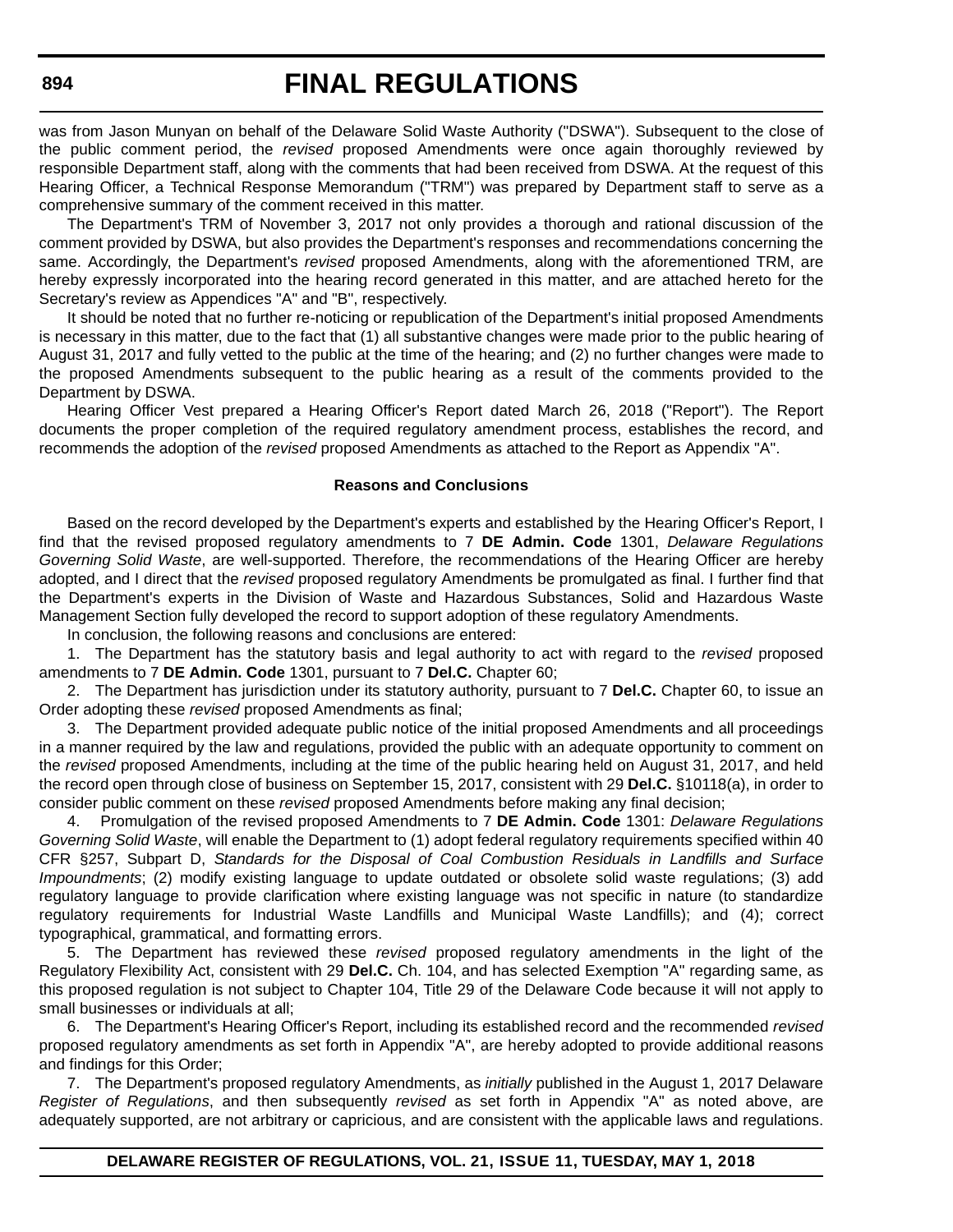Consequently, they are approved as final regulatory Amendments, which shall go into effect twenty days after their publication in the next available issue of the Delaware *Register of Regulations*; and

8. The Department shall submit this Order approving as final the *revised* proposed Amendments to 7 **DE Admin. Code** 1301: *Delaware Regulations Governing Solid Waste*, to the Delaware *Register of Regulations* for publication in its next available issue, and provide such other notice as the law and regulation require and the Department determines is appropriate.

Shawn M. Garvin **Secretary** 

#### **1301 Regulations Governing Solid Waste** *(Break in Continuity of Sections)*

# **2.0 Scope and Applicability**

### *(Break in Continuity Within Section)*

- 2.2 Applicability
	- 2.2.1 These regulations apply to any person using land or allowing the use of land for the purposes of storage, collection, processing, transfer, or disposal of solid waste; and to any person transporting solid waste in or through the State of Delaware. The following shall be subject to the provisions of these regulations:

*(Break in Continuity Within Section)*

### **[2.2.1.9 Active and inactive surface impoundments.]** *(Break in Continuity of Sections)*

# **4.0 Permit Requirements And Administrative Procedures**

### *(Break in Continuity Within Section)*

4.2 Application Procedures For Sanitary And Industrial Landfills Unless otherwise specified within these regulations, the following application procedures apply to all submissions received after **[[INSERT DATE 21 DAYS AFTER PUBLICATION IN STATE REGISTER] May 22, 2018]**.

#### *(Break in Continuity of Sections)*

# **6.0 Industrial Landfills**

(NOTE: This section applies to those landfills that dispose of only industrial and/or dry waste. Additional requirements for landfills and surface impoundments containing coal combustion residuals are located in *Section 11.0 - Special Wastes Management, Part 3 - Coal Combustion Residuals*.)

#### 6.1 Siting

# *(Break in Continuity Within Section)*

6.1.3 No new cell of an industrial landfill shall be located in an area such that solid waste would at any time be deposited:

#### *(Break in Continuity Within Section)*

6.1.3.8 In unstable areas, unless engineering measures have been incorporated in the design to insure the integrity of the structural components of the waste facility (including liners, leachate collection systems, run-on/runoff control, capping and anything affecting the containment and/or possible release of [contaminants.] contaminants).] Unstable areas include those of (1) poor foundation conditions (possible subsidence), (2) susceptibility to mass movement, or (3) karst terrain.

#### *(Break in Continuity Within Section)*

- 6.3 Liner
	- 6.3.1 General provisions

*(Break in Continuity Within Section)*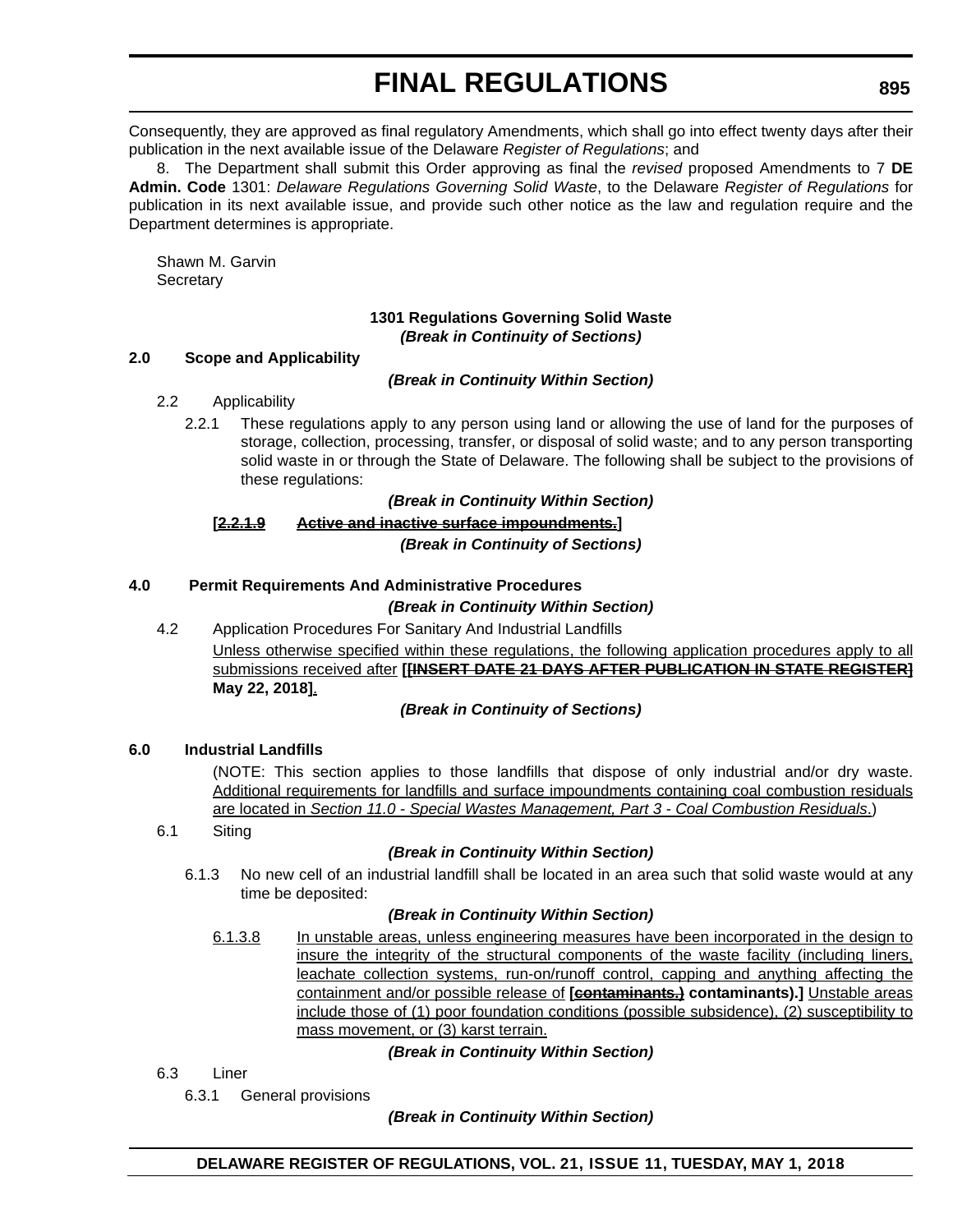6.3.1.3 The bottom of the liner (of the secondary liner, in a double liner system) shall be at least five (5) feet above the seasonal high water table, as measured in the uppermost aquifer beneath the landfill. This 5-foot requirement may be reduced by the Department if a more stringent liner system is used. Existing landfills or lateral expansions that have physically commenced construction before **[[INSERT DATE 21 DAYS AFTER PUBLICATION IN STATE REGISTER] May 22, 2018]** may continue to operate or construct lateral expansions under previous Department approvals.

#### *(Break in Continuity Within Section)*

6.3.2 Liner characteristics

# *(Break in Continuity Within Section)*

- 6.3.2.1 Composite liner. A composite liner must have, as a minimum:
	- 6.3.2.1.1 A primary (upper) liner which meets the following:
		- 6.3.2.1.1.1 Is at least 45 mils thick. Geomembrane liner components consisting of high density polyethylene (HDPE) must be at least 60 mils thick for all new cells that begin physical construction after **[[INSERT DATE 21 DAYS AFTER PUBLICATION IN STATE REGISTER] May 22, 2018]**.

### *(Break in Continuity Within Section)*

- 6.4 Leachate Collection, Treatment, Disposal, And Monitoring
	- 6.4.1 General provisions
		- 6.4.1.1 All industrial landfills shall be designed and constructed to include a leachate collection system, a leachate treatment and disposal system, and a leachate monitoring system. Existing landfills or lateral expansions that have physically commenced construction before **[[INSERT DATE 21 DAYS AFTER PUBLICATION IN STATE REGISTER] May 22, 2018]** may continue to operate or construct lateral expansions under previous Department approvals.

#### *(Break in Continuity Within Section)*

6.6 Surface Water Management

# *(Break in Continuity Within Section)*

6.6.6 Stormwater Plan. Owners or operators of all industrial landfills shall develop and maintain a Stormwater Plan (SWP) (also known as a Stormwater Pollution and Prevention Plan (SWPPP)) for areas associated with the landfill facility. The SWP/SWPPP shall describe stormwater management controls and practices in-place or planned for the facility and shall identify potential sources of pollutants which may reasonably be expected to affect the quality of stormwater discharges from landfill operations and site maintenance. The SWP/SWPP need not address construction activities regulated by a Sediment and Stormwater Plan Approval issued by the Department. An initial plan shall be submitted to the Department no later than **[[INSERT DATE 180 DAYS AFTER PUBLICATION IN THE STATE REGISTER] October 28, 2018]**. SWP/ SWPPP plans created under regulations other than DRGSW can be substituted for this requirement provided the plan includes the following:

# *(Break in Continuity Within Section)*

- 6.6.7 Maintenance on surface water management systems shall be done in accordance with any postconstruction requirement from the Division of Watershed Stewardship and conditions specified within the Solid Waste **[permit Permit]**.
- 6.6.8 An initial periodic report for all completed surface water management systems shall be prepared and signed by a Professional Engineer registered in Delaware no later than **[[INSERT DATE 12 MONTHS AFTER PUBLICATION IN STATE REGISTER] May 1, 2019]**. Subsequent periodic reports shall be submitted every five (5) years. Modifications to a surface water management system or part of a surface water management system may require approval from other state or federal agencies. The report shall at a minimum include:

# *(Break in Continuity Within Section)*

6.7 Ground Water Groundwater Monitoring And Corrective Action

**DELAWARE REGISTER OF REGULATIONS, VOL. 21, ISSUE 11, TUESDAY, MAY 1, 2018**

**896**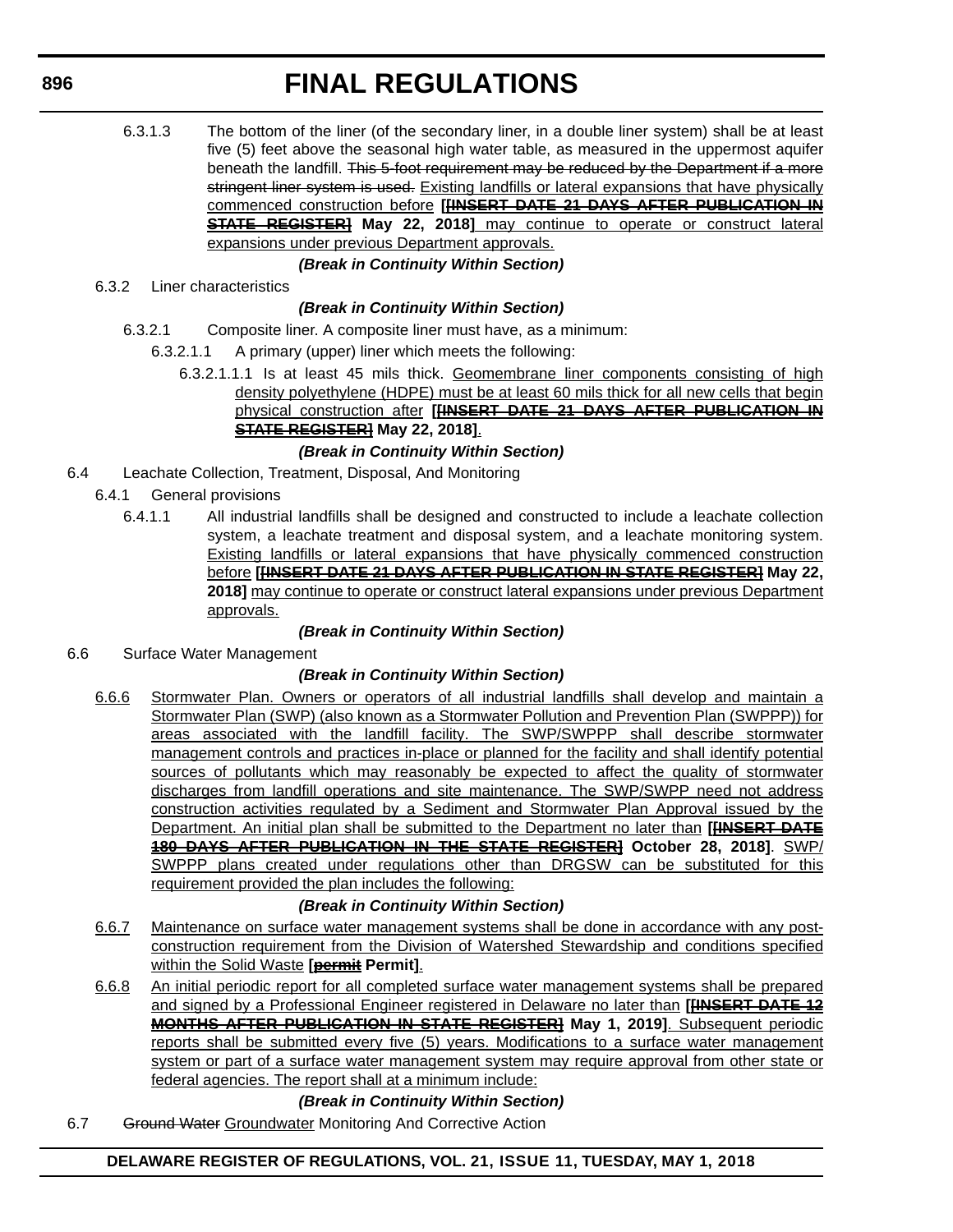#### *(Break in Continuity Within Section)*

6.7.4 6.7.5 Reporting

#### *(Break in Continuity Within Section)*

6.7.4.2 6.7.5.2 An annual hydrogeologic monitoring report will be prepared which and signed by a Professional Geologist registered in Delaware, and shall include:

#### *(Break in Continuity Within Section)*

6.7.5.2.10 Any additional hydrogeologic reporting requirements specified in the **[solid waste permit Solid Waste Permit]**.

#### *(Break in Continuity Within Section)*

- 6.9 Landfill Operation And Maintenance Standards
	- 6.9.1 General provisions
		- 6.9.1.1 Landfills and landfill cells closed in accordance with DRGSW shall conduct maintenance, recordkeeping, and reporting activities in accordance with subsections 6.10 through 6.12 and the **[solid waste permit Solid Waste Permit]**.

#### *(Break in Continuity Within Section)*

- 6.9.2 Details of operation and maintenance
	- 6.9.2.1 Spreading and compacting. The working face shall be confined to the smallest practical area, as is consistent with the proper operation of trucks and equipment. The waste shall be spread in layers and compacted by repeated passes of the compacting equipment to obtain the degree of compaction specified in the Solid Waste **[permit Permit]**.

#### *(Break in Continuity Within Section)*

6.9.2.3 Control of nuisances and hazards.

#### *(Break in Continuity Within Section)*

6.9.3.2.3 6.9.2.3.3 Dust, fires: The landfill shall be operated in a manner which eliminates, to the extent possible, dust problems and fires. Industrial Landfills must develop and implement a dust control plan in accordance with the Solid Waste [permit Permit].

#### *(Break in Continuity Within Section)*

6.9.2.9 Weekly Inspections. No later than **[[INSERT DATE 30 DAYS AFTER PUBLICATION IN THE STATE REGISTER] May 31, 2018]**, weekly inspections shall be conducted by a Qualified Person at intervals not to exceed seven (7) days. At a minimum, inspections shall include observations for any appearance of actual or potential structural weakness and other conditions that can disrupt the operation or safety of the industrial waste landfill. Results of the weekly inspections shall be maintained per subsection 6.9.3. If the operator cannot comply with conducting an inspection within a particular week, the Department shall be notified as to the reason for missing the weekly inspection BEFORE the end of that week. Additionally, the missed weekly inspection shall, nonetheless, be conducted at the earliest possible time the following week. This "post" weekly inspection will not count as that week's inspection.

#### *(Break in Continuity Within Section)*

6.9.2.10 Annual Inspection. An annual landfill inspection shall be conducted by a Professional Engineer registered in Delaware to evaluate whether the landfill design, construction, operation, and maintenance is consistent with recognized and generally accepted good engineering standards. Reports are to be submitted annually as part of the reporting requirements of subsection 6.9.4.

#### *(Break in Continuity Within Section)*

6.9.2.10.3 Deficiencies and Releases. If a deficiency or release is identified during the inspection, the owner or operator must remedy the deficiency or release as soon as feasible and prepare documentation detailing the corrective measure. Deficiencies or release must also be reported in accordance with the **[solid waste permit Solid Waste Permit]**, as applicable.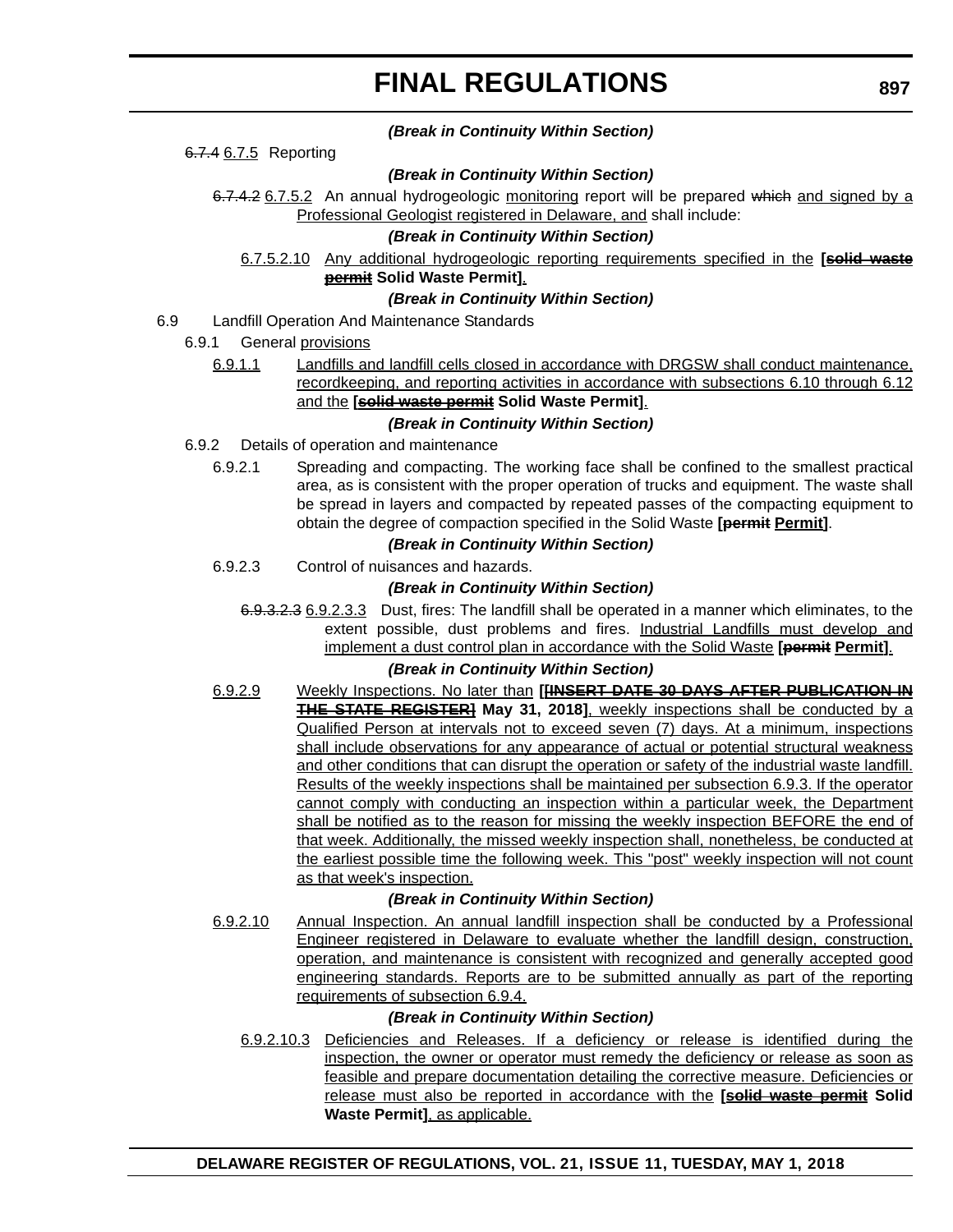## *(Break in Continuity Within Section)*

6.9.4 Reporting. The permittee shall submit to the Department on an annual basis a report summarizing facility operations for the preceding calendar year. The report shall describe and summarize all solid waste disposal, environmental monitoring, and construction activities conducted within the year covered by the report. The report shall be prepared under the direction of and signed by the Facility Manager. In addition to paper copies of reports, the Department may require documents to be submitted on machine-readable media in a format mutually acceptable to the Department and the permittee. With approval of the Department, reports submitted on machine-readable media may be submitted in lieu of paper reports. The report shall include, but not necessarily be limited to, the following:

## *(Break in Continuity Within Section)*

- 6.9.4.3 6.9.4.4 Leachate quantity and quality data as required in subsection 6.4.4, and in the Solid Waste permit, **[permit; Permit;]**
- 6.9.4.4 6.9.4.5 Gas monitoring data as required in subsection 6.5.3, and in the Solid Waste permit, **[permit; Permit;]**

### *(Break in Continuity Within Section)*

- 6.9.4.9 The permittee must also submit any additional reports specified in the Solid Waste **[permit. Permit.]**
	- *(Break in Continuity Within Section)*
- 6.10 Closure

### *(Break in Continuity Within Section)*

6.10.2 Required submittals; notification

### *(Break in Continuity Within Section)*

- 6.10.2.3 If the Department determines that the closure plan and closure schedule are sufficient to ensure closure in accordance with the performance standards described in subsection 6.10.1, it will modify the **[solid waste permit Solid Waste Permit]** to allow closure to take place.
- 6.10.2.4 The owner or operator shall not commence closure activities before receiving the necessary modifications to the **[solid waste permit Solid Waste Permit]**.

#### *(Break in Continuity Within Section)*

6.10.4 Minimum closure requirements

### *(Break in Continuity Within Section)*

- 6.10.4.7 When Within 30 days of completion of closure of the landfill or a landfill cell is completed, the owner or operator shall submit a final report for the Department's approval, unless the Department approves a longer period of time. The final report shall certify that the closure of the landfill or cell was completed in accordance with the closure plan to include the construction quality assurance plan, construction and material specifications, and design drawings. The final report shall be certified correct by the construction quality assurance engineer, who must be a Professional Engineer registered in Delaware. The landfill or cell will not be considered closed until the Department has provided its written notification that the closure construction and the final report meet the requirements of the **[solid waste permit Solid Waste Permit]** and these regulations. The Department will inspect the cell or facility and will either:
	- 6.10.4.7.1 Issue a letter of approval to certify that the site has been closed in accordance with the **[solid waste permit Solid Waste Permit]**, the closure plan, and all applicable regulations; or
	- 6.10.4.7.2 Determine that the site is not in compliance with the **[solid waste permit Solid Waste Permit]**, the closure plan, or applicable regulations; identify the areas of deficiency; and require the owner or operator to take the necessary actions to bring the site into compliance.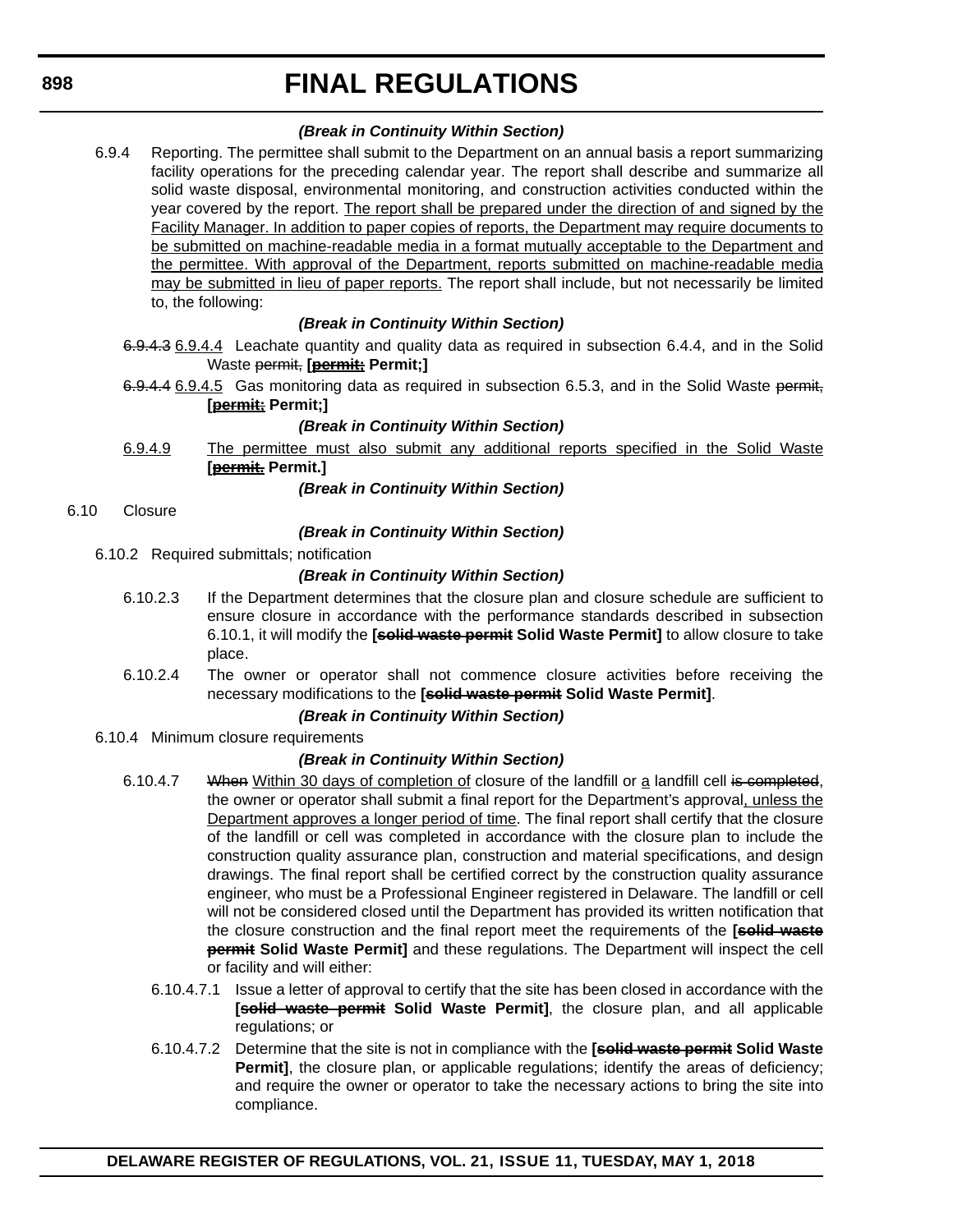#### *Break in Continuity Within Section)*

#### 6.12 Post-closure Care

#### *(Break in Continuity Within Section)*

6.12.2 Minimum post-closure care requirements. Post-closure care shall be in accordance with the postclosure permit and shall consist of at least the following:

#### *(Break in Continuity Within Section)*

### 6.12.2.7 Other post-closure care requirements specified in the **[solid waste permit Solid Waste Permit]**.

#### *(Break in Continuity of Sections)*

#### **11.0 Special Wastes Management Part 3 - Coal Combustion Residuals**

(NOTE: This section applies to those units that contain coal combustion residuals (CCR). Additional requirements for landfills containing CCR and other industrial wastes are located in *Section 6.0 - Industrial Landfills*.)

- 11.1 General provisions.
	- 11.1.1 Section 11.0, Part 3 applies to all **[existing units, landfills and surface impoundments in existence as of [INSERT DATE 21 DAYS AFTER PUBLICATION IN STATE REGISTER] May 22, 2018,]** lateral expansions of existing **[units, landfills and surface impoundments,]** and new **[units, landfills and surface impoundments,]** containing Coal Combustion Residuals (CCR) **[in existence as of [INSERT DATE 21 DAYS AFTER PUBLICATION IN STATE REGISTER]]**, unless otherwise specified.
	- 11.1.2 CCR units that have completed closure in accordance with DRGSW prior to **[[INSERT DATE 21 DAYS AFTER PUBLICATION IN STATE REGISTER] May 22, 2018]** must comply with Section 6.0.
	- 11.1.3 Inactive solid waste units containing CCR must complete closure in accordance with DRGSW by **[[INSERT DATE 24 MONTHS AFTER PUBLICATION IN STATE REGISTER] May 1, 2020]**. For the purpose of this section, an inactive unit is defined as a solid waste unit that has not received CCR or is no longer removing CCR for the purpose of beneficial use since **[[INSERT DATE 24 MONTHS BEFORE PUBLICATION IN STATE REGISTER] May 1, 2016]** and has not initiated or completed closure in accordance with DRGSW regulations. The Department reserves the right to allow a variance to this closure requirement.

#### *(Break in Continuity Within Section)*

11.3 Additional CCR Landfill Requirements.

#### *(Break in Continuity Within Section)*

11.3.2 Fugitive Dust Control Plan. CCR landfills must obtain a certification from a Professional Engineer registered in Delaware that the initial fugitive dust control plan, or any subsequent amendments of it, meets the requirements of DRGSW and the **[solid waste permit Solid Waste Permit**].

**\*Please note that no additional changes were made to the regulation as originally proposed and published in the August 2017 issue of the** *Register* **at page 129 (21 DE Reg. 129). Therefore, the final regulation is not being republished. A copy of the final regulation is available at:**

**[1301 Regulations Governing Solid Waste](http://regulations.delaware.gov/register/may2018/final/21 DE Reg 893 05-01-18.htm)**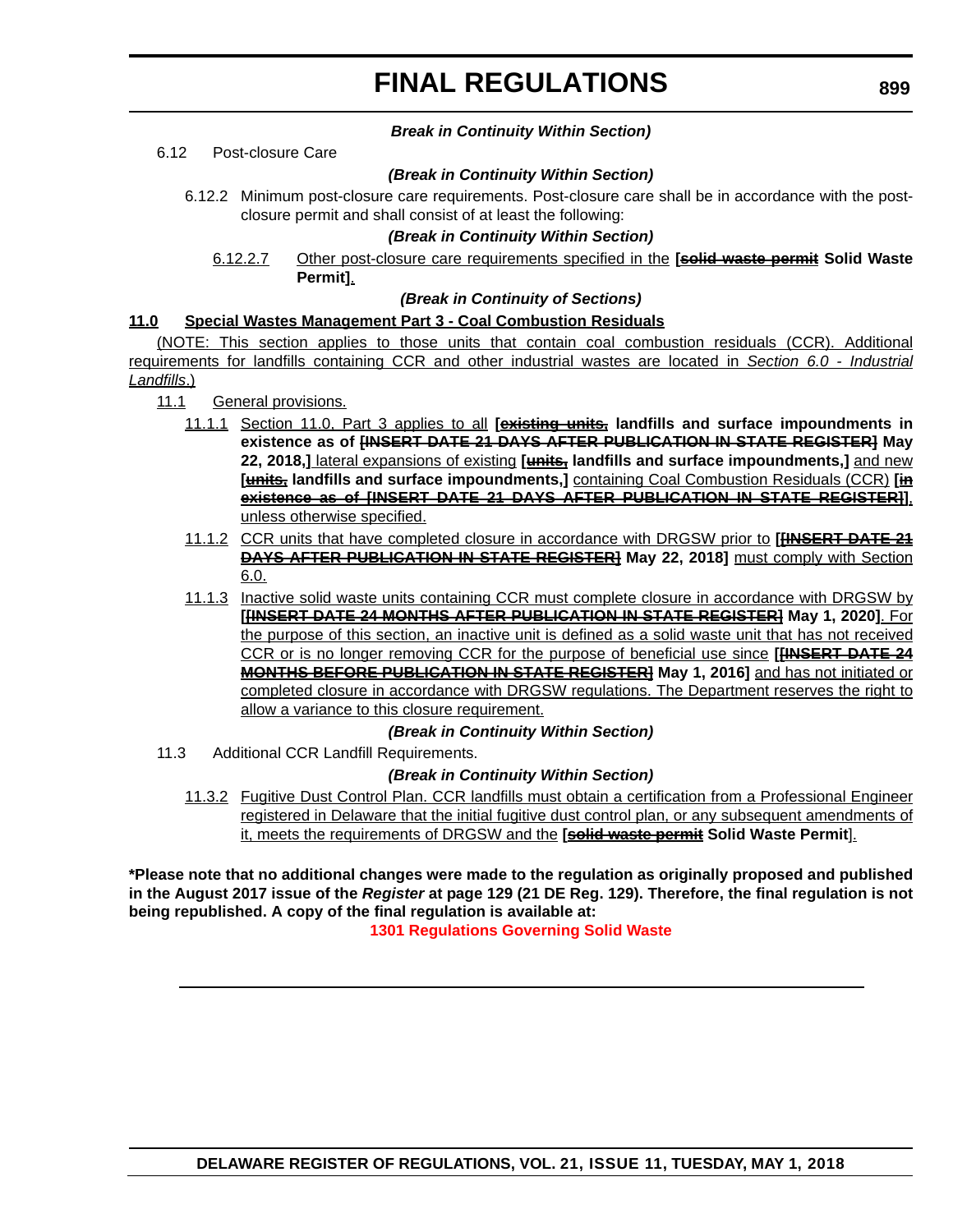### **DIVISION [OF WATER](http://www.dnrec.delaware.gov/wr/Pages/Default.aspx) SURFACE WATER DISCHARGES SECTION** Statutory Authority: 7 Delaware Code, Chapter 60 (7 **Del.C.** Ch. 60) 7 **DE Admin. Code** 7204

*Amendment* **to Secretary's Order No.: 2018-W-0006**

**RE: Approving Final Regulations to Amend 7 DE Admin. Code 7204:** *Regulations for Licensing Operators of Wastewater Facilities*

> **Date of Issuance: April 13, 2018 Effective Date of the Amendment: May 11, 2018**

#### **[7204 Regulations for Licensing Operators Of Wastewater Facilities](#page-4-0)**

Under the authority vested in the Secretary of the Department of Natural Resources and Environmental Control ("Department" or "DNREC") pursuant to 7 **Del.C.** §§6006 and 6010, the following is entered as an Amendment to the Secretary's Order in the above-referenced regulatory proceeding.

Whereas, Secretary's Order No. 2018-W-0006 (the "Original Order") was issued on February 1, 2018, with an effective date of March 11, 2018; and

Whereas, pursuant to 29 **Del.C.** §605(a), "[n]o rule or regulation promulgated by any state agency shall become effective until the Attorney General has reviewed the rule or regulation and has informed the issuing agency in writing as to the potential of the rule or regulation to result in a taking of private property" (i.e., the "Takings Review" memorandum); and

Whereas, subsequent to the Original Order's issuance date, the Department was advised that additional time (i.e., beyond the Original Order's effective date of March 11, 2018) would be required for the Attorney General's office to provide this issuing agency with its formal Takings Review memorandum; and

Whereas, the Department has now been provided with the Attorney General's formal Takings Review memorandum, this promulgation may now be finalized with submission of the aforementioned Amendments to the State of Delaware's *Register of Regulations*; and

Therefore, the Original Order is hereby Amended, with the following terms and conditions:

1. The "Effective Date" of the aforementioned adoption of said Amendments by the Department shall now be **May 11, 2018**, as set forth in this Amendment to Order No. 2018-W-0006; and

2. The Original Order in all other respects regarding the adoption and promulgation of the revised proposed regulatory Amendments to 7 **DE Admin. Code** §7204, *Regulations for Licensing Operators of Wastewater Facilities*, stands as previously promulgated; and

3. The Department shall provide notice of this Order to the Delaware *Register of Regulations* for publication in its next available issue, and provide such other notice as the law and regulation require and the Department determines is appropriate.

Shawn M. Garvin **Secretary** 

**\*Please note that no changes were made to the regulation as originally proposed and published in the July 2017 issue of the** *Register* **at page 31 (21 DE Reg. 31). Therefore, the final regulation is not being republished. A copy of the final regulation is available at:**

**[7204 Regulations for Licensing Operators Of Wastewater Facilities](http://regulations.delaware.gov/register/may2018/final/21 DE Reg 900 05-01-18.htm)** 

**DELAWARE REGISTER OF REGULATIONS, VOL. 21, ISSUE 11, TUESDAY, MAY 1, 2018**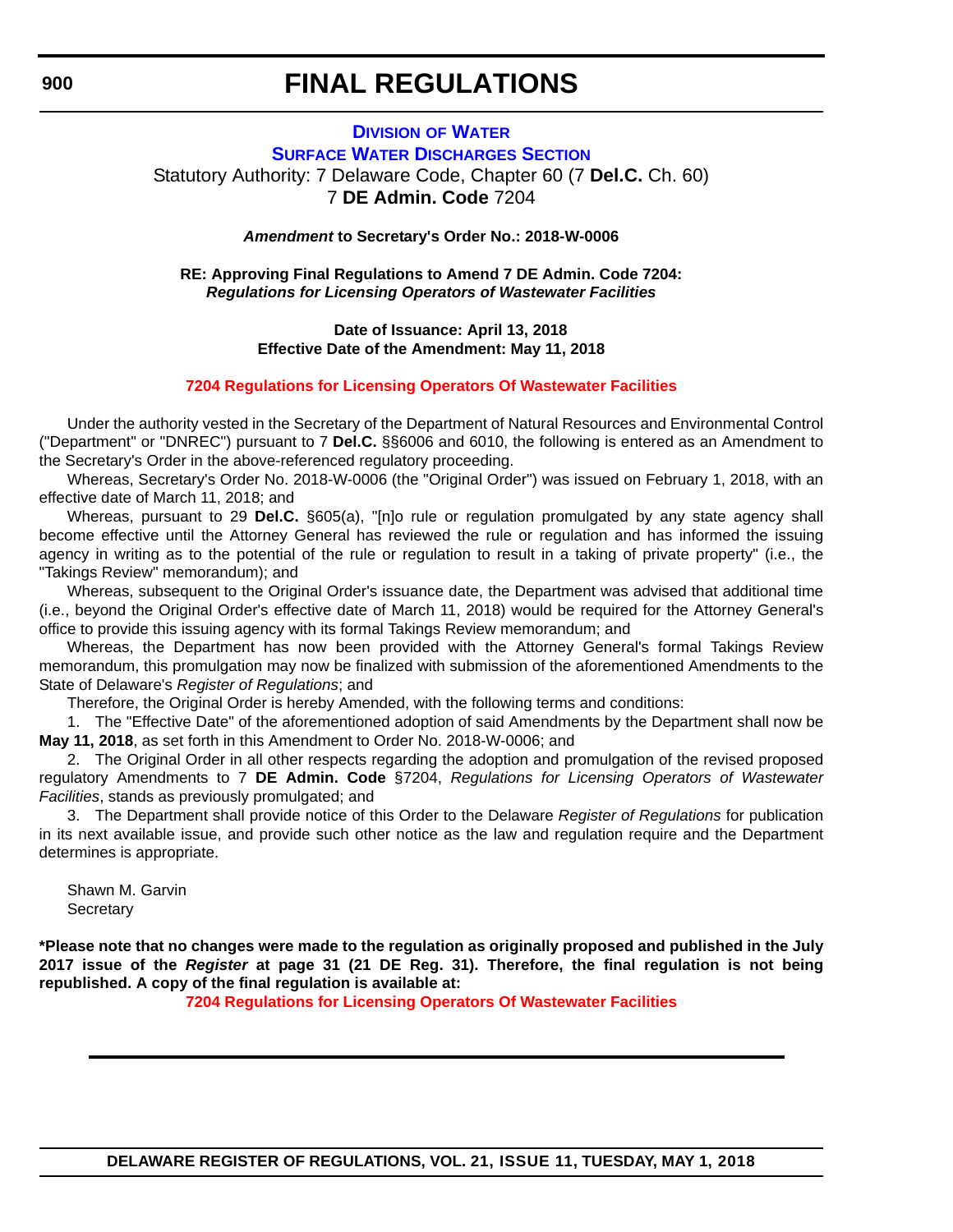## **[DEPARTMENT OF SAFETY AND HOMELAND SECURITY](http://dsp.delaware.gov/) DIVISION [OF STATE POLICE](http://dsp.delaware.gov/)**

**1300 BOARD OF EXAMINERS OF PRIVATE INVESTIGATORS & PRIVATE SECURITY AGENCIES** Statutory Authority: 24 Delaware Code, Section 1305 (24 **Del.C.** §1305)

24 **DE Admin. Code** 1300

### **ORDER**

#### **[1300 Board of Examiners of Private Investigators & Private Security Agencies](#page-4-0)**

Pursuant to the Guidelines in 29 **Del.C.** Section 10118(a)(1)-(7), the Board of Examiners of Private Investigators and Private Security Agencies ("Board") hereby issues this Order. The proposed change was published in the Delaware *Register of Regulations* on March 1, 2018 (Vol. 21, Issue 9). Following notice and a public hearing on the proposed adoption of amendments to Rule 11.0 Personnel Rosters and Job Assignments, the Board makes the following Findings and Conclusions:

#### **Summary of Evidence and Information Submitted**

1. The Board did not receive written evidence or information pertaining to the proposed adoption.

2. The Board expressed its desire to adopt the amendment to remove and add wording so the rule will be in sync with the amended legislation.

#### **Findings of Fact**

3. The public was given notice and the opportunity to provide the Board with comments, in writing and by oral testimony, on proposed amendments. The written comments and oral testimony received are described in paragraph 1.

4. The Board finds that the adoption of this rule will remove and add wording so the rule will be in sync with the amended legislation.

5. The Board finds that the adoption will have no adverse impact on the public.

6. The Board finds that the amendment is well written and describes its intent to remove and add wording so the rule will be in sync with the amended legislation.

#### **Conclusion**

7. The proposed rule adoption was published by the Board in accord with the statutory duties and authority as set forth in 24 **Del.C.** Section 1304 et seq. and, in particular, 24 **Del.C.** Section 1304(b)(3).

8. The Board deems this adoption necessary and expedient to the full and official performance of its duties under 24 **Del.C.** Section 1304 et. seq.

9. The Board concludes that the adoption of this rule will be in the best interests of the citizens of the State of Delaware.

10. The Board therefore adopts the amendment pursuant to 24 **Del.C.** Section 1304(b)(3) and guidelines of 29 Del.C. Section 10118 of the Administrative Procedures Act. See, Strauss v. Silverman, Del. Supr., 399 A.2d 192 (1979).

11. This adopted rule replaces in its entirety any former rule or regulation heretofore promulgated by the Board.

12. The effective date of this Order shall be May 11, 2018.

13. Attached hereto and incorporated herein this order is the amended rule marked as exhibit A and executed simultaneously on the 12<sup>th</sup> day of April 2018.

| Lt. Colonel Monroe B. Hudson, Jr., Chairman (proxy) | Ms. Kelly R. Jansen |
|-----------------------------------------------------|---------------------|
| Director Robert J. Irwin                            | Vacant              |
| Ms. Sandra C. Taylor                                | Vacant              |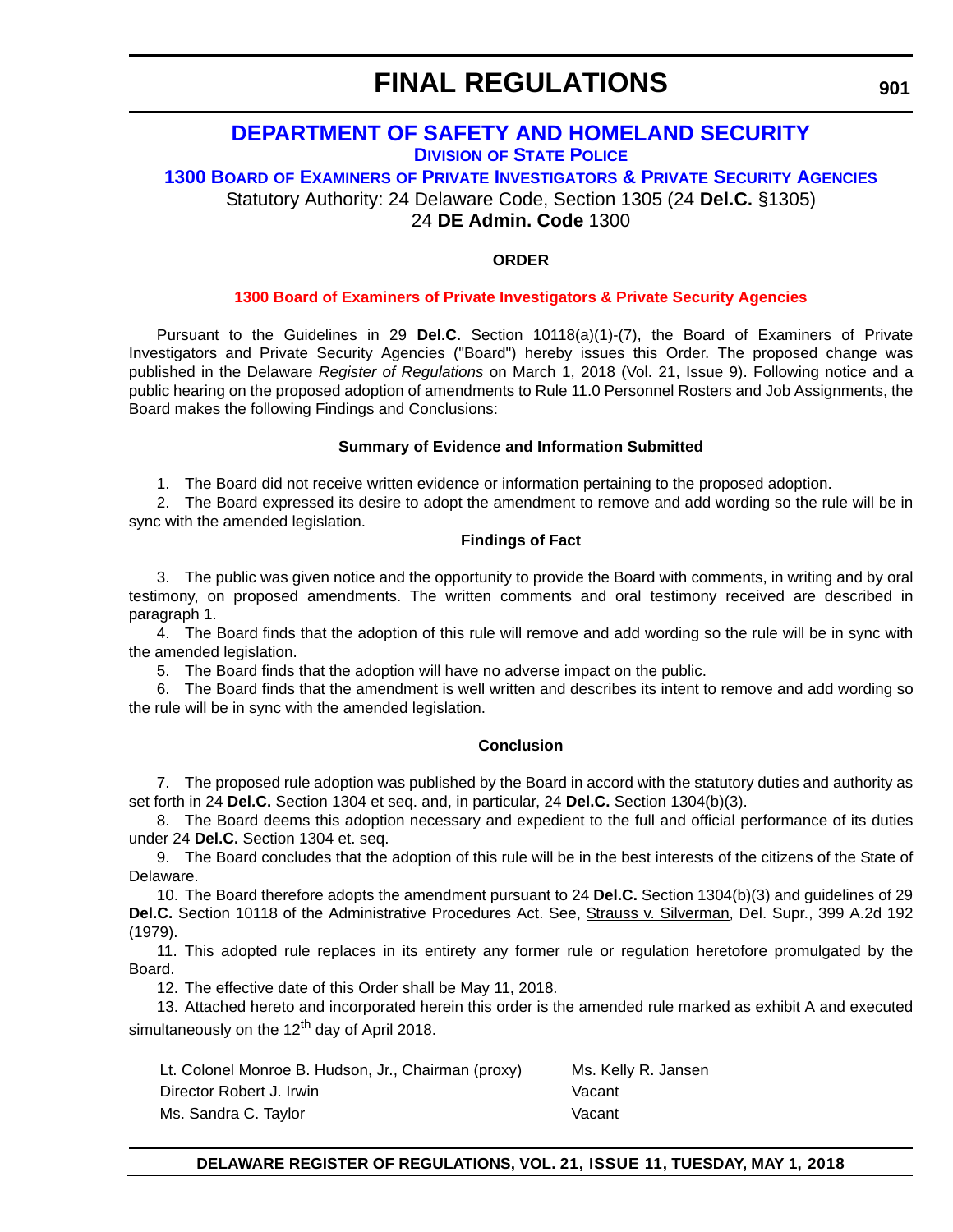## **FINAL REGULATIONS**

Mr. Mark W. Rainford Vacant Mr. Wayne A. Keller

**\*Please note that no changes were made to Section 11.0 of the regulation as originally proposed and published in the March 2018 issue of the** *Register* **at page 679 (21 DE Reg. 679). Therefore, the final regulation is not being republished. A copy of the final regulation is available at:**

**[1300 Board of Examiners of Private Investigators & Private Security Agencies](http://regulations.delaware.gov/register/may2018/final/21 DE Reg 901 05-01-18.htm)** 

## **[DEPARTMENT OF STATE](https://dpr.delaware.gov/)**

## **DIVISION [OF PROFESSIONAL REGULATION](https://dpr.delaware.gov/)**

**700 BOARD OF CHIROPRACTIC**

Statutory Authority: 24 Delaware Code, Sections 706(a)(1) and (10) (24 **Del.C.** §706(a)(1) and

(10))

24 **DE Admin. Code** 700

### **ORDER**

### **[700 Board of Chiropractic](#page-4-0)**

On January 1, 2018 the Delaware Board of Chiropractic published proposed changes to its regulations in the Delaware *Register of Regulations*, Volume 21, Issue 7. The notice indicated that written comments would be accepted by the Board, a public hearing would be held, and written comments would be accepted for fifteen days thereafter. After due notice in the *Register of Regulations* and two Delaware newspapers, a public hearing was held on February 1, 2018 at a regularly scheduled meeting of the Board of Chiropractic to receive verbal comments regarding the Board's proposed amendments to its regulations.

### **SUMMARY OF THE EVIDENCE AND INFORMATION SUBMITTED**

At the time of the deliberations, the Board considered the following documents:

**Board Exhibit 1-** Affidavit of publication of the public hearing notice in the *News Journal*; and

**Board Exhibit 2-** Affidavit of publication of the public hearing notice in the *Delaware State News*.

There was no verbal testimony presented at the public hearing on February 1, 2018. No written comments were received by the Board.

### **FINDINGS OF FACT AND CONCLUSIONS**

1. The public was given notice and an opportunity to provide the Board with comments in writing and by testimony at the public hearing on the proposed amendments to the Board's regulations.

2. There were no public comments provided to the Board during the written public comment periods, or at the public hearing.

3. Pursuant to 24 **Del.C.** §706(a)(1) the Board has the statutory authority to promulgate rules and regulations clarifying specific statutory sections of its statute.

4. Having received no public comments, the Board finds no reason not to amend the regulations as proposed.

### **DECISION AND ORDER CONCERNING THE REGULATIONS**

**NOW THEREFORE**, pursuant to 24 **Del.C.** §706(a)(1) and for the reasons set forth above, the Board does hereby ORDER that the regulations be, and that they hereby are, adopted and promulgated as set forth in the Delaware *Register of Regulations* on January 1, 2018. The effective date of this Order is ten days from the date of its publication in the Delaware *Register of Regulations*, pursuant to 29 **Del.C.** §10118(g).

### **DELAWARE REGISTER OF REGULATIONS, VOL. 21, ISSUE 11, TUESDAY, MAY 1, 2018**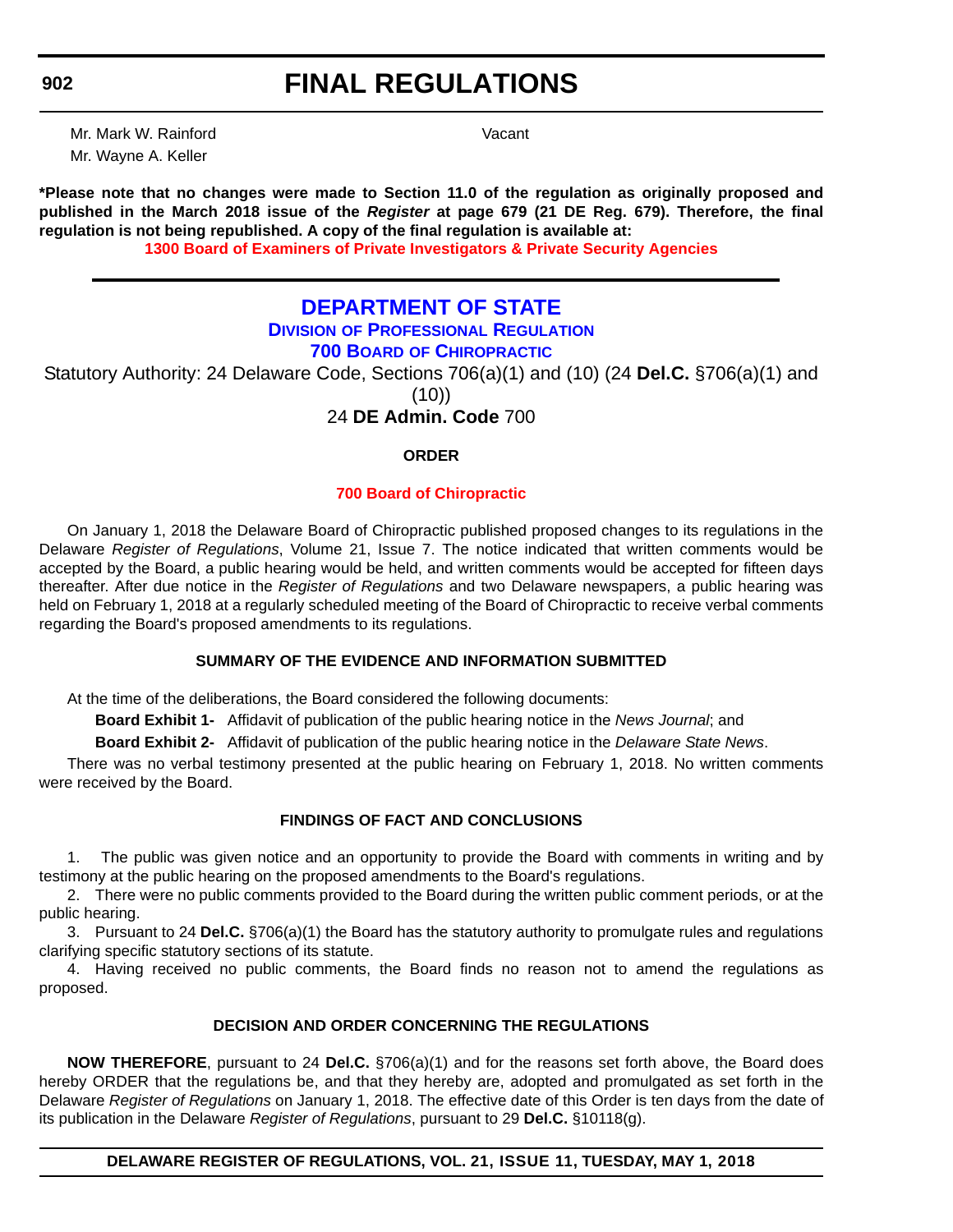The new regulations are attached hereto as Exhibit A. **SO ORDERED** this 5<sup>th</sup> day of April, 2018.

#### **DELAWARE BOARD OF CHIROPRACTIC**

Trevor Ennis, D.C. **In the Contract of Contract Contract Contract Contract Contract Contract Contract Contract Contract Contract Contract Contract Contract Contract Contract Contract Contract Contract Contract Contract Con** Jessica Bohl, D.C. (absent) Matthew McIlrath, D.C. Taube Carpenter

**\*Please note that no changes were made to the regulation as originally proposed and published in the January 2018 issue of the** *Register* **at page 555 (21 DE Reg. 555). Therefore, the final regulation is not being republished. A copy of the final regulation is available at:**

**[700 Board of Chiropractic](http://regulations.delaware.gov/register/may2018/final/21 DE Reg 902 05-01-18.htm)** 

## **DIVISION [OF PROFESSIONAL REGULATION](https://dpr.delaware.gov/) 1400 BOARD OF ELECTRICAL EXAMINERS** Statutory Authority: 24 Delaware Code, Section 1406(a)(1) (24 **Del.C.** §1406(a)(1)) 24 **DE Admin. Code** 1400

### **ORDER**

#### **[1400 Board of Electrical Examiners](#page-4-0)**

On February 1, 2018 the Delaware Board of Electrical Examiners published proposed changes to its regulations in the Delaware *Register of Regulations*, Volume 21, Issue 8. The notice indicated that written comments would be accepted by the Board, a public hearing would be held, and written comments would be accepted for fifteen days thereafter. After due notice in the *Register of Regulations* and two Delaware newspapers, a public hearing was held on March 7, 201 8 at a regularly scheduled meeting of the Board of Electrical Examiners to receive verbal comments regarding the Board's proposed amendments to its regulations. The rules pertaining to late renewal for electrical inspection agencies are proposed to be amended.

#### **SUMMARY OF THE EVIDENCE AND INFORMATION SUBMITTED**

At the time of the deliberations, the Board considered the following documents:

**Board Exhibit 1-** Affidavit of publication of the public hearing notice in the *News Journal*; and

**Board Exhibit 2-** Affidavit of publication of the public hearing notice in the *Delaware State News*.

There was no verbal testimony presented at the public hearing on March 7, 201 8. No written comments were received by the Board.

#### **FINDINGS OF FACT AND CONCLUSIONS**

1. The public was given notice and an opportunity to provide the Board with comments in writing and by testimony at the public hearing on the proposed amendments to the Board's regulations.

2. There were no public comments provided to the Board during the written public comment periods, or at the public hearing.

3. Pursuant to 24 **Del.C.** §1406(a)(1) the Board has the statutory authority to promulgate rules and regulations clarifying specific statutory sections of its statute.

4. Having received no public comments, the Board finds no reason not to amend the regulations as proposed.

#### **DECISION AND ORDER CONCERNING THE REGULATIONS**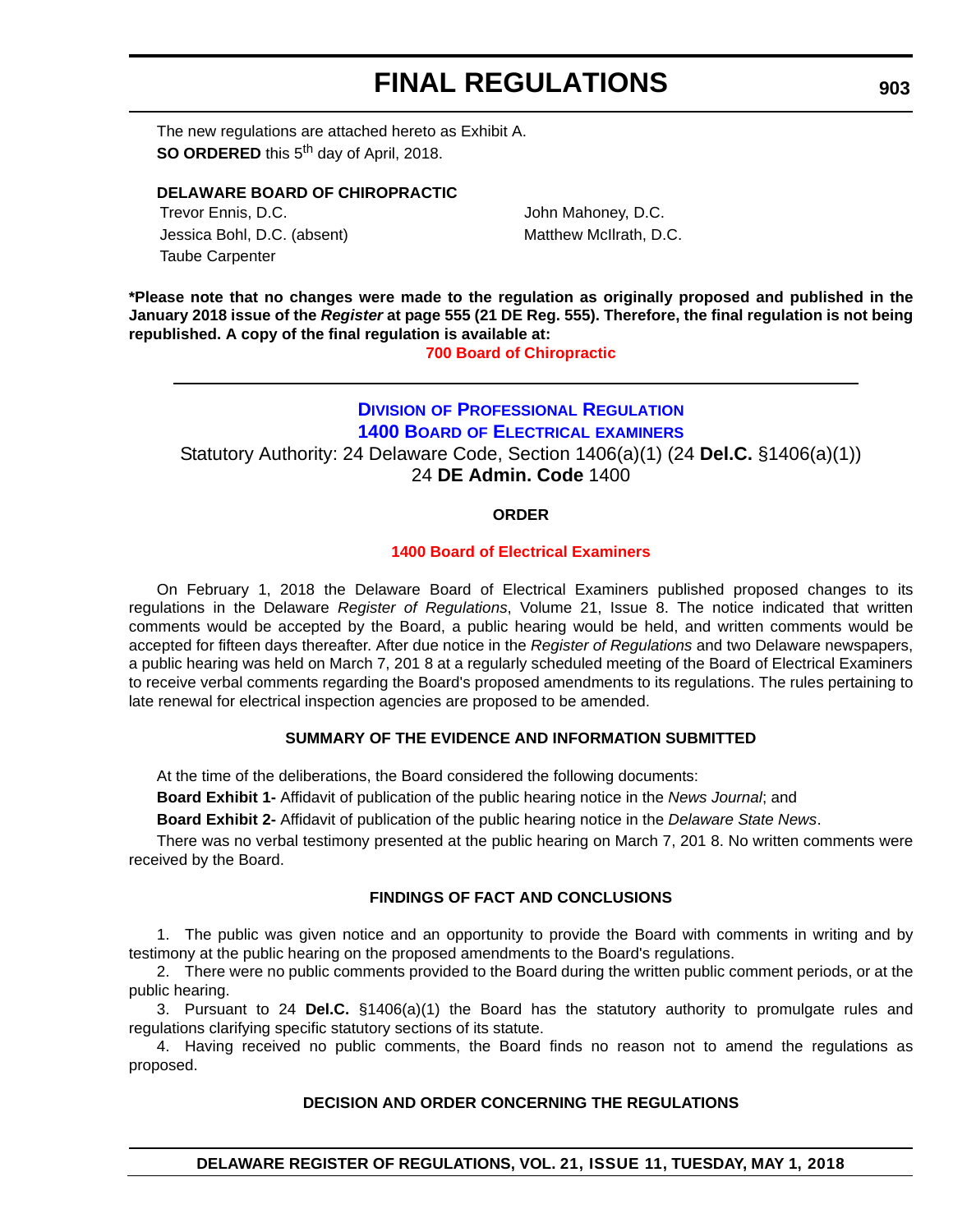## **FINAL REGULATIONS**

**NOW THEREFORE,** pursuant to 24 **Del.C.** §1406(a)(1) and for the reasons set forth above, the Board does hereby ORDER that the regulations be, and that they hereby are, adopted and promulgated as set forth in the Delaware *Register of Regulations* on February 1, 2018. The effective date of this Order is ten days from the date of its publication in the Delaware *Register of Regulations*, pursuant to 29 **Del.C.** §10118(g).

The new regulations are attached hereto as Exhibit A.

**SO ORDERED** this 4<sup>th</sup> day of April, 2018.

#### **DELAWARE BOARD OF ELECTRICAL EXAMINERS**

| Robert MacLennan  | Michael Travers (absent) |
|-------------------|--------------------------|
| Nathan Schreppler | <b>Thomas Hartley</b>    |
| James Howard, Sr. | Richard Millar           |
| Anthony Roca      | <b>Willie Savage</b>     |

**\*Please note that no changes were made to the regulation as originally proposed and published in the February 2018 issue of the** *Register* **at page 619 (21 DE Reg. 619). Therefore, the final regulation is not being republished. A copy of the final regulation is available at:**

**[1400 Board of Electrical Examiners](http://regulations.delaware.gov/register/may2018/final/21 DE Reg 903 05-01-18.htm)** 

## **DIVISION [OF PROFESSIONAL REGULATION](https://dpr.delaware.gov/) 3100 BOARD OF FUNERAL SERVICES** Statutory Authority: 24 Delaware Code, Section 3105(a)(1) (24 **Del.C.** §3105(a)(1)) 24 **DE Admin. Code** 3100

#### **ORDER**

#### **[3100 Board of Funeral Services](#page-4-0)**

On January 1, 2018 the Delaware Board of Funeral Services published proposed changes to its regulations in the Delaware *Register of Regulations*, Volume 21, Issue 7. The notice indicated that written comments would be accepted by the Board, a public hearing would be held, and written comments would be accepted for fifteen days thereafter. After due notice in the *Register of Regulations* and two Delaware newspapers, a public hearing was held on January 23, 2018 at a regularly scheduled meeting of the Board of Funeral Services to receive verbal comments regarding the Board's proposed amendments to its regulations.

#### **SUMMARY OF THE EVIDENCE AND INFORMATION SUBMITTED**

At the time of the deliberations, the Board considered the following documents:

**Board Exhibit 1-** Affidavit of publication of the public hearing notice in the *News Journal*; and

**Board Exhibit 2-** Affidavit of publication of the public hearing notice in the *Delaware State News*.

No verbal testimony was provided at the public hearing. No written comments were received by the Board.

#### **FINDINGS OF FACT AND CONCLUSIONS**

1. The public was given notice and an opportunity to provide the Board with comments on the proposed amendments to the Board's regulations in writing and by testimony at the public hearing.

2. There were no public comments provided to the Board during the written public comment periods.

3. Pursuant to 24 **Del.C.** §3105(a)(1) the Board has the statutory authority to promulgate rules and regulations to implement or clarify specific statutory sections of its statute.

4. Having received no public comments, the Board finds no reason not to amend the regulations as proposed with the correction of one typographical error in subsection 13.2.12. That subsection has been corrected in this

**DELAWARE REGISTER OF REGULATIONS, VOL. 21, ISSUE 11, TUESDAY, MAY 1, 2018**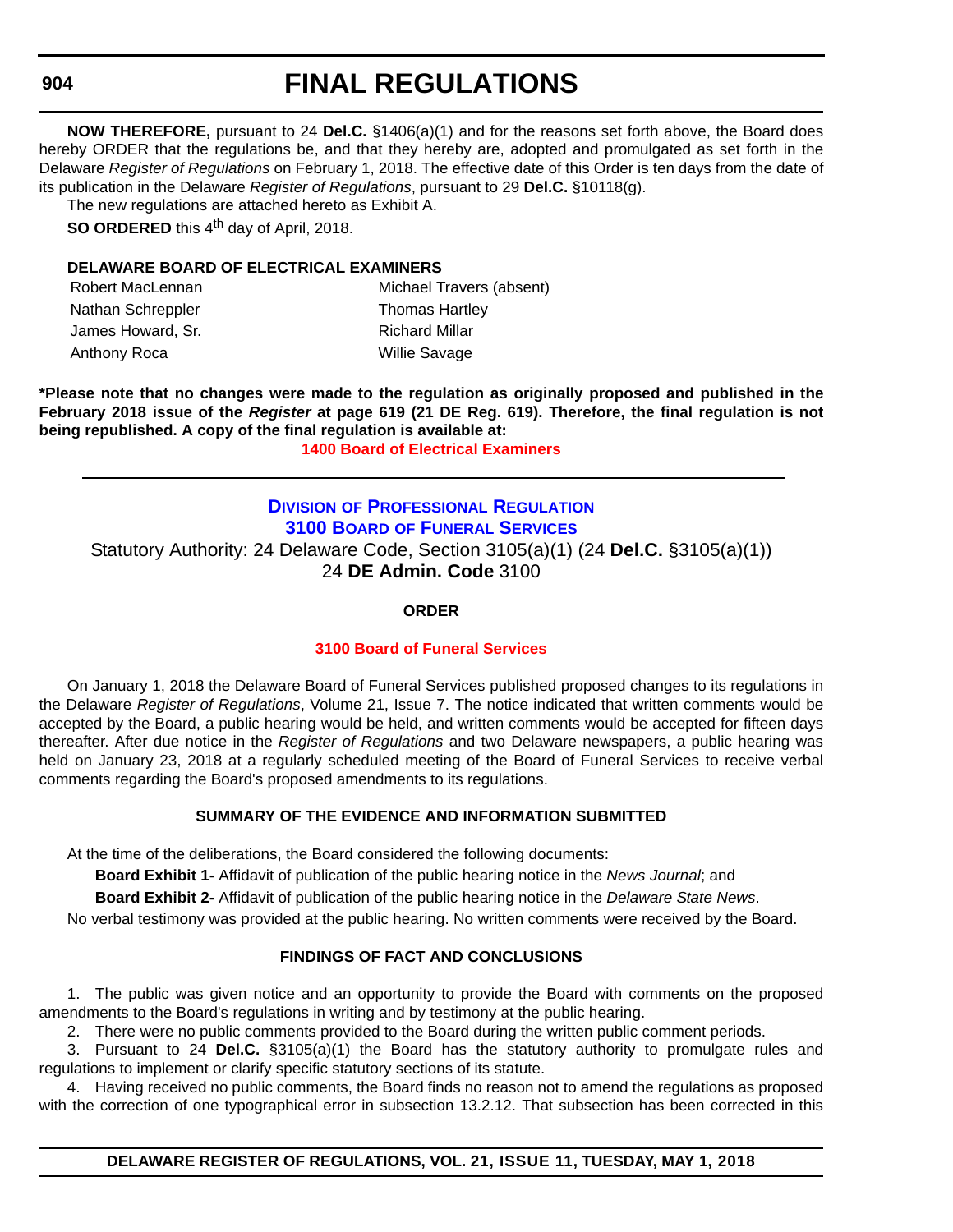Final Order by striking "Board of Professional Licensing" and substituting in its place "Board of Funeral Services".

#### **DECISION AND ORDER CONCERNING THE REGULATIONS**

**NOW THEREFORE**, pursuant to 24 **Del.C.** §3105(a)(1) and for the reasons set forth above, the Board does hereby ORDER that the regulations be, and that they hereby are, adopted and promulgated as set forth in the Delaware *Register of Regulations* on January 1, 2018 with the typographical error corrected. The effective date of this Order is ten days from the date of its publication in the Delaware *Register of Regulations*, pursuant to 29 **Del.C.** §10118(g).

The new regulations are attached hereto as Exhibit A.

**SO ORDERED** this 27<sup>th</sup> day of March, 2018.

#### **DELAWARE BOARD OF FUNERAL SERVICES**

Chad Chandler William Torbert Jane Hovington **Elizabeth Happoldt** Danna Levy (absent)

Kevin Parsell, President Harvey Smith, Jr. (absent)

#### **3100 Board of Funeral Services** *(Break in Continuity of Sections)*

#### **13.0 Cremation and Crematoriums**

*(Break in Continuity Within Section)*

13.2 Cremation

#### *(Break in Continuity Within Section)*

13.2.12 All crematories and crematoriums which are not part of a licensed funeral home operation must register with the Board of **[Professional Licensing Funeral Services]** for an official establishment permit. The establishment shall meet the requirements set forth by the Board of Funeral Services in their regulations. No viewing of decedents would be permitted at these types of crematories or crematoriums.

**\*Please note that no additional changes were made to the regulation as originally proposed and published in the January 2018 issue of the** *Register* **at page 559 (21 DE Reg. 559). Therefore, the final regulation is not being republished. A copy of the final regulation is available at:**

**[3100 Board of Funeral Services](http://regulations.delaware.gov/register/may2018/final/21 DE Reg 904 05-01-18.htm)** 

## **[DEPARTMENT OF TRANSPORTATION](https://www.deldot.gov/index.shtml)**

**DIVISION [OF PLANNING](https://www.deldot.gov/index.shtml) AND POLICY**

Statutory Authority: 17 Delaware Code, Sections 132(e), 507, 508 and 29 Delaware Code, Section 8404(8) (17 **Del.C.** §§132(e), 507 & 508; 29 **Del.C.** §8404(8)) 2 **DE Admin. Code** 2309

#### **ORDER ADOPTING REVISIONS TO REGULATIONS**

#### **[2309 Development Coordination Manual](#page-4-0)**

Pursuant to the authority provided by 17 **Del C.** §132(e), 507, and 508, as well as 29 **Del.C.** §8404(8), the Delaware Department of Transportation (DelDOT), adopted the Development Coordination Manual. The Department issues this Order adopting revisions to regulations regarding development coordination.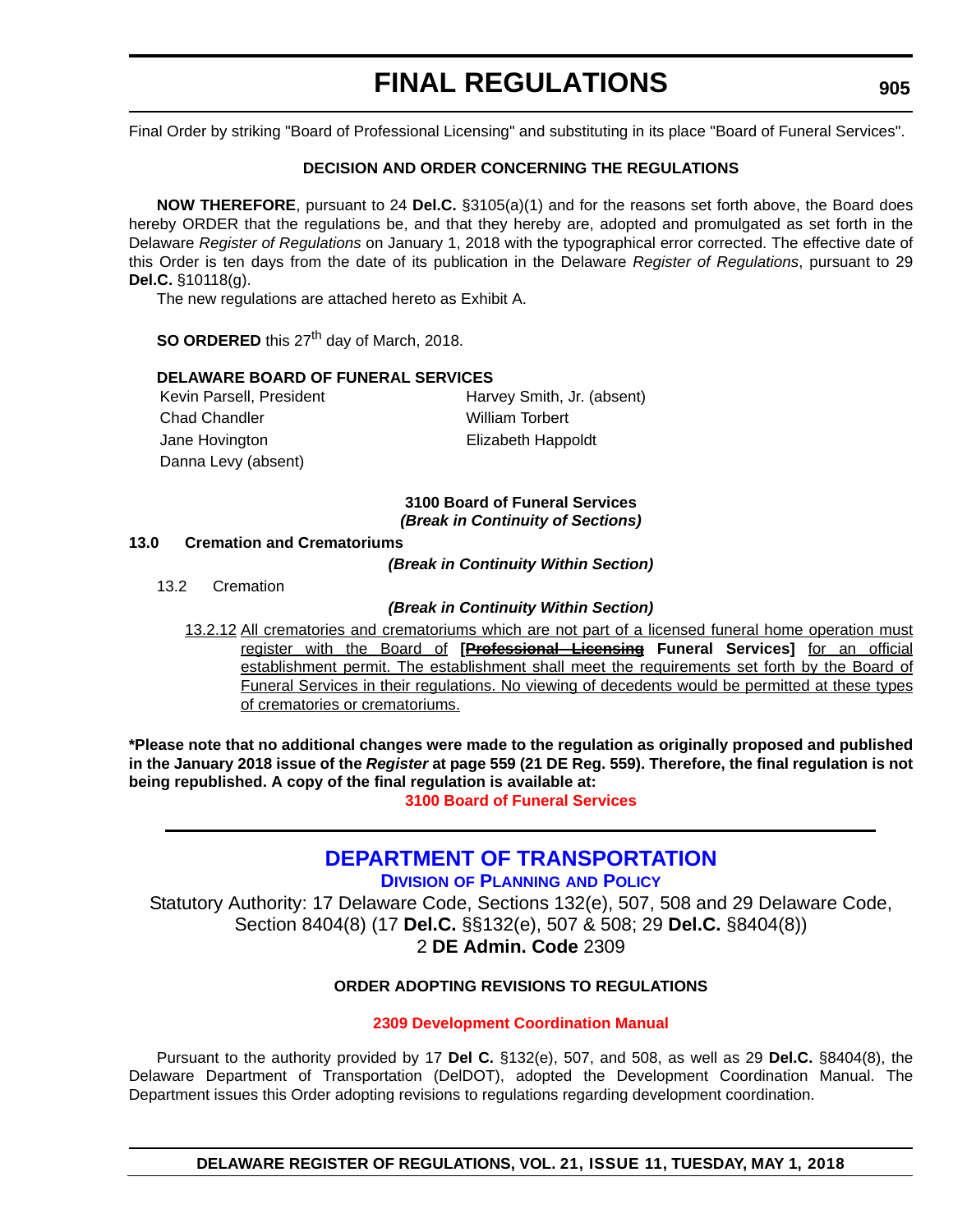The Department published the proposed revisions in the March 1, 2018, Delaware *Register of Regulations*, pages 692-694.

The Department took written comments on these proposed revisions from March 1, 2018, through April 2, 2018. No comments were received.

#### **Summary of the Evidence and Information Submitted**

The current regulations were enacted in April of 2016. The proposed revisions to the Development Coordination Manual address procedural changes, add or modify technical requirements and clarify and amend design criteria. These collective changes are both technical and administrative in nature and serve in part to clarify the intent of the Department as enacted through these regulations. A listing of changes made as part of this revision is included in the attached table.

#### **Findings of Fact and Conclusions of Law**

1. The public was given notice and the opportunity to provide comments in writing concerning the proposed revisions.

2. The proposed revisions are useful and proper and the Department believes that the adoption of these revisions is appropriate.

#### **Decision and Order Concerning the Regulations**

NOW THEREFORE, under the above-described statutory authority, and for the reasons set forth above, the Secretary of the Delaware Department of Transportation does hereby ORDER that these revisions to the Development Coordination Manual be adopted and promulgated as set forth below.

The effective date of this Order is ten days from the date of its publication in the Delaware *Register of Regulations*, in accordance with 29 **Del.C.** §10118(g)

Jennifer Cohan, Secretary 4/16/18 Delaware Department of Transportation

#### **SUMMARY OF PROPOSED CHANGES TO THE DEVELOPMENT COORDINATION MANUAL**

| Sec/Fig | Para. | DelDOT Comment/Proposed Change                                                                                                                                                                                                                                                                              | Justification                                                 |
|---------|-------|-------------------------------------------------------------------------------------------------------------------------------------------------------------------------------------------------------------------------------------------------------------------------------------------------------------|---------------------------------------------------------------|
| $P3-a$  |       | "Submit Record Plan in accordance with the<br>Gatekeeping Checklist" "Submit Record Plan in<br>accordance with the Development Coordination<br>Manual"<br>"Submission acceptable in accordance with<br>Gatekeeping Checklist" "Submission acceptable in<br>accordance with Development Coordination Manual" | Removing the reference to the<br><b>Gatekeeping Checklist</b> |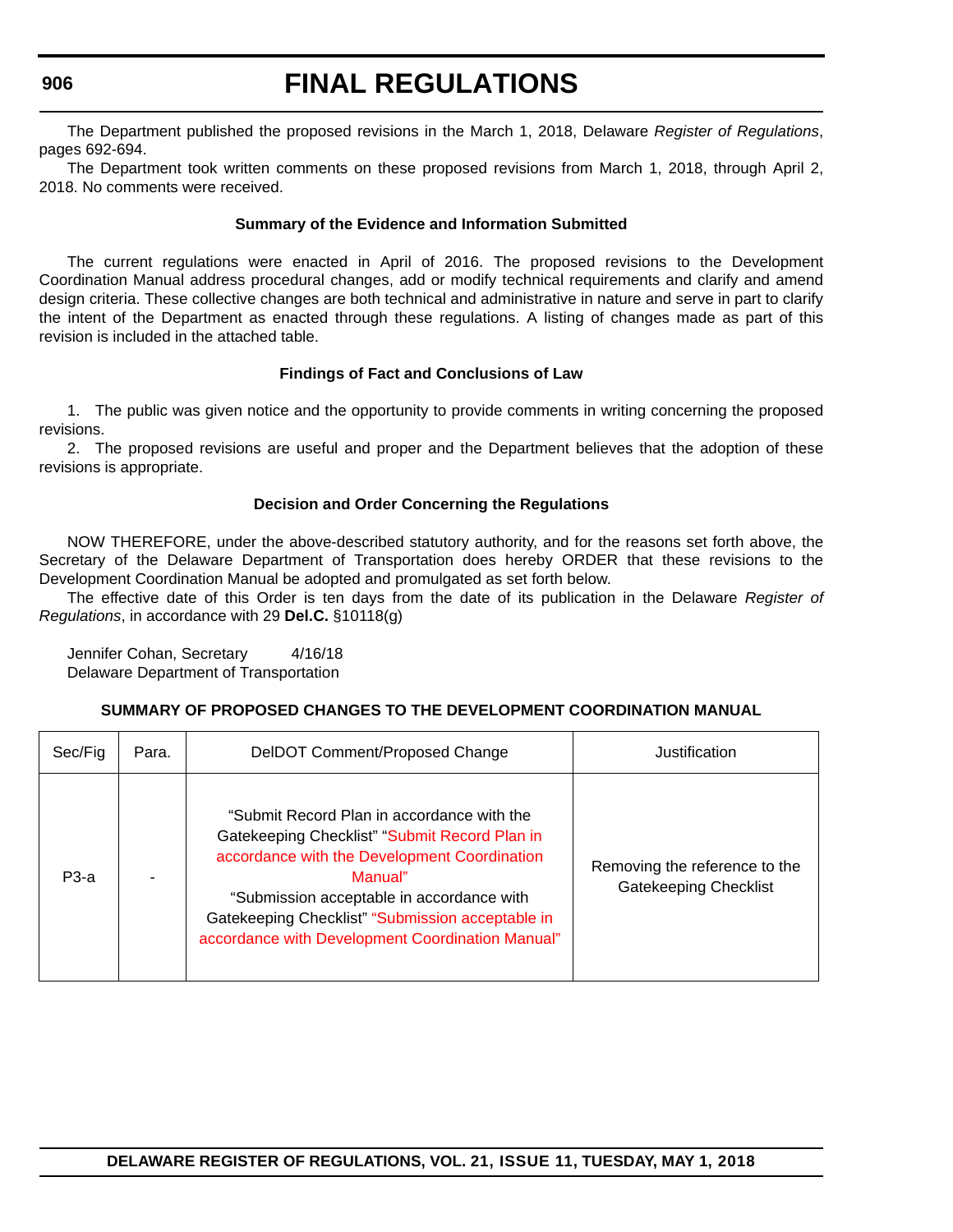| Ch.9              | Removal of entire Chapter                                                                                                                                                                                                                                                                                                                                    | regional standards.<br>Removed to prevent any conflict<br>with the Administrative<br>Procedures Act                                                                                                                             |
|-------------------|--------------------------------------------------------------------------------------------------------------------------------------------------------------------------------------------------------------------------------------------------------------------------------------------------------------------------------------------------------------|---------------------------------------------------------------------------------------------------------------------------------------------------------------------------------------------------------------------------------|
| 5.2.9             | Updated manual references to the most current<br>version.<br><b>Auxiliary Lane warrants</b>                                                                                                                                                                                                                                                                  | Consistent with other local and                                                                                                                                                                                                 |
| P.9               | Now P.8                                                                                                                                                                                                                                                                                                                                                      | Clarification                                                                                                                                                                                                                   |
| P7                | Deleted entire Section. P6 and P7 now combined into<br>one.                                                                                                                                                                                                                                                                                                  | Deleted entire Section. P6<br>and P7 now combined into<br>one.                                                                                                                                                                  |
| P <sub>6</sub>    | Deleted and Replaced entire Section                                                                                                                                                                                                                                                                                                                          | Modified this entire section to<br>allow more projects to be eligible<br>for this shorter process. The<br>revision added clarity to what<br>was required of the projects in<br>the process and clarified the<br>waiver process. |
| P.5               | Added "If all or a portion of the property subject to this<br>fee is re-subdivided within 10 years of the payment of<br>this fee, that subdivision shall be treated for fee<br>purposes as if planned for 5 lots or more."                                                                                                                                   | Added Language from Title 17,<br>Chapter 1, Section 131 for<br>clarification                                                                                                                                                    |
| P.4.4             | "For commercial sites, a Commercial Entrance<br>Construction Permit (see Appendix E) will be issued<br>in addition to NTP."<br>"For commercial sites, a Commercial Entrance<br>Construction Permit (see Appendix E) will be issued<br>in addition to NTP."                                                                                                   | <b>Typographical Error</b>                                                                                                                                                                                                      |
| P.4.2             | "Upon addressing all comments provided by DelDOT<br>in a comment response letter, the entrance/<br>construction plans can be submitted."<br>"Upon addressing all comments provided by DelDOT<br>in a comment response letter, the entrance/<br>construction plans can be submitted."                                                                         | Clarification                                                                                                                                                                                                                   |
| P.4.2             | "Once the approval expires, plans will need to be<br>resubmitted for review."<br>"Once the approval expires, plans will need to be<br>resubmitted for review with the proper fee".                                                                                                                                                                           | Clarification                                                                                                                                                                                                                   |
| P <sub>3</sub> -b | "Submit Entrance/Construction Plans in accordance<br>with the Gatekeeping Checklist." "Submit Entrance/<br>Construction Plans in accordance to the Development<br><b>Coordination Manual."</b><br>"Submission acceptable in accordance to the<br>Gatekeeping Checklist?" "Submission acceptable in<br>accordance to the Development Coordination<br>Manual?" | Removing the reference to the<br><b>Gatekeeping Checklist</b>                                                                                                                                                                   |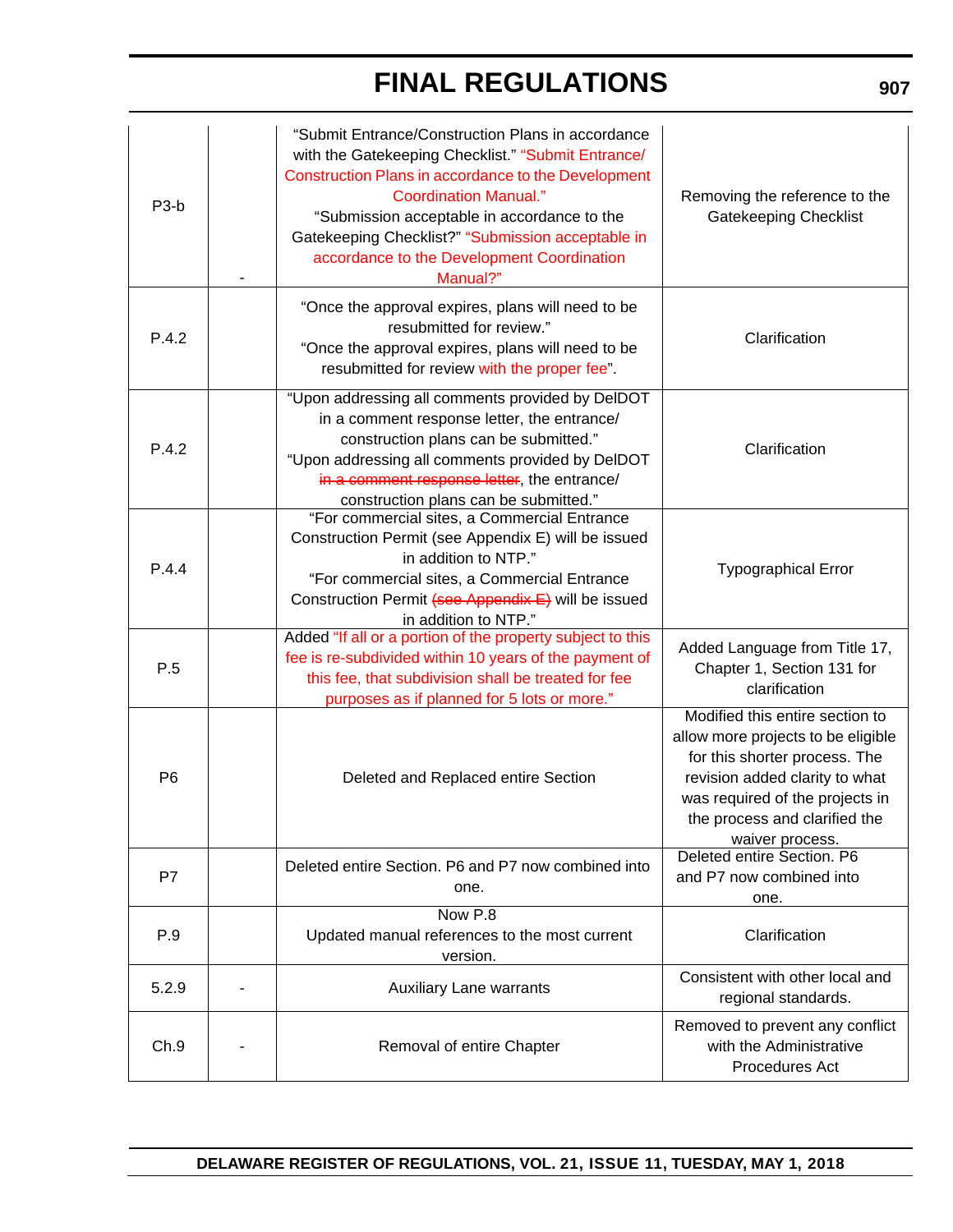## **FINAL REGULATIONS**

**\*Please Note: Due to the size of the final regulation, it is not being published here. The following links to the final regulation are provided below:**

[Preface \(](http://regulations.delaware.gov/register/may2018/final/Preface.pdf)**<http://regulations.delaware.gov/register/may2018/final/Preface.pdf>**) [Chapter 5 Design Elements \(](http://regulations.delaware.gov/register/may2018/final/Chap5.pdf)**<http://regulations.delaware.gov/register/may2018/final/Chap5.pdf>**) [Chapter 9 Manual Updates \(](http://regulations.delaware.gov/register/may2018/final/Chap9.pdf)**[http://regulations.delaware.gov/register/may2018/finalChap9.pdf](http://regulations.delaware.gov/register/may2018/final/Chap9.pdf)**)

## **DIVISION [OF TRANSPORTATION SOLUTIONS](https://www.deldot.gov/index.shtml)**

Statutory Authority: 17 Delaware Code, Sections 134 and 141; 21 Delaware Code, Chapter 41 (17 **Del.C.** §§134, 141 and 21 **Del.C.** Ch. 41) 2 **DE Admin. Code** 2402

### **ORDER**

### **[2402 Delaware Manual on Uniform Traffic Control Devices](#page-4-0)**

Under Title 17 of the Delaware Code, Sections 134 and 141, as well as 21 Delaware Code Chapter 41, the Delaware Department of Transportation (DelDOT), adopted a Delaware version of the Federal Manual on Uniform Traffic Control Devices (MUTCD). The Department issues this Order adopting revisions to Parts 1, 2, 3, 4, 6, 7, and 9 of the Delaware MUTCD.

The Department published the proposed revisions in the November 1, 2017 Delaware *Register of Regulations*, pages 412 to 418. The Department took written comments on these draft revisions to the Delaware MUTCD from November 1, 2017 to December 1, 2017.

After substantial comments and changes, the Department published the updated proposed revisions in the March 1, 2018 Delaware *Register of Regulations*, pages 695 to 711. The Department took written comments on these draft revisions to the Delaware MUTCD from March 1, 2018 through April 2, 2018. No comments were received.

### **Summary of the Evidence and Information Submitted**

The proposed revisions to the 2011 version of the Delaware MUTCD, Revision 3 dated May 2018, are listed in the table below.

#### **Findings of Fact**

1. The public was given notice and the opportunity to provide comments in writing concerning the proposed revisions to the 2011 version of the Delaware MUTCD.

2. The proposed revisions to the 2011 version of the Delaware MUTCD are useful and proper and the Department believes that the adoption of these revisions is appropriate.

#### **Decision and Order Concerning the Regulations**

NOW THEREFORE, under the above-described statutory authority, and for the reasons set forth above, the Secretary of the Delaware Department of Transportation does hereby ORDER that these revisions to the Delaware MUTCD be adopted and promulgated as set forth below.

The effective date of this Order is ten days from the date of its publication in the Delaware *Register of Regulations*, in accordance with 29 **Del.C.** §10118(g).

Jennifer Cohan, Secretary Delaware Department of Transportation 4/9/2018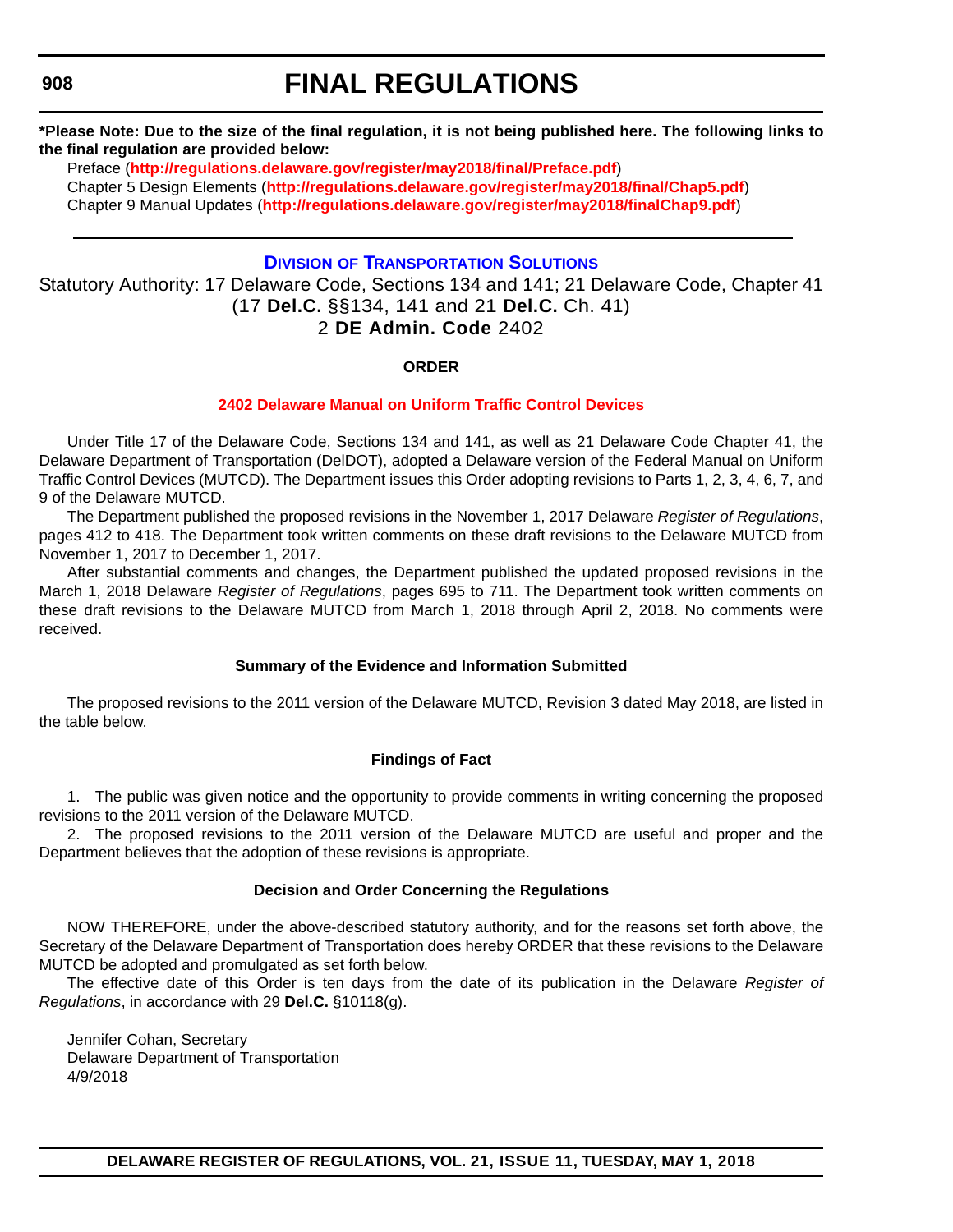| Page<br>$\overline{\mathsf{S}}$ | Sec/Fig/Table                               | Para. | <b>DeIDOT Comment / Proposed</b><br>Change                                                                                                                  | <b>Modification</b>                                                                                                                                                                                                                                                                                                                    |
|---------------------------------|---------------------------------------------|-------|-------------------------------------------------------------------------------------------------------------------------------------------------------------|----------------------------------------------------------------------------------------------------------------------------------------------------------------------------------------------------------------------------------------------------------------------------------------------------------------------------------------|
| $1A-3$                          | Section 1A.07                               | 01A   | Add option for traffic control devices<br>and applications based on<br>engineering judgment and approval of<br>DelDOT Chief Engineer.                       | Text added.<br>Justification: Clarified approval process<br>for traffic control devices that do not comply<br>with standard statements.                                                                                                                                                                                                |
| $1A-14$                         | Section 1A.13                               | 03    | Add definition of bicycle box.                                                                                                                              | Text added.<br>Justification: Concept of bicycle box is<br>being introduced into the DE MUTCD.                                                                                                                                                                                                                                         |
| $2B-3$                          | Table 2B-1                                  |       | Add a footnote for ONE WAY (R6-1)<br>signs to allow smaller signs on multi-<br>lane conventional roads and<br>expressways based on engineering<br>judgment. | Table modified.<br>Justification: Excessively large ONE WAY<br>signs takes away from the visibility and<br>message of the STOP sign on the minor<br>street approach and other more important<br>sign messages.                                                                                                                         |
| $2B-3$                          | Table 2B-1                                  |       | Add option for 24" x 24" DO NOT<br>ENTER sign to be used on the back<br>side of 36" STOP signs at<br>development access points.                             | Table modified.<br>Justification: Reduces the number of<br>required sign assemblies at development<br>entrances where DO NOT ENTER signs<br>are required.                                                                                                                                                                              |
| 2B-10                           | Section 2B.06                               | 02    | Add guidance for use of STOP signs<br>on minor-street approaches.                                                                                           | Text added.<br>Justification: The DE MUTCD provides<br>minimum volume thresholds for major street<br>approach but not minor street approach<br>volumes for the installation of STOP signs.<br>This guidance statement will allow for the<br>omission of STOP signs on very low volume<br>approaches based on engineering<br>judgement. |
| $2B-14$                         | Section 2B.11                               | 01E   | Incorporate FHWA Official<br>Interpretation - R1-5 Sign text into<br>manual.                                                                                | Text added.<br>Justification: Updated text to reflect the<br>FHWA official interpretation of the R1-5<br>series.                                                                                                                                                                                                                       |
| 2B-38                           | Section 2B.37                               | 03C   | Provide guidance regarding spacing<br>between DO NOT ENTER and<br>WRONG WAY signs.                                                                          | Text added.<br><b>Justification: Numerous instances across</b><br>the state where DO NOT ENTER AND<br>WRONG WAY signs are being installed too<br>close together.                                                                                                                                                                       |
| $2B-6$<br>2B-78<br>2B-79        | Table 2B-1<br>Figure 2B-33<br>Section 2B.72 | 08A   | Added IT CAN WAIT! plaque as an<br>option                                                                                                                   | Text added and figure modified.<br>Justification: Revised to reflect use of<br>educational plaque                                                                                                                                                                                                                                      |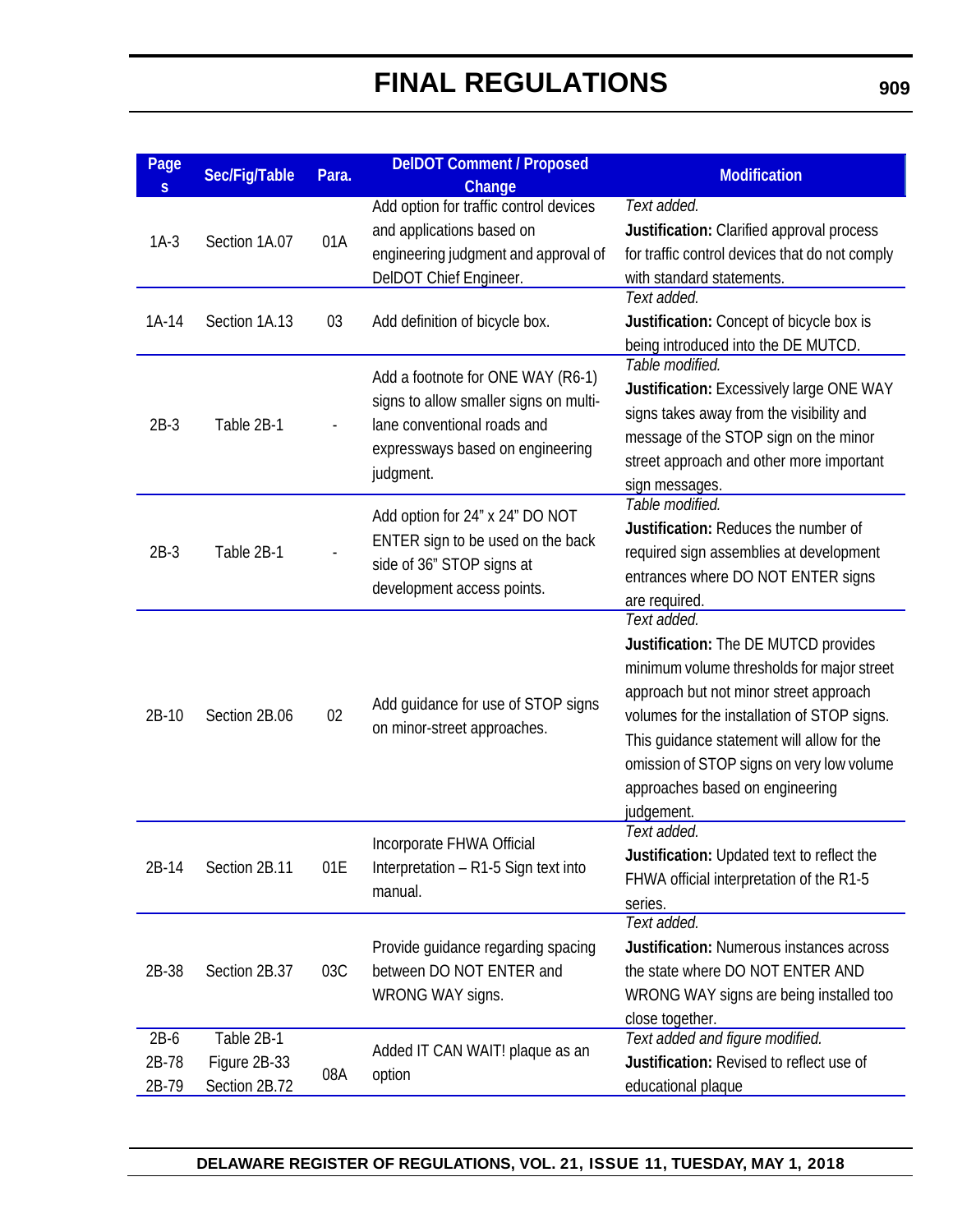|         |               |                     |                                           | Table modified, text added, and figure        |
|---------|---------------|---------------------|-------------------------------------------|-----------------------------------------------|
| $2C-2$  | Table 2C-1    |                     |                                           | modified.                                     |
| $2C-5$  | Table 2C-2    |                     | Change designation for the Duck           | Justification: Revised to reduce potential    |
| $2C-35$ | Section 2C.50 | 01                  | Crossing sign from W11-11-DE to           | confusion regarding sign designations for     |
| $2C-36$ | Figure 2C-11  |                     | W11-3-DE.                                 | the Duck Crossing (originally W11-11-DE)      |
|         |               |                     |                                           | sign and the Golf Cart (W11-11) sign.         |
|         |               |                     | Remove signs W1-11R and W13-1P            | Figure modified.                              |
| $2C-17$ |               |                     |                                           | Justification: W11-1R and W13-1P signs        |
|         | Figure 2C-3   |                     | from figure; keep text referring to       | are often misused based on their depiction    |
|         |               |                     | these signs as an option.                 | in Figure 2C-3d                               |
| $2C-2$  | Table 2C-1    |                     | Create new sign called W11-1-DE           | Text added and figure modified.               |
| $2C-5$  | Table 2C-2    |                     | with text "IN LANE". Provide guidance     | Justification: Updated to reflect DelDOT's    |
| $2C-33$ | Section 2C.49 | 06A                 | about preferred width of shoulder.        | desire to discontinue the use of the Share    |
| 2C-34   | Figure 2C-10  |                     | Add new sign to list of vehicular traffic |                                               |
| 2C-39   | Section 2C.60 | 01A                 | warning signs on Page 2C-33.              | the Road plaque.                              |
| $2D-3$  | Section 2D.05 | 01                  | Revise text regarding lettering style to  | Text modified.                                |
| $2D-4$  | Section 2E.14 | 04                  | match original federal text.              | Justification: FHWA rescinded use of          |
| $2E-6$  |               | 07A                 |                                           | Clearview font.                               |
| $2D-3$  | Table 2D-1    |                     | Add DART Beach Bus Park & Ride            | Text and figure modified.                     |
| $2D-21$ | Figure 2D-7   |                     | (D2-2-DE) sign to Figure 2D-7 and as      | Justification: Sign provides guidance         |
| 2D-28   | Section 2D.41 | 08A                 | an option in Section 2D.41, paragraph     | regarding the distance to Park & Rides        |
|         |               |                     | 08A.                                      | serving the DART Beach Bus                    |
|         |               |                     |                                           | Text modified.                                |
|         |               | 07A                 | Incorporate Interim Guidance -            | Justification: Smaller letter heights are     |
| 2D-29   | Section 2D.43 | 08A                 | Overhead Street Signs Mounted on          | sufficient to convey information to motorists |
|         |               |                     | Traffic Signals memo                      | and problems with mounting large signs on     |
|         |               |                     |                                           | signal mast arms and span wires.              |
|         |               |                     | Change "DISABLED VEHICLES" in             |                                               |
|         |               |                     | sign D12-4-DE to "TRAFFIC                 |                                               |
|         |               |                     | PROBLEMS" and update text                 | Text and figure modified.                     |
| $2I-2$  | Table 2I-1    |                     | accordingly in Section 21.09. Create      | Justification: Revised to reflect current     |
| $2I-13$ | Figure 2I-8   | 01A                 | new plaque "TRAFFIC ALERT WHEN            | practices; TRAFFIC PROBLEMS conveys           |
| $2I-14$ | Section 2I.09 | 09A                 | FLASHING" as an optional                  | are more comprehensive message                |
|         |               |                     | supplement to the D12-1-DE sign,          | compared to DISABLED VEHICLES.                |
|         |               |                     | and update text accordingly in Section    |                                               |
|         |               |                     | 21.09                                     |                                               |
| $2K-3$  | Figure 2K-1   |                     | Add reference to Standards for            | Text and figure modified.                     |
| $2K-6$  | Section 2K.07 | 02                  | Agricultural Tourism Attraction Guide     | Justification: Standards for Agricultural     |
|         |               |                     | Signs memo; delete existing guidance      | Tourism signs have been modified.             |
|         |               |                     |                                           | Text modified.                                |
| $3B-4$  |               | <b>11C</b><br>3B.01 | Add guidance for centerline markings      | Justification: Previous DE MUTCD              |
|         |               |                     | on roadways with on-street parking        | guidance did not account for roadways with    |
|         |               |                     |                                           | on-street parking.                            |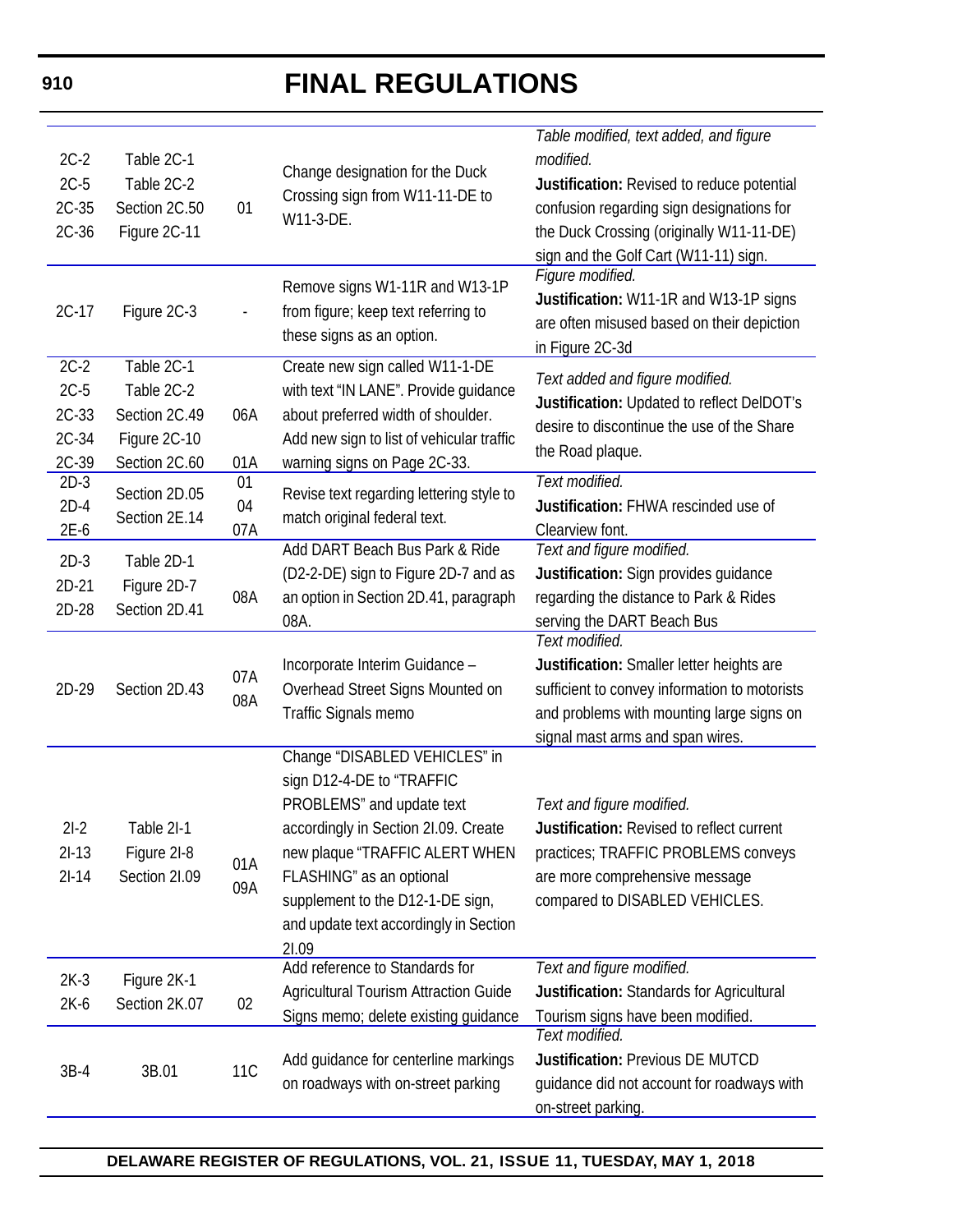| $3B-4$ | 3B.01                                                            | 11 <sub>D</sub> | Add guidance for maintaining center<br>line and edge line striping along<br>roadways at the intersection with                                                                                                                                                                                                                                                                                                                                                                       | Text modified.<br>Justification: This guidance statement will<br>allow the center line and edge line to be                                                                                                                                                                                                                                                                                                           |
|--------|------------------------------------------------------------------|-----------------|-------------------------------------------------------------------------------------------------------------------------------------------------------------------------------------------------------------------------------------------------------------------------------------------------------------------------------------------------------------------------------------------------------------------------------------------------------------------------------------|----------------------------------------------------------------------------------------------------------------------------------------------------------------------------------------------------------------------------------------------------------------------------------------------------------------------------------------------------------------------------------------------------------------------|
| 3B-37  | 3B.08                                                            | 03A             |                                                                                                                                                                                                                                                                                                                                                                                                                                                                                     |                                                                                                                                                                                                                                                                                                                                                                                                                      |
|        |                                                                  |                 | minor roadways or driveways with an                                                                                                                                                                                                                                                                                                                                                                                                                                                 | maintained at low volume driveways based                                                                                                                                                                                                                                                                                                                                                                             |
|        |                                                                  |                 | ADT of 200 vehicles per day or lower.<br>Remove RPMs from turn lanes on                                                                                                                                                                                                                                                                                                                                                                                                             | on engineering judgement.                                                                                                                                                                                                                                                                                                                                                                                            |
| 3B-58  | Section 3B-13<br>Figure 3B-15F<br>Figure 3B-15G<br>Figure 3B-15H | 01.B.6          | Figure 3B-15F and 3B-15H. Remove<br>Figure 3B-15G. Create new Figure<br>3B-15G for RPM application for two-<br>way left-turn lanes with 80' spacing<br>through the two-way left-turn lane and<br>40' spacing approaching the<br>intersection. Remove 48' RPM<br>spacing from Figure 3B-15F. Remove<br>any text regarding 20' RPM spacing<br>(note 2 in multiple figures) along<br>conventional roadways. Revise<br>spacing for all RPMs to 40' or 80' for<br>conventional roadways. | Text and figures modified.<br><b>Justification: Excessive use of RPMs</b><br>along conventional roadways; clarification<br>needed for usage of RPMs along two-way<br>left-turn lanes.                                                                                                                                                                                                                                |
| 3B-59  | 3B.16                                                            | 01E             | Add guidance for stop lines at stop-<br>controlled approaches with an ADT of<br>100 vehicles per day or lower.                                                                                                                                                                                                                                                                                                                                                                      | Text modified.<br>Justification: This guidance statement will<br>allow for the omission of stop lines on very<br>low volume approaches based on<br>engineering judgement. Adding a minimum<br>volume threshold for the installation of stop<br>lines would reduce the costs to construct<br>intersections with low-volume approaches;<br>for example, at access points to new<br>development or roadside businesses. |
| 3B-60  | 3B.16                                                            | 10              | Add text to reference bicycle boxes in<br>Part 9.                                                                                                                                                                                                                                                                                                                                                                                                                                   | Text modified.<br>Justification: Added Bicycle Boxes based<br>on recommendations from the NCUTCD.                                                                                                                                                                                                                                                                                                                    |
|        |                                                                  |                 | Change Guidance for use of signal                                                                                                                                                                                                                                                                                                                                                                                                                                                   |                                                                                                                                                                                                                                                                                                                                                                                                                      |
|        |                                                                  | 07A-            | backplates on signal heads mounted                                                                                                                                                                                                                                                                                                                                                                                                                                                  |                                                                                                                                                                                                                                                                                                                                                                                                                      |
| 4D-14  | Section 4D.11                                                    | 07D             | on mast arms and where an                                                                                                                                                                                                                                                                                                                                                                                                                                                           | Text modified.                                                                                                                                                                                                                                                                                                                                                                                                       |
| 4D-15  |                                                                  |                 | engineering study indicates their                                                                                                                                                                                                                                                                                                                                                                                                                                                   | Justification: Text updated to be                                                                                                                                                                                                                                                                                                                                                                                    |
| 4D-17  | Section 4D-12                                                    | $18-$           | need. Add Standard for two-inch wide                                                                                                                                                                                                                                                                                                                                                                                                                                                | consistent with the DelDOT Traffic Design                                                                                                                                                                                                                                                                                                                                                                            |
|        |                                                                  | 19B             | yellow retroreflective border on                                                                                                                                                                                                                                                                                                                                                                                                                                                    | Manual.                                                                                                                                                                                                                                                                                                                                                                                                              |
|        |                                                                  |                 | backplates and tether wire on signal                                                                                                                                                                                                                                                                                                                                                                                                                                                |                                                                                                                                                                                                                                                                                                                                                                                                                      |
|        |                                                                  |                 | heads with backplates on span wire.                                                                                                                                                                                                                                                                                                                                                                                                                                                 |                                                                                                                                                                                                                                                                                                                                                                                                                      |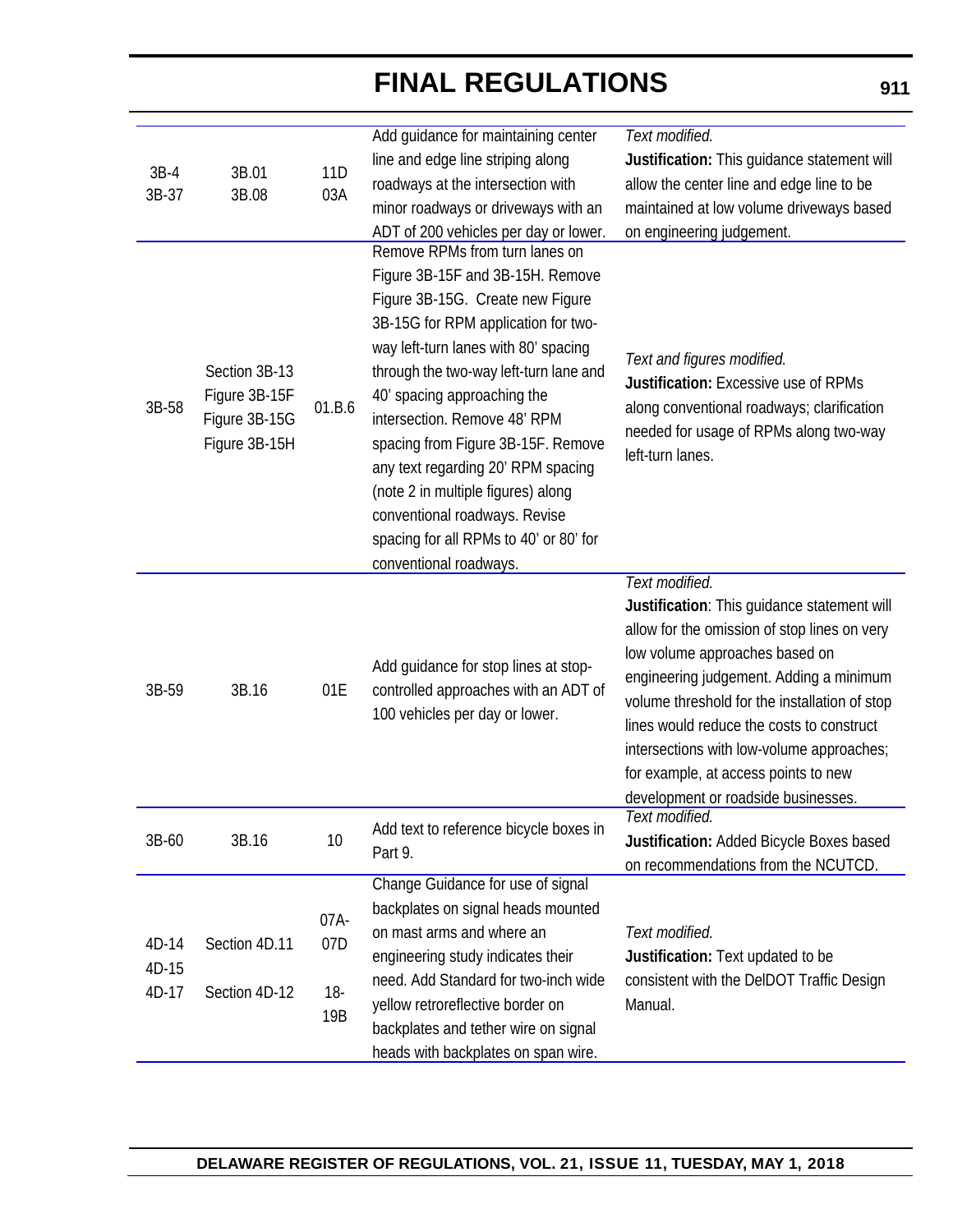| 4E-7<br>to 4E-<br>10                         | Section 4E.08<br>Figure 4E-3<br>Figure 4E-4                                | 04<br>06A         | Add text to Section 4E.08 paragraph<br>04 with additional criteria regarding<br>10" guidance at landing area and<br>extension. Revise wording in Section<br>4E.08 paragraph 06A. Update<br>depictions of landing areas and<br>pedestrian pushbuttons in Figure 4E-<br>3 and Figure 4E-4. | Text and figures modified.<br>Justification: Corrected issues with<br>landing areas in Figure 4E-4. Updated for<br>current practice in Delaware for Figure 4E-<br>3.                                                                                                                          |
|----------------------------------------------|----------------------------------------------------------------------------|-------------------|------------------------------------------------------------------------------------------------------------------------------------------------------------------------------------------------------------------------------------------------------------------------------------------|-----------------------------------------------------------------------------------------------------------------------------------------------------------------------------------------------------------------------------------------------------------------------------------------------|
| 6E-11                                        | Section 6E.08                                                              | 01A<br>01B<br>04A | Add Standard to prohibit flagger<br>stations on Interstates, Freeways, and<br>Expressways. Add Option for use of<br>flaggers to support emergencies and<br>incidents. Add Guidance for location<br>of flagger stations for moving<br>operations on two-lane, two-way<br>roadways.        | Text added.<br>Justification: Reflects DelDOT's current<br>standard practice.                                                                                                                                                                                                                 |
| $6F-1$                                       | Section 6F.01                                                              | 02<br>03          | Add reference to AASHTO's Manual<br>for Assessing Safety Hardware                                                                                                                                                                                                                        | Text modified.                                                                                                                                                                                                                                                                                |
| $6F-11$                                      | Section 6F.03                                                              | 05                | (MASH) when referring to NCHRP                                                                                                                                                                                                                                                           | Justification: AASHTO's MASH is an<br>update to NCHRP Report 350                                                                                                                                                                                                                              |
|                                              |                                                                            | 18                | Report 350<br>Add Guidance, Option, and Standard                                                                                                                                                                                                                                         | Text added.                                                                                                                                                                                                                                                                                   |
| $6F-11$                                      | Section 6F.04                                                              | $04 -$<br>06      | for use of ballasts and sandbags with<br>temporary sign stands.                                                                                                                                                                                                                          | Justification: Reflects DelDOT's current<br>standard practice.                                                                                                                                                                                                                                |
| $6F-3$<br>6F-20<br>$6F-26$<br>6H-79<br>6H-81 | Table 6F-1<br>Figure 6F-5<br>Section 6F.59<br>Figure 6H-28<br>Figure 6H-29 | 03, 13<br>& 13A   | Add the following signs to Table 6F-1<br>and Figure 6F-5: M4-9-DE1 (48"x36"<br>I/F/E, 30"x24" Other), M4-9b-DE<br>(9"x12"), and M4-9b-DE1 (9"x12").<br>Update text in Section 6F.59 to<br>include new signs. Update the TA-28<br>and TA-29 to show new smaller signs.                    | Text, table and figures modified.<br>Justification: There have been reports that<br>motorists have confused pedestrian /<br>bicycle detour signs for vehicular detour<br>signs. The smaller version of these signs<br>for pedestrians / bicyclists are intended to<br>reduce driver confusion |
| $6F-24$                                      | Section 6F.50                                                              | 02A               | Replace Share the Road plaque with<br>W11-1-DE.                                                                                                                                                                                                                                          | Text modified.<br>Justification: Text updated to reflect<br>DelDOT's current standard practice to<br>discontinue the use of the Share the Road<br>plaque, as discussed in the <i>Bicycle Warning</i><br>Sign and Share the Road Plaque<br>memorandum.                                         |
| $6F-29$                                      | Section 6F.60                                                              | 30D               | Add Guidance for placement of<br>portable changeable message sign<br>and drums to accommodate bicycles<br>to the extent possible on conventional<br>roads.                                                                                                                               | Text added.<br>Justification: Reflects DelDOT's current<br>standard practice.                                                                                                                                                                                                                 |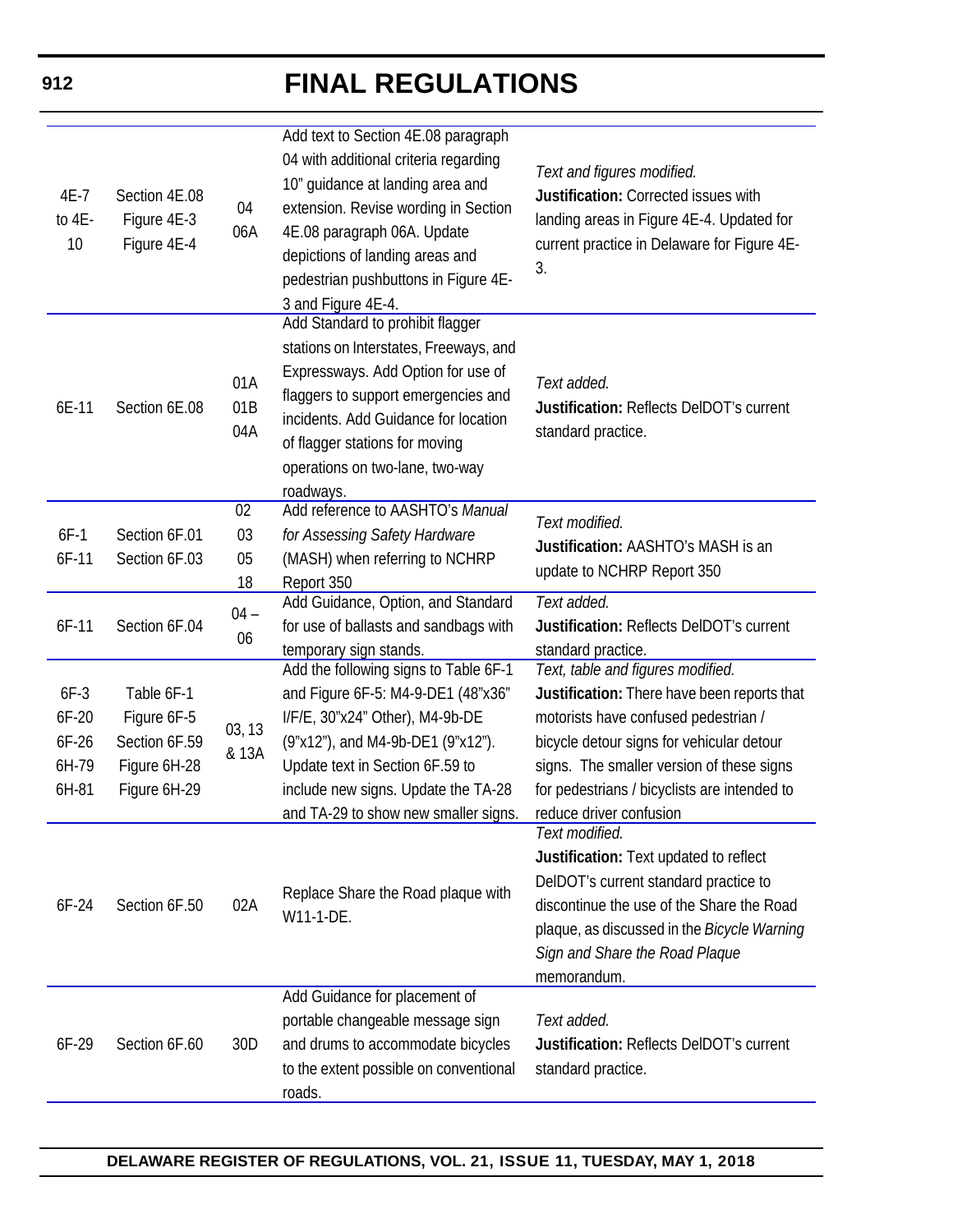|       |               |     |                                                                            | Text added.                                     |
|-------|---------------|-----|----------------------------------------------------------------------------|-------------------------------------------------|
| 6F-37 | Section 6F.67 | 01  | Add Standard for base color of drums                                       | <b>Justification: Reflects DelDOT's current</b> |
|       |               |     | (orange).                                                                  |                                                 |
|       |               |     | Update text to include reference to                                        | standard practice.<br>Text modified.            |
| 6G-10 | Section 6G.13 | 04A | <b>Traffic Control Within Intersections</b>                                | Justification: The memorandum describes         |
|       |               |     |                                                                            |                                                 |
|       |               |     | memorandum.<br>Add Standard to prohibit use of                             | DelDOT's current standard practice.             |
|       |               |     | flaggers on Interstates, Freeways,                                         | Text added.                                     |
|       |               | 05  |                                                                            |                                                 |
| 6G-12 | Section 6G.14 | 06  | and Expressways. Add Option for use                                        | <b>Justification: Reflects DelDOT's current</b> |
|       |               |     | of flaggers to support emergencies or                                      | standard practice.                              |
|       |               |     | incidents                                                                  |                                                 |
|       |               |     | Create new section based on Interim                                        | Section added.                                  |
| 6G-16 | Section 6G.22 | All | Guidance - Rolling Road Blocks                                             | Justification: The memorandum describes         |
|       |               |     | memorandum.                                                                | DelDOT's current standard practice.             |
|       |               |     | Create new section based on Interim                                        | Section added.                                  |
| 6G-17 | Section 6G.23 | All | Guidance - Installing and Removing                                         | Justification: The memorandum describes         |
|       |               |     | TTC Devices memorandum.                                                    | DelDOT's current standard practice.             |
|       |               |     | Create new section based on Interim                                        | Section added.                                  |
| 6G-19 | Section 6G.24 | All | Guidance - Aerial Work                                                     | Justification: The memorandum describes         |
|       |               |     | memorandum.                                                                | DelDOT's current standard practice.             |
|       |               |     |                                                                            | Figure modified.                                |
|       | Figure 6H-11A | 01  | Include Note 2 (Standard) from Figure<br>6H-11 in Figure 6H-11A            | Justification: Modifications to regulatory      |
|       |               |     |                                                                            | signs (e.g., new STOP signs and new             |
| 6H-38 |               |     |                                                                            | intersection traffic control types/operations), |
|       |               |     |                                                                            | albeit temporary, require DelDOT Traffic's      |
|       |               |     |                                                                            | formal approval and Traffic Control Device      |
|       |               |     |                                                                            | Authorization.                                  |
|       |               |     |                                                                            | Figure added.                                   |
|       |               |     | Create new typical application (TA-                                        | Justification: A right-turn lane closure is a   |
| 6H-66 |               |     | 21A) for turn lane closure (left-turn or                                   | very common MOT application; yet, TA-21         |
| & 6H- | Figure 6H-21A |     | right-turn lane). Include shoulder                                         | is primarily intended for thru lane             |
| 67    |               |     | closure taper transitioning into in-                                       | applications and TA-23 is a relatively          |
|       |               |     | place left or right turn lane closure.                                     | uncommon double left-turn lane closure.         |
|       |               |     |                                                                            | Figure modified.                                |
|       |               |     |                                                                            | Justification: The former sign dimensions       |
|       |               |     | Shift signs and sign dimensions A and<br>B on the eastbound approach back. |                                                 |
| 6H-71 | Figure 6H-23  |     |                                                                            | erroneously depicted the stop line as the       |
|       |               |     |                                                                            | primary point of measure; however, the          |
|       |               |     |                                                                            | beginning of the turn lane closure taper is     |
|       |               |     |                                                                            | the appropriate reference point.                |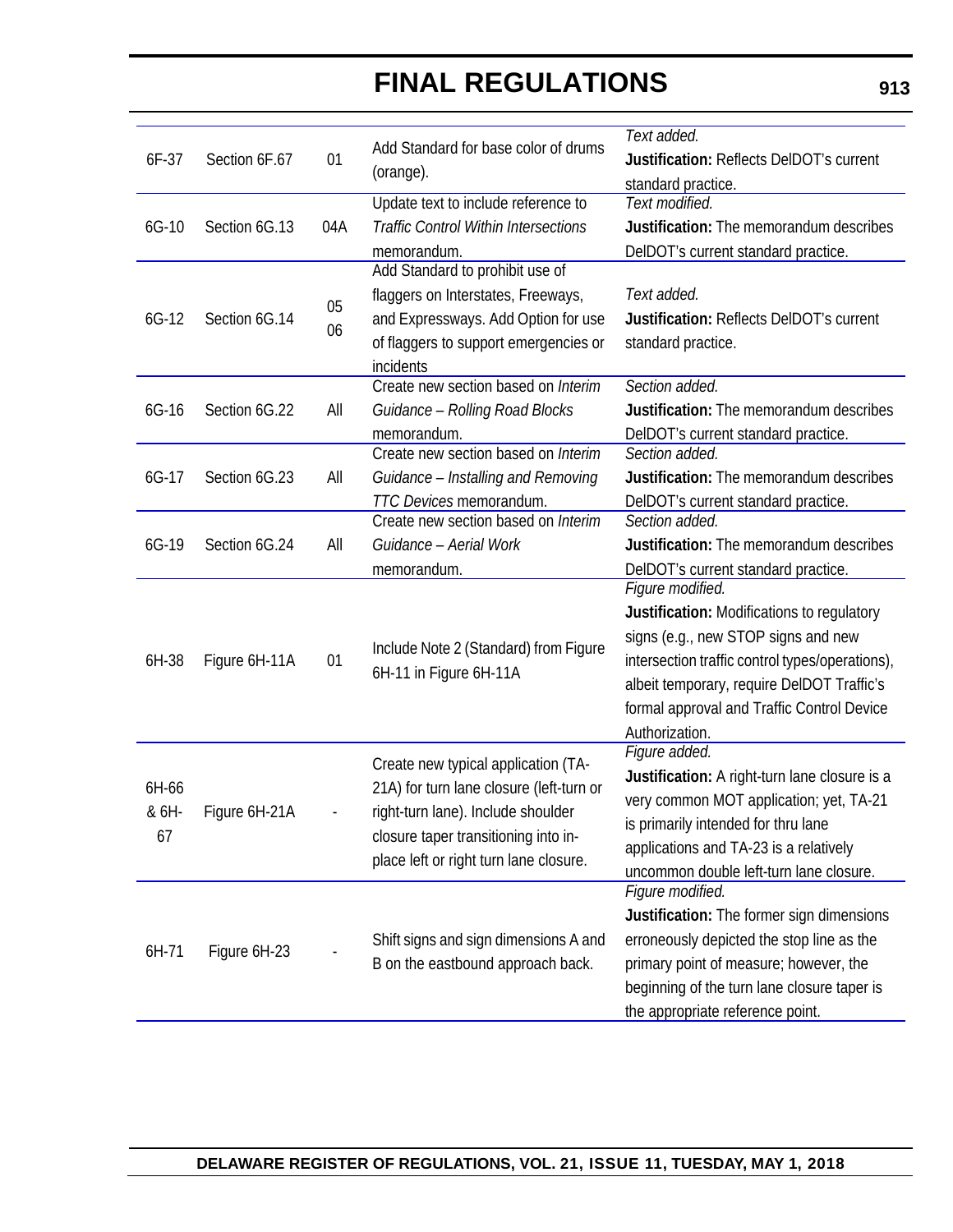| $7B-1$<br>7B-4<br>7B-7         | Table 7B-1<br>Figure 7B-1<br>Figure 7B-3                  |              | Update name and size of overhead<br>school speed limit sign in Table 7B-1.<br>Update overhead school speed limit                                                                                                                                               | Table and figures modified.<br>Justification: Previously, sign read "School<br>Speed XX Limit When Flashing". Sign has<br>been updated to read "School Speed Limit                                                                                                                                                                                  |
|--------------------------------|-----------------------------------------------------------|--------------|----------------------------------------------------------------------------------------------------------------------------------------------------------------------------------------------------------------------------------------------------------------|-----------------------------------------------------------------------------------------------------------------------------------------------------------------------------------------------------------------------------------------------------------------------------------------------------------------------------------------------------|
| 7B-9                           | Figure 7B-5                                               |              | sign in Figures 7B-1, 3, and 5.                                                                                                                                                                                                                                | XX When Flashing" as described in Interim<br>Guidance - Overhead School Speed Limit<br>XX When Flashing Sign memorandum.                                                                                                                                                                                                                            |
| 7B-7<br>7B-9<br>7B-13          | Figure 7B-3<br>Figure 7B-5<br>Section 7B.15               | 17 &<br>18   | Update school speed limit assembly<br>signs with flashing beacons in Figures<br>7B-3 and 7B-5. Remove paragraph 18<br>in Section 7B.15, as paragraph 16 is<br>sufficient for the description and<br>location of the beacons, and<br>paragraph 18 is incorrect. | Text and figures modified.<br>Justification: Flashing beacons on school<br>speed limit sign assembly has been<br>updated to comply with MUTCD standards.<br>Previously, both flashing beacons were<br>located on top of the assembly, an<br>arrangement which should only be used at<br>railroad crossings.                                         |
| 7B-10                          | Section 7B.12                                             | 04A          | Add paragraph 04A to Section 7B.12<br>to include R1-5 series signs.                                                                                                                                                                                            | Text modified.<br>Justification: Updated text to reflect the<br>FHWA official interpretation of the R1-5<br>series described in FHWA Official<br>Interpretation - R1-5 Sign memorandum.                                                                                                                                                             |
| 9B-2<br>9B-5<br>9B-8           | Table 9B-1<br>Figure 9B-2(1)<br>Section 9B.11             | $06 -$<br>09 | Add text and update table and figure<br>for new EXCEPT BICYCLES R3-7bP<br>plaque.                                                                                                                                                                              | Text, table, and figure modified.<br>Justification: Added plaque based on<br>recommendations from the NCUTCD<br><b>Except Bicycles Plaque and FHWA Interim</b><br>Approval #18 memorandums.                                                                                                                                                         |
| 9B-3<br>9B-11<br>9B-15         | Table 9B-1<br>Section 9B.19<br>Figure 9B-3<br>Figure 9B-5 | 02           | Remove W16-1P sign from Table 9B-<br>1 and Figure 9B-3 (no longer related<br>to bicycles). Add W11-1-DE sign to<br>Figure 9B-3. Replace paragraph 02<br>with Option for W11-1-DE instead of<br>SHARE THE ROAD plaque.                                          | Text, table, and figures modified.<br>Justification: New Bicycle IN LANE<br>warning sign added based on DelDOT's<br>current practice. Text updated to reflect<br>DelDOT's current standard practice to<br>discontinue the use of the Share the Road<br>plaque, as discussed in the Bicycle Warning<br>Sign and Share the Road Plaque<br>memorandum. |
| 9B-4<br>9B-13                  | Section 9B.04<br>Section 9B.21                            | 01A<br>01A   | Add Guidance for use of Bike Lane<br>(R3-17) and Bicycle Route (M1-8)<br>signs.                                                                                                                                                                                | Text added.<br>Justification: Reduce overuse of signs.                                                                                                                                                                                                                                                                                              |
| 9B-5<br>9B-6<br>9B-7<br>$9C-2$ | Figure 9B-2(1)<br>Section 9B.05<br>Figure 9C-1            | $01 -$<br>04 | Eliminate use of the R4-4. Replace all<br>references to R4-4 with R4-4-DE.<br>Modify text to allow optional use of<br>R4-4-DE for all weaving movements<br>between bicycles and right-turning<br>vehicles.                                                     | Table and figures modified.<br>Justification: Application of both sign<br>messages was confusing.                                                                                                                                                                                                                                                   |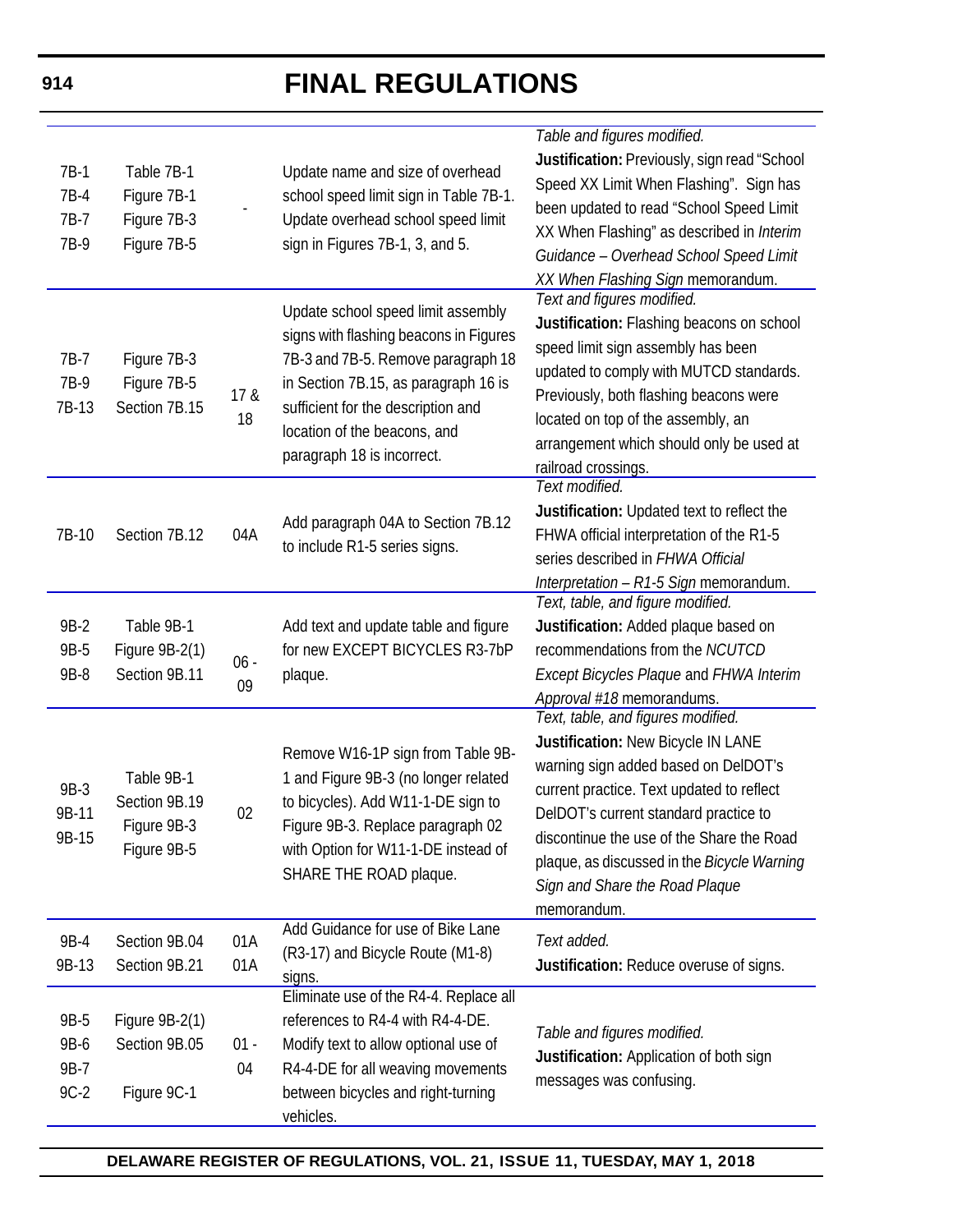| $9B-15$ | Figure 9B-5   |        |                                     |                                               |
|---------|---------------|--------|-------------------------------------|-----------------------------------------------|
| $9C-2$  | Figure 9C-1   |        |                                     |                                               |
| $9C-3$  | Figure 9C-1A  |        |                                     |                                               |
| $9C-4$  | Figure 9C-1B  |        |                                     |                                               |
| $9C-6$  | Figure 9C-1D  |        |                                     | Figures modified.                             |
| $9C-7$  | Figure 9C-1E  |        |                                     | Justification: Optional signs shown on        |
| $9C-8$  | Figure 9C-1F  |        | Remove optional signs from figures. | figures have led to the overuse of optional   |
| $9C-13$ | Figure 9C-4   |        |                                     | signs.                                        |
| 9C-14   | Figure 9C-4A  |        |                                     |                                               |
| 9C-15   | Figure 9C-5   |        |                                     |                                               |
| 9C-16   | Figure 9C-6   |        |                                     |                                               |
| 9C-17   | Figure 9C-6A  |        |                                     |                                               |
|         |               |        |                                     | Figure removed.                               |
|         |               |        |                                     | Justification: Figure is no longer needed     |
| 9C-9    | Figure 9C-1G  |        | Remove Figure 9C-1G                 | since the use of raised pavement markers is   |
|         |               |        |                                     | changing in Part 3 and will no longer be      |
|         |               |        |                                     | used along dotted lines.                      |
|         |               |        | Modify the Guidance text to include | Text modified.                                |
| 9C-10   | Section 9C.04 | 03A    | "should" condition.                 | Justification: Clarified Guidance             |
|         |               |        |                                     | statement.                                    |
|         |               |        |                                     | Text and figures added.                       |
|         |               |        |                                     | Justification: Text and figures added to      |
|         |               |        |                                     | depict common practice in Delaware for        |
| $9C-12$ | Section 9C.04 | $15 -$ | Add paragraphs 15 - 21 in Section   | right-turn lane treatments where space        |
| $9C-15$ | Figure 9C-4B  | 21     | 9C.04. Add Figures 9C-4B and 9C-    | does not exist to provide a dedicated         |
| 9C-16   | Figure 9C-4C  |        | 4C.                                 | bicycle lane to the left of a right-turn only |
|         |               |        |                                     | lane, as described in the Interim Guidance;   |
|         |               |        |                                     | Part 9, Right-Turn Lane Markings for          |
|         |               |        |                                     | Bicycles memorandum.                          |
|         |               |        |                                     | Text and figures added.                       |
| $9C-23$ | Section 9C.08 | $01 -$ |                                     | Justification: Added Bicycle Boxes based      |
| $9C-25$ | Figure 9C-10  | 07     | Add new section and figures.        | on recommendations from the NCUTCD            |
| $9C-26$ | Figure 9C-11  |        |                                     | Bicycle Box and FHWA Interim Approval         |
|         |               |        |                                     | #18 memorandums.                              |

### **\*Please Note: Due to the size of the final regulation, the Delaware Manual on Uniform Traffic Control Devices is not being published here. A PDF version is available at the following location:**

[DE MUTCD Revision 3 - Part 1 - General](http://regulations.delaware.gov/register/may2018/final/MUTCDPart1General.pdf) <http://regulations.delaware.gov/register/may2018/final/MUTCDPart1General.pdf> [DE MUTCD Revision 3 - Part 2 - Signs](http://regulations.delaware.gov/register/may2018/final/MUTCDPart2Signs.pdf) <http://regulations.delaware.gov/register/may2018/final/MUTCDPart2Signs.pdf> [DE MUTCD Revision 3 - Part 3 - Markings](http://regulations.delaware.gov/register/may2018/final/MUTCDPart3Markings.pdf) <http://regulations.delaware.gov/register/may2018/final/MUTCDPart3Markings.pdf> [DE MUTCD Revision 3 - Part 4 - Highway Traffic Signals](http://regulations.delaware.gov/register/may2018/final/MUTCDPart4HighwayTrafficSignals.pdf)

#### **DELAWARE REGISTER OF REGULATIONS, VOL. 21, ISSUE 11, TUESDAY, MAY 1, 2018**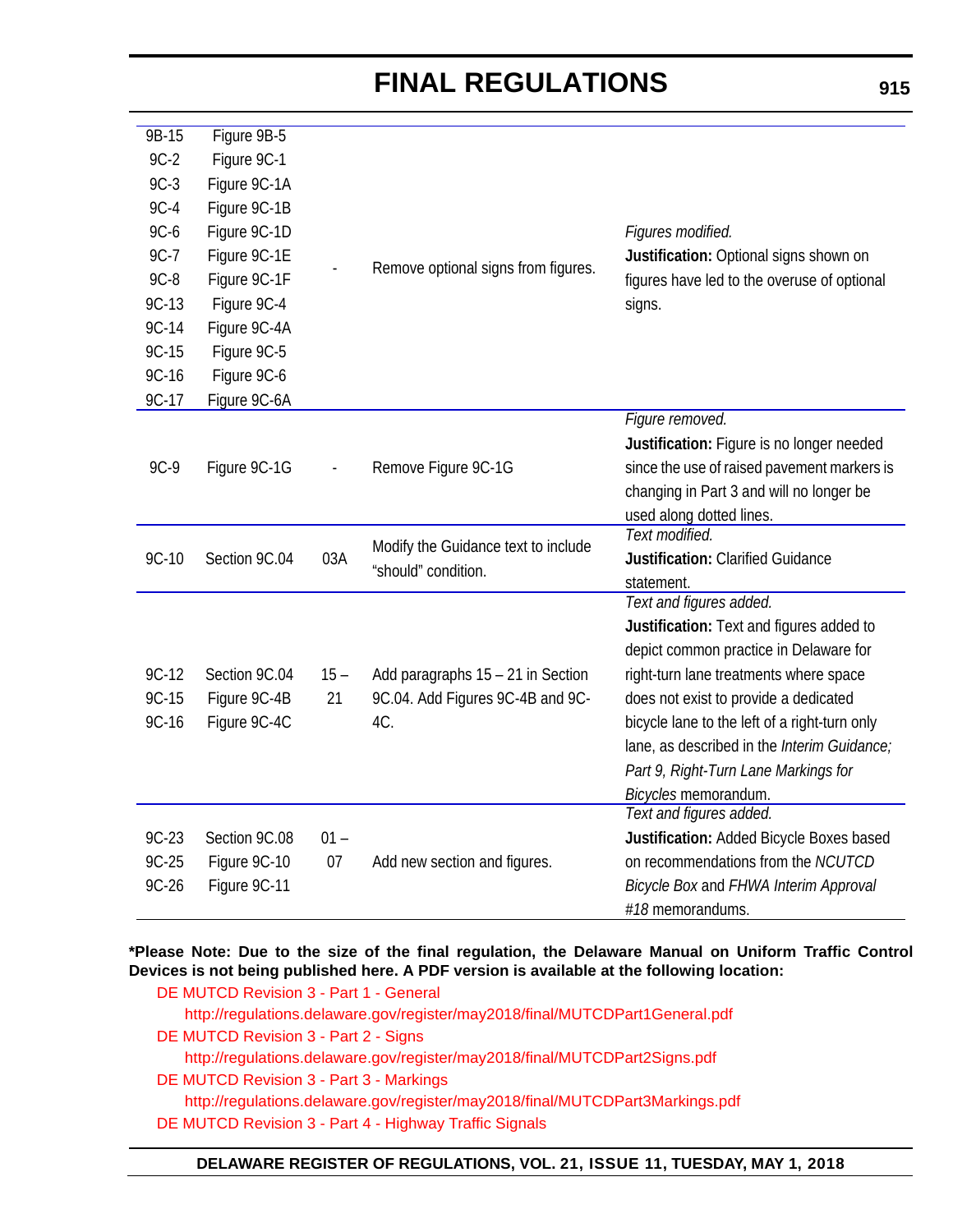## **FINAL REGULATIONS**

<http://regulations.delaware.gov/register/may2018/final/MUTCDPart4HighwayTrafficSignals.pdf> [DE MUTCD Revision 3 - Part 6 - Temporary Traffic Control](http://regulations.delaware.gov/register/may2018/final/MUTCDPart6TemporaryTrafficControl.pdf)

<http://regulations.delaware.gov/register/may2018/final/MUTCDPart6TemporaryTrafficControl.pdf> [DE MUTCD Revision 3 - Part 7 - School Areas](http://regulations.delaware.gov/register/may2018/final/MUTCDPart7SchoolAreas.pdf)

<http://regulations.delaware.gov/register/may2018/finalMUTCDPart7SchoolAreas.pdf> [DE MUTCD Revision 3 - Part 9 - Bicycle Facilities](http://regulations.delaware.gov/register/may2018/final/MUTCDPart9BicycleFacilities.pdf) <http://regulations.delaware.gov/register/may2018/final/MUTCDPart9BicycleFacilities.pdf>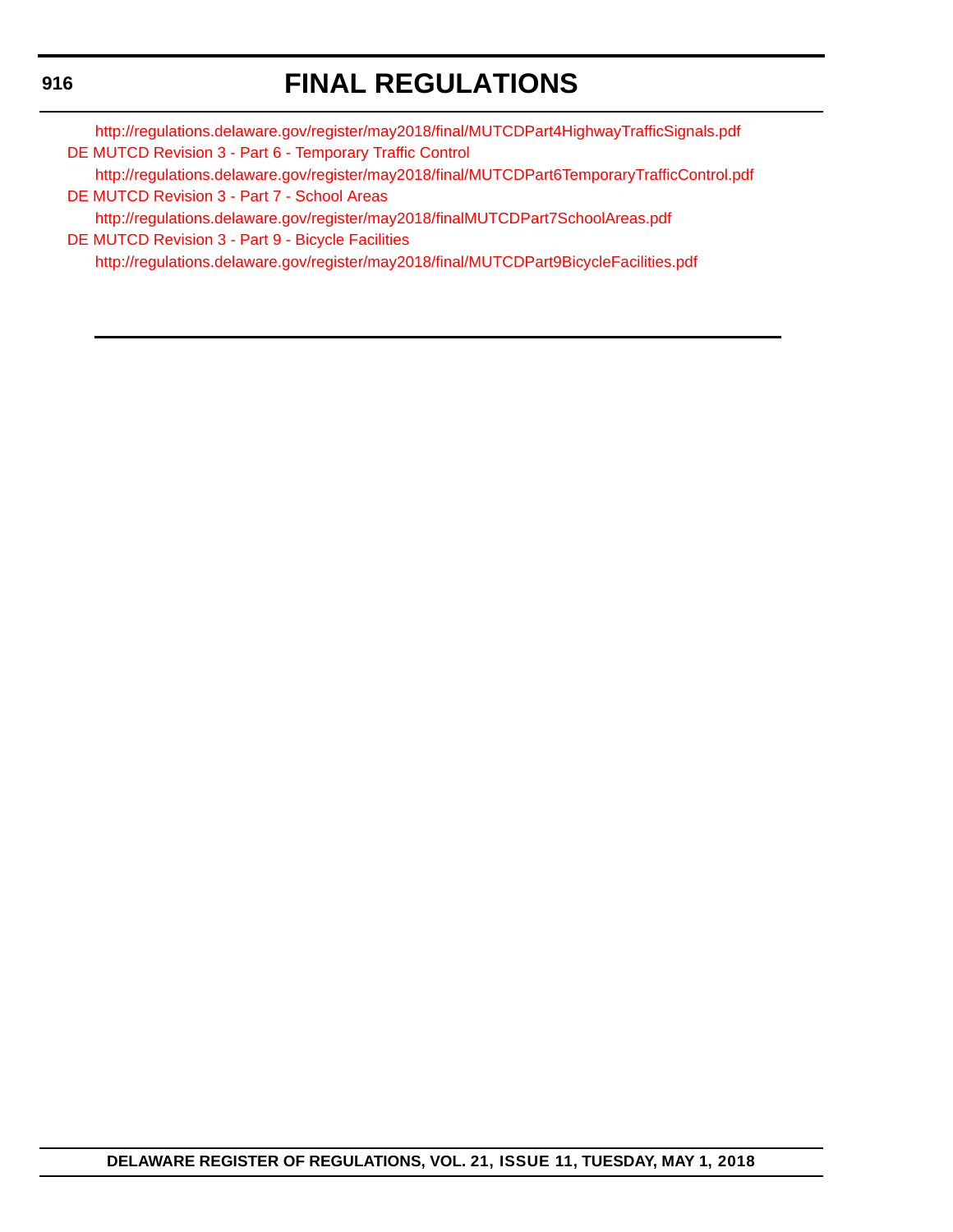## **[DEPARTMENT OF HEALTH AND SOCIAL SERVICES](http://dhss.delaware.gov/dhss/dmma/) DIVISION OF MEDICAID AND MEDICAL ASSISTANCE** Statutory Authority: 31 Delaware Code, Section 512 (31 **Del.C.** §512)

**NOTICE**

### **Delaware Diamond State Health Plan [1115 Demonstration Waiver Amendment and Extension Requests](#page-4-0)**

In compliance with the State's Administrative Procedures Act (APA - Title 29, Chapter 101 of the Delaware Code) and under the authority of Title 31 of the Delaware Code, Chapter 5, Section 512, Delaware Health and Social Services (DHSS) / Division of Medicaid and Medical Assistance (DMMA) intends to submit a request to the Centers for Medicare and Medicaid Services (CMS) to immediately amend Delaware's Section 1115 Diamond State Health Plan (DSHP) Demonstration Waiver to address Medicaid coverage of substance use disorder (SUD) treatment services when provided in a setting that qualifies as an institution for mental diseases (IMD).

In compliance with federal public notice requirements of 42 U.S.C. §1315(d) and 42 CFR Part 431, Subpart G, as well as the State's Administrative Procedures Act (APA - Title 29, Chapter 101 of the Delaware Code), and under the authority of Title 31 of the Delaware Code, Chapter 5, Section 512, DHSS / DMMA also gives notice of its intent to file an application with CMS to request a five year extension of the DSHP 1115 Demonstration Waiver, which is currently approved through December 31, 2018. The requested extension period is from January 1, 2019 through December 31, 2023. DHSS/DMMA is not currently requesting any changes to the DSHP 1115 Demonstration Waiver for the extension period, with the exception of the amendment described below.

#### **Purpose**

The purpose of this posting is to: (1) provide public notice and receive input for consideration regarding Delaware's DSHP Waiver amendment for SUD treatment services; and (2) provide public notice and receive public input for consideration regarding Delaware's DSHP 1115 Waiver five-year extension request. Delaware is proposing an amendment and an extension that will be submitted to CMS at the same time.

#### **Proposed Amendment: Overview and Summary of Proposed 1115 DSHP Waiver Amendment for SUD Services in IMDs**

Federal Medicaid rules generally prohibit Medicaid coverage of services for individuals ages 21-64 provided in settings that qualify as IMDs. However, Delaware's Medicaid managed care program has had a long-standing exception to these rules due to separate policies that govern Medicaid managed care contracts and payment rates, known as Medicaid "in lieu of" services. These policies allowed Delaware to provide coverage in settings that qualify as IMDs if an IMD is a cost-effective alternative setting to an allowable Medicaid state plan setting. In 2016, CMS revised the managed care regulations to limit such IMD stays to no more than 15 days in a month. In recognition of the national opioid/ SUD epidemic and the need for potentially longer, medically necessary residential treatment stays as part of a comprehensive continuum of care for SUD, CMS is now offering states the opportunity to apply for and receive 1115 waiver authority to include IMD settings as Medicaid-covered settings for SUD treatment.

If Delaware does not amend the 1115 waiver, Medicaid funding will no longer be available for SUD services provided in settings that qualify as IMDs. This amendment is needed to avoid unnecessarily disrupting Delaware's substance use continuum of care during the addiction epidemic in Delaware. This amendment will also remove federal Medicaid payment barriers for SUD treatment in IMD settings, regardless of whether the SUD treatment services are delivered through managed care or fee-for-service.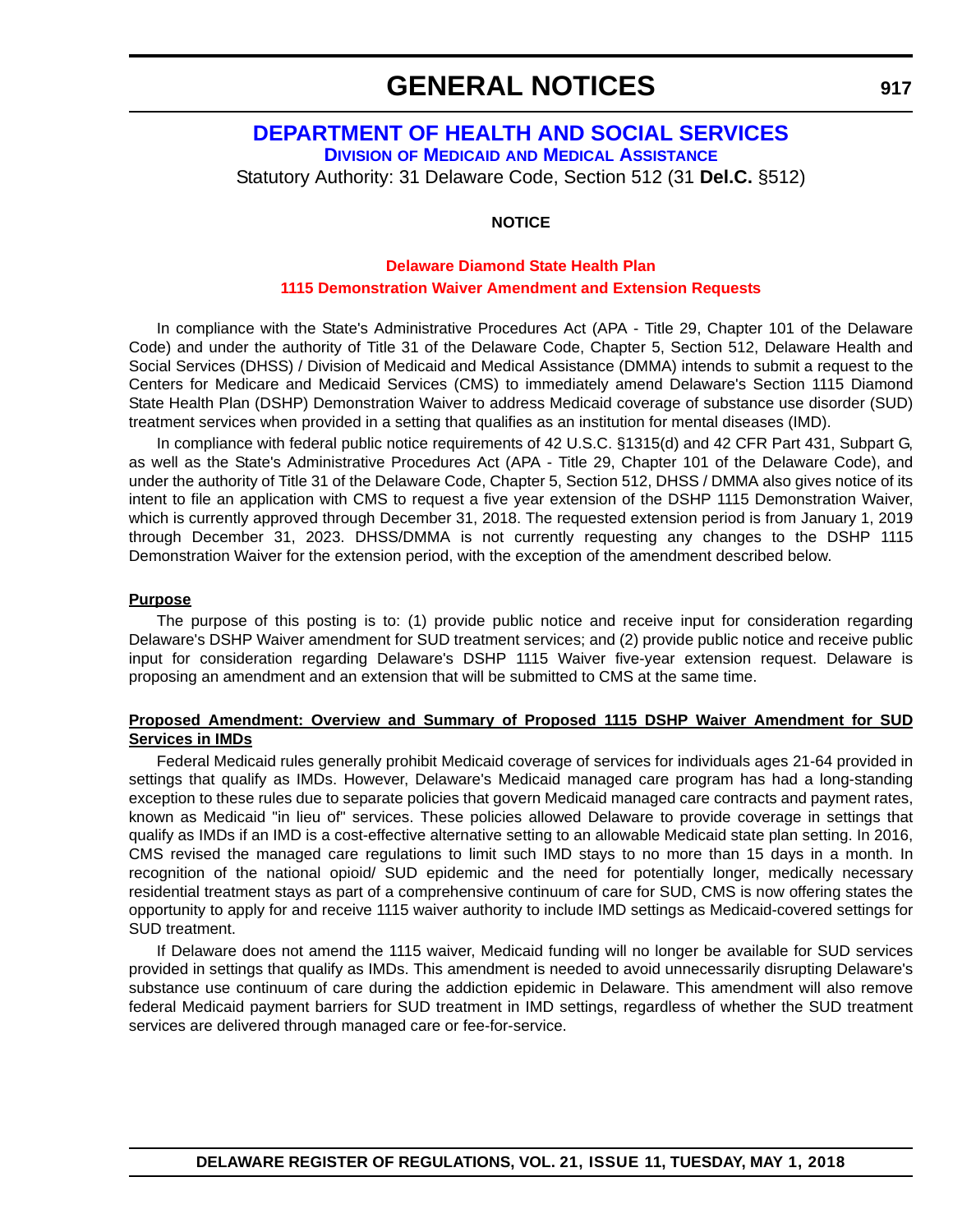## **Proposed Extension: Overview and Summary of Proposed DSHP 1115 Waiver Extension**

## **DSHP 1115 Waiver Program Description, Goals and Objectives**

Delaware's DSHP 1115 Demonstration Waiver was initially approved in 1995, and implemented on January 1, 1996. The original goal of DSHP 1115 Waiver was to improve the health status of low-income Delawareans by expanding access to healthcare to more individuals throughout the state; creating and maintaining a managed care delivery system with an emphasis on primary care; and controlling the growth of healthcare expenditures for the Medicaid population.

In order to achieve this goal, the DSHP 1115 Waiver was designed to mandatorily enroll eligible Medicaid recipients into managed care organizations (MCOs) and create efficiencies in the Medicaid program. Initial savings achieved under managed care enabled the expansion of coverage to certain individuals who would otherwise not be eligible for Medicaid, leading up to Medicaid expansion under the Affordable Care Act in 2014. Since 2012, the DSHP 1115 Waiver provides long-term services and supports (LTSS) to eligible individuals through DSHP Plus, as well as enhanced behavioral health services and supports for targeted Medicaid beneficiaries through a voluntary program begun in 2015 called Promoting Optimal Mental Health for Individuals through Supports and Empowerment (PROMISE).

A complete description of the current DSHP 1115 Waiver is available at:

### <http://dhss.delaware.gov/dhss/dmma/medicaid.html>

Delaware's goal today in operating the DSHP 1115 Waiver demonstration is to improve the health status of low-income Delawareans by:

- Improving access to health care for the Medicaid population, including increasing options for those who need long-term care (LTC) by expanding access to home and community based services (HCBS);
- Rebalancing Delaware's LTC system in favor of HCBS;
- Promoting early intervention for individuals with, or at-risk, for having, LTC needs;
- Increasing coordination of care and supports;
- Expanding consumer choices;
- Improving the quality of health services, including LTC services, delivered to all Delawareans;
- Creating a payment structure that provides incentives for resources to shift from institutions to community-based LTSS services where appropriate;
- Improving coordination and integration of Medicare and Medicaid benefits for full-benefit dual eligibles;
- Expanding coverage to additional low-income Delawareans;
- Improving overall health status and quality of life of individuals enrolled in PROMISE; and
- Increasing and strengthening overall coverage of former foster care youth to improve health outcomes for this population.

Delaware will continue working to improve the health status of low-income Delawareans during the DSHP 1115 Waiver extension. During the extension, DHSS/DMMA continues to plan and prepare for the future of healthcare in Delaware, including the roles of Medicaid and the Children's Health Insurance Program (CHIP).

## **DSHP 1115 Waiver Eligibility**

No changes to the DSHP 1115 Waiver eligibility are proposed for the extension period. Most eligibility groups in the DSHP 1115 Waiver are approved in the Medicaid and CHIP State Plan. The 1115 Waiver extends eligibility to additional groups as necessary for their receipt of LTSS through DSHP Plus and behavioral health services through PROMISE. These groups are described in detail as "Demonstration Population Expenditures" in the current approved 1115 Waiver. A waiver amendment was recently approved to add coverage for out-of-state former foster care youth.

## **DSHP 1115 Waiver Benefits**

No changes are proposed to the DSHP 1115 Waiver benefits for the extension period. Individuals enrolled in the DSHP 1115 Waiver receive most Medicaid and CHIP State Plan benefits through the DSHP 1115 Waiver delivery system (described below). Individuals eligible for DSHP Plus receive comprehensive, integrated LTSS and individuals eligible for PROMISE services receive an enhanced package of behavioral health services.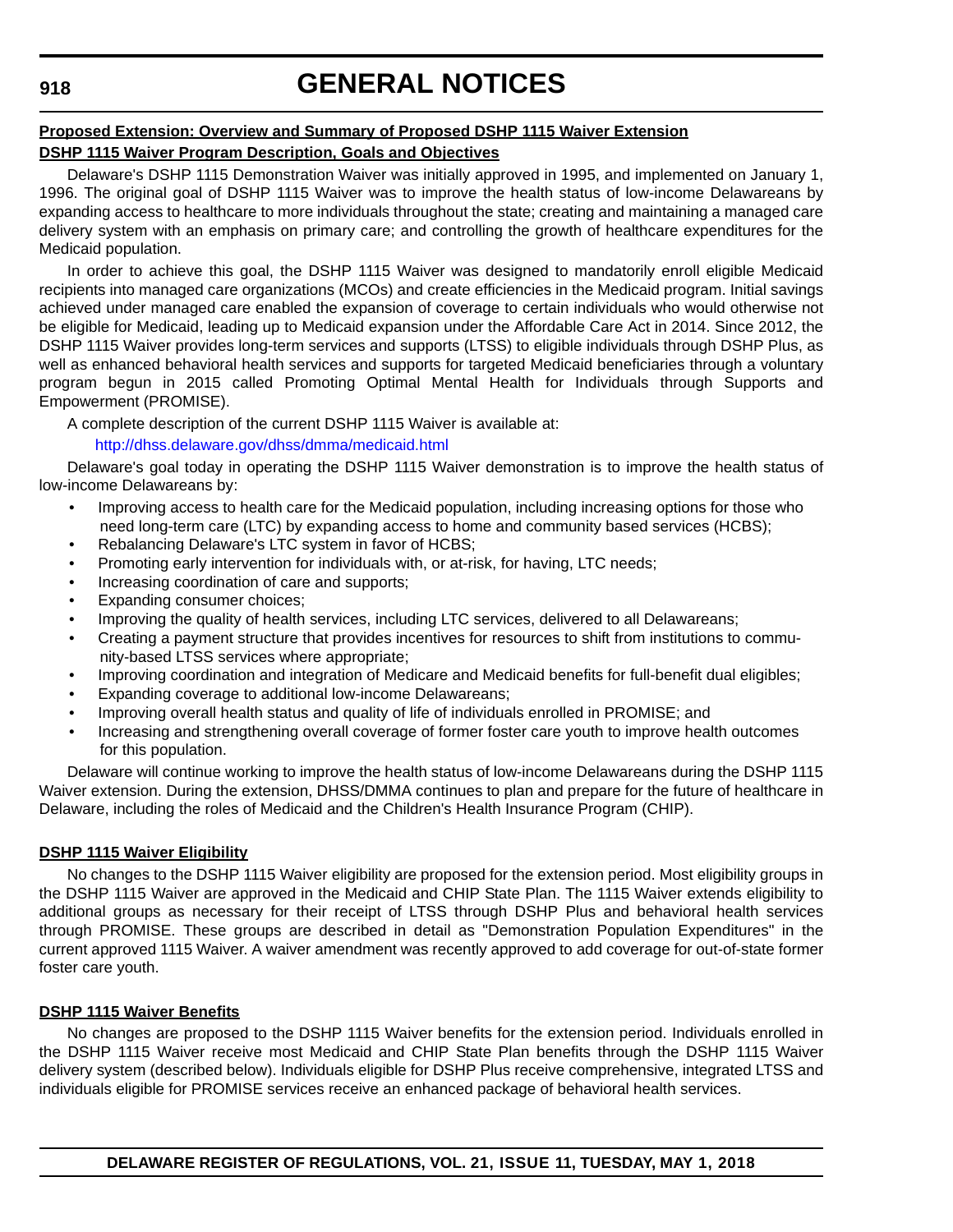#### **DSHP 1115 Waiver Delivery System**

No changes are currently proposed to the DSHP 1115 waiver delivery system for the extension period. The delivery system for DSHP and DSHP-Plus benefits during the extension period will continue to be mandatory enrollment in MCOs. A limited number of benefits, such as children's dental and non-emergency transportation, are delivered through fee-for-service. PROMISE benefits will continue to be delivered through the fee-for-service PROMISE program administered through the Division of Substance Abuse and Mental Health (DSAMH). A waiver amendment was recently approved to include DDDS Lifespan Waiver enrollees in MCOs. The SUD amendment proposes to include IMDs as allowable settings for SUD treatment in managed care and fee-for-service.

#### **DSHP Cost Sharing**

No changes to cost sharing are proposed for the extension period. Cost-sharing will not differ from the approved Medicaid and CHIP State Plans.

#### **DSHP Waiver Hypotheses and Evaluation**

Once the SUD amendment has been approved by CMS, those hypotheses and evaluation plans will be incorporated into the extension period. The SUD amendment proposes to test whether Delaware can enhance the effectiveness of the SUD treatment system in Medicaid by maintenance and expansion of SUD residential services as part of a coordinated, full continuum of care, resulting in increased access and improved health outcomes for individuals with SUD. Delaware expects to evaluate whether the SUD amendment:

- Increases enrollee access to and utilization of appropriate SUD treatment services based on the American Society of Addiction Medicine (ASAM) Criteria;
- Decreases the use of medically inappropriate and avoidable high-cost emergency department and hospital services by enrollees with SUD;
- Increases initiation of follow-up after discharge from emergency department for alcohol or other drug dependence; and
- Reduces readmission rates for SUD treatment.

Details on the SUD amendment can be found in the draft application for public comment.

No other changes to the DSHP 1115 waiver proposed hypotheses and evaluation parameters are planned for the extension period. Delaware's proposed hypotheses and evaluation approach is in its draft Waiver Evaluation Plan pending before CMS. Delaware has proposed various methodologies to evaluate the impact of the 1115 Waiver on access to care, quality of care, cost-containment/cost-effectiveness, and the impact of rebalancing LTC in favor of HCBS. For example, Delaware has proposed to evaluate the following questions:

#### Access to Care

- Is access to primary care providers sufficient?
- Has access to specialists increased under the 1115 Waiver?
- Is access to HCBS providers sufficient in the community?
- Are the members satisfied with the services received under DSHP Plus?
- Has there been a shift in where services are being received from Nursing Home to community based care?
- What is the Nursing Home admission rate in the DSHP Plus population?
- What is the Nursing Home discharge rate (other than death) in the DSHP Plus population?

### Quality of Care

- Has the health status of waiver enrollees improved?
- Has the quality of care improved for select performance measures?
- What is the level of enrollee satisfaction with MCOs?

## Cost Containment/Cost Effectiveness

- Are actual expenditures less than the per member per month projections for the 1115 waiver?
- Did emergency room care utilization and expenditures decrease for select populations?
- Is there a decrease in nursing home utilization?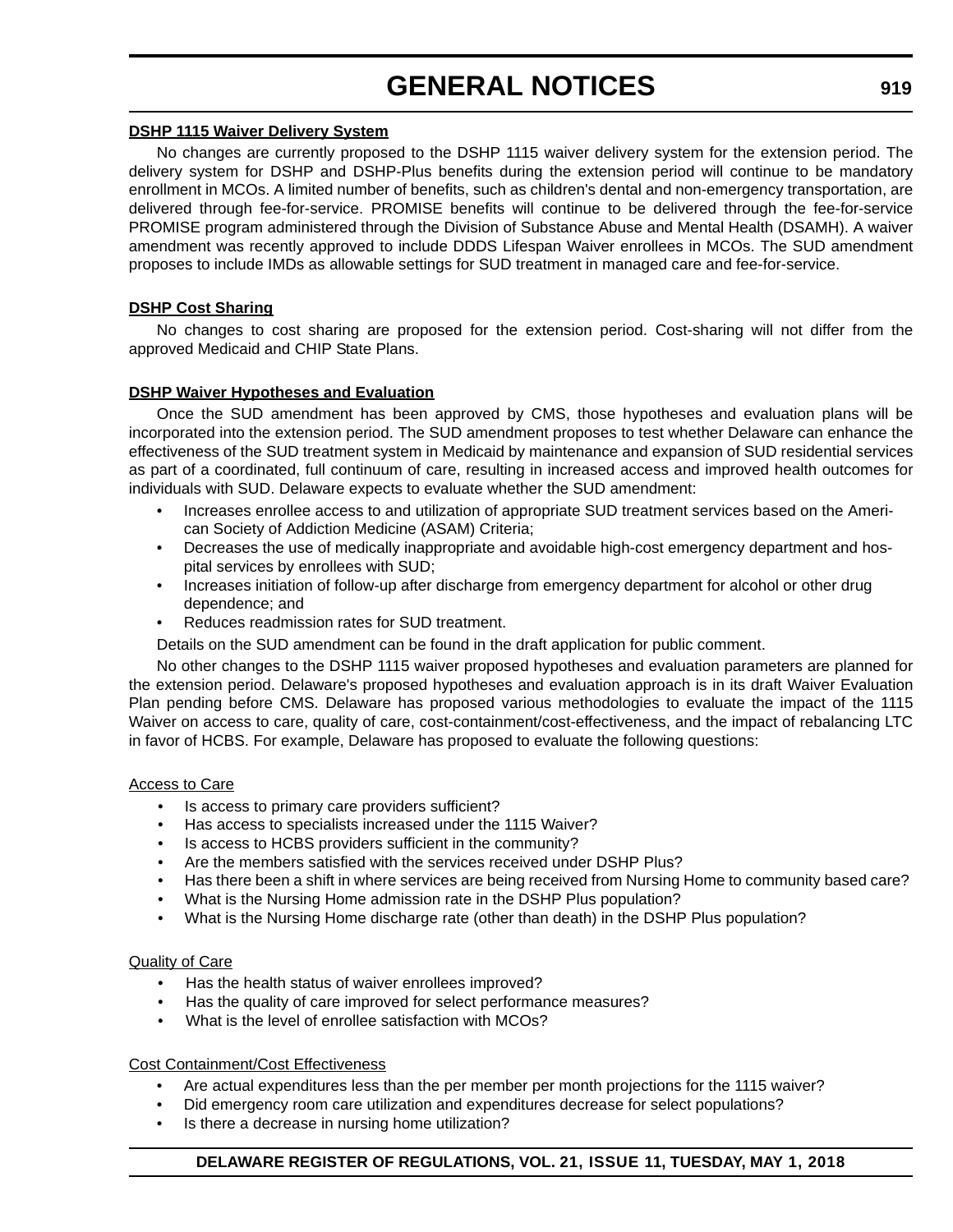## **GENERAL NOTICES**

The proposed evaluation will use data from a variety of sources as follows:

- Provider Satisfaction Surveys
- Member Satisfaction Survey
- MCO member surveys
- **External Quality Review Reports**
- Enrollment files and reports.
- Fee-for-service claims and encounter data as applicable.
- Data submitted to the State for review such as contracts, quality management plans; select utilization reports.

An interim evaluation report will be submitted to CMS on ten of the eleven goals in place during the most recent waiver period. (The eleventh goal related to foster-care youth is too new to evaluate.) Overall, this interim evaluation concludes that Delaware has been successful in meeting the DSHP Waiver's goals, but additional efforts may be needed with respect to PROMISE behavioral health services and improving coordination for fullbenefit dual eligibles. A summary of this interim evaluation is included in the draft application for public comment.

#### **Waiver and Expenditure Authorities**

Expenditure authority for the proposed SUD amendment is the only change proposed for the extension period. No other changes to the DSHP 1115 waiver and expenditure authorities are proposed for the extension period. DHSS/DMMA is requesting the same waiver and expenditure authorities as approved in the current DSHP 1115 Waiver. These include:

Waiver authorities:

- 1. Amount, duration and scope of services (Section 1902(a)(10)(B) and 1902(a)(17))-To permit benefit packages for DSHP and DSHP Plus enrollees that vary from the State Plan and permit the provision of additional benefits under DSHP Plus and PROMISE.
- 2. Provision of Medical Assistance Section 1902(a)(8) and 1902(a)(10)-To the extent necessary to enable Delaware to limit the provision of medical assistance (and treatment as eligible) for individuals described in the eligibility group under section 1902(a)(10)(A)(ii)(XX) of the Act and the Medicaid state plan to only former foster care youth who are under 26 years of age, were in foster care under the responsibility of another state or tribe on the date of attaining 18 years of age (or such higher age as the state has elected), were enrolled in Medicaid on that date, and are now residents in Delaware applying for Medicaid.
- 3. Freedom of Choice (Section 1902(a)(23)(A))-To permit mandatory enrollment in MCOs and selective contracting for certain HCBS and transportation providers.
- 4. Retroactive Eligibility Section 1902(a)(34)-To permit Delaware to not extend eligibility to DSHP and DSHP Plus participants prior to the date that an application for assistance is made, with the exception of institutionalized individuals in nursing facilities and workers with disabilities who buy-in for Medicaid coverage.

#### Current Expenditure authorities:

Expenditures for the following 1115 Demonstration Populations receiving LTSS or PROMISE services:

- 1. 217-Like Elderly and Disabled Home and Community Based Services (HCBS) Group
- 2. 217-Like HIV/AIDS HCBS Group
- 3. "At-risk" for Nursing Facility Group
- 4. TEFRA-Like Group
- 5. Continuing Receipt of Nursing Facility Care Group
- 6. Continuing Receipt of Home and Community-Based Services Group
- 7. Continuing Receipt of Medicaid State Plan Services Disabled Children Group.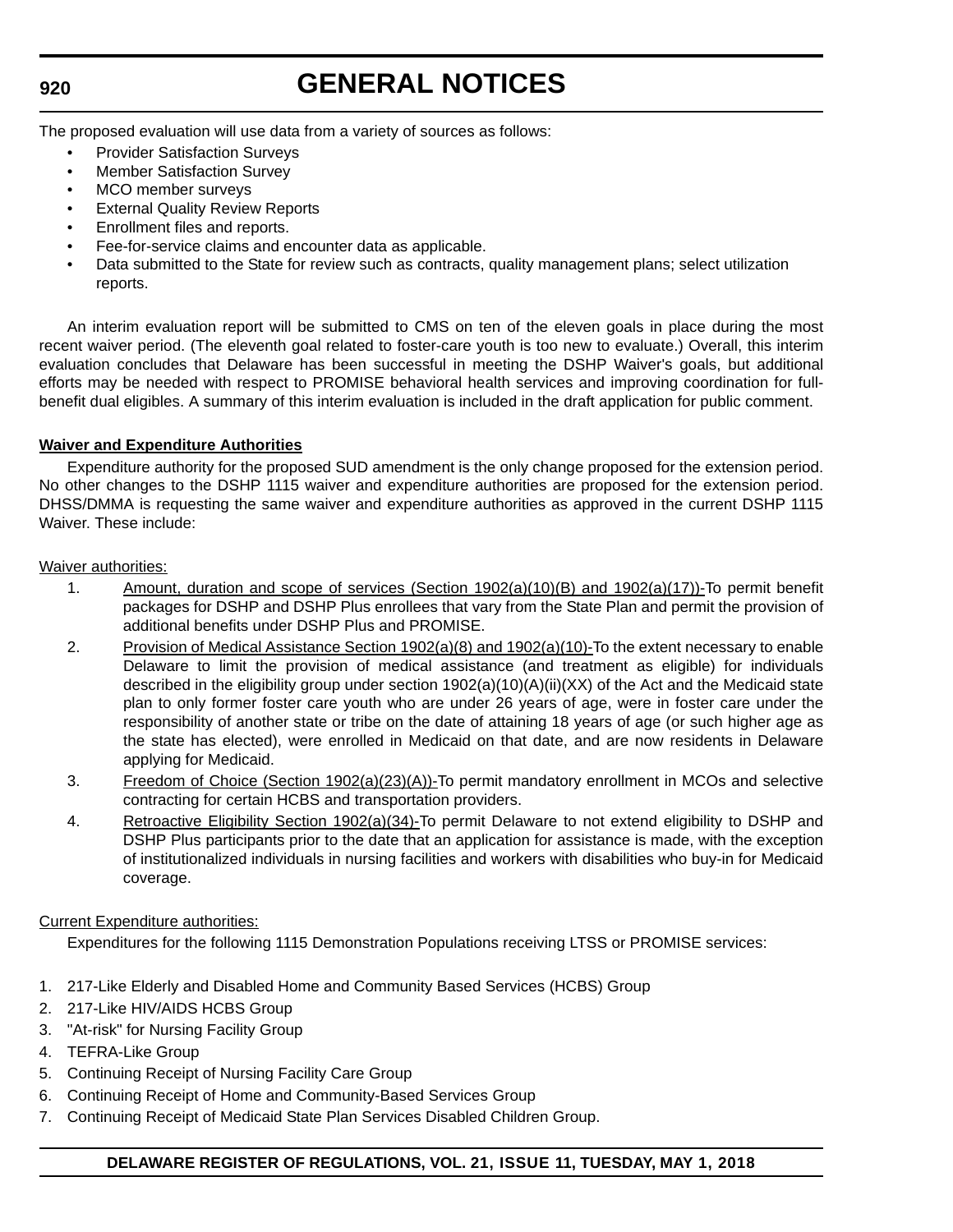#### 8. PROMISE Services Group

#### SUD Expenditure authority requested for amendment and extension periods:

Expenditures for otherwise covered services furnished to otherwise eligible individuals who are primarily receiving treatment and withdrawal management services for substance use disorder (SUD) who are short-term residents in facilities that meet the definition of an IMD.

#### **DSHP 1115 Waiver Estimate of Expected Increase/Decrease in Annual Enrollment and Annual Aggregate Expenditures**

The expected increase in enrollment and expenditures through the extension period reflect the program as currently approved. The estimated enrollment and expenditures for 2018-2023 also reflect the proposed SUD amendment. The SUD amendment is not expected to have a material impact on Medicaid expenditures. No other changes are currently proposed for the extension period.

|              | Historical Data (Current Waiver Period) |                 |                 |                 |               |  |  |  |  |
|--------------|-----------------------------------------|-----------------|-----------------|-----------------|---------------|--|--|--|--|
|              | 2014                                    | 2015            | 2016            | 2017            | 2018*         |  |  |  |  |
|              |                                         |                 |                 |                 | (estimated)   |  |  |  |  |
| Enrollment   | 180,879                                 | 193,774         | 204,641         | 200,155         | 205,158       |  |  |  |  |
| Expenditures | \$1,577,390,016                         | \$1,752,418,701 | \$1,843,586,926 | \$1,989,261,953 | 2,039,318,474 |  |  |  |  |

|              | <b>Demonstration Extension Period</b> |                 |                 |                 |                 |
|--------------|---------------------------------------|-----------------|-----------------|-----------------|-----------------|
|              | 2019                                  | 2020            | 2021            | 2022            | 2023            |
| Enrollment   | 208,974                               | 212,861         | 216,820         | 220,853         | 224,961         |
| Expenditures | \$2,209,320,592                       | \$2,362,914,413 | \$2,527,612,873 | \$2,704,251,065 | \$2,893,729,626 |

#### **Public Comment Submission Process**

As required by 42 CFR Part 441.304, DHSS/DMMA must establish and use a public input process for any changes in the services or operation of the waiver. Per Del. Code, Title 29, Ch. 101 §10118 (a), The opportunity for public comment shall be held open for a minimum of 30 days after the proposal is published in the *Register of Regulations*, scheduled for May 1, 2018. The public is invited to review and comment on the proposed amendment for SUD treatment services. Comments must be received by 4:30 p.m. on May 31, 2018 and may be submitted as described below.

As required by 42 CFR Part 431, Subpart G, DHSS/DMMA must provide opportunity for public comment on the DSHP 1115 Waiver extension request. Per Del. Code, Title 29, Ch. 101 §10118(a), the opportunity for public comment shall be held open for a minimum of 30 days after the proposal is published in the *Register of Regulations*, scheduled for May 1, 2018.

The public is invited to review and comment on the proposed DSHP 1115 Waiver extension and amendment as of the date of publication of this public notice. Comments must be received by 4:30 p.m. on May 31, 2018.

Comments on the amendment and the extension may be submitted in the following ways:

[This public notice and copies of the draft amendment and extension applications are posted on the DHSS/](http://dhss.delaware.gov/dhss/dmma/medicaid.html) [DMMA website at: h](http://dhss.delaware.gov/dhss/dmma/medicaid.html)ttp://dhss.delaware.gov/dhss/dmma/medicaid.html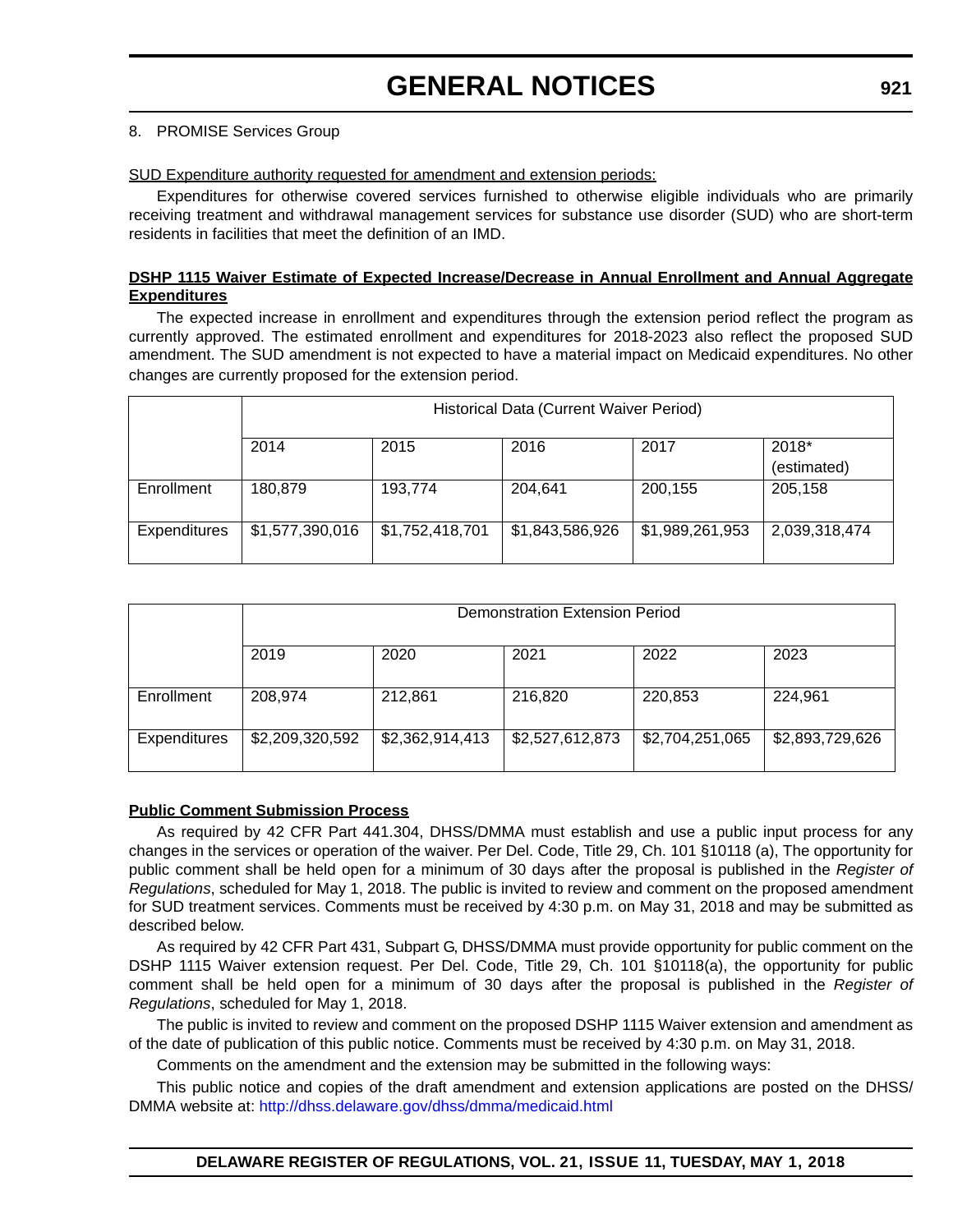# **GENERAL NOTICES**

|           | Comments and input may be submitted in the following ways: |  |  |  |
|-----------|------------------------------------------------------------|--|--|--|
| By email: | Nicole.M.Cunningham@state.de.us                            |  |  |  |
| By fax:   | 302-255-4413 to the attention of Nicole Cunningham         |  |  |  |
| By mail:  | Nicole Cunningham                                          |  |  |  |
|           | Division of Medicaid and Medical Assistance                |  |  |  |
|           | Planning, Policy & Quality Unit                            |  |  |  |
|           | 1901 North DuPont Highway                                  |  |  |  |
|           | P.O. Box 906                                               |  |  |  |
|           | New Castle, Delaware 19720-0906                            |  |  |  |

Hardcopies of the public notice may also be obtained by contacting Nicole Cunningham at the address above. Any public feedback received will be summarized including any changes that will be made as a result of the public comment to the proposed 1115 DSHP Waiver amendment or extension that will be submitted to CMS.

Stephen M. Groff 4/15/2018 **Director** Division of Medicaid and Medical Assistance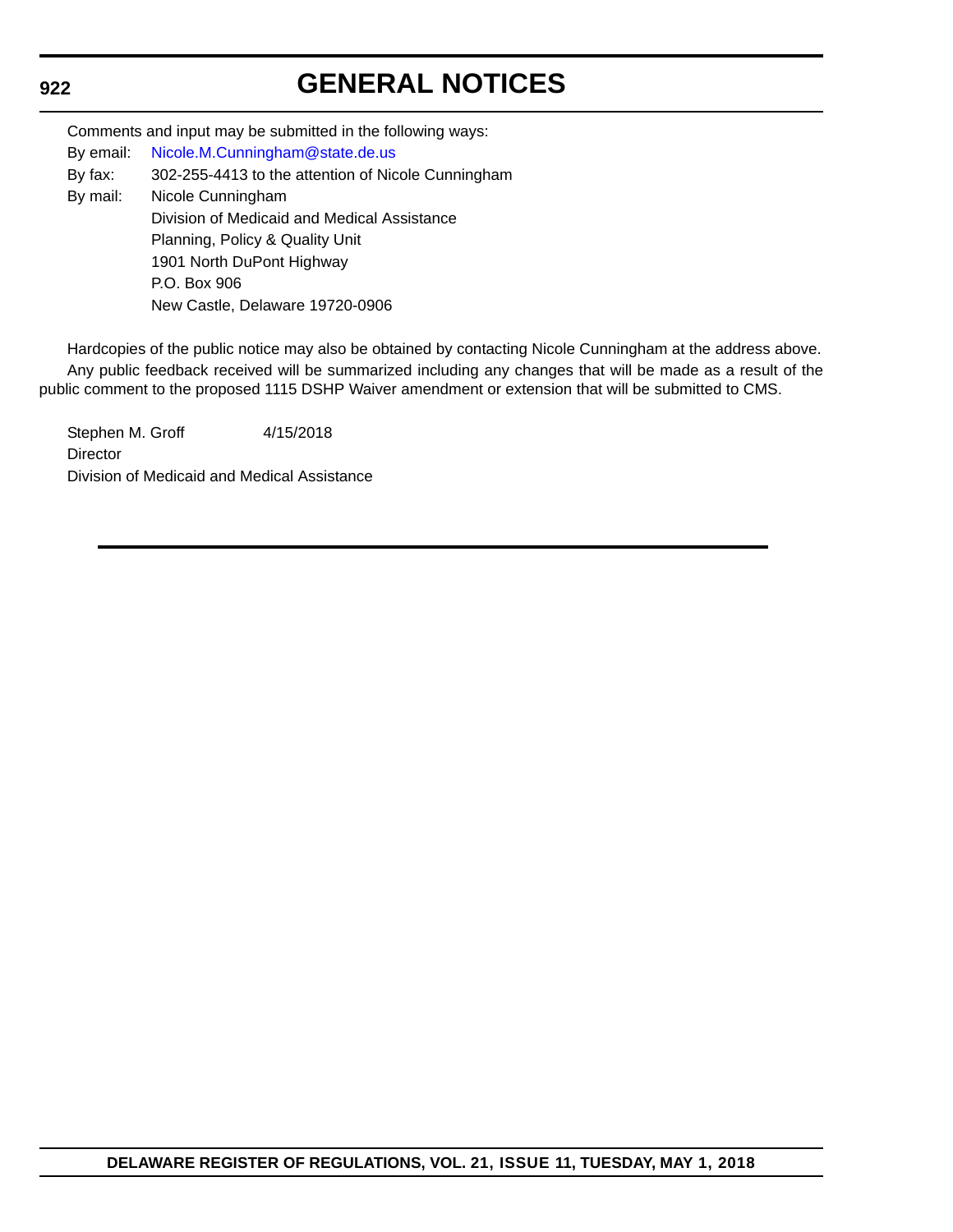## **CALENDAR OF EVENTS/HEARING NOTICES**

## **[DEPARTMENT OF AGRICULTURE](https://agriculture.delaware.gov/harness-racing-commission/) [HARNESS RACING COMMISSION](https://agriculture.delaware.gov/harness-racing-commission/) [PUBLIC NOTICE](#page-4-0)**

#### **501 Harness Racing Rules and Regulations**

The Delaware Harness Racing Commission (DHRC) pursuant to 3 **Del.C.** §10005, proposes to amend its rules and regulations. The proposed regulation changes address needed amendments to the "Lasix rules" thereby allowing rules more favorable to the welfare of the horse.

After discussions, which included technical experts, regulatory officials, and harness racing stakeholders, on April 6, 2018, the DHRC Rules Committee voted to recommend this rule amendment package to the full DHRC. On April 10, 2018, at its regular monthly meeting, the DHRC unanimously approved these proposed amendments. The DHRC rules committee meetings and DHRC regular monthly meetings are publicly noticed open meetings. Subsequent to the initial 30-day comment period from May 1 to 31, 2018 and notice in the *Register of Regulations*, the DHRC plans to finalize the regulations on June 12, 2018 during its regularly scheduled monthly meeting. The meetings are held at the Delaware Department of Agriculture, 2320 South DuPont Highway Dover, DE at 10:00am. Written comments must be received by COB June 1, 2018. Those comments should be sent to the same address listed above for meeting location, attention Mr. Mark Davis.

## **[DEPARTMENT OF EDUCATION](https://www.doe.k12.de.us/) [PUBLIC NOTICE](#page-4-0)**

The State Board of Education will hold its monthly meeting on Thursday, May 17, 2018 at 5:00 p.m. in the Townsend Building, Dover, Delaware.

### **[DEPARTMENT OF HEALTH AND SOCIAL SERVICES](http://www.dhss.delaware.gov/dhss/dmma/) DIVISION OF MEDICAID [AND MEDICAL ASSISTANCE](http://www.dhss.delaware.gov/dhss/dmma/) [PUBLIC NOTICE](#page-4-0) Long Term Care Medicaid**

In compliance with the State's Administrative Procedures Act (APA - Title 29, Chapter 101 of the Delaware Code), 42 CFR §447.205, and under the authority of Title 31 of the Delaware Code, Chapter 5, Section 512, Delaware Health and Social Services (DHSS) / Division of Medicaid and Medical Assistance (DMMA) is proposing to amend Long Term Care Medicaid, specifically, to add additional application methods.

Any person who wishes to make written suggestions, compilations of data, testimony, briefs or other written materials concerning the proposed new regulations must submit same to, Planning, Policy and Quality Unit, Division of Medicaid and Medical Assistance, 1901 North DuPont Highway, P.O. Box 906, New Castle, Delaware 19720-0906, by email to [Nicole.M.Cunningham@state.de.us,](mailto:Nicole.M.Cunningham@state.de.us) or by fax to 302-255-4413 by 4:30 p.m. on May 31, 2018. Please identify in the subject line: Long Term Care Medicaid.

The action concerning the determination of whether to adopt the proposed regulation will be based upon the results of Department and Division staff analysis and the consideration of the comments and written materials filed by other interested persons.

### **DIVISION [OF PUBLIC HEALTH](http://www.dhss.delaware.gov/dhss/dph/index.html) [PUBLIC NOTICE](#page-4-0) 4458A Cottage Food Regulations**

Health Systems Protection Section (HSP), Division of Public Health, Department of Health and Social Services, is proposing revisions to the regulations governing Cottage Foods. On May 1, 2018, the Division of Public Health plans to publish as "proposed" revised Cottage Food Regulations. The revisions include

**DELAWARE REGISTER OF REGULATIONS, VOL. 21, ISSUE 11, TUESDAY, MAY 1, 2018**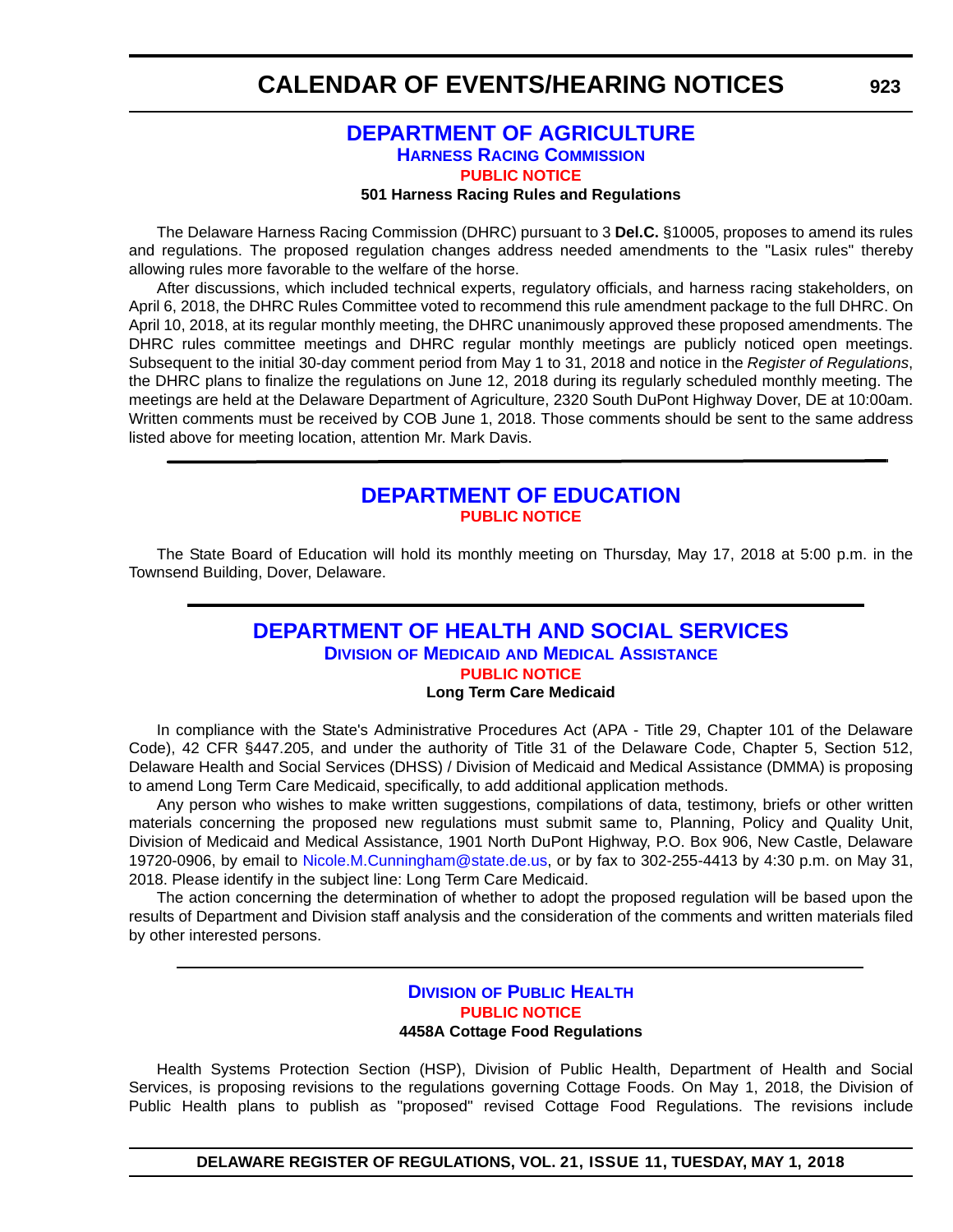## **CALENDAR OF EVENTS/HEARING NOTICES**

requirements related to food allergens, the length of time permits are valid for and other technical corrections.

Copies of the proposed regulations are available for review in the May 1, 2018 edition of the Delaware *Register of Regulations*, accessible online at: <http://regulations.delaware.gov>or by calling the Division of Public Health at (302) 744-4951.

Any person who wishes to make written suggestions, testimony, briefs or other written materials concerning the proposed regulations must submit same to Elisabeth Scheneman by Friday, June 8, 2018, at:

Elisabeth Scheneman Division of Public Health 417 Federal Street Dover, DE 19901 Email: [Elisabeth.scheneman@state.de.us](mailto:Elisabeth.scheneman@state.de.us) Phone: (302) 744-4951

### **[DEPARTMENT OF LABOR](https://dia.delawareworks.com/) DIVISION [OF INDUSTRIAL AFFAIRS](https://dia.delawareworks.com/) OFFICE OF LABOR LAW ENFORCEMENT [PUBLIC NOTICE](#page-4-0) 1322 Prevailing Wage Regulations**

The State of Delaware, Department of Labor's Division of Industrial Affairs ("the Division") hereby gives notice of its intention to adopt amended regulations pursuant to the General Assembly's delegation of authority to do so found at 29 **Del.C.** §10111(1).

The Department solicits, and will consider, timely filed written comments from interested individuals and groups concerning these proposed amended regulations. The deadline for the filing of such written comments will be fifteen (15) days after the public hearing is held on these regulations on May 21, 2018. Members of the public may receive a copy of the proposed regulation at no charge by United States Mail by writing or calling Anthony DeLuca, Division of Industrial Affairs, Delaware Department of Labor, 4425 North Market Street, Wilmington Delaware 19802, telephone number 302-761-8317. Members of the public may present written comments on the proposed regulation by submitting such written comments to Mr. DeLuca at the address of the Delaware Department of Labor as set forth above. Written comments must be received on or before June 5, 2018.

In accordance with procedures set forth in 29 **Del.C.**, Ch. 11, Subch. III and 29 **Del.C.** §10111(1), the Department of Labor is proposing to amend its regulations for the Prevailing Wage Law as described in 29 **Del.C.** §6960. The proposed amendments will limit the number of fringe benefits deductions the Department will recognize; expand the scope of the circumstances under which the Department shall hold administrative hearings; and make minor changes to the conduct of those hearings themselves.

## **[DEPARTMENT OF STATE](https://history.delaware.gov/) DIVISION OF HISTORICAL [AND CULTURAL AFFAIRS](https://history.delaware.gov/) [PUBLIC NOTICE](#page-4-0)**

#### **902 Curation Fee For Archaeological Collections**

The purpose of these proposed regulations is to establish a fee structure to help offset the ever-rising costs associated with the long-term care, management and conservation of the State's preexisting and future archaeological collections and associated documents. These collections are generated through federallymandated regulation, municipal directive and by professional, semi-professional and avocational endeavors within the State. Archaeological collections are regarded as an irreplaceable, non-renewable resource.

The Department of State has charged the Division of Historical and Cultural Affairs with the duties relative to archaeology in the state (7 **Del.C.** Ch.53, and 29 **Del.C.** §8705) and defines the Division as a qualified repository for the State's archeological collections (7 **Del.C.** §5311). To care for Delaware's archaeological collections the Division adheres to modern professional practices and collections standards. Foremost of these are the federal